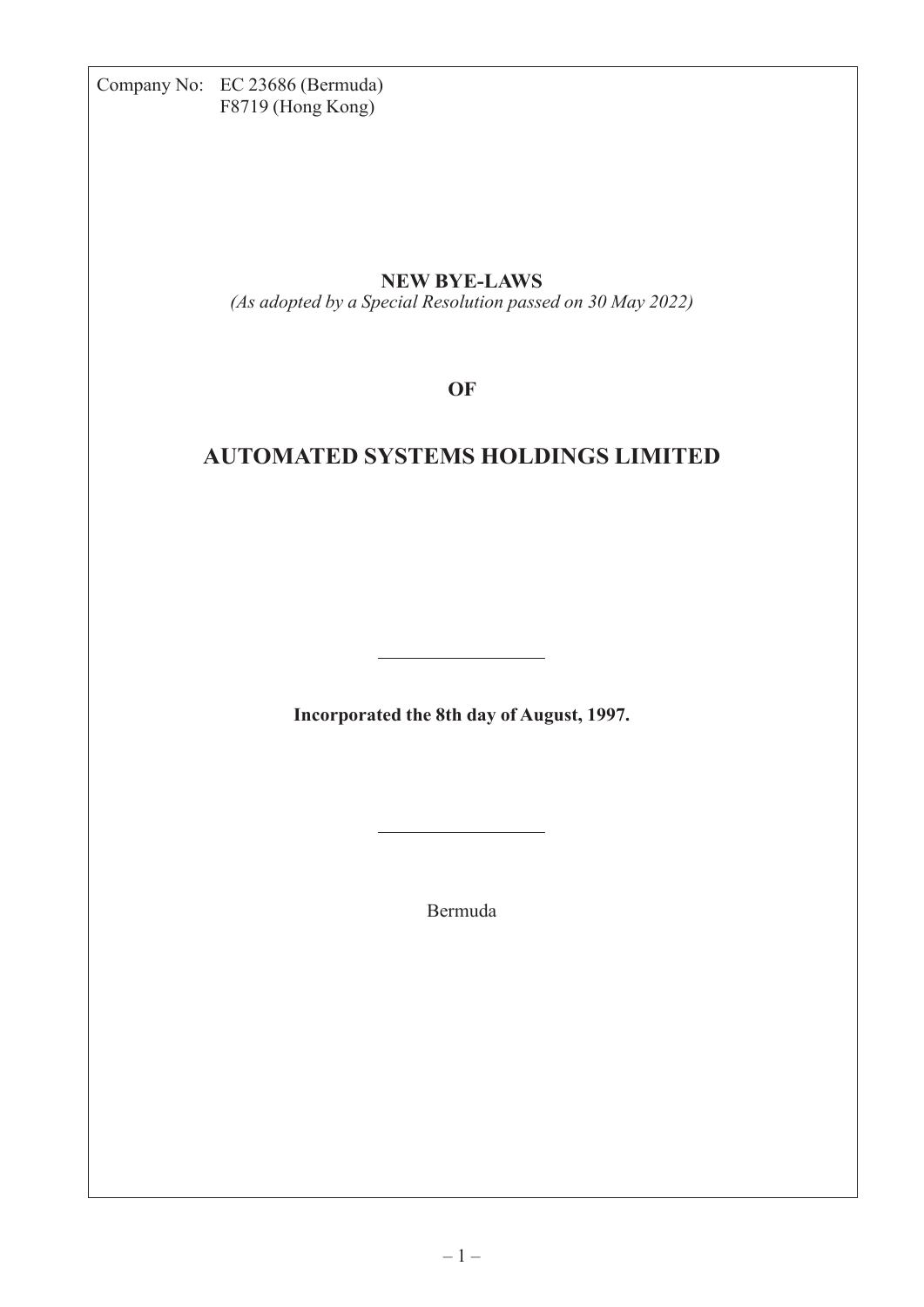## **Table of contents**

|                                                 | $\overline{4}$ |
|-------------------------------------------------|----------------|
|                                                 | 10             |
|                                                 | 11             |
| REGISTER OF SHAREHOLDERS AND SHARE CERTIFICATES | 13             |
|                                                 | 15             |
|                                                 | 16             |
|                                                 | 18             |
|                                                 | 20             |
|                                                 | 21             |
|                                                 | 23             |
|                                                 | 24             |
|                                                 | 27             |
|                                                 | 34             |
|                                                 | 39             |
|                                                 | 39             |
|                                                 | 46             |
|                                                 | 48             |
|                                                 | 48             |
|                                                 | 49             |
|                                                 | 50             |
|                                                 | 50             |
|                                                 | 50             |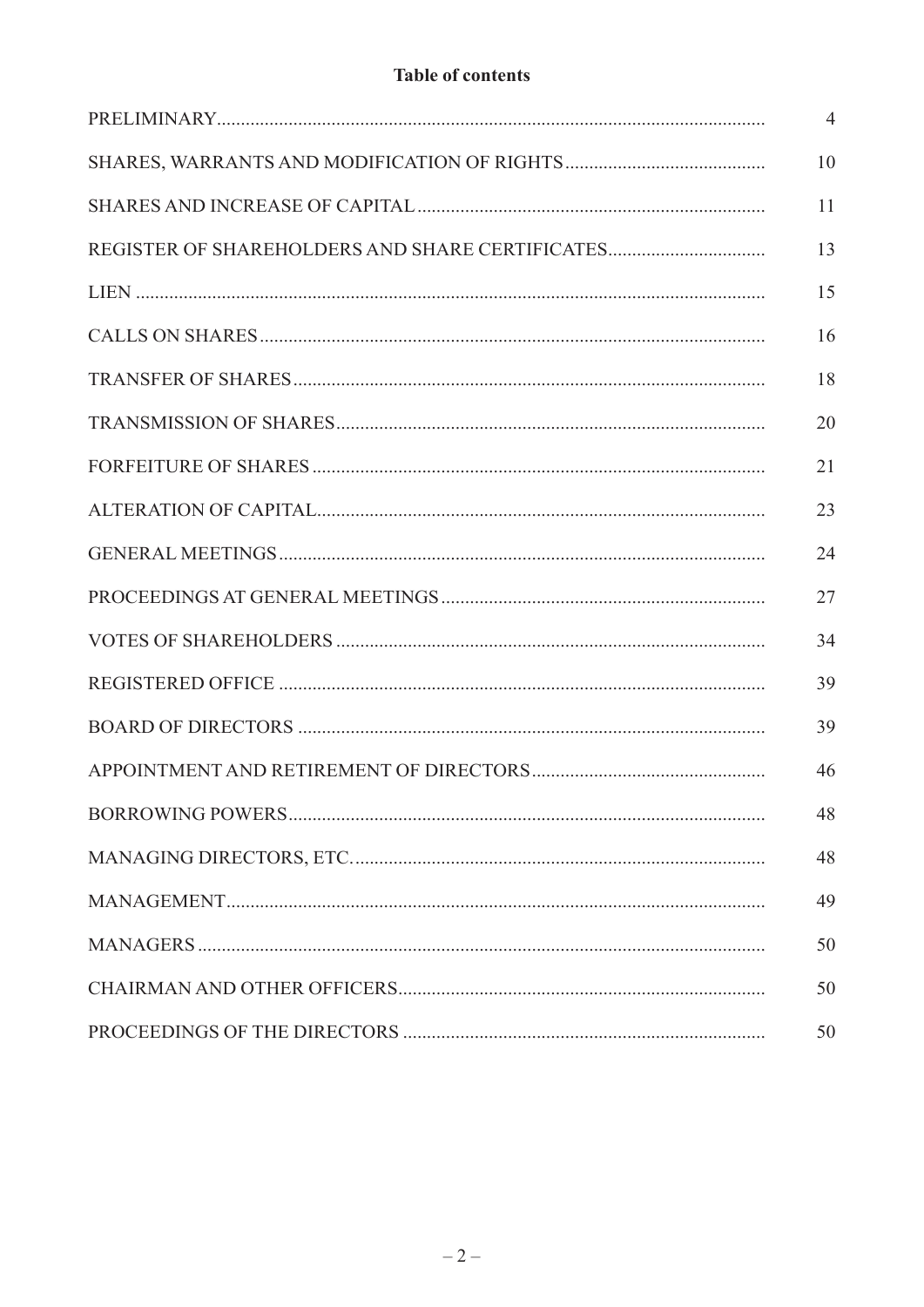| 52 |
|----|
| 53 |
| 53 |
| 56 |
| 56 |
| 57 |
| 64 |
| 64 |
| 64 |
| 65 |
| 67 |
| 70 |
| 70 |
| 71 |
| 71 |
| 72 |
| 73 |
| 73 |
| 74 |
| 76 |
| 76 |
| 77 |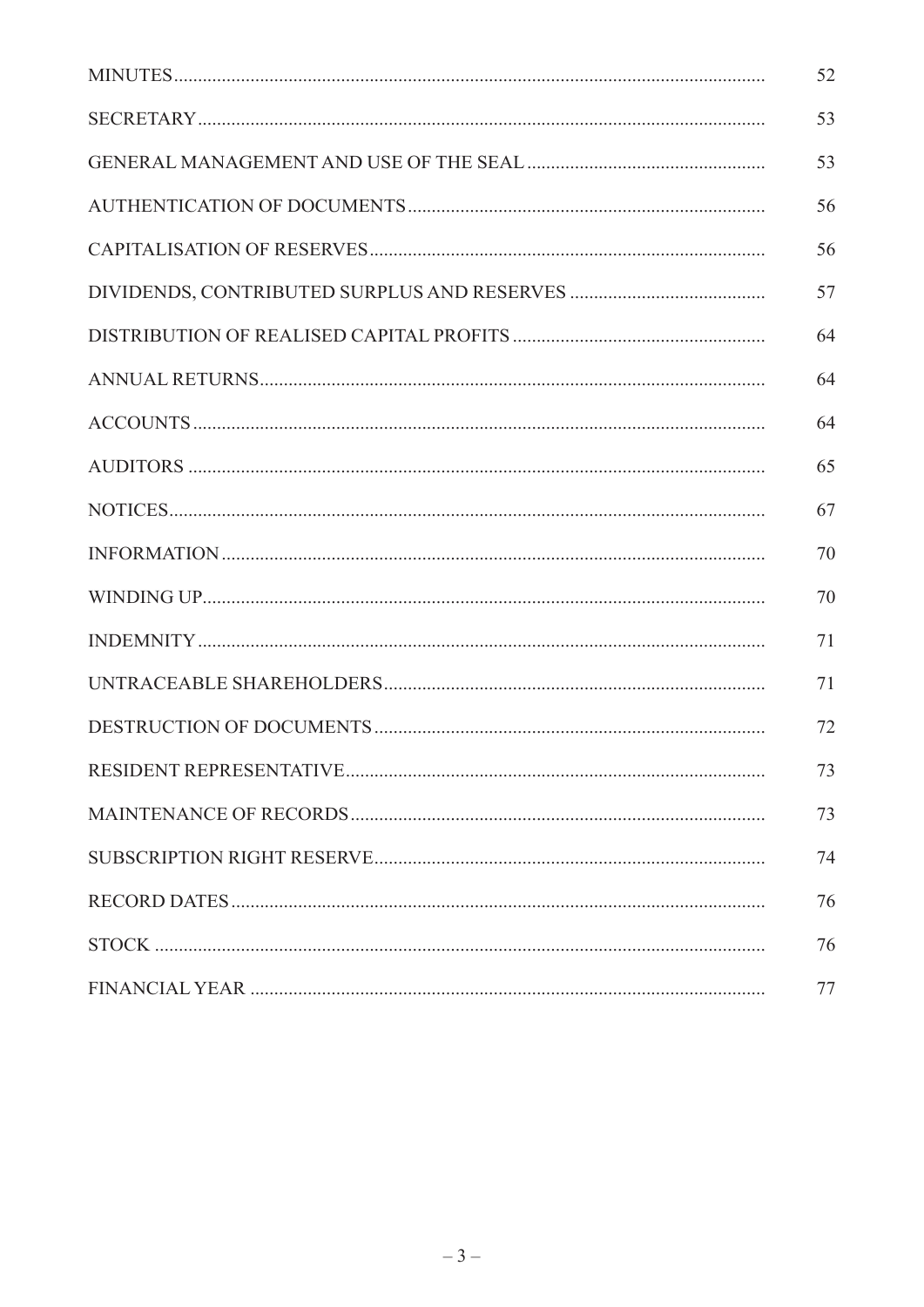## **NEW BYE-LAWS**

## **(As adopted by a Special Resolution passed on 30 May 2022)**

## **OF**

## **Automated Systems Holdings Limited**

#### **PRELIMINARY**

| <b>Marginal Notes</b> | 1. | (A) | The marginal notes to these Bye-Laws shall not be deemed to be<br>part of these Bye-Laws and shall not affect their interpretation and,<br>in the interpretation of these Bye-Laws, unless there be something<br>in the subject or context inconsistent therewith:                                                                                                      |
|-----------------------|----|-----|-------------------------------------------------------------------------------------------------------------------------------------------------------------------------------------------------------------------------------------------------------------------------------------------------------------------------------------------------------------------------|
| Definitions           |    |     | "announcement" shall mean an official publication of a notice<br>or document of the Company, including a publication, subject to<br>and to such extent permitted by the Listing Rules, by electronic<br>communication or by advertisement published in the newspapers<br>or in such manner or means ascribed and permitted by the Listing<br>Rules and applicable laws; |
|                       |    |     | "appointed newspaper" shall have the meaning as defined in the<br>Companies Act;                                                                                                                                                                                                                                                                                        |
|                       |    |     | "associate(s)" in relation to any Director, shall have the meaning<br>ascribed to it under the Listing Rules; <sup>1</sup>                                                                                                                                                                                                                                              |
|                       |    |     | "Auditors" shall mean the persons for the time being performing<br>the duties of that office;                                                                                                                                                                                                                                                                           |
|                       |    |     | "Bermuda" shall mean the Islands of Bermuda;                                                                                                                                                                                                                                                                                                                            |
|                       |    |     | "the Board" shall mean the board of directors of the Company<br>as constituted from time to time or (as the context may require)<br>the majority of Directors present and voting at a meeting of the<br>Directors at which a quorum is present;                                                                                                                         |
|                       |    |     | "these Bye-Laws" or "these presents" shall mean these Bye-Laws<br>in their present form and all supplementary, amended or substituted<br>Bye-Laws for the time being in force;                                                                                                                                                                                          |
|                       |    |     | "call" shall include any instalment of a call;                                                                                                                                                                                                                                                                                                                          |
|                       |    |     | "capital" shall mean the share capital from time to time of the<br>Company;                                                                                                                                                                                                                                                                                             |
|                       |    |     | "the Chairman" shall mean the Chairman presiding at any meeting<br>of shareholders or of the Board;                                                                                                                                                                                                                                                                     |

<sup>&</sup>lt;sup>1</sup> As amended by special resolution passed on 28/7/2004.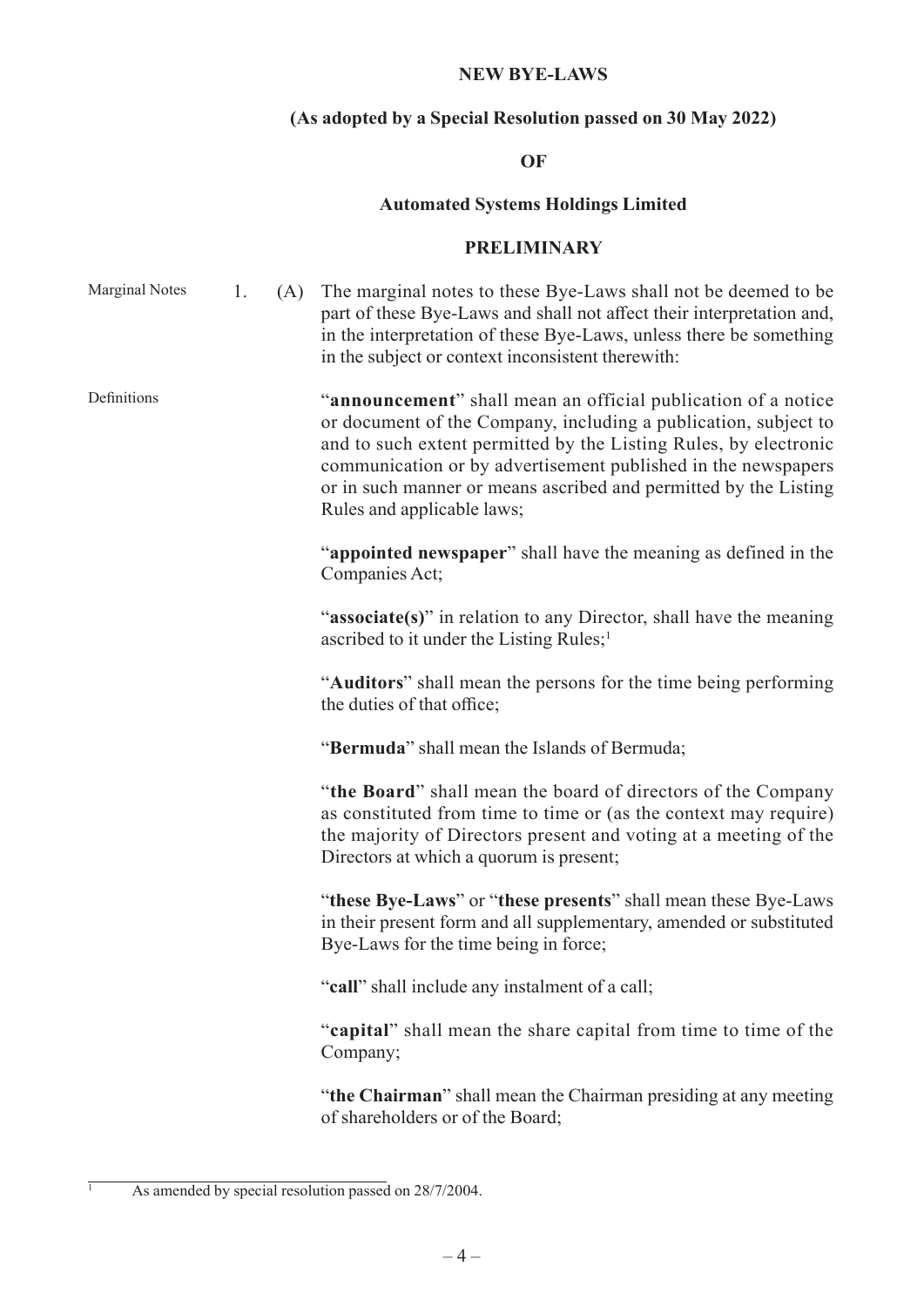"Clearing House"<sup>2</sup> means a recognised clearing house within the meaning of the Securities and Futures Ordinance (Chapter 571 of the Laws of Hong Kong) or a clearing house or authorised shares depository recognised by the laws of the jurisdiction in which the shares of the Company are listed or quoted on a stock exchange in such jurisdiction:

"**the Companies Act**" shall mean the Companies Act 1981 of Bermuda as may from time to time be amended;

"**Companies Ordinance**" shall mean the Companies Ordinance (Chapter 622 of the Laws of Hong Kong);

"**the Company**" or "**this Company**" shall mean Automated Systems Holdings Limited incorporated in Bermuda on the 8th day of August, 1997;

"corporate representative" means any person appointed to act in that capacity pursuant to Bye-Laws 87A or 87B;

"**debenture**" and "**debenture holder**" shall respectively include "**debenture stock**" and "**debenture stockholder**";

"**Director**" means a director of the Company;

"**dividend**" shall include scrip dividends, distributions in specie or in kind, capital distributions and capitalisation issues, if not inconsistent with the subject or context;

"**electronic communication**" shall mean a communication sent, transmitted, conveyed and received by wire, by radio, by optical means or by other electron magnetic means in any form through any medium;

"**electronic means**" shall include sending or otherwise making available to the intended recipients of the communication an electronic communication;

"**electronic meeting**" shall mean a general meeting held and conducted wholly and exclusively by virtual attendance and participation by shareholders, proxies and/or Directors by means of electronic facilities;

"**Head Office**" shall mean such office of the Company as the Directors may from time to time determine to be the principal office of the Company;

"**HK\$**" shall mean Hong Kong dollars or other lawful currency of Hong Kong;

 $\frac{2}{2}$  As amended by special resolution passed on 28/7/2004.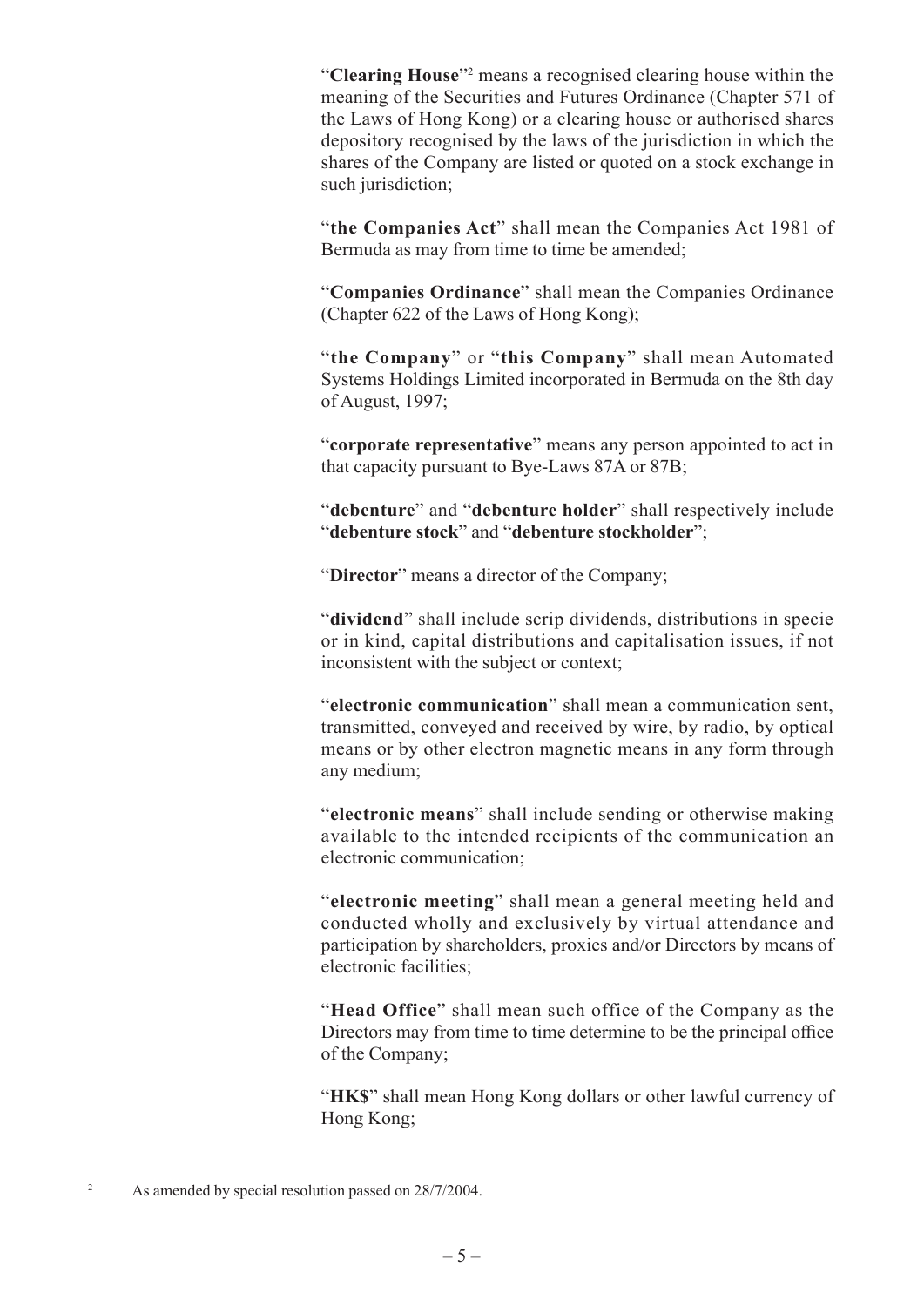"**holding company**" and "**subsidiary**" shall have the meanings ascribed to them by the Companies Act;

"**hybrid meeting**" shall mean a general meeting convened for the (i) physical attendance and participation by shareholders, proxies, and/or Directors at the Principal Meeting Place and where applicable, one or more Meeting Locations and (ii) virtual attendance and participation by shareholders, proxies and/or Directors by means of electronic facilities;

"**Listing Rules**" shall mean the Rules Governing the Listing of Securities on The Stock Exchange of Hong Kong Limited, as may from time to time be amended;<sup>3</sup>

"**Meeting Location**" shall mean has the meaning given to it in Bye-Law 69A;

"month" shall mean a calendar month;

"**Newspapers**", in relation to the publication in newspapers of any notice, shall mean in English in one leading English language daily newspaper and in Chinese in one leading Chinese language daily newspaper published and circulating generally in the Relevant Territory and specified for this purpose by the stock exchange in the Relevant Territory;

"paid up" in relation to a share, shall mean paid up or credited as paid up;

"**physical meeting**" shall mean a general meeting held and conducted by physical attendance and participation by shareholders, proxies and/or Directors at the Principal Meeting Place and/or where applicable, one or more Meeting Locations;

"**Principal Meeting Place**" shall have the meaning given to it in Bye-Law 63;

"**the Principal Register**" shall mean the register of shareholders of the Company maintained in Bermuda;

"**the register**" shall mean the Principal Register and any branch register to be kept pursuant to the provisions of the Statutes;

"**Registered Office**" shall mean the registered office of the Company for the time being;

As inserted by special resolution passed on 28/7/2004.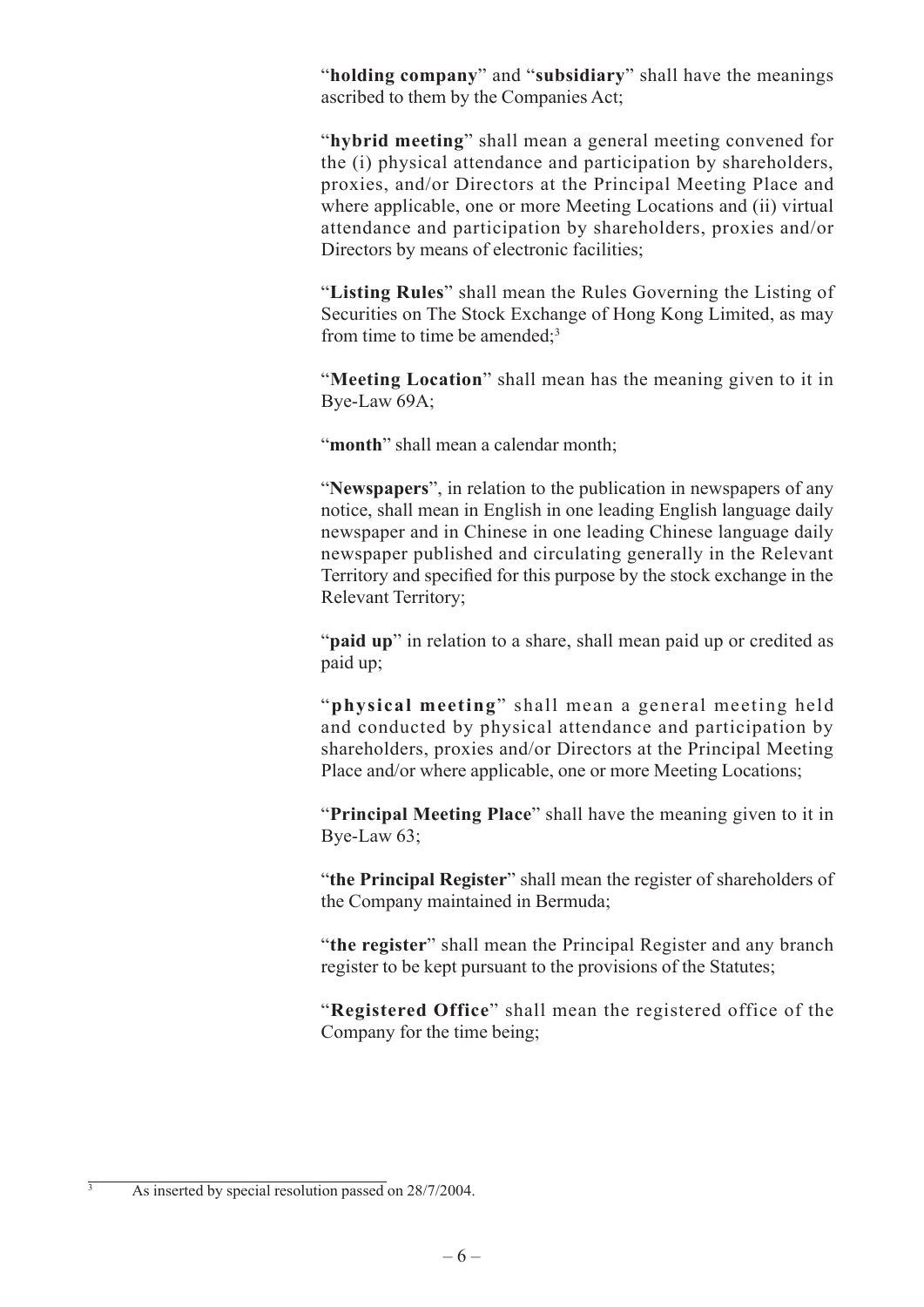"**Registration Office**" shall mean in respect of any class of share capital, such place or places in the Relevant Territory or elsewhere where the Directors from time to time determine to keep a branch register of shareholders in respect of that class of share capital and where (except in cases where the Directors otherwise agree) transfers or other documents of title for such class of share capital are to be lodged for registration and are to be registered;

"**Relevant Territory**" shall mean the Hong Kong Special Administrative Region of the People's Republic of China or such other territory as the Directors may from time to time decide if the issued ordinary share capital of the Company is listed on a stock exchange in such territory;<sup>4</sup>

"**Seal**" shall mean any one or more common seals from time to time of the Company for use in Bermuda or in any place outside Bermuda;

"**Secretary**" shall mean the person or corporation for the time being performing the duties of that office;

"**Securities Seal**" shall mean a seal for use for sealing certificates for shares or other securities issued by the Company which is a facsimile of the Seal of the Company with the addition on its face of the words "**Securities Seal**";

"**share**" shall mean share in the capital of the Company;

"**shareholder(s)**" shall mean the duly registered holder(s) from time to time of the shares in the capital of the Company;

"**Statutes**" shall mean the Companies Act and every other act (as amended from time to time) for the time being in force of the Legislature of Bermuda applying to or affecting the Company, the Memorandum of Association and/or these presents;

"**Transfer Office**" shall mean the place where the Principal Register is situate for the time being;

As amended by special resolution passed on 28/7/2004.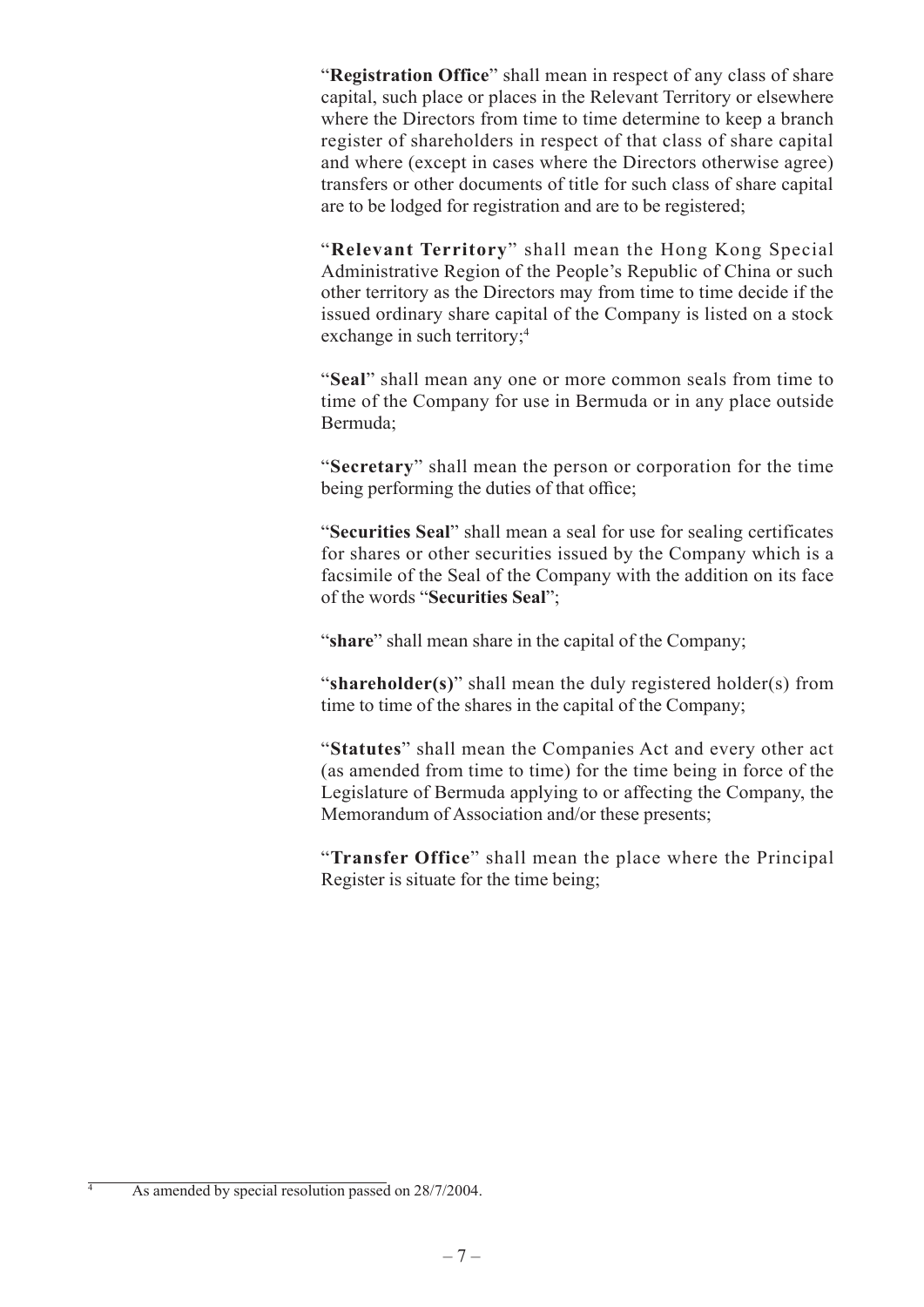"**writing**" or "**printing**" shall include writing, printing, lithography, photography, typewriting and every other mode of representing or reproducing words or figures in a legible and non-transitory form or, to the extent permitted by and in accordance with the Statutes and other applicable laws, rules and regulations, any visible substitute for writing (including an electronic communication), or modes of representing or reproducing words partly in one visible form and partly in another visible form, and including where the representation takes the form of electronic display, provided that both the mode of service of the relevant document or notice and the shareholder's election comply with all applicable Statutes, rules and regulations.

(B) In these Bye-Laws, unless there be something in the subject or context inconsistent herewith:

words denoting the singular shall include the plural and words denoting the plural shall include the singular;

words importing any gender shall include every gender and words importing persons shall include partnerships, firms, companies and corporations;

subject as aforesaid, any words or expressions defined in the Companies Act (except any statutory modification thereof not in force when these Bye-Laws become binding on the Company) shall, if not inconsistent with the subject and/or context, bear the same meaning in these Bye-Laws, save that "company" shall where the context permits include any company incorporated in Bermuda or elsewhere; and

references to any statute or statutory provision shall be construed as relating to any statutory modification or re-enactment thereof for the time being in force.

- (C) A resolution shall be a Special Resolution when it has been passed by a majority of not less than three-fourths of the votes cast by such shareholders as, being entitled so to do, vote in person or, by a duly authorised corporate representative or, where proxies are allowed, by proxy at a general meeting of which not less than 21 days' notice, specifying (without prejudice to the power contained in these presents to amend the same) the intention to propose the resolution as a Special Resolution, has been duly given. Provided that, if it is so agreed by a majority in number of the shareholders having a right to attend and vote at any such meeting, being a majority together holding not less than 95 per cent. in nominal value of the shares giving that right, a resolution may be proposed and passed as a Special Resolution at a meeting of which less than 21 days' notice has been given.
	-

Special Resolution

General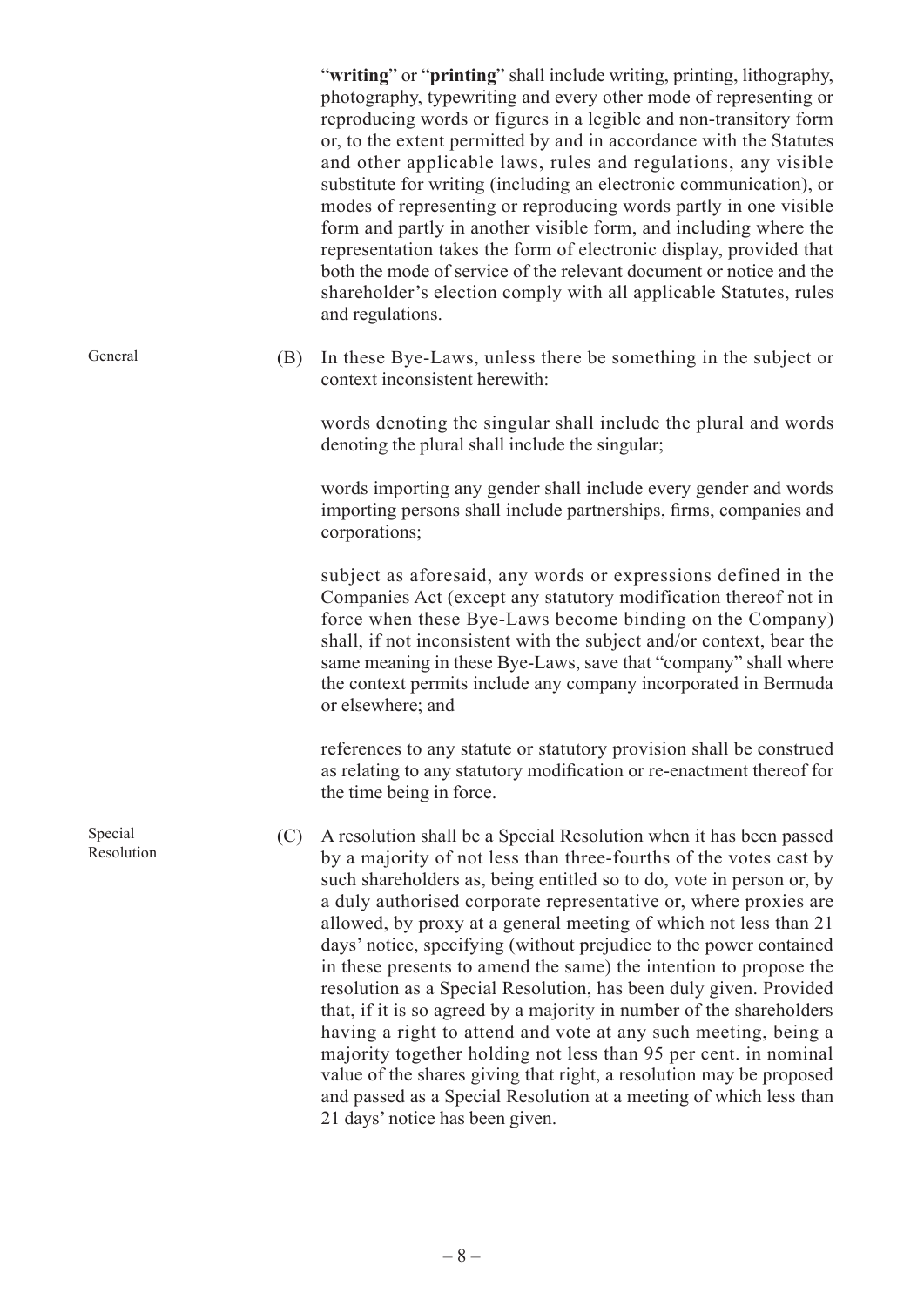| A resolution shall be an Ordinary Resolution when it has been        |
|----------------------------------------------------------------------|
| passed by a simple majority of the votes cast by such shareholders   |
| as, being entitled so to do, vote in person or by a duly authorised  |
| corporate representative or, where proxies are allowed, by proxy     |
| at a general meeting held in accordance with these presents and of   |
| which not less than 14 days' notice has been duly given. Provided    |
| that, if it is so agreed by a majority in number of the shareholders |
| having a right to attend and vote at any such meeting, being a       |
| majority together holding not less than 95 per cent. in nominal      |
| value of the shares giving that right, a resolution may be proposed  |
| and passed as an Ordinary Resolution at a meeting of which less      |
| than 14 days' notice has been given.                                 |
|                                                                      |

- (E) A Special Resolution shall be effective for any purpose for which an Ordinary Resolution is expressed to be required under any provision of these Bye-Laws or the Statutes.
- (F) A reference to a meeting: shall mean a meeting convened and held in any manner permitted by these Bye-Laws and any shareholder, proxies and/or Directors (including, without limitation, the chairman of such meeting) attending and participating at a meeting by means of electronic facilities shall be deemed to be present at that meeting for all purposes of the Statutes and other applicable laws, rules and regulations and these Bye-Laws, and attend, participate, attending, participating, attendance and participation shall be construed accordingly.
- (G) References to a person's participation in the business of a general meeting include without limitation and as relevant the right (including, in the case of a corporation, through a duly authorised representative) to speak or communicate, vote, be represented by a proxy and have access in hard copy or electronic form to all documents which are required by the Statutes and other applicable laws, rules and regulations or these Bye-Laws to be made available at the meeting, and participate and participating in the business of a general meeting shall be construed accordingly.
- (H) References to electronic facilities include, without limitation, online platforms(s), website addresses, webinars, webcast, video or any form of conference call systems (telephone, video, web or otherwise).
- (I) Where a shareholder is a corporation, any reference in these Bye-Laws to a shareholder shall, where the context requires, refer to a duly authorised representative of such shareholder.
- (J) Nothing in these Bye-Laws precludes the holding and conducting of a general meeting in such a way that persons who are not present together at the same place or places may by electronic means attend and participate in it.

Special Resolution effective as Ordinary Resolution

Ordinary Resolution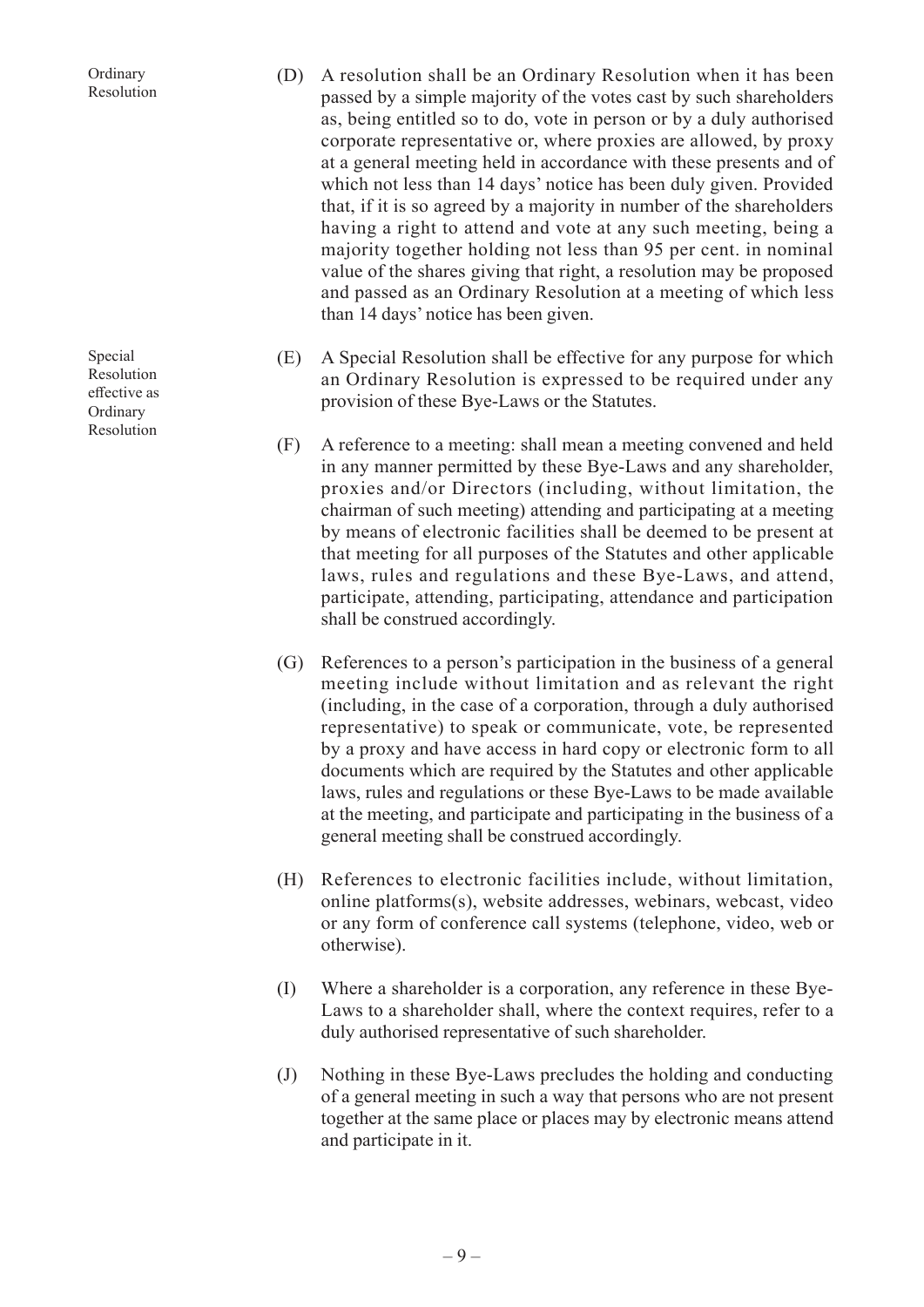When Special Resoltion is required

How rights of shares may be modified

2. Without prejudice to any other requirements of the Statutes, a Special Resolution shall be required to alter the Memorandum of Association and these Bye-Laws, to approve any amendment of these presents or to change the name of the Company.

#### **SHARES, WARRANTS AND MODIFICATION OF RIGHTS**

3. Without prejudice to any special rights or restrictions for the time being attaching to any shares or any class of shares, any share may be issued upon such terms and conditions and with such preferred, deferred or other special rights, or such restrictions, whether in regard to dividend, voting, return of capital or otherwise, as the Company may from time to time by Ordinary Resolution determine (or, in the absence of any such determination or so far as the same may not make specific provision, as the Board may determine) and any preference share may, subject to the Companies Act and with the sanction of a Special Resolution, be issued on the terms that it is liable to be redeemed upon the happening of a specified event or upon a given date and either at the option of the Company or, if so authorised by the Memorandum of Association of the Company, at the option of the holder. Issue of shares

4. The Board may, subject to the approval by the shareholders in general meeting, issue warrants to subscribe for any class of shares or securities of the Company on such terms as the Board may from time to time determine. Where warrants are issued to bearer, no certificate thereof shall be issued to replace one that has been lost unless the Board is satisfied beyond reasonable doubt that the original certificate thereof has been destroyed and the Company has received an indemnity in such form as the Board shall think fit with regard to the issue of any such replacement certificate. Warrants

> 5. (A) For the purposes of Section 47 of the Companies Act, if at any time the capital is divided into different classes of shares, all or any of the special rights attached to any class (unless otherwise provided for by the terms of issue of the shares of that class) may, subject to the provisions of the Companies Act, be varied or abrogated either with the consent in writing of the holders of at least threefourths of the voting rights of the issued shares of that class or with the approval of a resolution passed by at least three-fourths of the voting rights by the holders of the shares of that class present and voting in person or by proxy at a separate general meeting of such holders. To every such separate general meeting the provisions of these Bye-Laws relating to general meetings shall mutatis mutandis apply, but so that the necessary quorum shall be two persons holding or representing by proxy at least one-third of the voting rights of the issued shares of that class, and that any holder of shares of the class present in person or by proxy or by a duly authorised corporate representative may demand a poll.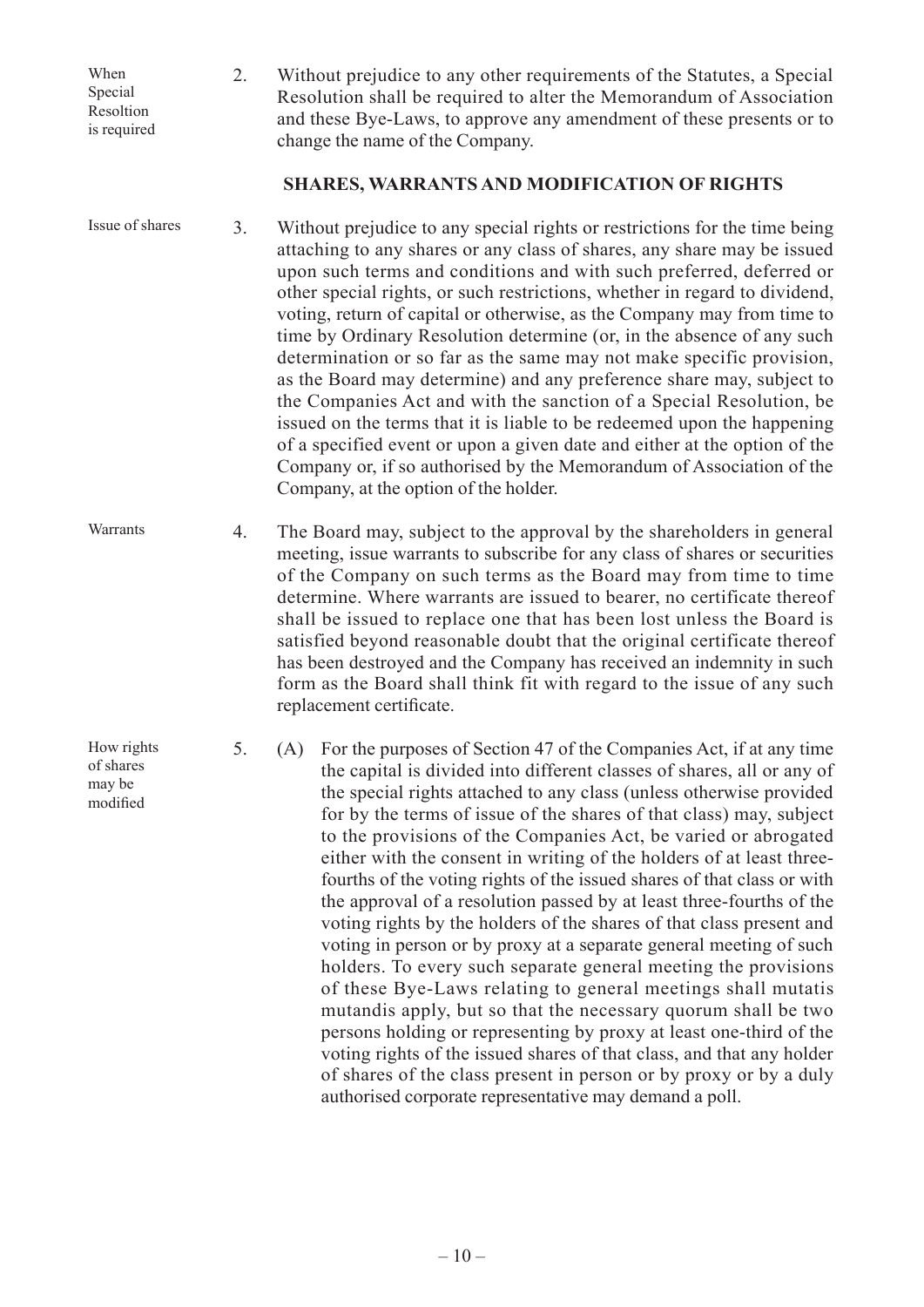- (B) The provisions of this Bye-Law shall apply to the variation or abrogation of the special rights attached to the shares of any class as if each group of shares of the class differently treated formed a separate class the rights whereof are to be varied or abrogated.
- (C) The special rights conferred upon the holders of any shares or class of shares shall not, unless otherwise expressly provided in the rights attaching to or the terms of issue of such shares, be deemed to be altered by the creation or issue of further shares ranking pari passu therewith.

#### **SHARES AND INCREASE OF CAPITAL**

- 6. (A) The authorised share capital of the Company at the date on which these Bye-Laws come into effect is HK\$60,000,000 divided into 600,000,000 shares of HK\$0.10 each.
	- (B) Subject to the Statutes, the power contained in the Memorandum of Association for the Company to purchase or otherwise acquire its shares shall be exercisable by the Board upon such terms and subject to such conditions as it thinks fit.
	- (C) Subject, where applicable, to the rules of any relevant stock exchange, the Company may in accordance with an employees' share scheme approved by the shareholders in general meeting provide money on such terms as the Board thinks fit for the acquisition of fully or partly paid shares in the Company or its holding company. For the purposes of this Bye-Law, an employees' share scheme is a scheme for encouraging or facilitating the holding of shares or debentures in the Company by or for the benefit of bona fide employees or former employees (including, notwithstanding Section 96 of the Companies Act, any such bona fide employee or former employee who is or was also a director) of the Company, a subsidiary of the Company or holding company or a subsidiary of the Company's holding company, or the wives, husbands, widows, widowers or children or stepchildren under the age of twenty-one of such employees or former employees.
	- (D) Subject, where applicable, to the rules of any relevant stock exchange, the Company, a subsidiary of the Company or holding company or a subsidiary of the Company's holding company may make loans to persons (including, notwithstanding Section 96 of the Companies Act, any such bona fide employee or former employee who is or was also a director) employed in good faith by the Company with a view to enabling those persons to acquire fully or partly paid shares in the Company or its holding company to be held by them by way of beneficial ownership.

Company to purchase its own shares

Company to finance acquisition of own shares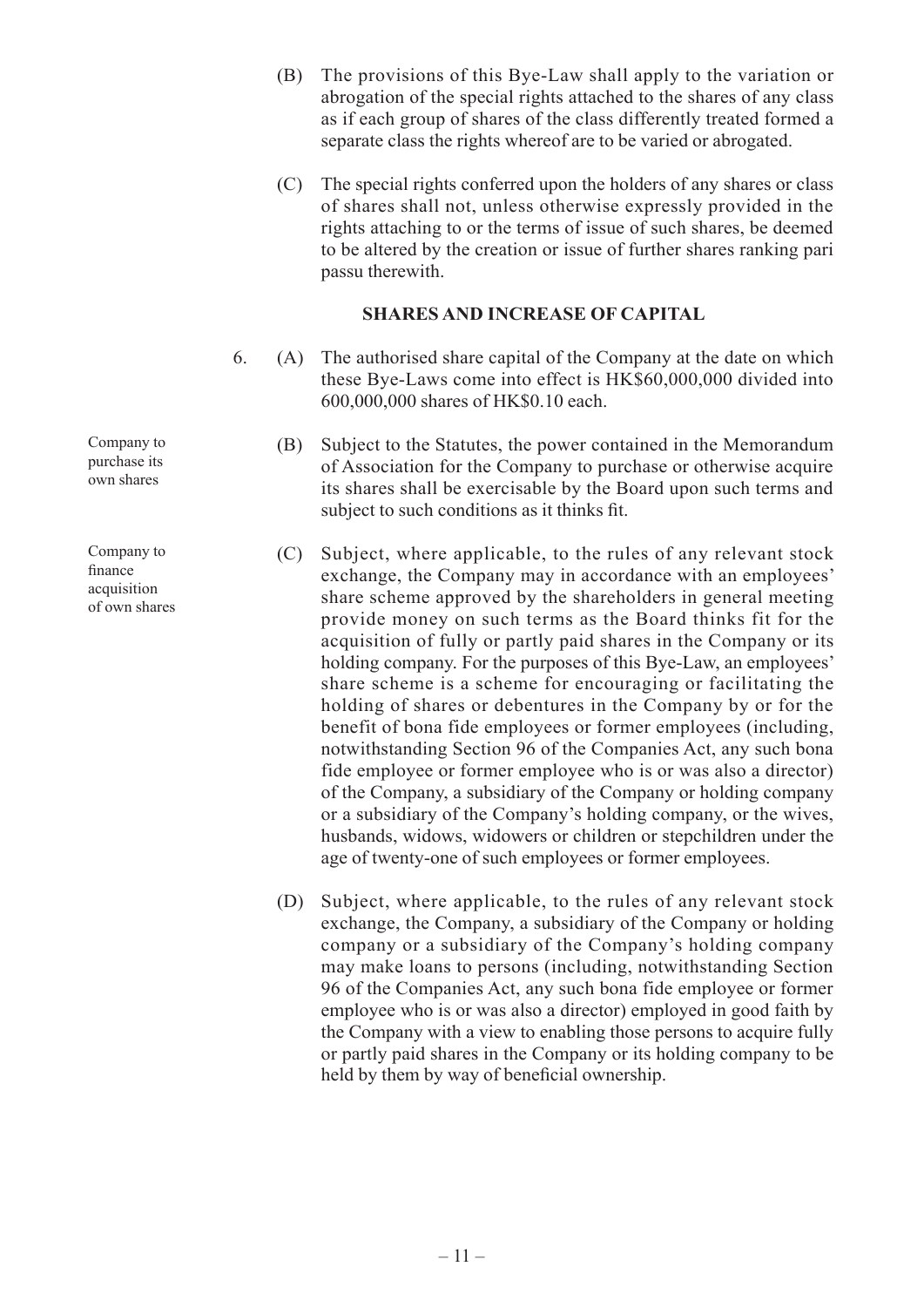- (E) The conditions subject to which money and loans are provided under paragraphs (C) and (D) of this Bye-Law may include a provision to the effect that when an employee ceases to be employed by the Company, the shares acquired with such financial assistance shall or may be sold to the Company on such terms as the Board thinks fit.
- 7. The Company in general meeting may from time to time, whether or not all the shares for the time being authorised shall have been issued and whether or not all the shares for the time being issued shall have been fully paid up, by Ordinary Resolution increase its share capital by the creation of new shares, such new capital to be of such amount and to be divided into shares of such class or classes and of such amounts in Hong Kong dollars or United States dollars or such other currency as the shareholders may think fit and as the resolution may prescribe.
- 8. Any new shares shall be issued upon such terms and conditions and with such rights, privileges or restrictions annexed thereto as the general meeting resolving upon the creation thereof shall direct, and if no direction be given, subject to the provisions of the Statutes and of these Bye-Laws, as the Board shall determine; and in particular such shares may be issued with a preferential or qualified right to dividends and in the distribution of assets of the Company and with a special right or without any right of voting.
- 9. The Company may by Ordinary Resolution, before the issue of any new shares, determine that the same, or any of them, shall be offered in the first instance, and either at par or at a premium, to all the existing holders of any class of shares in proportion as nearly as may be to the number of shares of such class held by them respectively, or make any other provisions as to the issue and allotment of such shares, but in default of any such determination or so far as the same shall not extend, such shares may be dealt with as if they formed part of the capital of the Company existing prior to the issue of the same.
	- 10. Except so far as otherwise provided by the conditions of issue or by these Bye-Laws, any capital raised by the creation of new shares shall be treated as if it formed part of the original capital of the Company and such shares shall be subject to the provisions contained in these Bye-Laws with reference to the payment of calls and instalments, transfer and transmission, forfeiture, lien, cancellation, surrender, voting and otherwise.

Power to increase capital

On what conditions new shares may be issued

When to be offered to existing shareholders

New shares to form part of original capital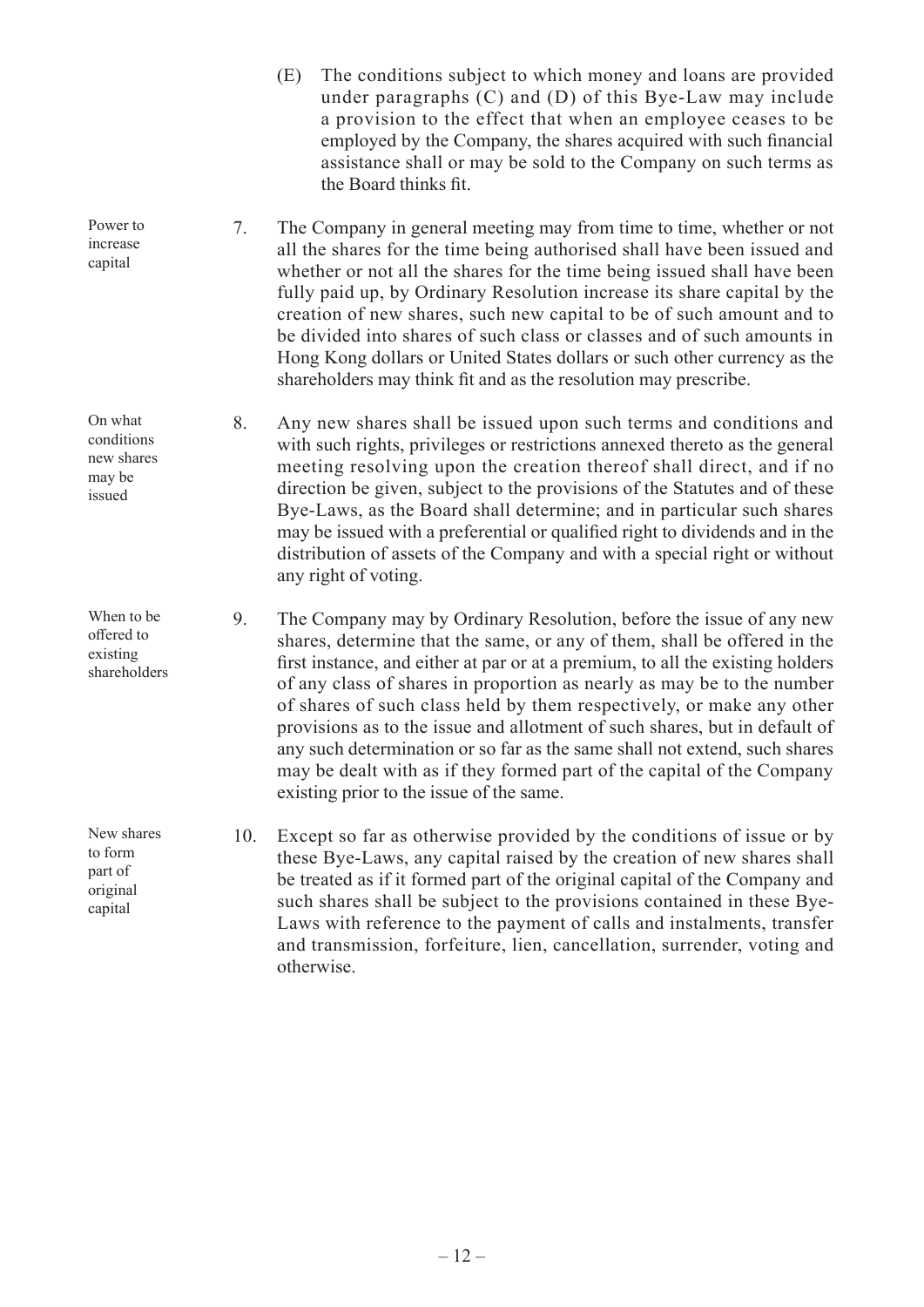Shares at the disposal of the Board

11. All unissued shares shall be at the disposal of the Board and it may offer, allot (with or without conferring a right of renunciation), grant options over or otherwise dispose of them to such persons, at such times, for such consideration and generally on such terms as it in its absolute discretion thinks fit, but so that no shares shall be issued at a discount. The Directors shall, as regards any offer or allotment of shares, comply with the provisions of the Companies Act, if and so far as such provisions may be applicable thereto. Neither the Company nor the Board shall be obliged, when making or granting any allotment of, offer of, option over or disposal of shares, to make, or make available, any such offer, option or shares to shareholders or others with registered addresses in any particular territory or territories being a territory or territories where, in the absence of a registration statement or other special formalities, this would or might, in the opinion of the Board, be unlawful or impracticable. Shareholders affected as a result of the foregoing sentence shall not be, or be deemed to be, a separate class of shareholders for any purpose whatsoever.

12. The Company may at any time pay a commission to any person for subscribing or agreeing to subscribe (whether absolutely or conditionally) for any shares in the Company or procuring or agreeing to procure subscriptions (whether absolute or conditional) for any shares in the Company, but so that the conditions and requirements of the Companies Act shall be observed and complied with, and in each case the commission shall not exceed ten per cent. of the price at which the shares are issued.

13. Except as otherwise expressly provided by these Bye-Laws or as required by law or as ordered by a court of competent jurisdiction, no person shall be recognised by the Company as holding any share upon any trust and, except as aforesaid, the Company shall not be bound by or be compelled in any way to recognise (even when having notice thereof) any equitable, contingent, future or partial interest in any share or any interest in any fractional part of a share or any other right or claim to or in respect of any shares except an absolute right to the entirety thereof of the registered holder.

#### **REGISTER OF SHAREHOLDERS AND SHARE CERTIFICATES**

14. (A) The Board shall cause to be kept a register of the shareholders and there shall be entered therein the particulars required under the Companies Act.

(B) Subject to the provisions of the Companies Act, if the Board considers it necessary or appropriate, the Company may establish and maintain a local or branch register at such location outside Bermuda as the Board thinks fit and, while the issued share capital of the Company is, with the consent of the Board, listed on any stock exchange in the Relevant Territory, the Company shall keep a branch register in the Relevant Territory.

Company may pay commission

Company not to recognise trusts in respect of shares

Share register

Local or branch register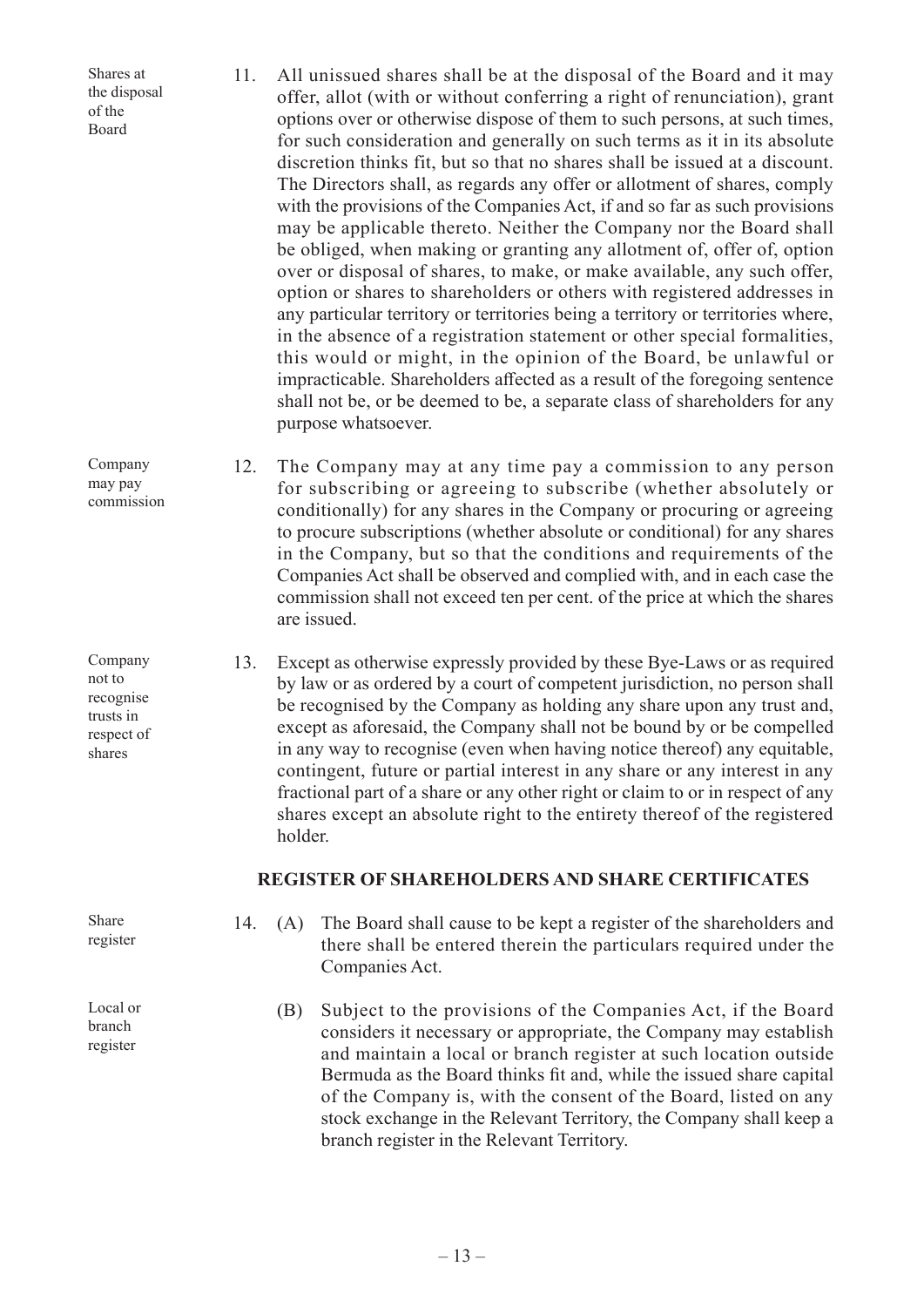- (C) Unless the register of shareholders is closed in accordance with the terms equivalent to the relevant section of the Companies Ordinance, any branch register held in Hong Kong shall during normal business hours (subject to such reasonable restrictions as the Board may impose) be open to inspection by a shareholder(s) without charge and any other person on payment of a fee of such amount not exceeding the maximum amount as may from time to time be permitted under the Listing Rules as the Board may determine for each inspection. Any shareholder(s) may require a copy of the register, or any part thereof, on payment of HK\$0.25, or such lesser sum as the Company may prescribe, for every 100 words or fractional part thereof required to be copied. The Company shall cause any copy so required by any person to be sent to that person within a period of 10 days commencing on the date next after the day on which the request is received by the Company.
- 15. Every person whose name is entered as a shareholder in the register shall be entitled without payment to receive within two months after allotment or lodgment of a transfer (or within such other period as the conditions of issue shall provide or, such shorter period as such stock exchange may from time to time prescribe) one certificate for all his shares, or, if he shall so request, in a case where the allotment or transfer is of a number of shares in excess of the number for the time being forming a stock exchange board lot for the purposes of the stock exchange on which the shares are listed, upon payment, in the case of a transfer, of such sum (not exceeding in the case of any share capital listed on a stock exchange in the Relevant Territory, HK\$2.50 or such greater sum as such stock exchange may from time to time permit, and in the case of any other shares, such sum in such currency as the Board may from time to time determine to be reasonable in the territory in which the relevant register is situate, or otherwise such other sum as the Company may by Ordinary Resolution determine) for every certificate after the first as the Board may from time to time determine, such number of certificates for shares in stock exchange board lots or multiples thereof as he shall request and one for the balance (if any) of the shares in question, provided that in respect of a share or shares held jointly by several persons the Company shall not be bound to issue a certificate or certificates to each such person, and the issue and delivery of a certificate or certificates to one of the joint holders shall be sufficient delivery to all such holders.
- Share certificates to be sealed
- Share certificate to specify number an class of shares
- 16. Every certificate for shares, warrants or debentures or representing any other form of securities of the Company shall be issued under the Seal of the Company, which for this purpose may be a Securities Seal.
- 17. Every share certificate hereafter issued shall specify the number and class of shares in respect of which it is issued and the amount paid thereon and may otherwise be in such form as the Board may from time to time prescribe. A share certificate shall relate to only one class of shares.

Share certificates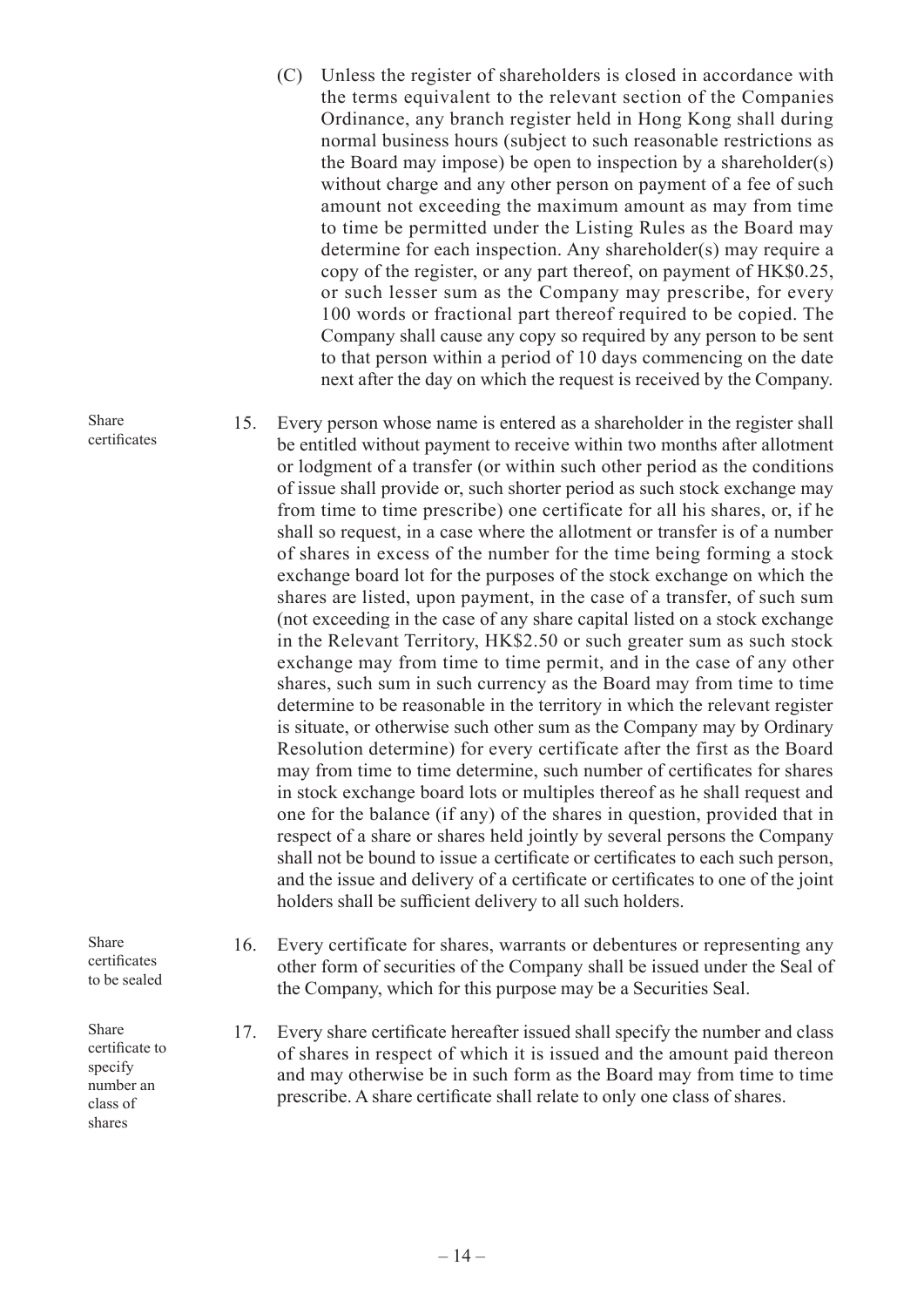Replacement of share certificates

- 18. (A) The Company shall not be bound to register more than four persons as joint holders of any share.
	- (B) If any share shall stand in the names of two or more persons, the person first named in the register shall be deemed the sole holder thereof as regards service of notice and, subject to the provisions of these Bye-Laws, all or any other matter connected with the Company, except the transfer of the shares.
- 19. If a share certificate is defaced, lost or destroyed, it may be replaced on payment of such fee, if any, (not exceeding, in the case of any share capital listed on a stock exchange in the Relevant Territory, HK\$2.50 or such greater sum as such stock exchange may from time to time permit, and, in the case of any other capital, such sum in such currency as the Board may from time to time determine to be reasonable in the territory in which the relevant register is situate, or otherwise such sum as the Company may by Ordinary Resolution determine) as the Board shall from time to time determine and on such terms and conditions, if any, as to publication of notices, evidence and indemnity as the Board thinks fit and in the case of wearing out or defacement, after delivery up of the old certificate. In the case of destruction or loss, the person to whom such replacement certificate is given shall also bear and pay to the Company any exceptional costs and the reasonable out-of-pocket expenses incidental to the investigation by the Company of the evidence of such destruction or loss and of such indemnity.

#### **LIEN**

Company's lien

20. The Company shall have a first and paramount lien and charge on every share (not being a fully paid up share) for all moneys, whether presently payable or not, called or payable at a fixed time in respect of such share. The Company shall also have a first and paramount lien and charge on all shares (other than fully paid up shares) standing registered in the name of a shareholder, whether singly or jointly with any other person or persons, for all the debts and liabilities of such shareholders or his estate to the Company and whether the same shall have been incurred before or after notice to the Company of any equitable or other interest of any person other than such shareholder, and whether the period for the payment or discharge of the same shall have actually arrived or not, and notwithstanding that the same are joint debts or liabilities of such shareholder or his estate and any other person, whether a shareholder of the Company or not. The Company's lien (if any) on a share shall extend to all dividends and bonuses declared in respect thereof. The Board may at any time either generally or in any particular case waive any lien that has arisen, or declare any share to be exempt wholly or partially from the provisions of this Bye-Law.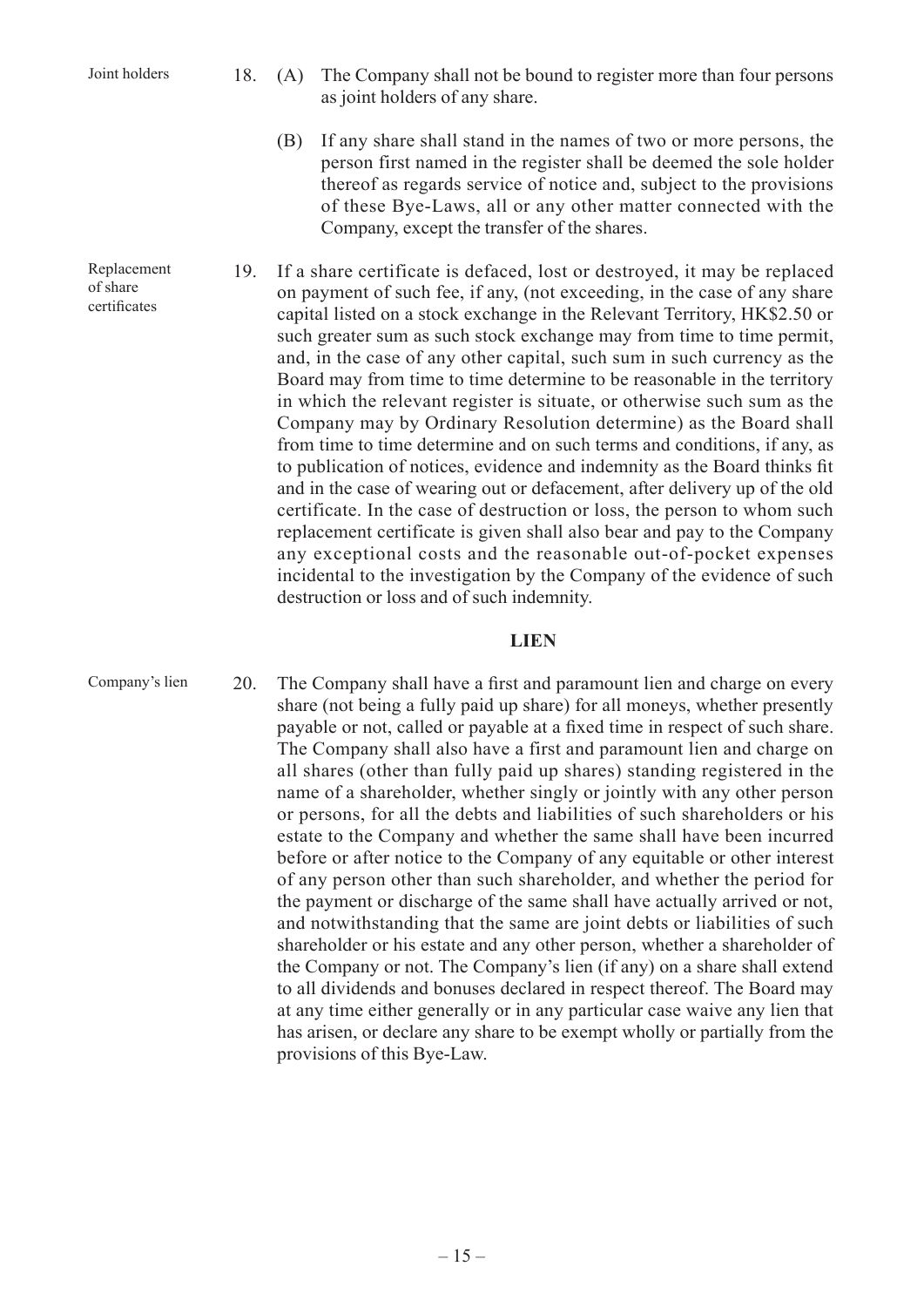| Sale of<br>shares<br>subject to<br>lien            | 21. | The Company may sell, in such manner as the Board thinks fit, any<br>shares on which the Company has a lien, but no sale shall be made unless<br>some sum in respect of which the lien exists is presently payable or the<br>liability or engagement in respect of which such lien exists is liable to<br>be presently fulfilled or discharged, nor until the expiration of fourteen<br>days after a notice in writing, stating and demanding payment of the<br>sum presently payable or specifying the liability or engagement and<br>demanding fulfilment or discharge thereof and giving notice of intention<br>to sell in default, shall have been given to the registered holder for the<br>time being of the shares or the person entitled to the shares by reason of<br>such holder's death, bankruptcy or winding-up.                                                                                                                    |
|----------------------------------------------------|-----|--------------------------------------------------------------------------------------------------------------------------------------------------------------------------------------------------------------------------------------------------------------------------------------------------------------------------------------------------------------------------------------------------------------------------------------------------------------------------------------------------------------------------------------------------------------------------------------------------------------------------------------------------------------------------------------------------------------------------------------------------------------------------------------------------------------------------------------------------------------------------------------------------------------------------------------------------|
| Application<br>of proceeds<br>of sale              | 22. | The net proceeds of such sale after the payment of the costs of such<br>sale shall be applied in or towards payment or satisfaction of the debt or<br>liability or engagement in respect whereof the lien exists, so far as the<br>same is presently payable, and any residue shall (subject to a like lien<br>for debts or liabilities not presently payable as existed upon the shares<br>prior to the sale) be paid to the person entitled to the shares at the time<br>of the sale. For the purpose of giving effect to any such sale, the Board<br>may authorise some person to transfer the shares sold to the purchaser<br>thereof and may enter the purchaser's name in the register as holder of<br>the shares, and the purchaser shall not be bound to see to the application<br>of the purchase money, nor shall his title to the shares be affected by any<br>irregularity or invalidity in the proceedings in relating to the sale. |
|                                                    |     | <b>CALLS ON SHARES</b>                                                                                                                                                                                                                                                                                                                                                                                                                                                                                                                                                                                                                                                                                                                                                                                                                                                                                                                           |
| Calls/<br>instalments                              | 23. | The Board may from time to time make such calls as it may think fit upon<br>the shareholders in respect of any moneys unpaid on the shares held by<br>them respectively (whether on account of the nominal value of shares<br>or by way of premium) and not by the conditions of issue or allotment<br>thereof made payable at a fixed time. A call may be made payable either<br>in one sum or by instalments.                                                                                                                                                                                                                                                                                                                                                                                                                                                                                                                                  |
| Notice<br>of call                                  | 24. | Fourteen days' notice at least of any call shall be given specifying the<br>time and place of payment and to whom such call shall be paid.                                                                                                                                                                                                                                                                                                                                                                                                                                                                                                                                                                                                                                                                                                                                                                                                       |
| Copy of<br>notice to be<br>sent to<br>shareholders | 25. | A copy of the notice referred to in Bye-Law 24 shall be sent to<br>shareholders in the manner in which notices may be sent to shareholders<br>by the Company as herein provided.                                                                                                                                                                                                                                                                                                                                                                                                                                                                                                                                                                                                                                                                                                                                                                 |
| Notice of<br>call may be<br>given                  | 26. | In addition to the giving of notice in accordance with Bye-Law 25, notice<br>of the person appointed to receive payment of every call and of the times<br>and places appointed for payment may be given to the shareholders by                                                                                                                                                                                                                                                                                                                                                                                                                                                                                                                                                                                                                                                                                                                   |

27. Every shareholder upon whom a call is made shall pay the amount of every call so made on him to the person and at the time or times and place or places as the Board shall appoint.

notice to be published at least once in the Newspapers.

Time and place for payment of

call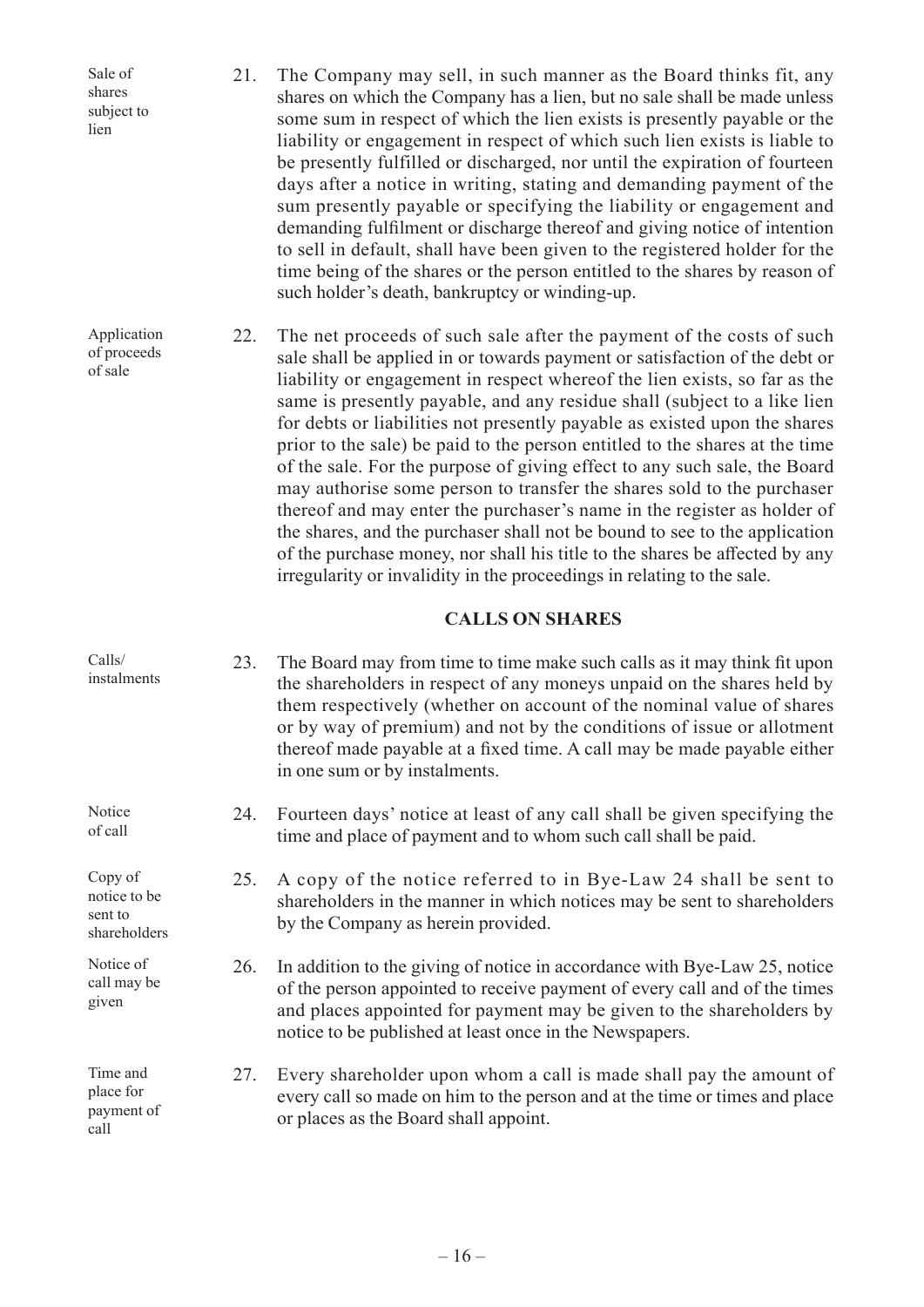28. A call shall be deemed to have been made at the time when the resolution of the Board authorising such call was passed. 29. The joint holders of a share shall be severally as well as jointly liable for the payment of all calls and instalments due in respect of such share or other moneys due in respect thereof. 30. The Board may from time to time at its discretion extend the time fixed for any call, and may extend such time as regards all or any of the shareholders whom due to residence outside the Relevant Territory or other cause the Board may deem entitled to any such extension but no shareholder shall be entitled to any such extension except as a matter of grace and favour. 31. If the sum payable in respect of any call or instalments is not paid on or before the day appointed for payment thereof, the person or persons from whom the sum is due shall pay interest on the same at such rate not exceeding twenty per cent. per annum as the Board shall fix from the day appointed for the payment thereof to the time of the actual payment, but the Board may waive payment of such interest wholly or in part. 32. No shareholder shall be entitled to receive any dividend or bonus or to be present and vote (save as proxy for another shareholder) at any general meeting, either personally, or (save as proxy for another shareholder) by proxy or by a duly authorised corporate representative, or be reckoned in a quorum, or to exercise any other privilege as a shareholder until all calls or instalments due from him to the Company, whether alone or jointly with any other person, together with interest and expenses (if any) shall have been paid. 33. On the trial or hearing of any action or other proceedings for the recovery of any money due for any call, it shall be sufficient to prove that the name of the shareholder sued is entered in the register as the holder, or one of the holders, of the shares in respect of which such debt accrued; that the resolution of the Board making the call has been duly recorded in the minute book of the Board; and that notice of such call was duly given to the shareholder sued, in pursuance of these Bye-Laws; and it shall not be necessary to prove the appointment of the Board who made such call, nor any other matters whatsoever, but the proof of the matters aforesaid shall be conclusive evidence of the debt. 34. Any sum which by the terms of allotment of a share is made payable upon allotment or at any fixed date, whether on account of the nominal value of the share and/or by way of premium, shall for all purposes of these Bye-Laws be deemed to be a call duly made, notified, and payable on the date fixed for payment, and in case of non-payment all the relevant provisions of these Bye-Laws as to payment of interest and expenses, forfeiture and the like, shall apply as if such sums had become payable by virtue of a call duly made and notified. The Board may on the issue of When call deemed to have been made Liability of joint holders Board may extend time fixed for call Interest on unpaid calls Suspension of privileges while call unpaid Evidence in action for call Sums payable on allotment deemed a call

calls to be paid and the time of payment.

shares differentiate between the allottees or holders as to the amount of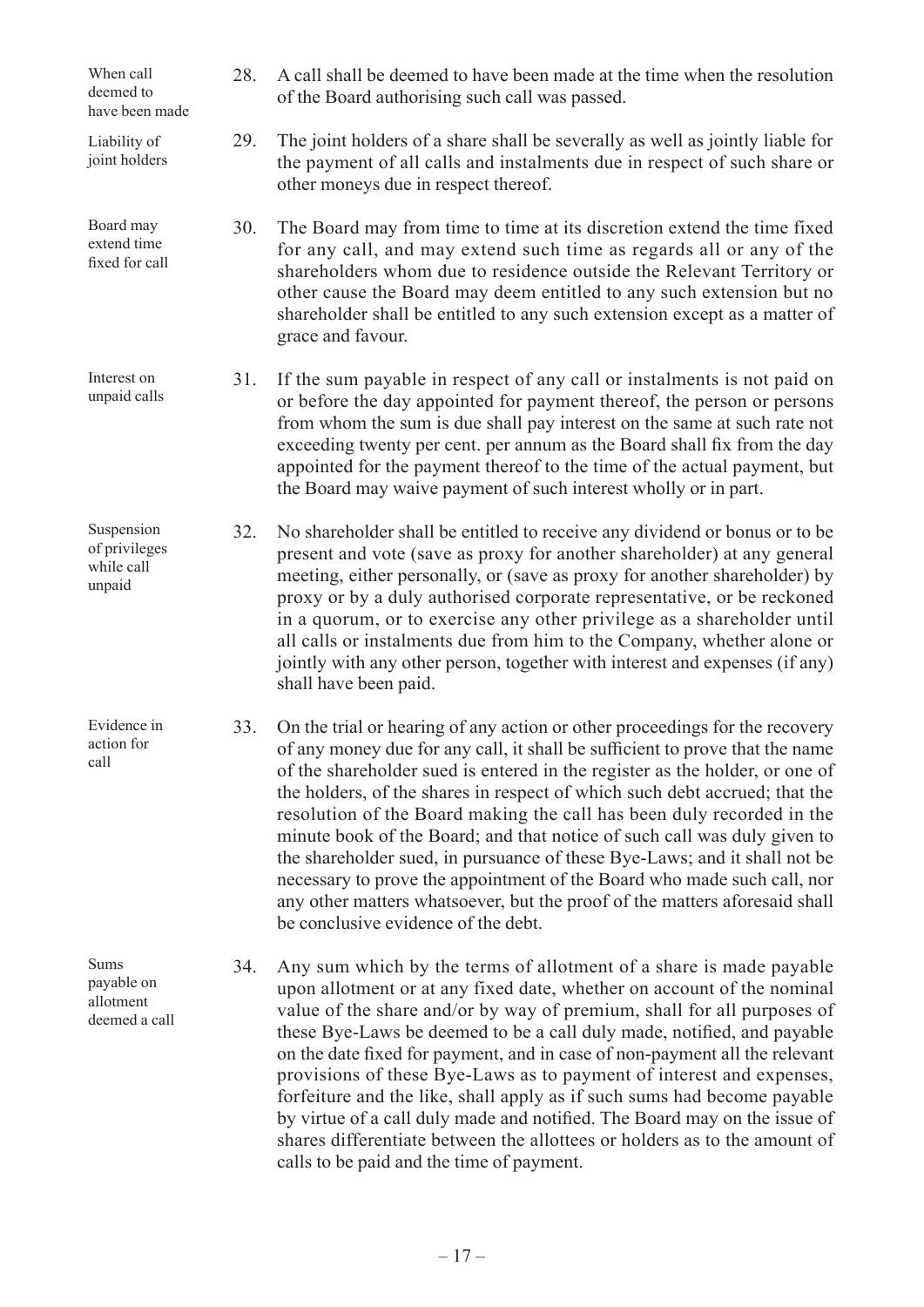35. The Board may, if it thinks fit, receive from any shareholder willing to advance the same, and either in money or money's worth, all or any part of the money uncalled and unpaid or instalments payable upon any shares held by him, and in respect of all or any of the moneys so advanced the Company may pay interest at such rate (if any) not exceeding twenty per cent. per annum as the Board may decide but a payment in advance of a call shall not entitle the shareholder to receive any dividend or to exercise any other rights or privileges as a shareholder in respect of the share or the due portion of the shares upon which payment has been advanced by such shareholder before it is called up. The Board may at any time repay the amount so advanced upon giving to such shareholder not less than one month's notice in writing of their intention in that behalf, unless before the expiration of such notice the amount so advanced shall have been called up on the shares in respect of which it was advanced. Payment of advance

#### **TRANSFER OF SHARES**

- 36. Subject to the Companies Act, all transfers of shares may be effected by transfer in writing in the usual or common form or in such other form as the Board may accept and may be under hand or by means of mechanically imprinted signatures or such other manner as the Board may from time to time approve. Form of transfer
- 37. The instrument of transfer of any share shall be executed by or on behalf of the transferor and by or on behalf of the transferee provided that the Board may dispense with the execution of the instrument of transfer by the transferee in any case in which it thinks fit, in its absolute discretion, to do so. The transferor shall be deemed to remain the holder of the share until the name of the transferee is entered in the register in respect thereof. Nothing in these Bye-Laws shall preclude the Board from recognising a renunciation of the allotment or provisional allotment of any share by the allottee in favour of some other person. Execution of transfer
	- 38. (A) The Board may, in its absolute discretion, at any time and from time to time transfer any share upon the Principal Register to any branch register or any share on any branch register to the Principal Register or any other branch register.
		- (B) Unless the Board otherwise agrees (which agreement may be on such terms and subject to such conditions as the Board in its absolute discretion may from time to time stipulate, and which agreement it shall, without giving any reason therefor, be entitled in its absolute discretion to give or withhold) no shares on the Principal Register shall be transferred to any branch register nor shall shares on any branch register be transferred to the Principal Register or any other branch register and all transfers and other documents of title shall be lodged for registration, and registered, in the case of any shares on a branch register, at the relevant Registration Office, and, in the case of any shares on the Principal Register, at the Transfer Office. Unless the Board otherwise agrees, all transfers and other documents of title shall be lodged for registration with, and registered at, the relevant Registration Office.

calls in

Shares registered on principal registrar, branch register, etc.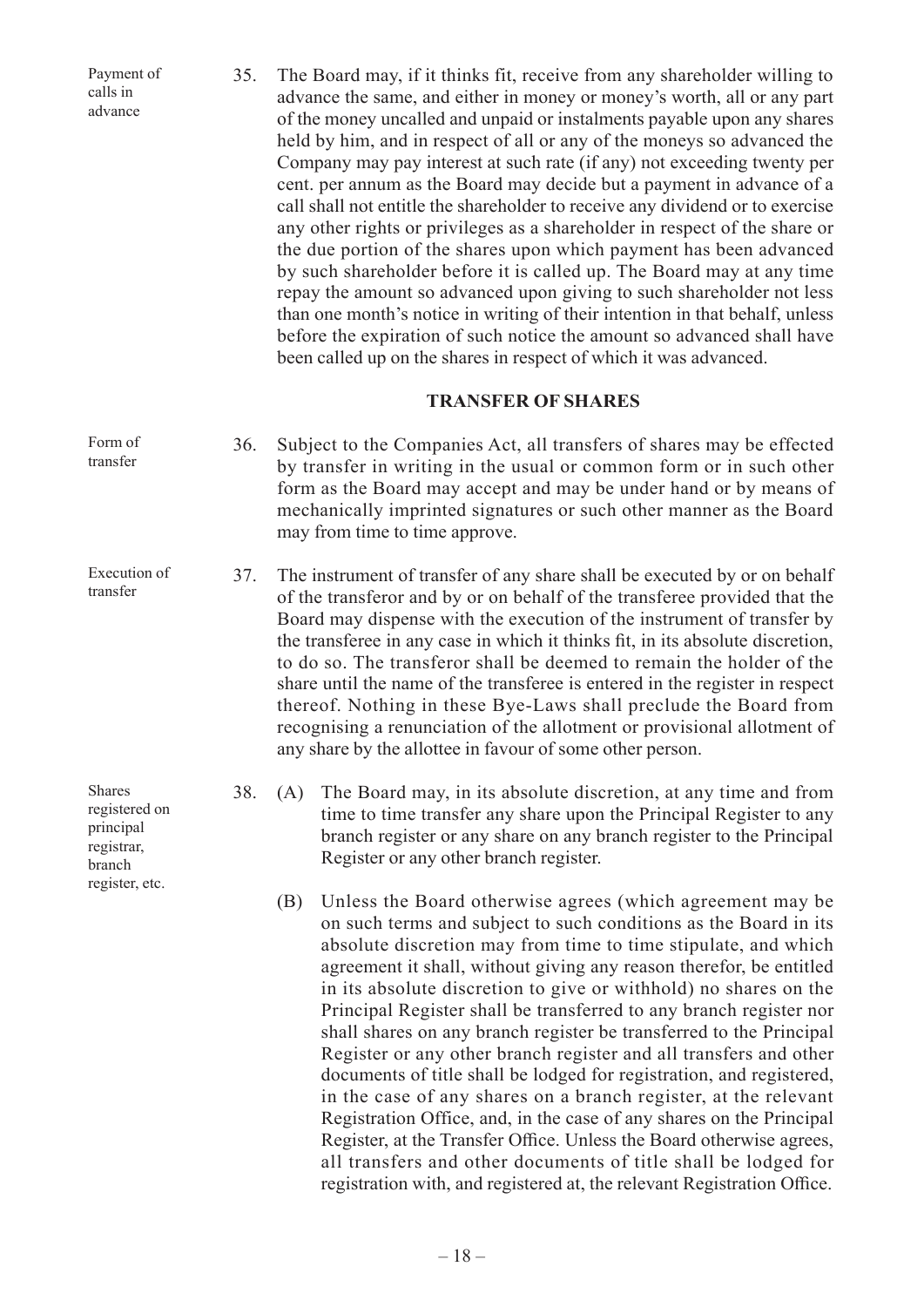- (C) Notwithstanding anything contained in this Bye-Law, the Company shall as soon as practicable and on a regular basis record in the Principal Register all transfers of shares effected on any branch register and shall at all times maintain the Principal Register in all respects in accordance with the Companies Act.
- 39. The Board may, in its absolute discretion, and without assigning any reason, refuse to register a transfer of any share (not being a fully paid up share) to a person of whom it does not approve or any share issued under any share option scheme for employees upon which a restriction on transfer imposed thereby still subsists, and it may also refuse to register a transfer of any share (whether fully paid up or not) to more than four joint holders or a transfer of any shares (not being a fully paid up share) on which the Company has a lien.
- 40. The Board may also decline to recognise any instrument of transfer unless:–
	- (i) such sum, if any, (not exceeding, in the case of any share capital listed on a stock exchange in the Relevant Territory, HK\$2.50 or such greater sum as such stock exchange may from time to time permit, and, in the case of any other capital, such sum in such currency as the Board may from time to time determine to be reasonable in the territory in which the relevant register is situate, or otherwise such sum as the Company may by Ordinary Resolution determine) as the Board shall from time to time determine is paid to the Company in respect thereof has been paid;
	- (ii) the instrument of transfer is lodged at the relevant Registration Office or, as the case may be, the Transfer Office accompanied by the certificate of the shares to which it relates, and such other evidence as the Board may reasonably require to show the right of the transferor to make the transfer (and, if the instrument of transfer is executed by some other person on his behalf, the authority of that person so to do);
	- (iii) the instrument of transfer is in respect of only one class of share;
	- (iv) the shares concerned are free of any lien in favour of the Company;
	- (v) if applicable, the instrument of transfer is properly stamped; and
	- (vi) where applicable, the permission of the Bermuda Monetary Authority with respect thereto has been obtained.
- 41. No transfer of any shares (not being a fully paid up share) shall be made to an infant or to a person of unsound mind or under other legal disability.

Board may refuse to register a transfer

Requirements as to transfer

No transfer to an infant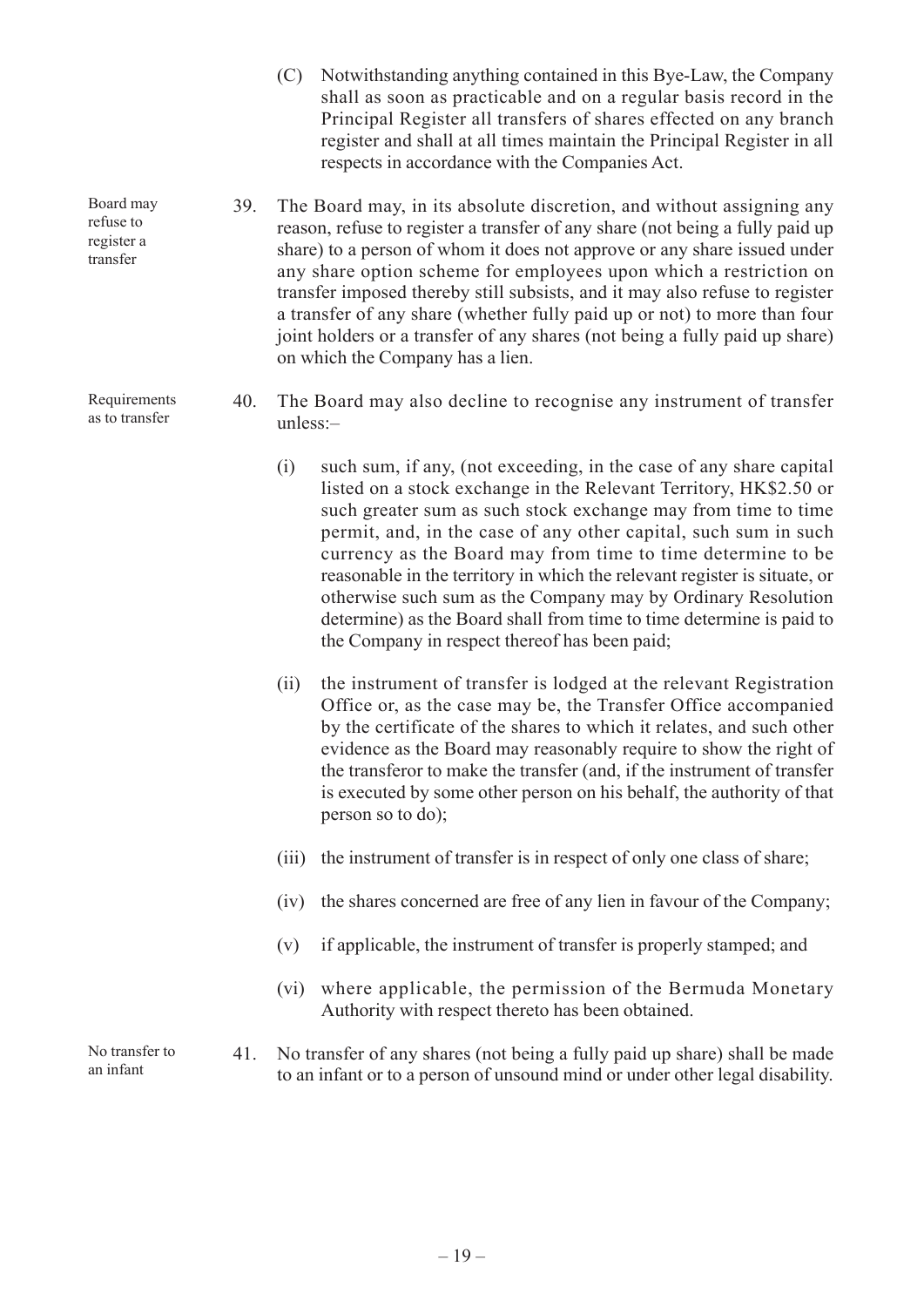Notice of refusal

to be given up on transfer

**Certificate** 

When transfer books and register may be closed

- 42. If the Board shall refuse to register a transfer of any share, it shall, within two months after the date on which the transfer was lodged with the Company, send to each of the transferor and the transferee notice of such refusal.
- 43. Upon every transfer of shares the certificate held by the transferor shall be given up to be cancelled, and shall forthwith be cancelled accordingly, and a new certificate shall be issued without charge to the transferee in respect of the shares transferred to him, and if any of the shares included in the certificate so given up shall be retained by the transferor a new certificate in respect thereof shall be issued to him without charge. The Company shall also retain the instrument of transfer.
- 44. The registration of transfers may be suspended and the register closed in accordance with the terms equivalent to the relevant section of the Companies Ordinance, and on giving notice by advertisement in an appointed newspaper or by announcement or by electronic communication or by any electronic means in such manner as may be accepted by the stock exchange in the Relevant Territory, at such times and for such periods as the Board may from time to time determine and either generally or in respect of any class of shares. The register shall not be closed for more than thirty days in any year. The period of thirty days may be extended in respect of any year if approved by the members by Ordinary Resolution.

## **TRANSMISSION OF SHARES**

- 45. In the case of the death of a shareholder, the survivor or survivors where the deceased was a joint holder, and the legal personal representatives of the deceased where he was a sole or only surviving holder, shall be the only persons recognised by the Company as having any title to his interest in the shares; but nothing herein contained shall release the estate of a deceased holder (whether sole or joint) from any liability in respect of any share solely or jointly held by him.
	- 46. Any person becoming entitled to a share in consequence of the death or bankruptcy or winding-up of a shareholder may, upon such evidence as to his title being produced as may from time to time be required by the Board, and subject as hereinafter provided, elect either to be registered himself as holder of the share or to have some person nominated by him registered as the transferee thereof.

Deaths of registered holder or of joint holder of shares

Registration of personal representatives and trustees in bankruptcy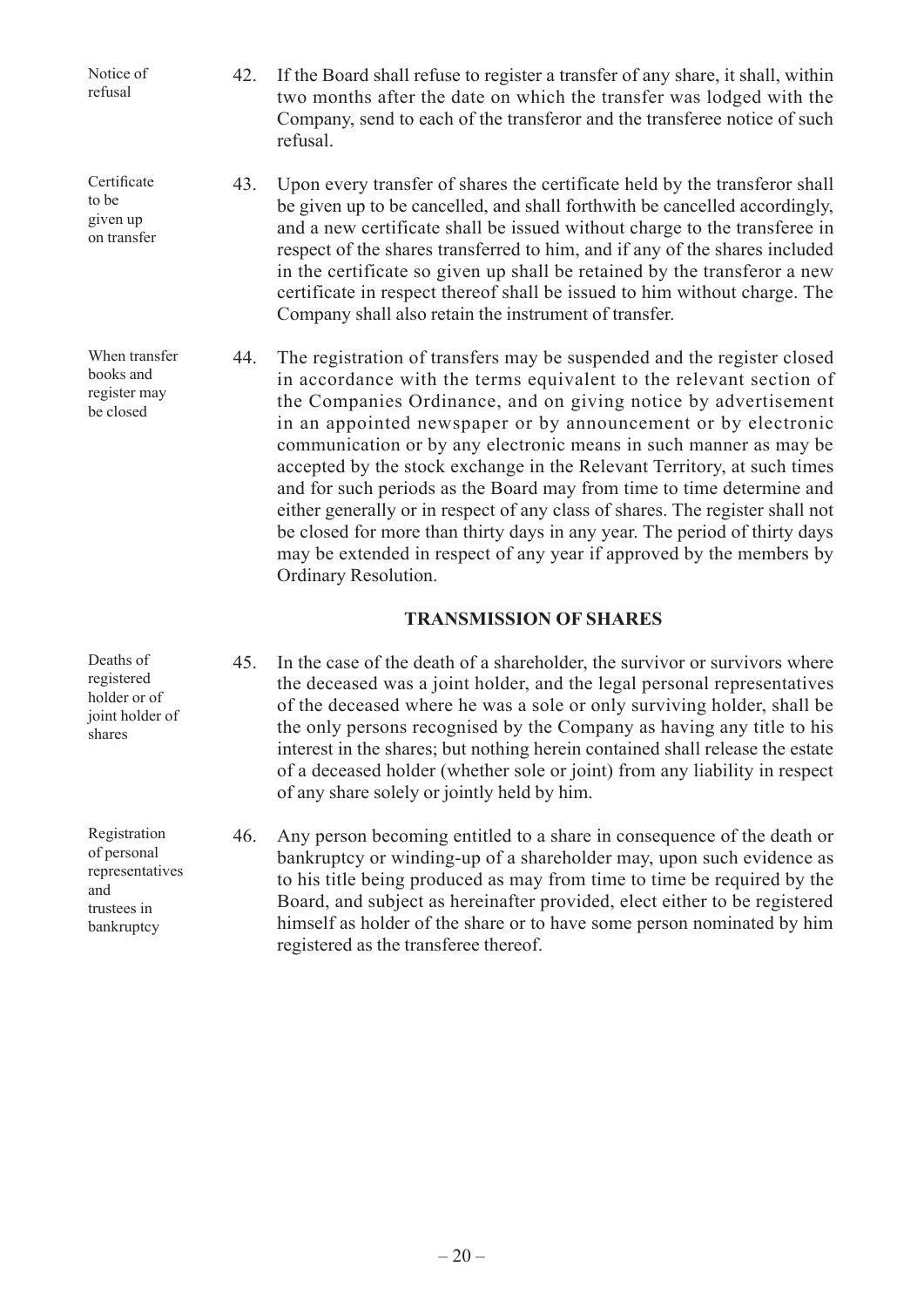Notice of election to be registered and registration of nominee

47. If the person becoming entitled to a share pursuant to Bye-Law 46 shall elect to be registered himself, as the holder of such share he shall deliver or send to the Company a notice in writing signed by him at (unless the Board otherwise agrees) the Registration Office, stating that he so elects. If he shall elect to have his nominee registered, he shall testify his election by executing a transfer of such shares to his nominee. All the limitations, restrictions and provisions of these presents relating to the right to transfer and the registration of transfers of shares shall be applicable to any such notice or transfer as aforesaid as if the death, bankruptcy or winding-up of the shareholder had not occurred and the notice or transfer were a transfer executed by such shareholder.

48. A person becoming entitled to a share by reason of the death, bankruptcy or winding-up of the holder shall be entitled to the same dividends and other advantages to which he would be entitled if he were the registered holder of the share. However, the Board may, if it thinks fit, withhold the payment of any dividend payable or other advantages in respect of such share until such person shall become the registered holder of the share or shall have effectually transferred such share, but, subject to the requirements of Bye-Law 77 being met, such a person may vote at general meetings of the Company.

#### **FORFEITURE OF SHARES**

49. If a shareholder fails to pay any call or instalment of a call on the day appointed for payment thereof, the Board may, at any time thereafter during such time as any part of the call or instalment remains unpaid, without prejudice to the provisions of Bye-Law 32, serve a notice on him requiring payment of so much of the call or instalment as is unpaid, together with any interest which may have accrued and which may thereafter accrue up to the date of actual payment.

50. The notice shall name a further day (not earlier than the expiration of fourteen days from the date of the notice) on or before which the payment required by the notice is to be made, and it shall also name the place where payment is to be made, such place being either the Registered Office or a Registration Office. The notice shall also state that, in the event of non-payment at or before the time appointed, the shares in respect of which the call was made will be liable to be forfeited.

51. If the requirements of any such notice as aforesaid are not complied with, any share in respect of which the notice has been given may at any time thereafter, before the payment required by the notice has been made, be forfeited by a resolution of the Board to that effect. Such forfeiture shall include all dividends and bonuses declared in respect of the forfeited share and not actually paid before the forfeiture. The Directors may accept the surrender of any shares liable to be forfeited hereunder and in such cases references in these Bye-Laws to forfeiture shall include surrender.

Retention of dividends, etc. until transfer or transmission of shares of a deceased or bankrupt shareholder

If call or instalment not paid notice may be given

Content of notice of call

If notice not complied with shares may be forfeited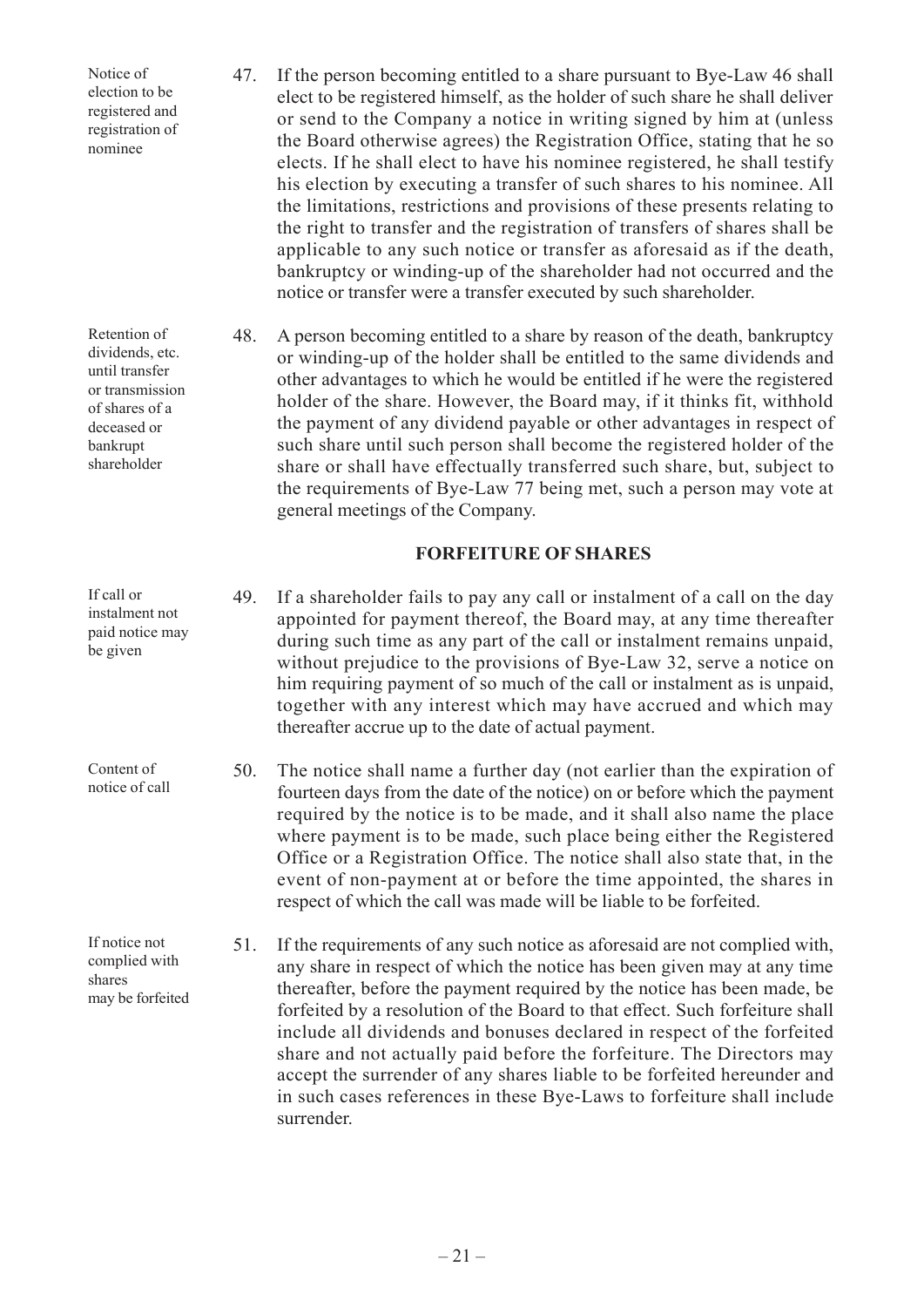Forfeited shares to become property of Company

Arrears to be paid notwithstanding forfeiture

Evidence of forfeiture and transfer of

Notice after forfeiture

forfeited share

Power to redeem forfeited shares

- 52. Any share so forfeited shall be deemed to be the property of the Company, and may be sold or otherwise disposed of on such terms and in such manner as the Board thinks fit and at any time before a sale or disposition the forfeiture may be cancelled on such terms as the Board thinks fit.
- 53. A person whose shares have been forfeited shall cease to be a shareholder in respect of the forfeited shares, but shall, notwithstanding, remain liable to pay to the Company all moneys which, at the date of forfeiture, were payable by him to the Company in respect of the forfeited shares, together with (if the Board shall in its discretion so require) interest thereon from the date of forfeiture until the date of actual payment at such rate not exceeding twenty per cent. per annum as the Board may prescribe, and the Board may enforce the payment thereof if it thinks fit, and without any deduction or allowance for the value of the shares at the date of forfeiture, but his liability shall cease if and when the Company shall have received payment in full of all such moneys in respect of the shares. For the purposes of this Bye-Law any sum which by the terms of issue of a share, is payable thereon at a fixed time which is subsequent to the date of forfeiture, whether on account of the nominal value of the share or by way of premium, shall notwithstanding that such time has not yet arrived be deemed to be payable at the date of forfeiture, and the same shall become due and payable immediately upon the forfeiture, but interest thereon shall only be payable in respect of any period between the said fixed time and the date of actual payment.

54. A statutory declaration in writing that the declarant is a Director or the Secretary of the Company, and that a share in the Company has been duly forfeited or surrendered on a date stated in the declaration, shall be conclusive evidence of the facts therein stated as against all persons claiming to be entitled to the share. The Company may receive the consideration, if any, given for the share on any sale or disposition thereof and may execute a transfer of the share in favour of the person to whom the share is sold or disposed of and he shall thereupon be registered as the holder of the share, and shall not be bound to see to the application of the purchase money, if any, nor shall his title to the share be affected by any irregularity or invalidity in the proceedings in reference to the forfeiture, sale or disposal of the share.

55. When any share shall have been forfeited, notice of the forfeiture shall be given to the shareholder in whose name it stood immediately prior to the forfeiture, and an entry of the forfeiture, with the date thereof, shall forthwith be made in the register, but no forfeiture shall be in any manner invalidated by any omission or neglect to give such notice or make any such entry.

56. Notwithstanding any such forfeiture as aforesaid the Board may at any time, before any shares so forfeited shall have been sold, re-allotted or otherwise disposed of, cancel the forfeiture on such terms as the Board thinks fit or permit the shares so forfeited to be bought back or redeemed upon the terms of payment of all calls and interest due upon and expenses incurred in respect of the shares, and upon such further terms (if any) as it thinks fit.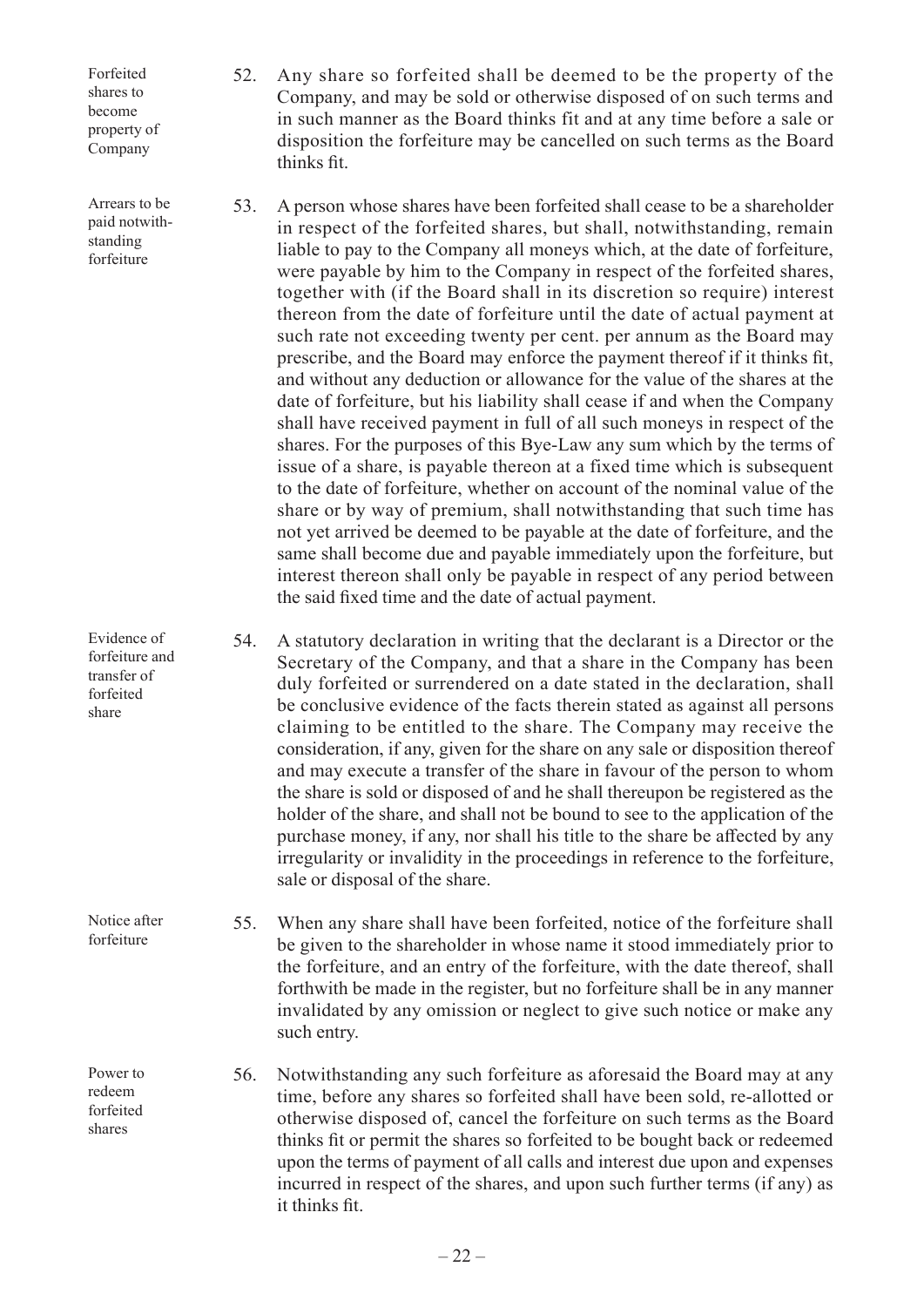Forfeiture not to prejudice Company's right to call or instalment payment

Forfeiture for non-payment of any sum due on shares

Increase in capital, consolidation and division of capital and sub-division, cancellation of shares and re-denomination etc.

- 57. The forfeiture of a share shall not prejudice the right of the Company to any call already made or instalment payment thereon.
- 58. (A) The provisions of these Bye-Laws as to forfeiture shall apply in the case of non-payment of any sum which, by terms of issue of a share, becomes payable at a fixed time, whether on account of the nominal value of the share or by way of premium, as if the same had been payable by virtue of a call duly made and notified.
	- (B) In the event of a forfeiture of shares the shareholder shall be bound to deliver and shall forthwith deliver to the Company the certificate or certificates held by him for the shares so forfeited and in any event the certificates representing shares so forfeited shall be void and of no further effect.

## **ALTERATION OF CAPITAL**

- 59. (A) The Company may from time to time by Ordinary Resolution:–
	- (i) increase its capital as provided by Bye-Law 7;
	- (ii) consolidate or divide all or any of its share capital into shares of larger amount than its existing shares; and on any consolidation of fully paid shares into shares of larger amount, the Board may settle any difficulty which may arise as it thinks expedient and in particular (but without prejudice to the generality of the foregoing) may as between the holders of shares to be consolidated determine which particular shares are to be consolidated into a consolidated share, and if it shall happen that any person shall become entitled to fractions of a consolidated share or shares, such fractions may be sold by some person appointed by the Board for that purpose and the person so appointed may transfer the shares so sold to the purchaser thereof and the validity of such transfer shall not be questioned, and so that the net proceeds of such sale (after deduction of the expenses of such sale) may either be distributed among the persons who would otherwise be entitled to a fraction or fractions of a consolidated share or shares rateably in accordance with their rights and interest or may be paid to the Company for the Company's benefit;
	- (iii) divide its shares into several classes and attach thereto respectively any preferential, deferred, qualified or special rights, privileges or conditions;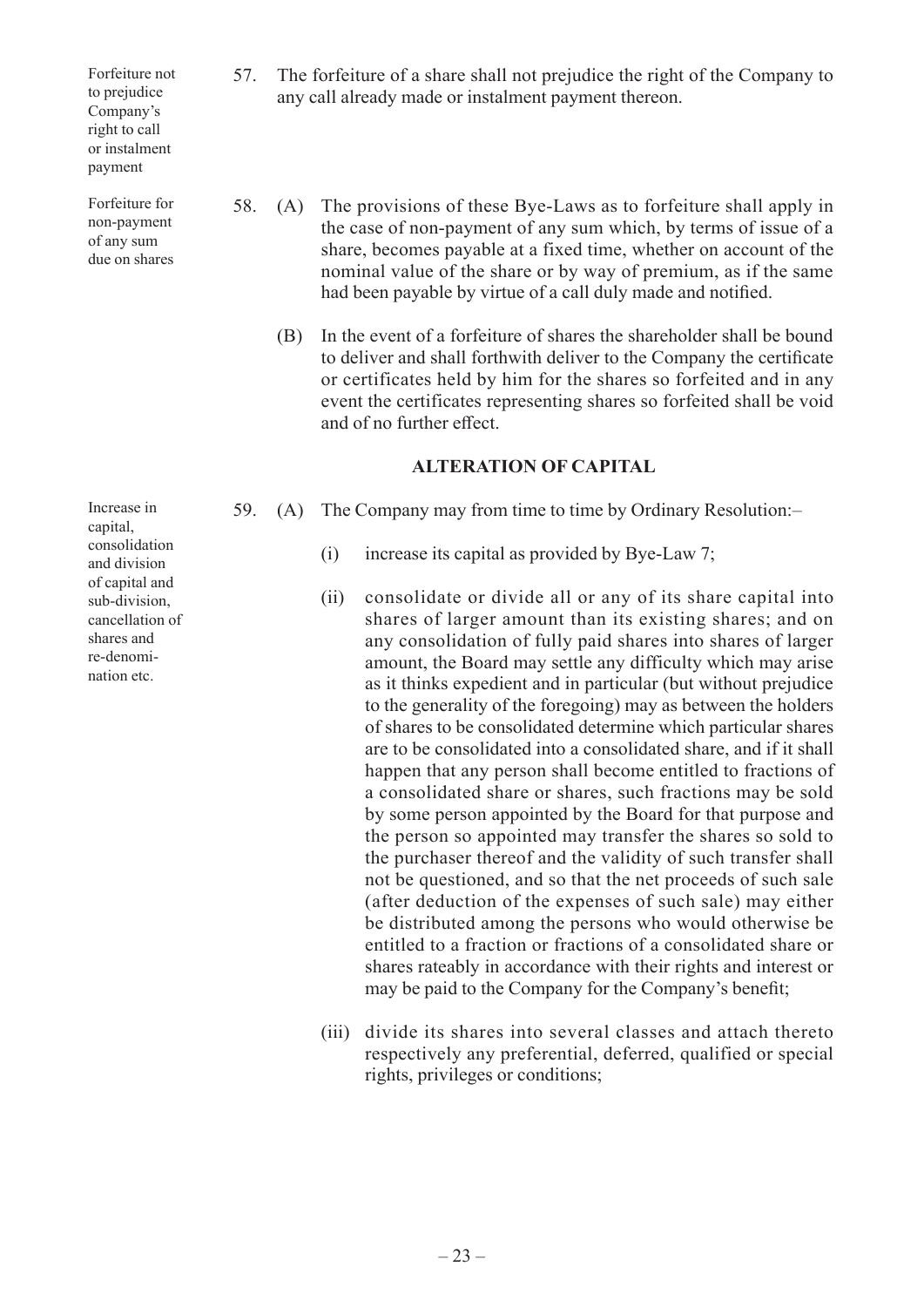- (iv) sub-divide its shares or any of them into shares of smaller amount than is fixed by the Memorandum of Association, subject nevertheless to the provisions of the Companies Act, and so that the resolution whereby any share is sub-divided may determine that, as between the holders of the shares resulting from such sub-division, one or more of the shares may have any such preferred or other special rights over, or may have such deferred rights or be subject to any such restrictions as compared with the others as the Company has power to attach to unissued or new shares;
- (v) cancel any shares which at the date of the passing of the resolution have not been taken or agreed to be taken by any person, and diminish the amount of its share capital by the amount of the shares so cancelled;
- (vi) make provision for the issue and allotment of shares which do not carry any voting rights; and
- (vii) change the currency denomination of its share capital.
- (B) The Company may by Special Resolution reduce its share capital, any capital redemption reserve fund or any share premium account or other undistributable reserve in any manner authorised and subject to any conditions prescribed by law.

#### **GENERAL MEETINGS**

60. (A) The Company shall in each financial year hold a general meeting as its annual general meeting, and such annual general meeting shall be held within six months after the end of the Company's financial year, in addition to any other meeting in that year and shall specify the meeting as such in the notice calling it. The annual general meeting shall be held as a physical meeting in the Relevant Territory or elsewhere and at one or more locations as provided in Bye-Law 69A, as a hybrid meeting or as an electronic meeting as may be determined by the Board and at such time and place as the Board shall appoint. A meeting of the shareholders or any class thereof may be held by means of such telephone, electronic or other communication facilities as permit all persons participating in the meeting to communicate with each other simultaneously and instantaneously, and participation in such a meeting shall constitute presence in person at such meeting.

Reduction of capital

When annual general meeting to be held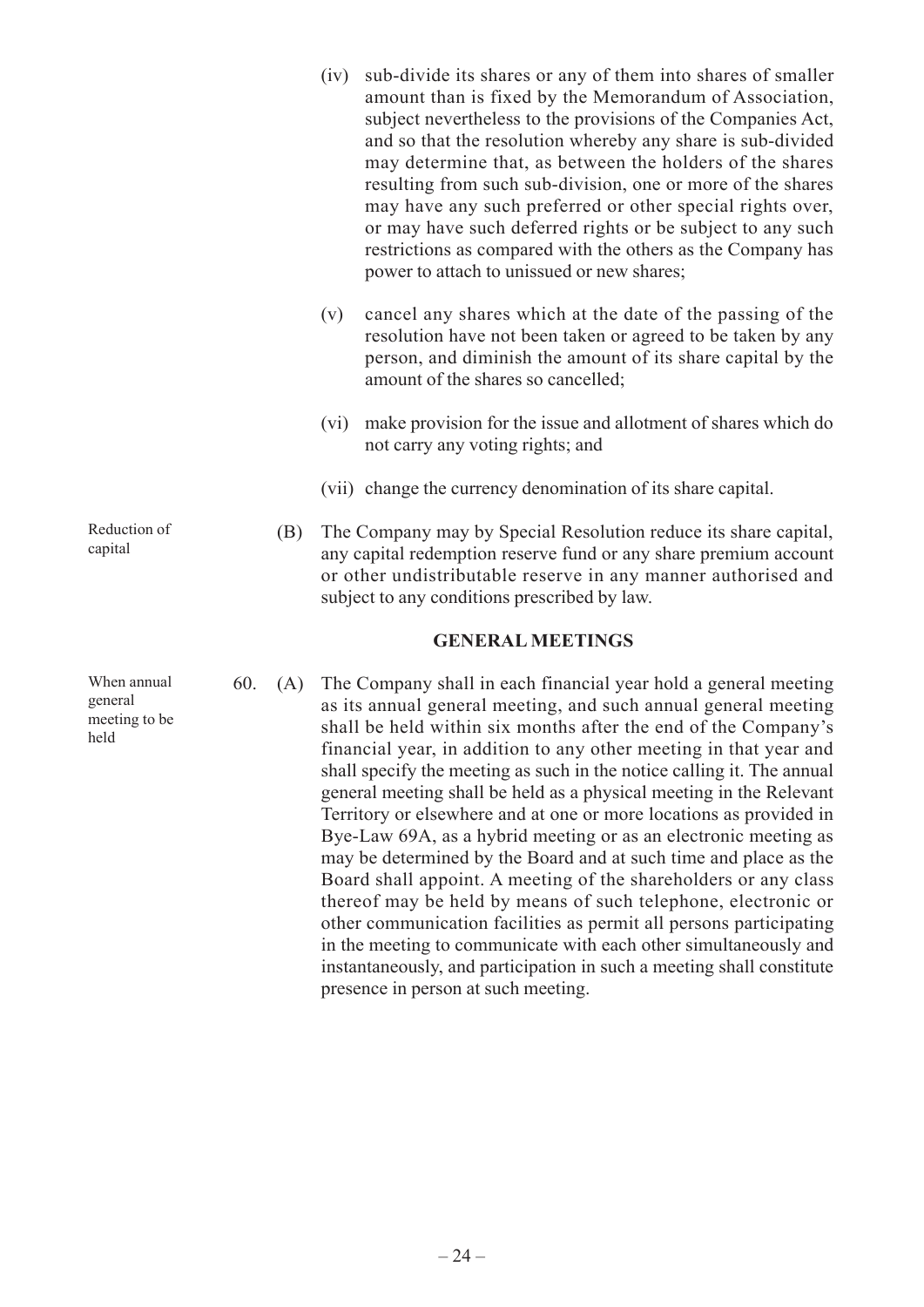| Written<br>Resolutions of<br>Shareholders  |     | Save where a general meeting is required by the Companies Act,<br>(B)<br>a resolution in writing signed (in such manner as to indicate,<br>expressly or impliedly, unconditional approval) by or on behalf of<br>all persons for the time being entitled to receive notice of and to<br>attend and vote at general meetings of the Company shall, for the<br>purposes of these Bye-Laws, be treated as an Ordinary Resolution<br>duly passed at a general meeting of the Company and, where<br>relevant, as a Special Resolution so passed. Any such resolution<br>shall be deemed to have been passed at a meeting held on the date<br>on which it was signed by the last shareholder to sign, and where<br>the resolution states a date as being the date of his signature thereof<br>by any shareholder the statement shall be prima facie evidence that<br>it was signed by him on that date. Such a resolution may consist<br>of several documents in the like form, each signed by one or more<br>relevant shareholders.                                                                                                                                                                                                                                  |
|--------------------------------------------|-----|-----------------------------------------------------------------------------------------------------------------------------------------------------------------------------------------------------------------------------------------------------------------------------------------------------------------------------------------------------------------------------------------------------------------------------------------------------------------------------------------------------------------------------------------------------------------------------------------------------------------------------------------------------------------------------------------------------------------------------------------------------------------------------------------------------------------------------------------------------------------------------------------------------------------------------------------------------------------------------------------------------------------------------------------------------------------------------------------------------------------------------------------------------------------------------------------------------------------------------------------------------------------|
| Special<br>general<br>meeting              | 61. | All general meetings other than annual general meetings shall be called<br>special general meetings. All general meetings (including an annual<br>general meeting, any adjourned meeting or postponed meeting) may be<br>held as a physical meeting in any part of the world and at one or more<br>locations as provided in Bye-Law 69A, as a hybrid meeting or as an<br>electronic meeting, as may be determined by the Board in its absolute<br>discretion.                                                                                                                                                                                                                                                                                                                                                                                                                                                                                                                                                                                                                                                                                                                                                                                                   |
| Convening of<br>special general<br>meeting | 62. | The Board may, whenever it thinks fit, convene a special general meeting.<br>One or more shareholders (including a recognized clearing house (or<br>its nominee)) holding, as at the date of deposit of the requisition, in<br>aggregate not less than one tenth of the voting rights, on a one vote<br>per share basis, in the share capital of the Company, may also make a<br>requisition to convene a special general meeting and/or add resolutions to<br>the agenda of a meeting. Such requisition shall be made in writing to the<br>Directors or the Secretary for the purpose of requiring a special general<br>meeting to be called by the Directors for the transaction of any business<br>specified in such requisition. Such meeting shall be held within two<br>months after the deposit of such requisition. If within twenty-one days of<br>such deposit the Directors fail to proceed to convene such meeting, the<br>requisitionist(s) himself (themselves) may convene a physical meeting<br>at only one location which will be the Principal Meeting Place, and all<br>reasonable expenses incurred by the requisitionist(s) as a result of the<br>failure of the Directors shall be reimbursed to the requisitionist(s) by the<br>Company. |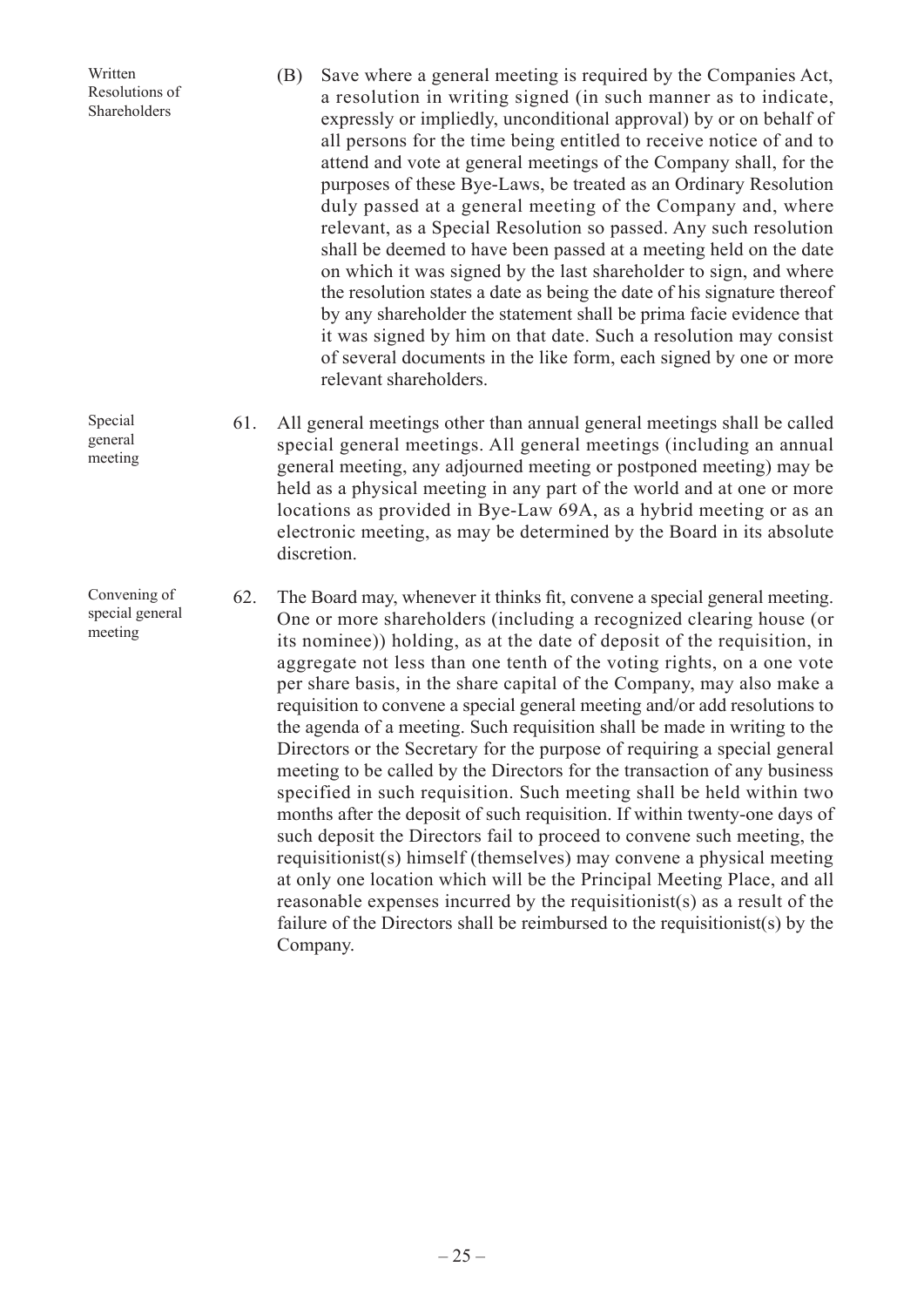Notice of meetings

- 63. An annual general meeting and a meeting called for the passing of a Special Resolution shall be called by at least twenty-one days' notice in writing, and a meeting of the Company other than an annual general meeting shall be called by at least fourteen days' notice in writing. The notice shall be exclusive of the day on which it is served or deemed to be served and of the day for which it is given, and shall specify (a) the day and the hour of meeting, (b) save for an electronic meeting, the place of the meeting and if there is more than one Meeting Location as determined by the Board pursuant to Bye-Law 69A, the principal place of the meeting (the "Principal Meeting Place"), (c) if the general meeting is to be a hybrid meeting or an electronic meeting, the notice shall include a statement to that effect and with details of the electronic facilities for attendance and participation by electronic means at the meeting (which electronic facilities or electronic platform may vary from time to time and from meeting to meeting as the Board, in its sole discretion, any see fit) or where such details will be made available by the Company prior to the meeting and, in case of special business, the general nature of that business, and shall be given, in the manner hereinafter mentioned or in such other manner, if any, as may be prescribed by the Company in general meeting, to such persons as are, under these Bye-Laws, entitled to receive such notices from the Company, provided that, subject to the provisions of the Companies Act, a meeting of the Company shall notwithstanding that it is called by shorter notice than that specified in this Bye-Law be deemed to have been duly called if it can be demonstrated that reasonable written notice can be given in less time and it is so agreed:–
	- (i) in the case of a meeting called as the annual general meeting, by all the shareholders entitled to attend and vote thereat; and
	- (ii) in the case of any other meeting, by a majority in number of the shareholders having a right to attend and vote at the meeting, being a majority together holding not less than ninety-five per cent. in nominal value of the shares giving that right.

The Board shall have the power to provide in every notice calling a general meeting the circumstances in which a postponement or change of the relevant general meeting may occur automatically without further notice including, without limitation, where a tropical cyclone warning signal no. 8 or above, black rainstorm warning or other similar event is in force at any time prior to or at the time of the general meeting on the day of the general meeting.

64. (A) The accidental omission to give any notice to, or the non-receipt of any notice by, any person entitled to receive notice shall not invalidate any resolution passed or any proceedings at any such meeting.

Omission to give notice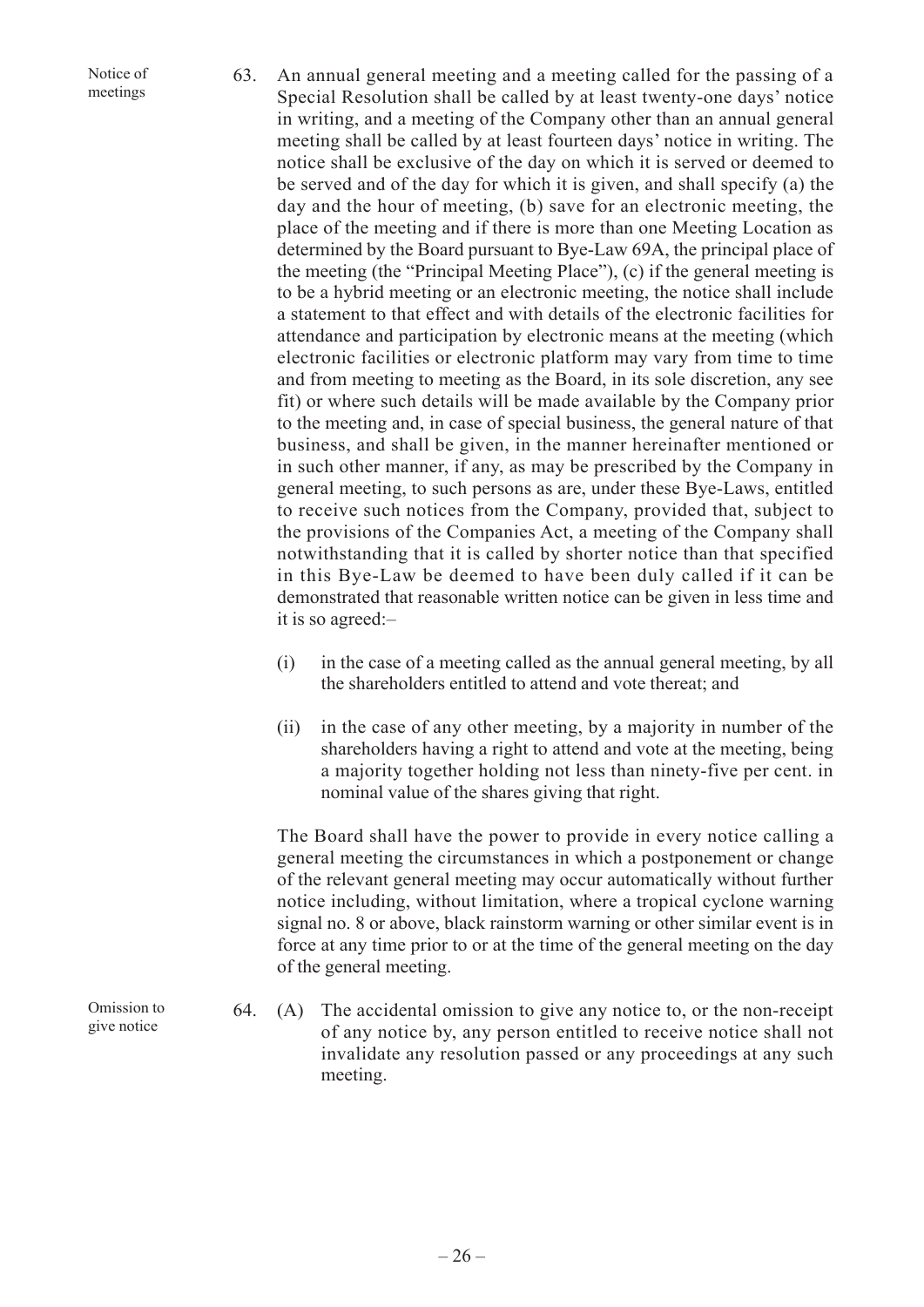(B) In the case where instruments of proxy are sent out with any notice, the accidental omission to send such instrument of proxy to, or the non-receipt of such instrument of proxy by, any person entitled to receive notice of the relevant meeting shall not invalidate any resolution passed or any proceeding at any such meeting.

## **PROCEEDINGS AT GENERAL MEETINGS**

65. All business shall be deemed special that is transacted at a special general meeting, and also all business that is transacted at an annual general meeting with the exception of sanctioning dividends, the reading, considering and adopting of the accounts and balance sheet and the reports of the Directors and Auditors and other documents required to be annexed to the balance sheet, the election of Directors and appointment of Auditors and other officers in the place of those retiring, the fixing of the remuneration of the Auditors, and the voting of ordinary or extra or special remuneration to the Directors. business of

> 66. For all purposes the quorum for a general meeting shall be two shareholders present in person (including attendance by electronic means) or by a duly authorised corporate representative or by proxy and entitled to vote. No business shall be transacted at any general meeting unless the requisite quorum shall be present at the commencement of the meeting.

67. If within fifteen minutes from the time appointed for the meeting a quorum is not present, the meeting, if convened upon the requisition of shareholders, shall be dissolved, but in any other case it shall stand adjourned to the same day in the next week and at such time and place or to such time and (where applicable) such place(s) and in such form and manner referred to in Bye-Law  $60(A)$  as shall be decided by the Board.

68. The Chairman (if any) of the Board or, if he is absent or declines to take the chair at such meeting, the Deputy Chairman (if any) shall take the chair at every general meeting, or, if there be no such Chairman or Deputy Chairman, or, if at any general meeting neither of such Chairman or Deputy Chairman is present within fifteen minutes after the time appointed for holding such meeting, or both such persons decline to take the chair at such meeting, the Directors present shall choose one of their number as Chairman, and if no Director be present or if all the Directors present decline to take the chair or if the Chairman chosen shall retire from the chair, then the shareholders present shall choose one of their number to be Chairman.

Quorum

Special business,

annual general meeting

When if quorum not present meeting to be dissolved and when to be adjourned

Chairman of general meeting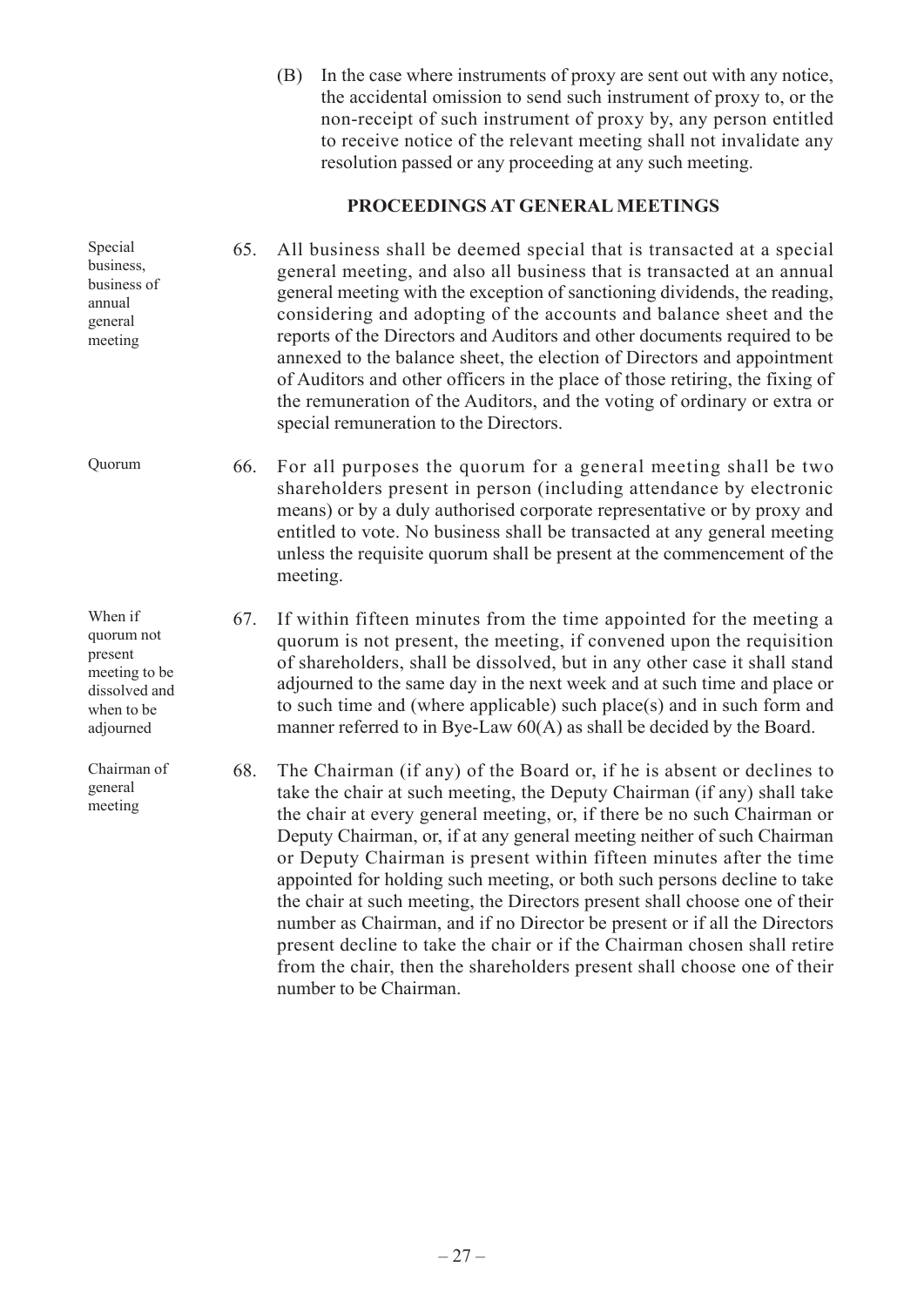Power to adjourn general meeting, business of adjourned meeting

- 69. Subject to Bye-Law 69C, the Chairman may, with the consent of any general meeting at which a quorum is present, and shall, if so directed by the meeting, adjourn any meeting from time to time (or indefinitely) and/or from place to place(s) and/or from one form to another (a physical meeting, a hybrid meeting or an electronic meeting) as the meeting shall determine. Whenever a meeting is adjourned for fourteen days or more, at least seven clear days' notice, specifying the details set out in Bye-Law 63 shall be given in the same manner as in the case of an original meeting but it shall not be necessary to specify in such notice the nature of the business to be transacted at the adjourned meeting. Save as aforesaid, no shareholder shall be entitled to any notice of an adjournment or of the business to be transacted at an adjourned meeting. No business shall be transacted at an adjourned meeting other than the business which might have been transacted at the meeting from which the adjournment took place.
- 69A. (1) The Board may, at its absolute discretion, arrange for persons entitled to attend a general meeting to do so by simultaneous attendance and participation by means of electronic facilities at such location or locations ("Meeting Location(s)") determined by the Board at its absolute discretion. Any Shareholder(s) or any proxy attending and participating in such way or any Shareholder(s) or proxy attending and participating in an electronic meeting or a hybrid meeting by means of electronic facilities is deemed to be present at and shall be counted in the quorum of the meeting.
	- (2) All general meetings are subject to the following and, where appropriate, all references to a "Shareholder" or "Shareholder(s)" in this sub-paragraph (2) shall include a duly authorised representative or duly authorised representatives or a proxy or proxies respectively:
		- (a) where a Shareholder(s) is attending a Meeting Location and/ or in the case of a hybrid meeting, the meeting shall be treated as having commenced if it has commenced at the Principal Meeting Place;
		- (b) Members present in person or by proxy or (in the case of a Shareholder(s) being a corporation) by its duly authorised representative at a Meeting Location and/or Members attending and participating in an electronic meeting or a hybrid meeting by means of electronic facilities shall be counted in the quorum for and entitled to vote at the meeting in question, and that meeting shall be duly constituted and its proceedings valid provided that the chairman of the meeting is satisfied that adequate electronic facilities are available throughout the meeting to ensure that Members at all Meeting Locations and Members participating in an electronic meeting or a hybrid meeting by means of electronic facilities are able to participate in the business for which the meeting has been convened;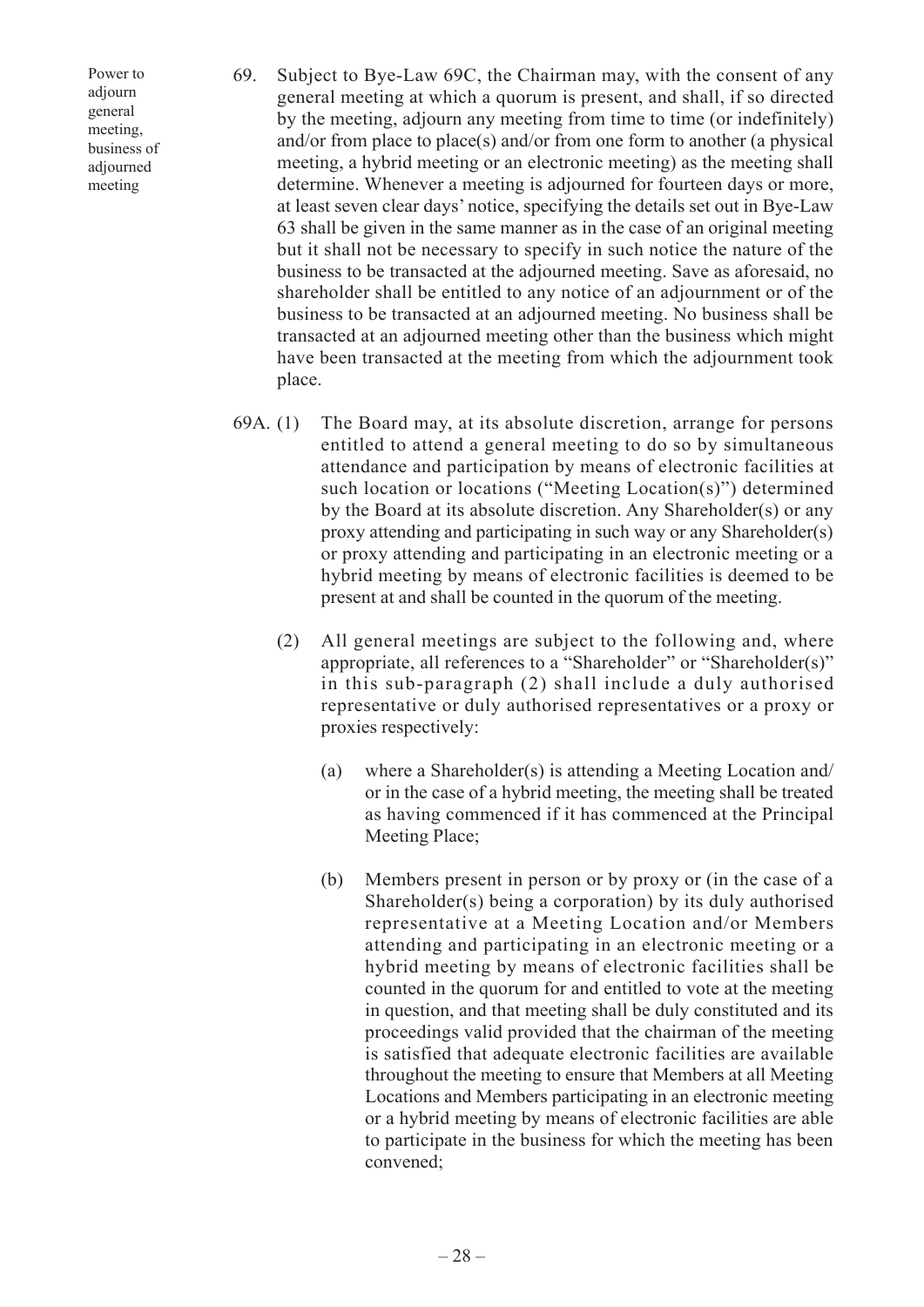- (c) where Members attend a meeting by being present at one of the Meeting Locations and/or where Members participating in an electronic meeting or a hybrid meeting by means of electronic facilities, a failure (for any reason) of the electronic facilities or communication equipment, or any other failure in the arrangements for enabling those in a Meeting Location other than the Principal Meeting Place to participate in the business for which the meeting has been convened or in the case of an electronic meeting or a hybrid meeting, the inability of one or more Members or proxies to access, or continue to access, the electronic facilities despite adequate electronic facilities having been made available by the Company, shall not affect the validity of the meeting or the resolutions passed, or any business conducted there or any action taken pursuant to such business provided that there is a quorum present throughout the meeting; and
- (d) if any of the Meeting Locations is not in the same jurisdiction as the Principal Meeting Place and/or in the case of a hybrid meeting, the provisions of these Bye-Laws concerning the service and giving of notice for the meeting, and the time for lodging proxies, shall apply by reference to the Principal Meeting Place; and in the case of an electronic meeting, the time for lodging proxies shall be as stated in the notice for the meeting.
- 69B. The Board and, at any general meeting, the chairman of the meeting may from time to time make arrangements for managing attendance and/or participation and/or voting at the Principal Meeting Place, any Meeting Location(s) and/or participation in an electronic meeting or a hybrid meeting by means of electronic facilities (whether involving the issue of tickets or some other means of identification, passcode, seat reservation, electronic voting or otherwise) as it shall in its absolute discretion consider appropriate, and may from time to time change any such arrangements, provided that a Shareholder(s) who, pursuant to such arrangements, is not entitled to attend, in person or by proxy, at any Meeting Location shall be entitled so to attend at one of the other Meeting Locations; and the entitlement of any Shareholder(s) so to attend the meeting or adjourned meeting or postponed meeting at such Meeting Location or Meeting Locations shall be subject to any such arrangement as may be for the time being in force and by the notice of meeting or adjourned meeting or postponed meeting stated to apply to the meeting.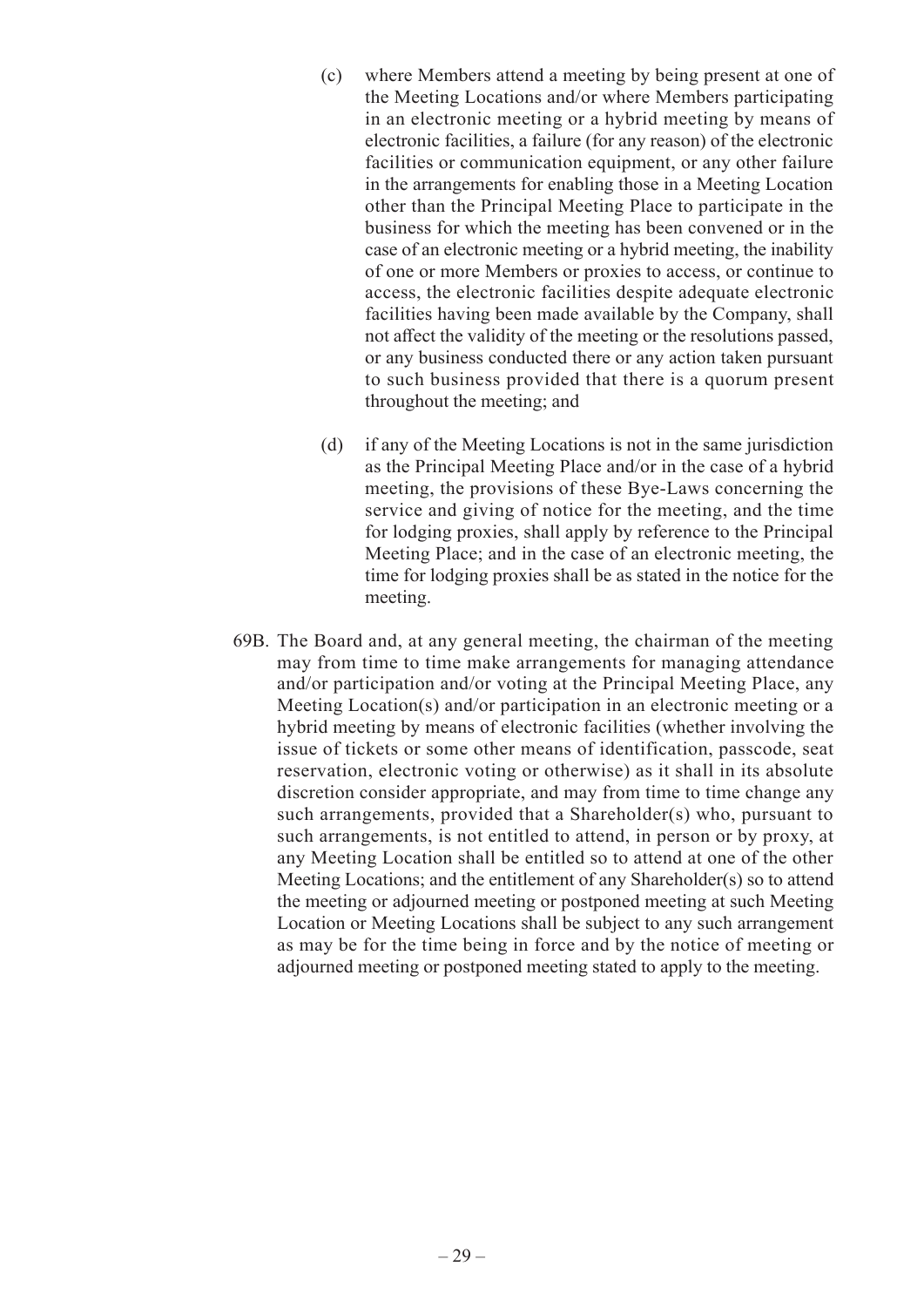69C. If it appears to the chairman of the general meeting that:

- (a) the electronic facilities at the Principal Meeting Place or at such other Meeting Location(s) at which the meeting may be attended have become inadequate for the purposes referred to in Bye-Law  $69A(1)$  or are otherwise not sufficient to allow the meeting to be conducted substantially in accordance with the provisions set out in the notice of the meeting; or
- (b) in the case of an electronic meeting or a hybrid meeting, electronic facilities being made available by the Company have become inadequate; or
- (c) it is not possible to ascertain the view of those present or to give all persons entitled to do so a reasonable opportunity to communicate and/or vote at the meeting; or
- (d) there is violence or the threat of violence, unruly behaviour or other disruption occurring at the meeting or it is not possible to secure the proper and orderly conduct of the meeting;

then, without prejudice to any other power which the chairman of the meeting may have under these Bye-Laws or at common law, the chairman may, at his/her absolute discretion, without the consent of the meeting, and before or after the meeting has started and irrespective of whether a quorum is present, interrupt or adjourn the meeting (including adjournment for indefinite period). All business conducted at the meeting up to the time of such adjournment shall be valid.

69D. The Board and, at any general meeting, the chairman of the meeting may make any arrangement and impose any requirement or restriction the Board or the chairman of the meeting, as the case may be, considers appropriate to ensure the security and orderly conduct of a meeting (including, without limitation, requirements for evidence of identity to be produced by those attending the meeting, the searching of their personal property and the restriction of items that may be taken into the meeting place, determining the number and frequency of and the time allowed for questions that may be raised at a meeting). Members shall also comply with all requirements or restrictions imposed by the owner of the premises at which the meeting is held. Any decision made under this Bye-Law shall be final and conclusive and a person who refuses to comply with any such arrangements, requirements or restrictions may be refused entry to the meeting or ejected (physically or electronically) from the meeting.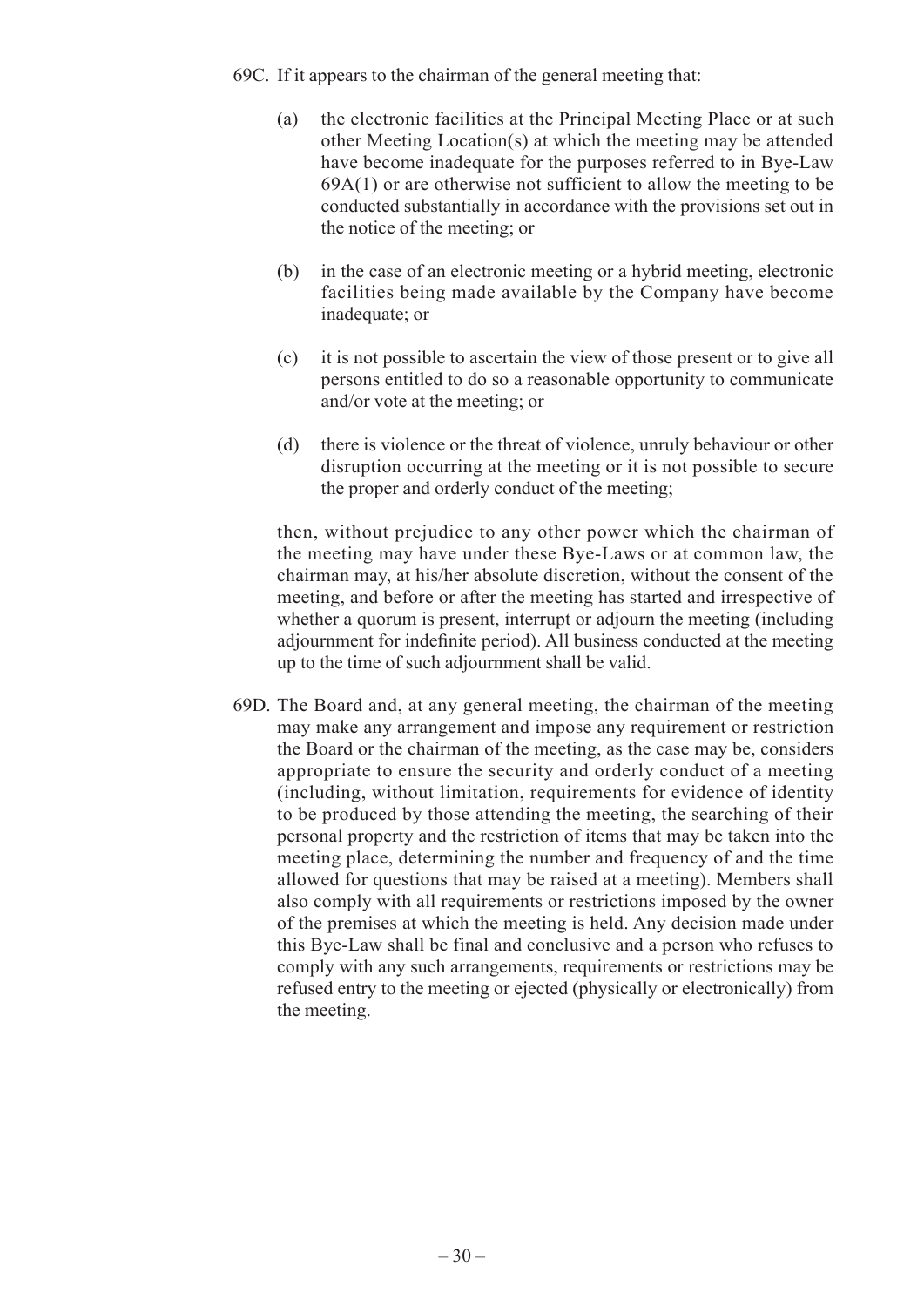- 69E. If, after the sending of notice of a general meeting but before the meeting is held, or after the adjournment of a meeting but before the adjourned meeting is held (whether or not notice of the adjourned meeting is required), the Directors, in their absolute discretion, consider that it is inappropriate, impracticable, unreasonable or undesirable for any reason to hold the general meeting on the date or at the time or place or by means of electronic facilities specified in the notice calling the meeting, they may change or postpone the meeting to another date, time and/ or place and/or change the electronic facilities and/or change the form of the meeting (a physical meeting, an electronic meeting or a hybrid meeting) without approval from the Members. Without prejudice to the generality of the foregoing, the Directors shall have the power to provide in every notice calling a general meeting the circumstances in which a postponement of the relevant general meeting may occur automatically without further notice, including without limitation where a number 8 or higher typhoon signal, black rainstorm warning or other similar event is in force at any time on the day of the meeting. This Bye-Law shall be subject to the following;
	- (a) when a meeting is so postponed, the Company shall endeavour to post a notice of such postponement on the Company's website as soon as practicable (provided that failure to post such a notice shall not affect the automatic postponement of a meeting);
	- (b) when only the form of the meeting or electronic facilities specified in the notice are changed, the Board shall notify the Members of details of such change in such manner as the Board may determine;
	- (c) when a meeting is postponed or changed in accordance with this Bye-Law, subject to and without prejudice to Bye-Law 69, unless already specified in the original notice of the meeting, the Board shall fix the date, time, place (if applicable) and electronic facilities (if applicable) for the postponed or changed meeting and shall notify the Members of such details in such manner as the Board may determine; further all proxy forms shall be valid (unless revoked or replaced by a new proxy) if they are received as required by these Bye-Laws not less than 48 hours before the time of the postponed meeting; and
	- (d) notice of the business to be transacted at the postponed or changed meeting shall not be required, nor shall any accompanying documents be required to be recirculated, provided that the business to be transacted at the postponed or changed meeting is the same as that set out in the original notice of general meeting circulated to the Members.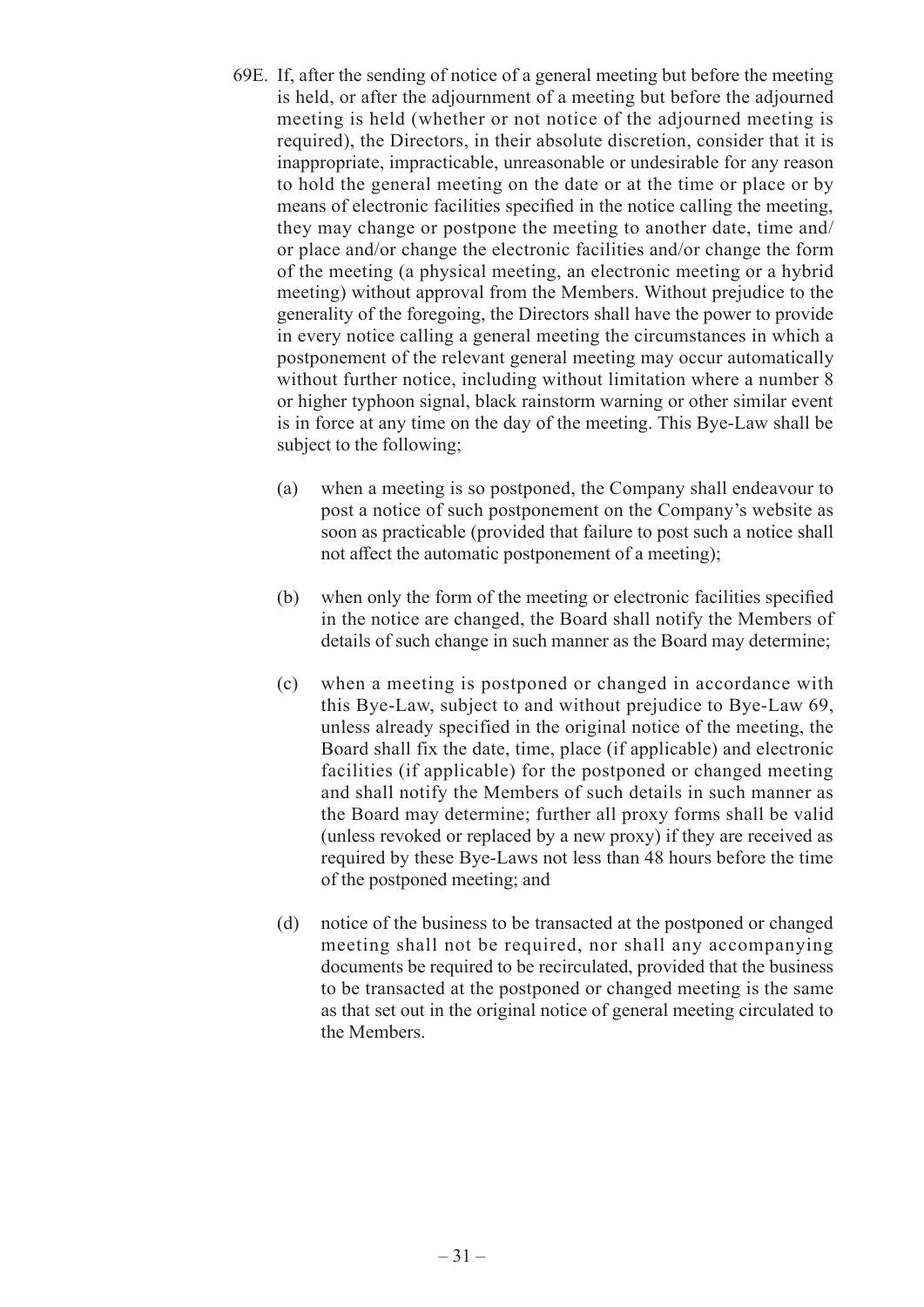- 69F. All persons seeking to attend and participate in an electronic meeting or a hybrid meeting shall be responsible for maintaining adequate facilities to enable them to do so. Subject to Bye-Law 69C, any inability of a person or persons to attend or participate in a general meeting by way of electronic facilities shall not invalidate the proceedings of and/or resolutions passed at that meeting.
- 69G. Without prejudice to other provisions in Bye-Laws 69A to 69F, a physical meeting may also be held by means of such telephone, electronic or other communication facilities as permit all persons participating in the meeting to communicate with each other simultaneously and instantaneously, and participation in such a meeting shall constitute presence in person at such meeting.
- 69H. Without prejudice to Bye-Laws 69A to 69G, and subject to the Statutes and the Listing Rules and any other applicable laws, the Board may resolve to enable persons entitled to attend an electronic meeting to do so by simultaneous attendance by means of electronic facilities with no Shareholder(s) necessarily in physical attendance and without any particular Meeting Location being designated. Each Shareholder(s) or (in the case of a Shareholder(s) being a corporation) its duly authorised representative or its proxy shall be counted in the quorum for, and entitled to vote at, the electronic meeting in question, and that general meeting shall be duly constituted and its proceedings valid if the Chairman of the electronic meeting is satisfied that adequate facilities are available throughout the electronic meeting to ensure that Members attending the electronic meeting who are not present together at the same place may, by means of electronic facilities, attend and speak or communicate and vote at it.
- 70. At any general meeting a resolution put to the vote of the meeting shall be decided on a show of hands unless a poll is (before or on the declaration of the result of the show of hands or on the withdrawal of any other demand for a poll) demanded:–
	- (i) by the Chairman of the meeting; or
	- (ii) by at least three shareholders present in person or by a duly authorised corporate representative or by proxy for the time being entitled to vote at the meeting; or
	- (iii) by any shareholder or shareholders present in person or by a duly authorised corporate representative or by proxy and representing not less than one-tenth of the total voting rights of all the shareholders having the right to vote at the meeting; or
	- (iv) by any shareholder or shareholders present in person or by a duly authorised corporate representative or by proxy and holding shares in the Company conferring a right to vote at the meeting being shares on which an aggregate sum has been paid up equal to not less than one-tenth of the total sum paid up on all the shares conferring that right.

What is to be evidence of the passing of a resolution where poll not demanded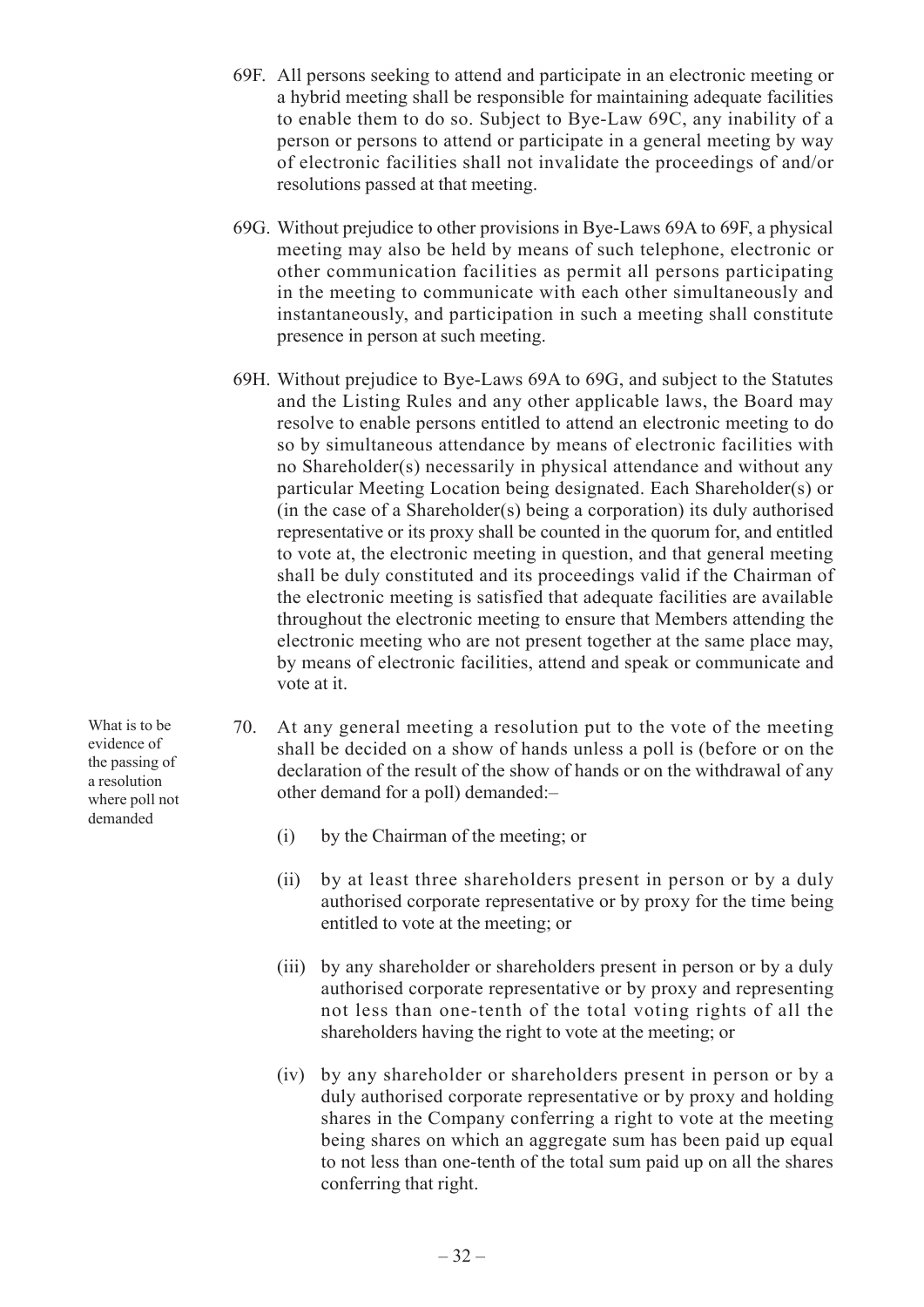Unless a poll be so demanded and the demand is not withdrawn, a declaration by the Chairman that a resolution has on a show of hands been carried or carried unanimously, or by a particular majority, or lost, and an entry to that effect in the book containing the minutes of the proceedings of the Company shall be conclusive evidence of the fact without proof of the number or proportion of the votes recorded in favour or against such resolution.

71. If a poll is demanded as aforesaid, it shall (subject as provided in Bye-Law 72) be taken in such manner (including the use of ballot or voting papers or tickets) and at such time and place, not being more than thirty days from the date of the meeting or adjourned meeting at which the poll was demanded, as the Chairman directs. No notice need be given of a poll not taken immediately. The result of the poll shall be deemed to be the resolution of the meeting at which the poll was demanded. The demand for a poll may be withdrawn, with the consent of the Chairman, at any time before the close of the meeting at which the poll was demanded or the taking hands of the poll, whichever is the earlier.

72. Any poll duly demanded on the election of a Chairman of a meeting or on any question of adjournment shall be taken at the meeting and without adjournment.

73. In the case of an equality of votes, whether on a show of hands or on a poll, the Chairman of the meeting at which the show of hands takes place or at which the poll is demanded, shall be entitled to a second or casting vote. In case of any dispute as to the admission or rejection of any vote the Chairman shall determine the same, and such determination shall be final and conclusive.

74. The demand for a poll shall not prevent the continuance of a meeting for the transaction of any business other than the question on which a poll has been demanded.

75. For the purposes of section 106 of the Companies Act, a Special Resolution of the Company, and of any relevant class of shareholders, shall be required to approve any amalgamation agreement as referred to in that section.

Poll

poll taken without adjournment

Chairman to have casting vote

In what case

Business may proceed notwithstanding demand for poll

Approval of amalgamation agreement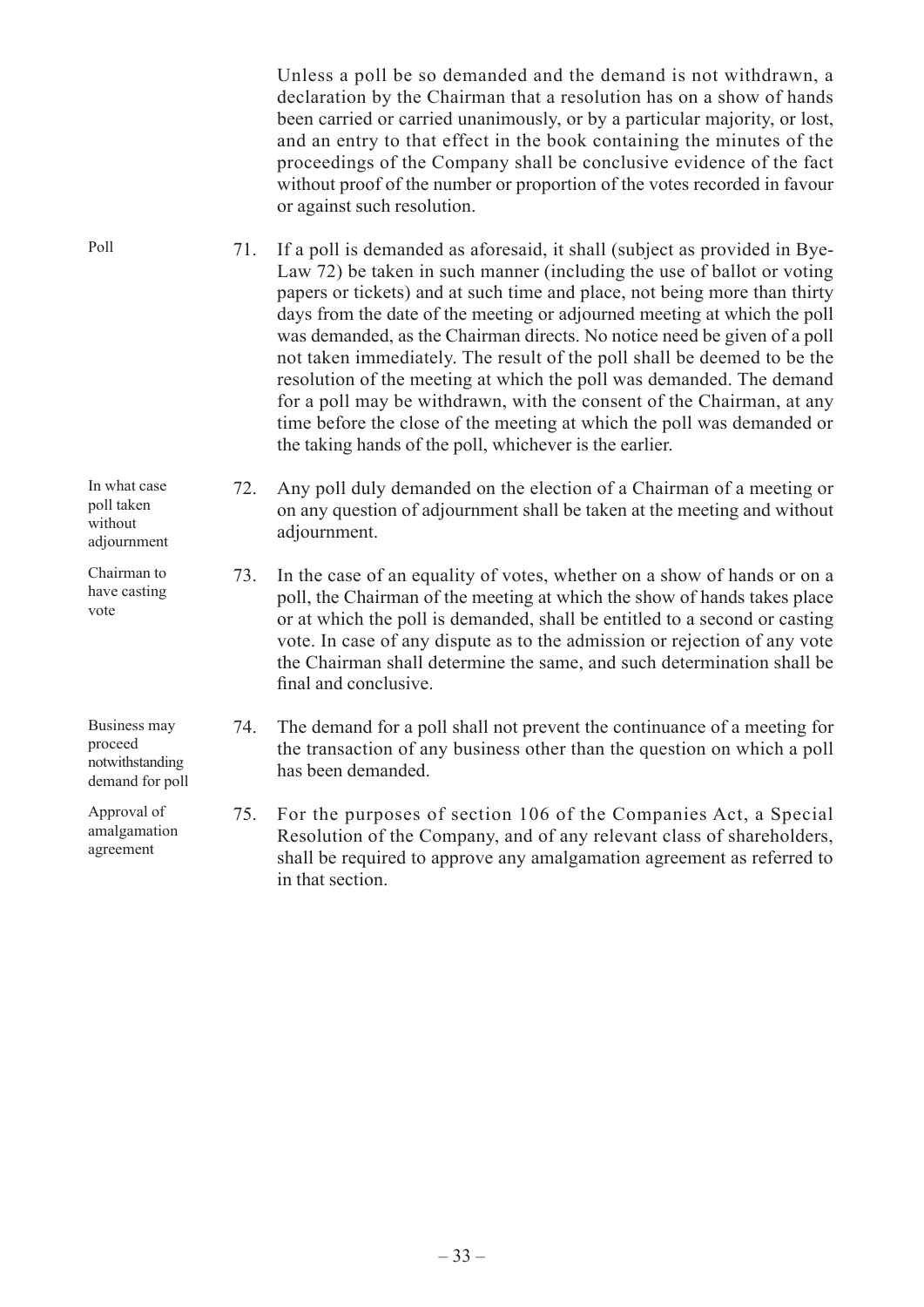## **VOTES OF SHAREHOLDERS**

Votes of shareholders

Votes in respect of deceased and bankrupt shareholders

- 76. Subject to any special rights, privileges or restrictions as to voting for the time being attached to any class or classes of shares, votes (whether on a show of hands or by way of a poll) may be cast by such means, electronic or otherwise, as the Board or the chairman of the meeting may in its/his sole discretion determine, at any general meeting (a) every shareholder who is present in person or by a duly authorised corporate representative or by proxy shall have the right to speak, (b) on a show of hands, every shareholder present in such manner shall have one vote, and (c) on a poll every shareholder in such manner shall have one vote for every share of which he is the holder which is fully paid up or credited as fully paid up (but so that no amount paid up or credited as paid up on a share in advance of calls or instalments shall be treated for the purposes of this Bye-Law as paid up on the share). On a poll a shareholder entitled to more than one vote need not use all his votes or cast his votes in the same way.
- 76A5 .All shareholders (including a shareholder which is a clearing house (or its nominee(s))) shall have the right to speak and vote at a general meeting except where any shareholder is, under the Listing Rules, required to abstain from voting on any particular resolution or restricted to voting only for or only against any particular resolution, in which case any votes cast by or on behalf of such shareholder in contravention of such requirement or restriction shall not be counted.
- 77. Any person entitled under Bye-Law 46 to be registered as the holder of any shares may vote at any general meeting in respect thereof in the same manner as if he were the registered holder of such shares, provided that at least 48 hours before the time of the holding of the meeting or adjourned meeting or postponed meeting (as the case may be) at which he proposes to vote, he shall satisfy the Board of his right to be registered as the holder of such shares or the Board shall have previously admitted his right to vote at such meeting in respect thereof.
- 78. Where there are joint registered holders of any share, any one of such persons may vote at any meeting, either personally or by proxy, in respect of such share as if he were solely entitled thereto; but if more than one of such joint holders be present at any meeting personally or by proxy, that one of the said persons so present whose name stands first on the register in respect of such share shall alone be entitled to vote in respect thereof. Several executors or administrators of a deceased shareholder in whose name any share stands shall for the purposes of this Bye-Law be deemed joint holders thereof. Joint holders

As inserted by special resolution passed on 28/7/2004.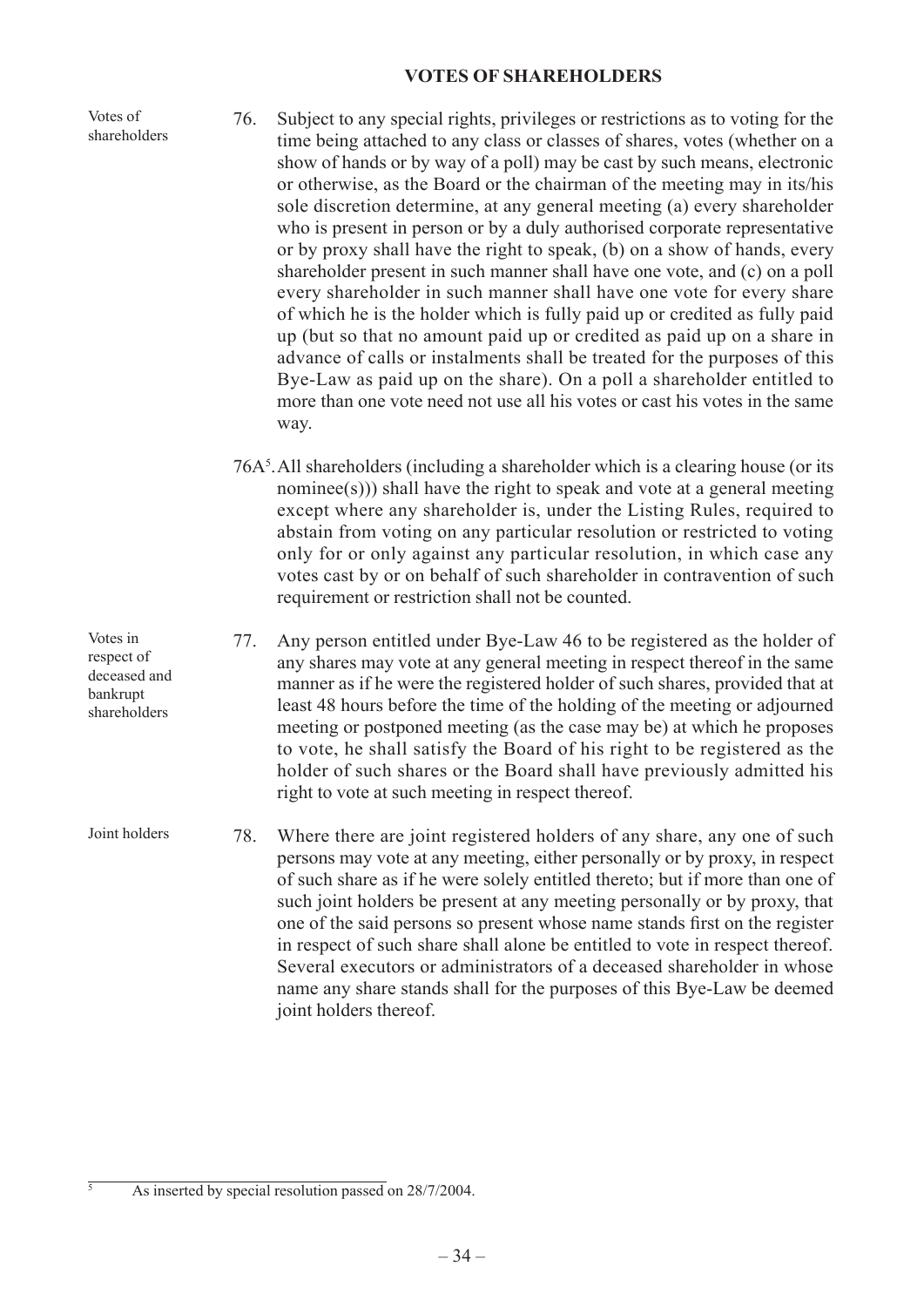| Votes of<br>shareholder of<br>unsound mind | 79. | A shareholder of unsound mind or in respect of whom an order has been<br>made by any court having jurisdiction in lunacy may vote, whether on<br>a show of hands or on a poll, by his committee, receiver, curator bonis<br>or other person in the nature of a committee, receiver or curator bonis<br>appointed by that court, and any such committee, receiver, curator bonis<br>or other person may on a poll vote by proxy. Evidence to the satisfaction<br>of the Board of the authority of the person claiming to exercise the<br>right to vote shall be delivered to such place or one of such places (if<br>any) as is specified in accordance with these Bye-Laws for the deposit<br>of instruments of proxy or, if no place is specified, at the Registration<br>Office.                                                                                                                                                                                                                                                                                                                                                                          |  |
|--------------------------------------------|-----|-------------------------------------------------------------------------------------------------------------------------------------------------------------------------------------------------------------------------------------------------------------------------------------------------------------------------------------------------------------------------------------------------------------------------------------------------------------------------------------------------------------------------------------------------------------------------------------------------------------------------------------------------------------------------------------------------------------------------------------------------------------------------------------------------------------------------------------------------------------------------------------------------------------------------------------------------------------------------------------------------------------------------------------------------------------------------------------------------------------------------------------------------------------|--|
| Qualification<br>for voting                | 80. | Save as expressly provided in these Bye-Laws, no person other than<br>(A)<br>a shareholder duly registered and who shall have paid everything<br>for the time being due from him payable to the Company in respect<br>of his shares shall be entitled to be present or to vote (save as proxy<br>for another shareholder) either personally or by proxy or to be<br>reckoned in a quorum (save as proxy for another shareholder), at<br>any general meeting.                                                                                                                                                                                                                                                                                                                                                                                                                                                                                                                                                                                                                                                                                                |  |
| Objections<br>to votes                     |     | No objection shall be raised to the qualification of any voter<br>(B)<br>except at the meeting or adjourned meeting or postponed meeting<br>at which the vote objected to is given or tendered, and every vote<br>not disallowed at such meeting shall be valid for all purposes. Any<br>such objection made in due time shall be referred to the Chairman,<br>whose decision shall be final and conclusive.                                                                                                                                                                                                                                                                                                                                                                                                                                                                                                                                                                                                                                                                                                                                                |  |
| Proxies                                    | 81. | Any shareholder of the Company (including a corporation) entitled to<br>attend and vote at a meeting of the Company or a meeting of the holders<br>of any class of shares in the Company shall be entitled to appoint another<br>person (being a natural person) as his proxy or representative (if such<br>shareholder is a corporation) to attend and vote in his place. A shareholder<br>which is a corporation may execute a form of proxy under the hand of<br>a duly authorised officer. On a poll or a show of hands votes may be<br>given either personally or by a duly authorised corporate representative<br>or by proxy. A shareholder who is the holder of two or more shares<br>may appoint more than one proxy or representative to attend on the<br>same occasion. A proxy or representative need not be a shareholder. In<br>addition, a proxy/proxies or representative/representatives representing<br>either an individual shareholder or a shareholder which is a corporation,<br>shall be entitled to exercise the same powers on behalf of the shareholder<br>which he or they represent as such shareholder could exercise as if it |  |

right to vote individually on a show of hands.

were an individual shareholder present in person at any general meeting, but, notwithstanding the generality of the foregoing shall not have the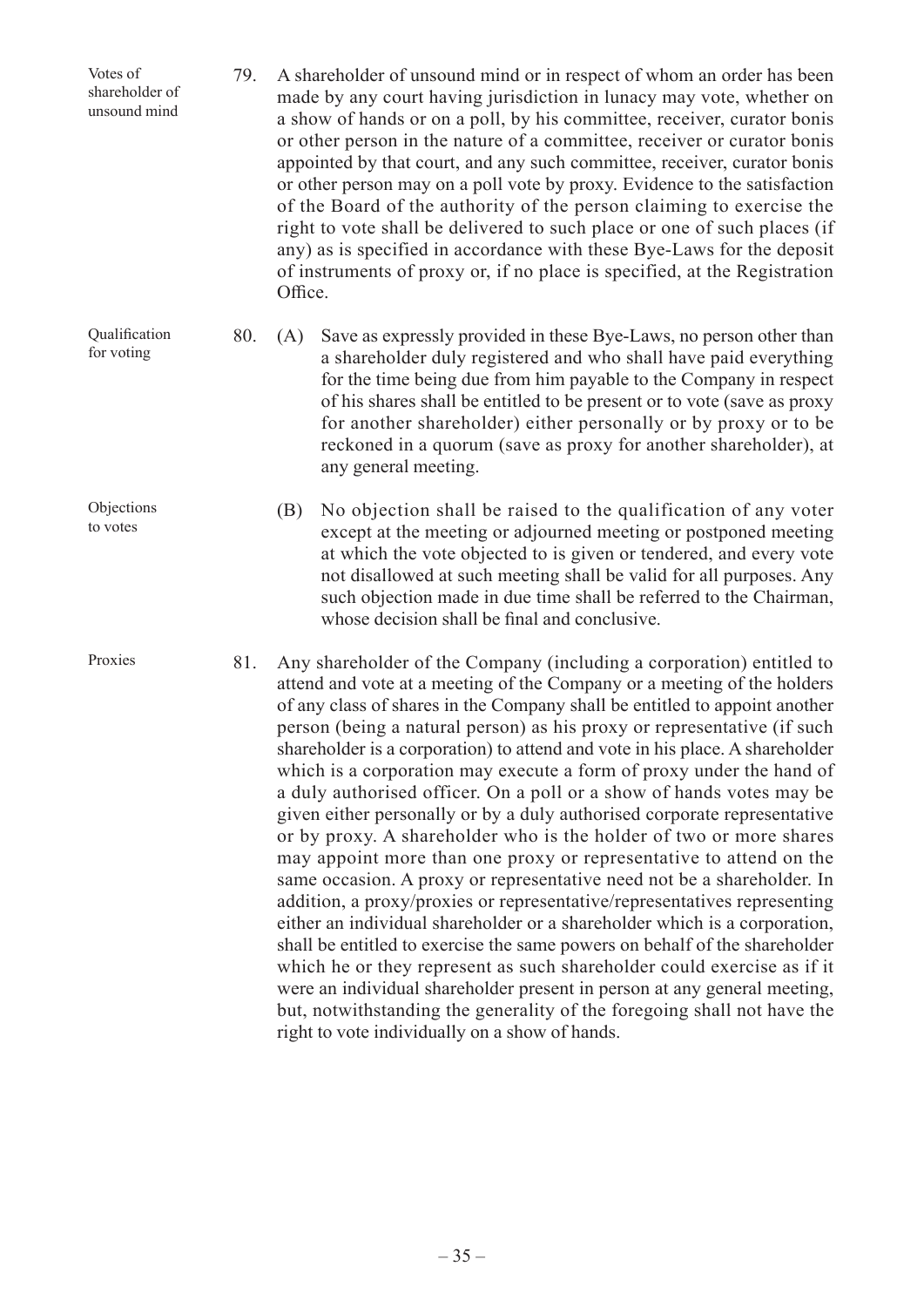Instrument appointing proxy to be in writing

Instrument appointing a proxy must be deposited

- 82. The instrument appointing a proxy shall be in writing and if the Board in its absolute discretion determines, may be contained in an electronic communication, and: (i) if in writing but not contained in an electronic communication, under the hand of the appointor or of his attorney duly authorised in writing, or if the appointor is a corporation, either under seal or under the hand of an officer or attorney duly authorised; or (ii) in the case of an appointment contained in an electronic communication, submitted by or on behalf of the appointer, subject to such terms and conditions and authenticated in such manner as the Board may in its absolute discretion determine.
- 83. (A) The Company may, at its absolute discretion, provide an electronic address for the receipt of any document or information relating to proxies for a general meeting (including any instrument of proxy or invitation to appoint a proxy, any document necessary to show the validity of, or otherwise relating to, an appointment of proxy (whether or not required under these Bye-Laws) and notice of termination of the authority of a proxy). If such an electronic address is provided, the Company shall be deemed to have agreed that any such document or information (relating to proxies as aforesaid) may be sent by electronic means to that address, subject as hereafter provided and subject to any other limitations or conditions specified by the Company when providing the address. Without limitation, the Company may from time to time determine that any such electronic address may be used generally for such matters or specifically for particular meetings or purposes and, if so, the Company may provide different electronic addresses for different purposes. The Company may also impose any conditions on the transmission of and its receipt of such electronic communication including, for the avoidance of doubt, imposing any security or encryption arrangements as may be specified by the Company. If any document or information required to be sent to the Company under this Bye-Law is sent to the Company by electronic means, such document or information is not treated as validly delivered to or deposited with the Company if the same is not received by the Company at its designated electronic address provided in accordance with this Bye-Law or if no electronic address is so designated by the Company for the receipt of such document or information.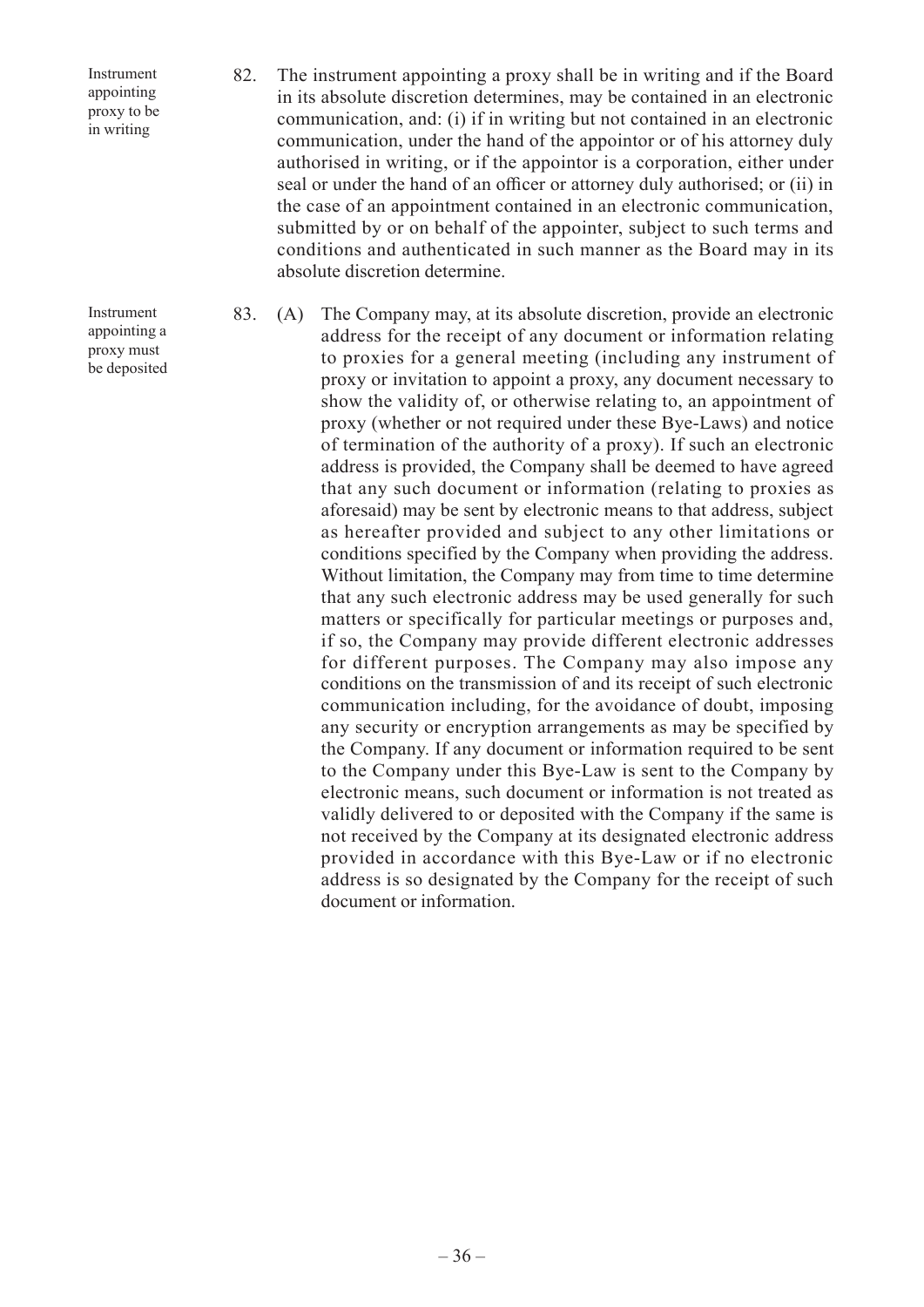- (B) The instrument appointing a proxy and the power of attorney or other authority, if any, under which it is signed or a notarially certified copy of that power or authority shall be deposited at such place or one of such places (if any) as is specified in the notice of meeting or in the instrument of proxy issued by the Company (or, if no place is specified, at the Registration Office), or if the Company has provided an electronic address in accordance with the preceding paragraph, shall be received at the electronic address specified, not less than forty-eight hours before the time for holding the meeting or adjourned meeting or postponed meeting or poll (as the case may be) at which the person named in such instrument proposes to vote, and in default the instrument of proxy shall not be treated as valid. No instrument appointing a proxy shall be valid after the expiration of twelve months from the date of its execution, except at an adjourned meeting or postponed meeting or on a poll demanded at a meeting or an adjourned meeting or a postponed meeting in a case where the meeting was originally held within twelve months from such date. Delivery of an instrument appointing a proxy shall not preclude a shareholder from attending and voting at the meeting or upon the poll concerned and, in such event, the instrument appointing a proxy shall be deemed to be revoked.
- 84. Every instrument of proxy, whether for a specified meeting or otherwise, shall be in such form as the Board may from time to time approve.
	- 85. The instrument appointing a proxy to vote at a general meeting shall: (i) be deemed to confer authority upon the proxy to demand or join in demanding a poll and to vote on any resolution (or amendment thereto) put to the meeting for which it is given as the proxy thinks fit. Provided that any form issued to a shareholder for use by him for appointing a proxy to attend and vote at a special general meeting or at an annual general meeting at which any business is to be transacted shall be such as to enable the shareholder, according to his intentions, to instruct the proxy to vote in favour of or against (or, in default of instructions, to exercise his discretion in respect of) each resolution dealing with any such business; and (ii) unless the contrary is stated therein, be valid as well for any adjournment or postponement of the meeting as for the meeting to which it relates. The Board may decide, either generally or in any particular case, to treat a proxy appointment as valid notwithstanding that the appointment or any of the information required under these Bye-Laws has not been received in accordance with the requirements of these Bye-Laws. Subject to the aforesaid, if the proxy appointment and any of the information required under these Bye-Laws is not received in the manner set out in these Bye-Laws, the appointee shall not be entitled to vote in respect of the shares in question.

Authority under instrument appointing proxy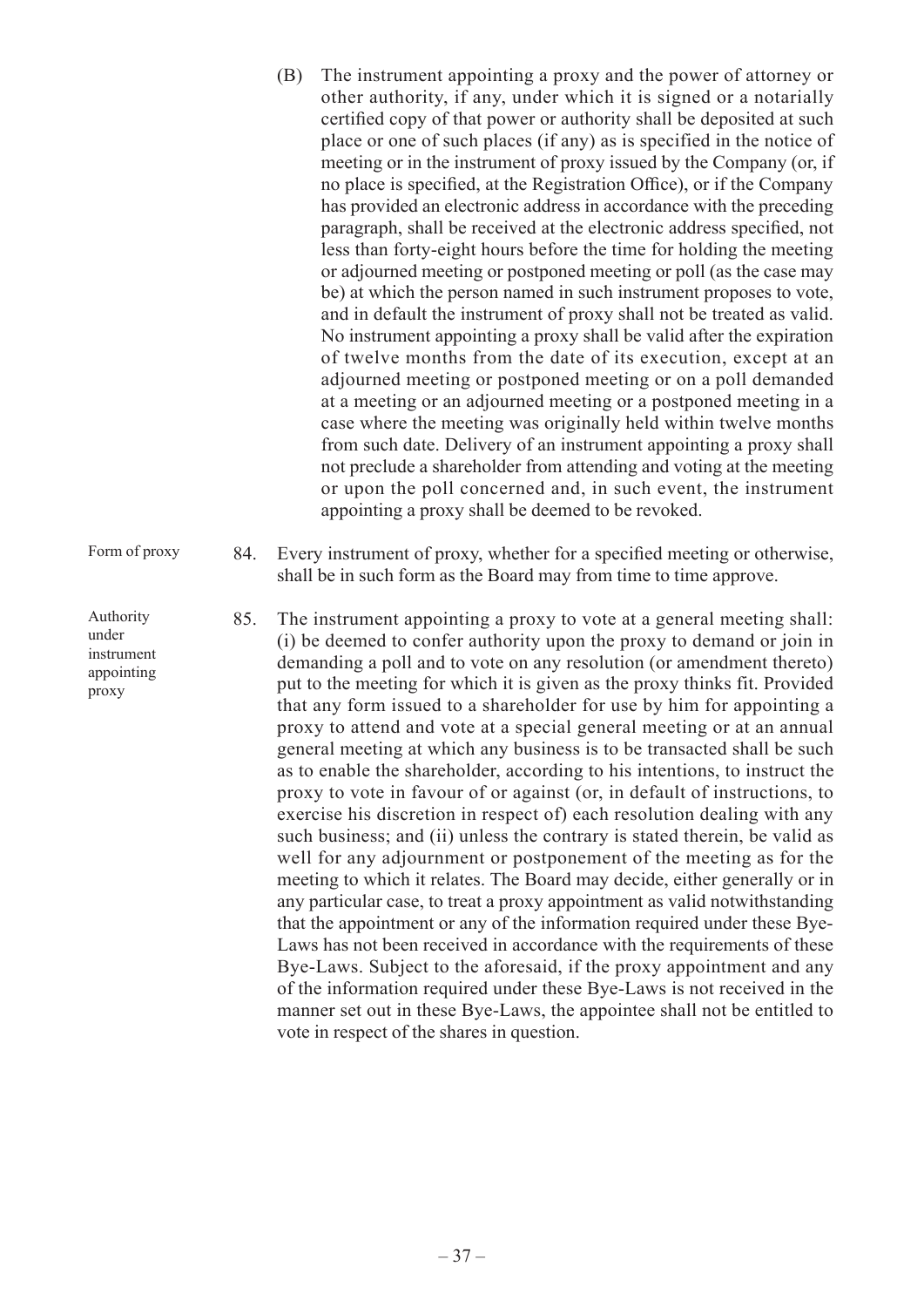When vote by proxy valid through authority revoked

- 86. A vote given in accordance with the terms an instrument of proxy or power of attorney or by a duly authorised corporate representative of a corporation shall be valid notwithstanding the previous death or insanity of the principal or revocation of the proxy or power of attorney or other authority under which the proxy was executed or the transfer of the share in respect of which the proxy is given, provided that no intimation in writing of such death, insanity, revocation or transfer as aforesaid shall have been received by the Company at its Registration Office, or at such other place as is referred to in Bye-Law 83, at least two hours before the commencement of the meeting or adjourned meeting or postponed meeting at which the proxy is used.
- 87. (A) Any corporation which is a shareholder of the Company may, by resolution of its directors or other governing body or by power of attorney, authorise such person as it thinks fit to act as its corporate representative at any meeting of the Company or of any class of shareholders of the Company, and the person so authorised shall be entitled to exercise the same powers on behalf of the corporation which he represents as that corporation could exercise if it were an individual shareholder of the Company. References in these Bye-Laws to a shareholder present in person at a meeting shall, unless the context otherwise requires, include a corporation which is a shareholder represented at the meeting by such duly authorised corporate representative or by one or more proxies. Nothing contained in this Bye-Law shall prevent a corporation which is a shareholder of the Company from appointing one or more proxies to represent it pursuant to Bye-Law 81.
	- (B) If a Clearing House (or its nominee) is a shareholder of the Company, it may appoint such person or persons as it thinks fit to act as its proxy or proxies or as its corporate representative or representatives, to the extent permitted by the Companies Act, who enjoy rights equivalent to the rights of other shareholders at any meeting of the Company (including but not limited to general meetings and creditors meetings) or at any meeting of any class of shareholders of the Company provided that, if more than one proxy or, corporate representative is so appointed, the appointment shall specify the number and class of shares in respect of which each such proxy or corporate representative is so appointed. A person so appointed under the provisions of this Bye-Law shall be entitled to exercise the same powers on behalf of the Clearing House (or its nominee) which he represents as that Clearing House (or its nominee) could exercise as if it were an individual shareholder of the shares of the Company held by the clearing house (or its nominee(s)) in respect of the number and class of shares specified in the relevant authorisation including the right to speak and vote individually on a show of hands or on a poll notwithstanding the provisions of Bye-Laws 76 and 81.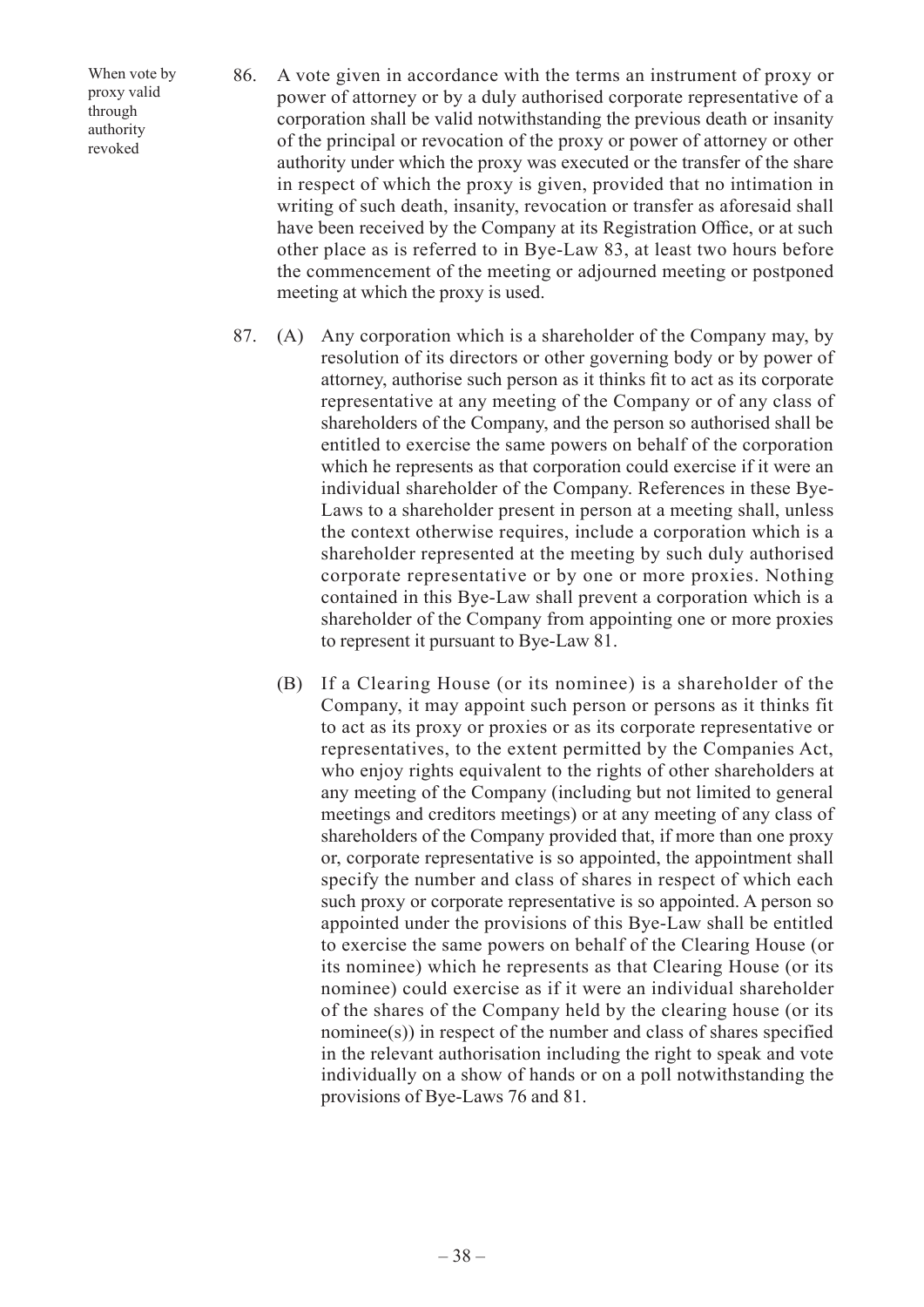## **REGISTERED OFFICE**

88. The Registered Office shall be at such place in Bermuda as the Board shall from time to time appoint. Registered office

## **BOARD OF DIRECTORS**

- 89. The number of Directors shall not be less than two. The Company shall keep at the Registered Office a register of its directors and officers in accordance with the Statutes. Constitution of Board
- 90. The Company in general meeting may by Ordinary Resolution elect a person or persons qualified to be Directors to act as Directors in the alternative to any of the Directors of the Company or may authorise the Board to appoint such alternate Directors. Any alternate Director may be removed by the Company in general meeting by Ordinary Resolution and, if appointed by the Board, may be removed by the Board and, subject thereto, the office of alternate Director shall continue until the next annual election of Directors in accordance with Bye-Law 99 or, if earlier, the date on which the relevant Director ceases to be a Director. An alternate Director may also be a Director in his own right and may act as alternate to more than one Director. Alternate **Directors**

Rights of alternate Directors

- 91. (A) A Director may at any time, by notice in writing signed by him delivered to the Registered Office or to the Head Office or at a meeting of the Board, appoint any person (including another Director) to act as alternate Director in his place during his absence and may in like manner at any time determine such appointment. If such person is not another Director such appointment unless previously approved by the Board shall have effect only upon and subject to being so approved. The appointment of an alternate Director shall determine on the happening of any event which, were he a Director, would cause him to vacate such office or if his appointor ceases to be a Director.
	- (B) An alternate Director shall be entitled to contract and be interested in and benefit from contracts or arrangements or transactions and to be repaid expenses and to be indemnified to the same extent mutatis mutandis as if he were a Director, but he shall not be entitled to receive from the Company in respect of his appointment as alternate Director any remuneration except only such part (if any) of the ordinary remuneration otherwise payable to his appointor as such appointor may by notice in writing to the Company from time to time direct.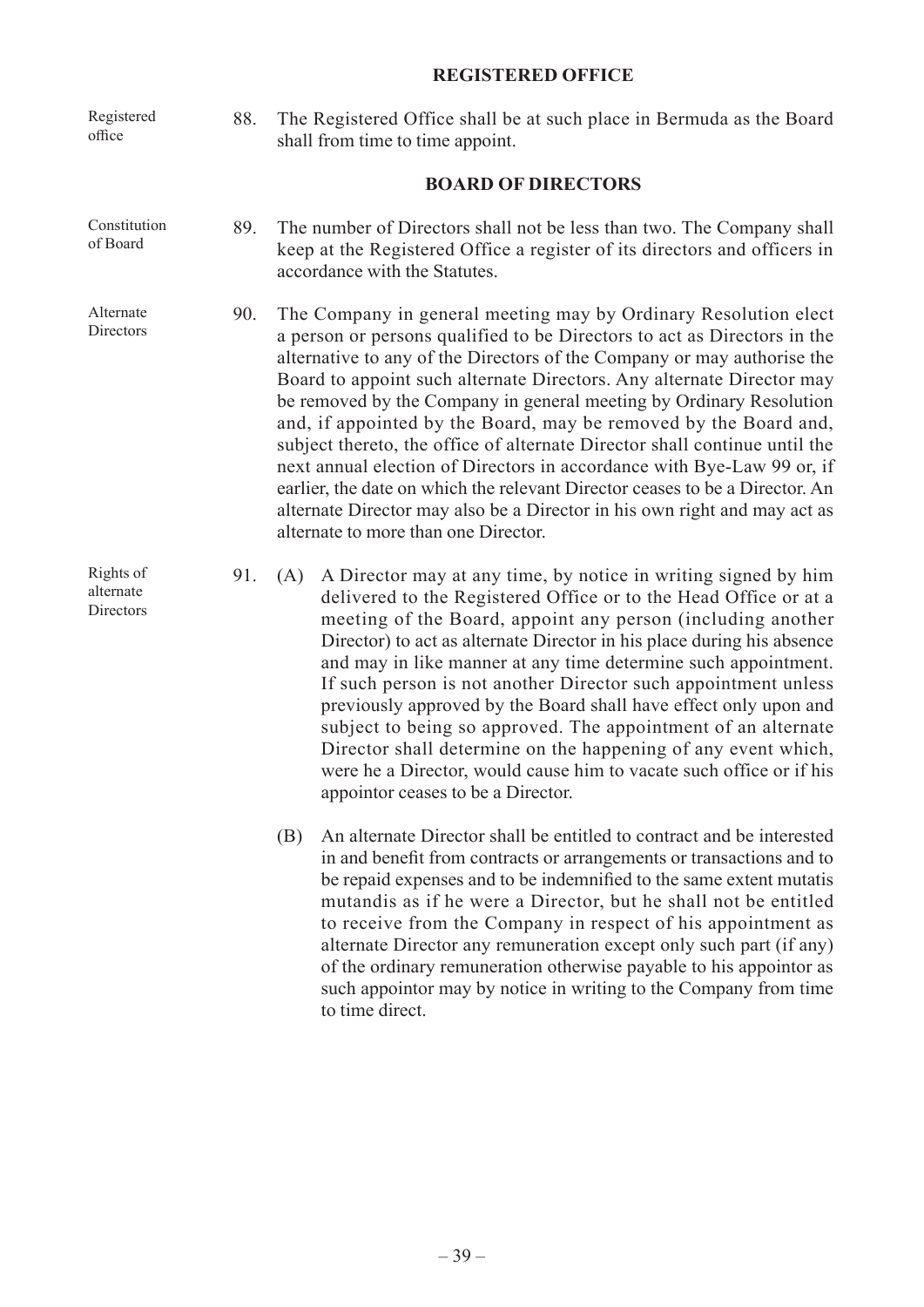- (C) An alternate Director shall, if his appointor so requests, be entitled to receive notices of meetings of the Board or committees of the Board to the same extent as, but in lieu of, the Director appointing him and shall be entitled to such extent to attend and vote as a Director at any such meeting at which the Director appointing him is not personally present and generally at such meeting to exercise and discharge all the functions, powers and duties of his appointor as a Director and for the purposes of the proceedings at such meeting the provisions of these Bye-Laws shall apply as if he were a Director.
- (D) Every person acting as an alternate Director shall (except as regards power to appoint an alternate Director and remuneration) be subject in all respects to the provisions of these Bye-Laws relating to Directors and shall alone be responsible to the Company for his acts and defaults and shall not be deemed to be the agent of or for the Director appointing him.
- (E) Every person acting as an alternate Director shall have one vote for each Director for whom he acts as alternate (in addition to his own vote if he is also a Director). The signature of an alternate Director to any resolution in writing of the Board or a committee of the Board shall, unless the notice of his appointment provides to the contrary, be as effective as the signature of his appointor.
- (F) No alternate Director shall by virtue of that position be a director for the purposes of the Companies Act, but shall nevertheless be subject to the provisions of the Companies Act in so far as they relate to the duties and obligations of directors (other than the obligations to hold any qualifying share in the Company) when performing the functions of a Director.
- 92. A Director or an alternate Director shall not be required to hold any qualification shares but shall nevertheless be entitled to attend and speak at all general meetings of the Company and all meetings of any class of shareholders of the Company.
- 93. The Directors shall be entitled to receive by way of remuneration for their services as Directors such sum as shall from time to time be determined by the Company in general meeting, such sum (unless otherwise directed by the resolution by which it is voted) to be divided amongst the Directors in such proportions and in such manner as the Board may agree, or failing agreement, equally, except that in such event any Director holding office for less than the whole of the relevant period in respect of which the remuneration is paid shall only rank in such division in proportion to the time during such period for which he has held office. The foregoing provisions shall not apply to a Director who holds any salaried employment or office in the Company except in the case of sums paid in respect of Directors' fees.

Attendance at general meetings

Directors' remuneration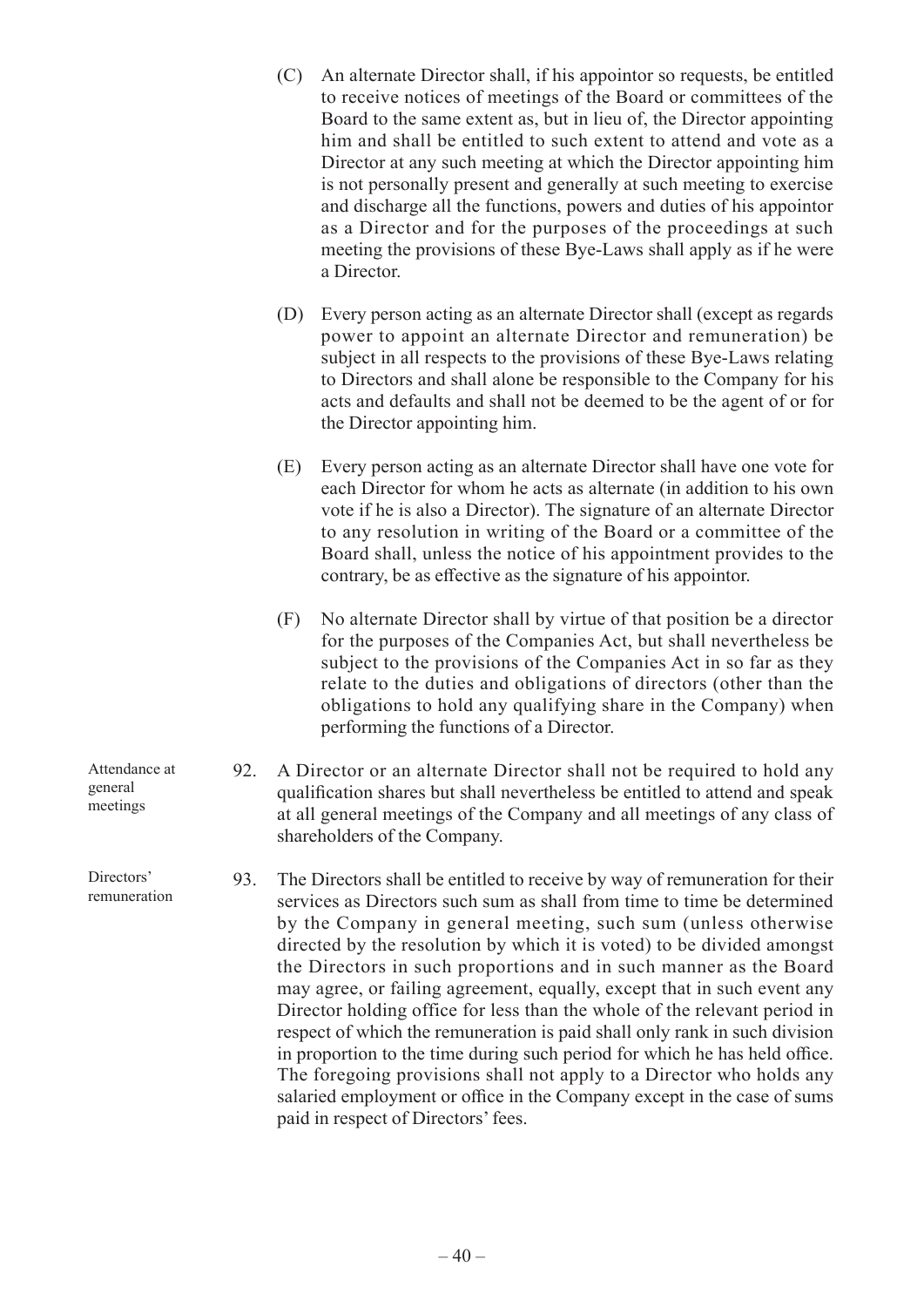| Director's<br>expenses                                | 94. |                                                                                                                                                                                                                                                                                                                                                                                                                                                             |       | The Directors shall also be entitled to be repaid all travelling, hotel and<br>other expenses reasonably incurred by them respectively in or about<br>the performance of their duties as Directors, including their expenses of<br>travelling to and from board meetings, committee meetings or general<br>meetings or otherwise incurred whilst engaged in the business of the<br>Company or in the discharge of their duties as Directors.                                                                                                                                                                                                                                        |
|-------------------------------------------------------|-----|-------------------------------------------------------------------------------------------------------------------------------------------------------------------------------------------------------------------------------------------------------------------------------------------------------------------------------------------------------------------------------------------------------------------------------------------------------------|-------|-------------------------------------------------------------------------------------------------------------------------------------------------------------------------------------------------------------------------------------------------------------------------------------------------------------------------------------------------------------------------------------------------------------------------------------------------------------------------------------------------------------------------------------------------------------------------------------------------------------------------------------------------------------------------------------|
| Special<br>remuneration                               | 95. | The Board may grant special remuneration to any Director who, being<br>called upon, shall perform any special or extra services to or at the<br>request of the Company. Such special remuneration may be made<br>payable to such Director in addition to or in substitution for his ordinary<br>remuneration as a Director, and may be made payable by way of salary,<br>commission or participation in profits or otherwise as the Board may<br>determine. |       |                                                                                                                                                                                                                                                                                                                                                                                                                                                                                                                                                                                                                                                                                     |
| Remuneration<br>of Managing<br>Directors, etc.        | 96. | (A)                                                                                                                                                                                                                                                                                                                                                                                                                                                         |       | Notwithstanding Bye-Laws 93, 94 and 95, the remuneration of a<br>Managing Director, Joint Managing Director, Deputy Managing<br>Director or an Executive Director or a Director appointed to<br>any other office in the management of the Company may from<br>time to time be fixed by the Board and may be by way of salary,<br>commission, or participation in profits or otherwise or by all or any<br>of those modes and with such other benefits (including pension<br>and/or gratuity and/or other benefits on retirement) and allowances<br>as the Board may from time to time decide. Such remuneration<br>shall be in addition to his ordinary remuneration as a Director. |
| Payments for<br>compensation<br>for loss of<br>office |     | (B)                                                                                                                                                                                                                                                                                                                                                                                                                                                         |       | Payments to any Director or past Director of any sum by way<br>of compensation for loss of office or as consideration for or in<br>connection with his retirement from office (not being a payment to<br>which the Director is contractually entitled) must be approved by<br>the Company in general meeting.                                                                                                                                                                                                                                                                                                                                                                       |
| When office<br>of Director to<br>be vacated           | 97. | (A)                                                                                                                                                                                                                                                                                                                                                                                                                                                         |       | A Director shall vacate his office:-                                                                                                                                                                                                                                                                                                                                                                                                                                                                                                                                                                                                                                                |
|                                                       |     |                                                                                                                                                                                                                                                                                                                                                                                                                                                             | (i)   | if he becomes bankrupt or has a receiving order made against<br>him or suspends payment or compounds with his creditors<br>generally;                                                                                                                                                                                                                                                                                                                                                                                                                                                                                                                                               |
|                                                       |     |                                                                                                                                                                                                                                                                                                                                                                                                                                                             | (i)   | if he becomes a lunatic or of unsound mind;                                                                                                                                                                                                                                                                                                                                                                                                                                                                                                                                                                                                                                         |
|                                                       |     |                                                                                                                                                                                                                                                                                                                                                                                                                                                             | (iii) | if he absents himself from the meetings of the Board during<br>a continuous period of six months, without special leave of<br>absence from the Board, and his alternate Director (if any)<br>shall not during such period have attended in his stead, and<br>the Board passes a resolution that he has by reason of such<br>absence vacated his office;                                                                                                                                                                                                                                                                                                                             |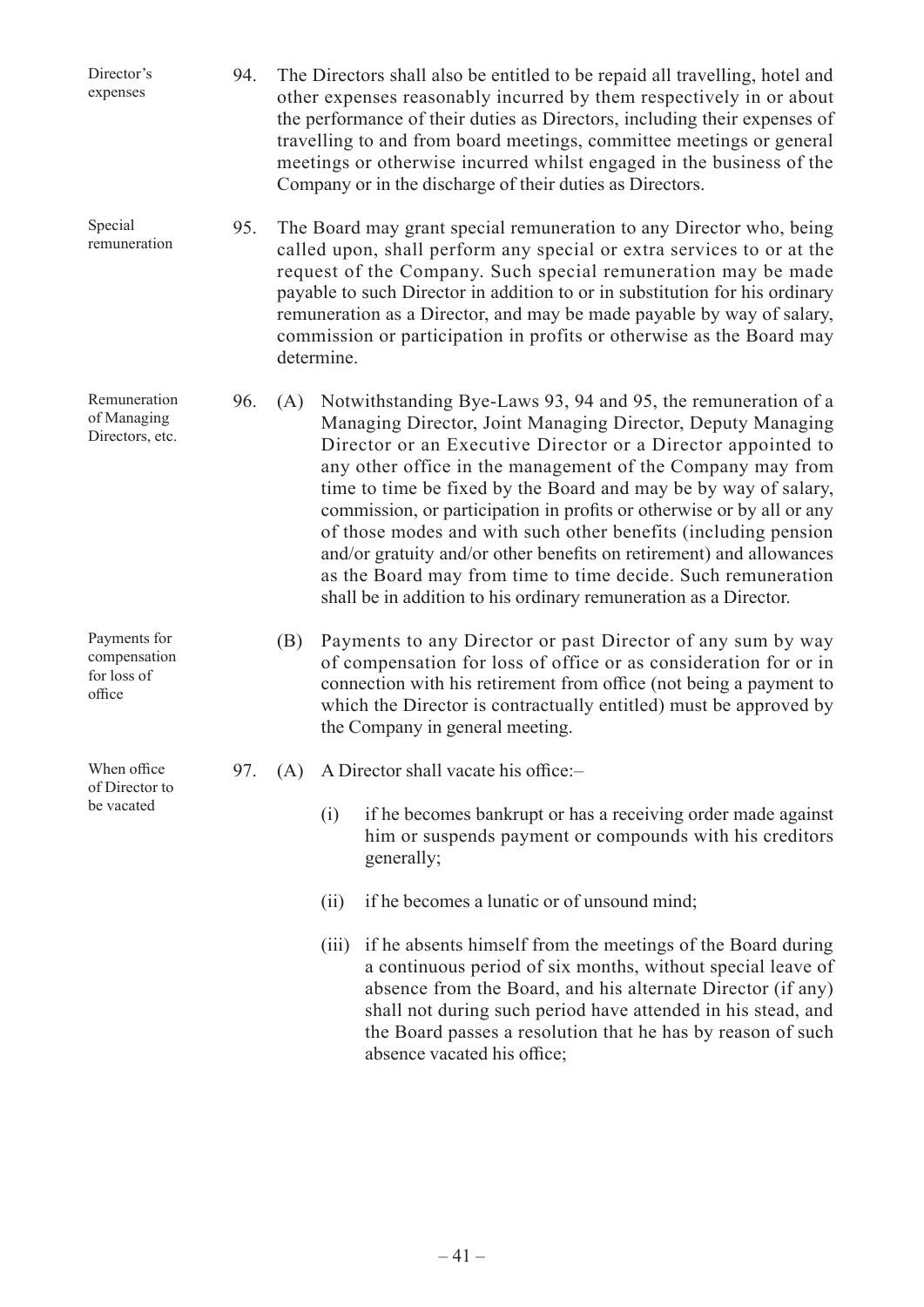- (iv) if he becomes prohibited by law from acting as a Director;
- (v) if by notice in writing delivered to the Company at its Registered Office or at the Head Office he resigns his office;
- (vi) if he shall be removed from office by a Special Resolution of the Company under Bye-Law 104.
- (B) No Director shall be required to vacate office or be ineligible for re-election or re-appointment as a Director, and no person shall be ineligible for appointment as a Director, by reason only of his having attained any particular age.
- 98. (A) Subject to the Companies Act, a Director may hold any other office or place of profit with the Company (except that of Auditors) in conjunction with his office of Director for such period and upon such terms as the Board may determine, and may be paid such extra remuneration therefor (whether by way of salary, commission, participation in profits or otherwise) as the Board may determine, and such extra remuneration shall be in addition to any remuneration provided for, by or pursuant to any other Bye-Law.
	- (B) A Director may act by himself or his firm in a professional capacity for the Company (otherwise than as Auditors) and he or his firm shall be entitled to remuneration for professional services as if he were not a Director.
	- (C) A Director may be or become a director or other officer of, or otherwise interested in, any company promoted by the Company or any other company in which the Company may be interested, and shall not be liable to account to the Company or the shareholders for any remuneration, profit or other benefit received by him as a director or officer of or from his interest in such other company. The Board may also cause the voting power conferred by the shares in any other company held or owned by the Company to be exercised in such manner in all respects as it thinks fit, including the exercise thereof in favour of any resolution appointing the Directors or any of them to be directors or officers of such other company, or voting or providing for the payment of remuneration to the directors or officers of such other company.
	- (D) A Director shall not vote or be counted in the quorum on any resolution of the Board concerning his own appointment as the holder of any office or place of profit with the Company or any other company in which the Company is interested (including the arrangement or variation of the terms thereof, or the termination thereof).

Directors' interests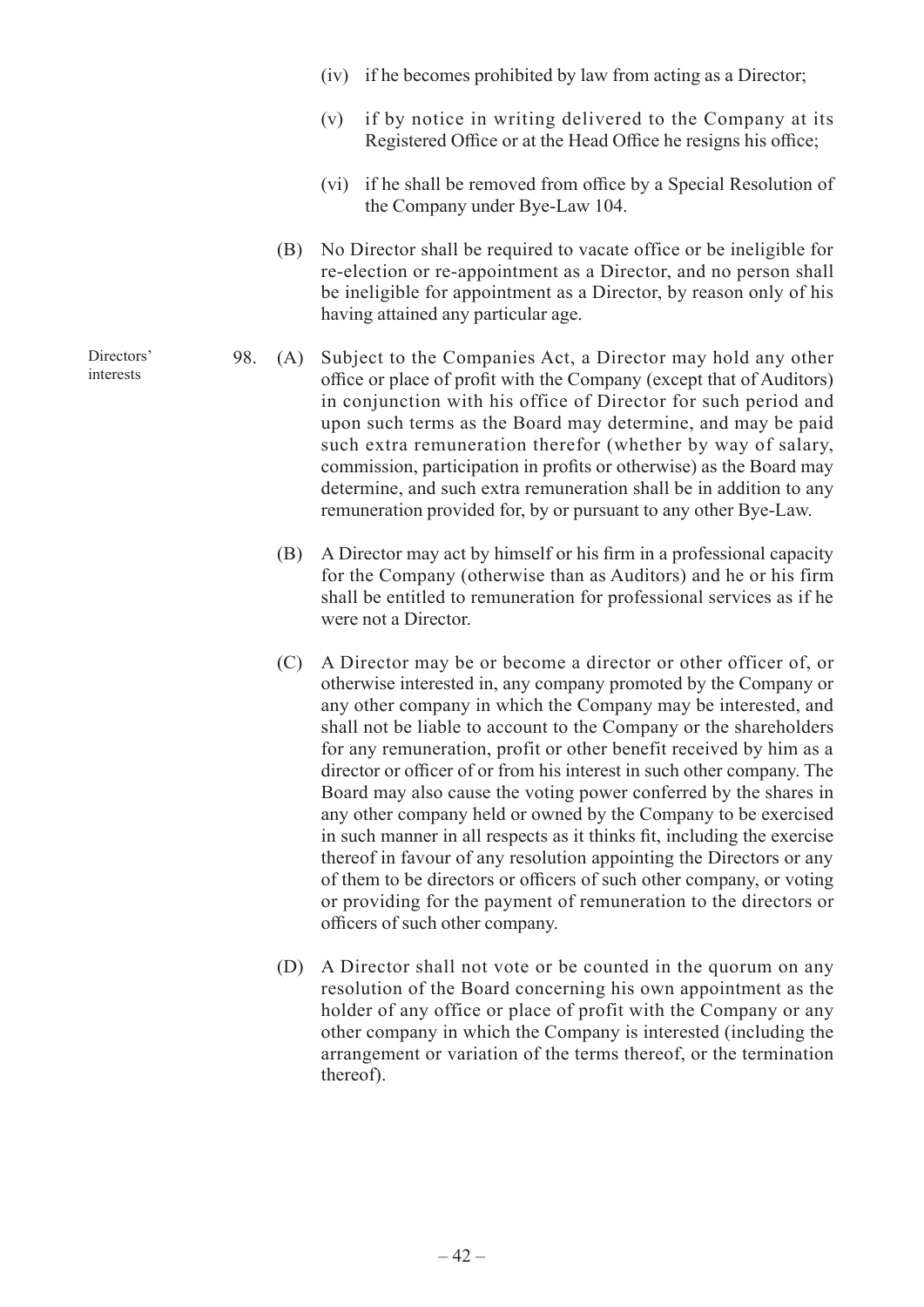- (E) Where arrangements are under consideration concerning the appointment (including the arrangement or variation of the terms thereof, or the termination thereof) of two or more Directors to offices or places of profit with the Company or any other company in which the Company is interested, a separate resolution may be put in relation to each Director and in such case each of the Directors concerned shall be entitled to vote (and be counted in the quorum) in respect of each resolution except that concerning his own appointment (or the arrangement or variation of the terms thereof, or the termination thereof) and except (in the case of an office or place of profit with any such other company as aforesaid) where the other company is a company in which the Director together with any of his associates owns 5 per cent. or more of the issued shares of any class of the equity share capital of such company or of the voting rights of any class of shares of such company.
- (F) Subject to the Companies Act and to the next paragraph of this Bye-Law, no Director or proposed or intended Director shall be disqualified by his office from contracting with the Company, either with regard to his tenure of any office or place of profit or as vendor, purchaser or in any other manner whatever, nor shall any such contract or any other contract or arrangement in which any Director is in any way interested be liable to be avoided, nor shall any Director so contracting or being so interested be liable to account to the Company or the shareholders for any remuneration, profit or other benefits realised by any such contract or arrangement, by reason only of such Director holding that office or the fiduciary relationship thereby established.
- (G) A Director who to his knowledge is in any way, whether directly or indirectly, interested in a contract or arrangement or proposed contract or arrangement with the Company shall declare the nature of his interest at the meeting of the Board at which the question of entering into the contract or arrangement is first taken into consideration, if he knows his interest then exists, or in any other case at the first meeting of the Board after he knows that he is or has become so interested. For the purposes of this Bye-Law, a general notice to the Board by a Director to the effect that (a) he is a shareholder of a specified company or firm and is to be regarded as interested in any contract or arrangement which may after the date of the notice be made with that company or firm or (b) he is to be regarded as interested in any contract or arrangement which may after the date of the notice be made with a specified person who is connected with him, shall be deemed to be a sufficient declaration of interest under this Bye-Law in relation to any such contract or arrangement; provided that no such notice shall be effective unless either it is given at a meeting of the Board or the Director takes reasonable steps to secure that it is brought up and read at the next Board meeting after it is given.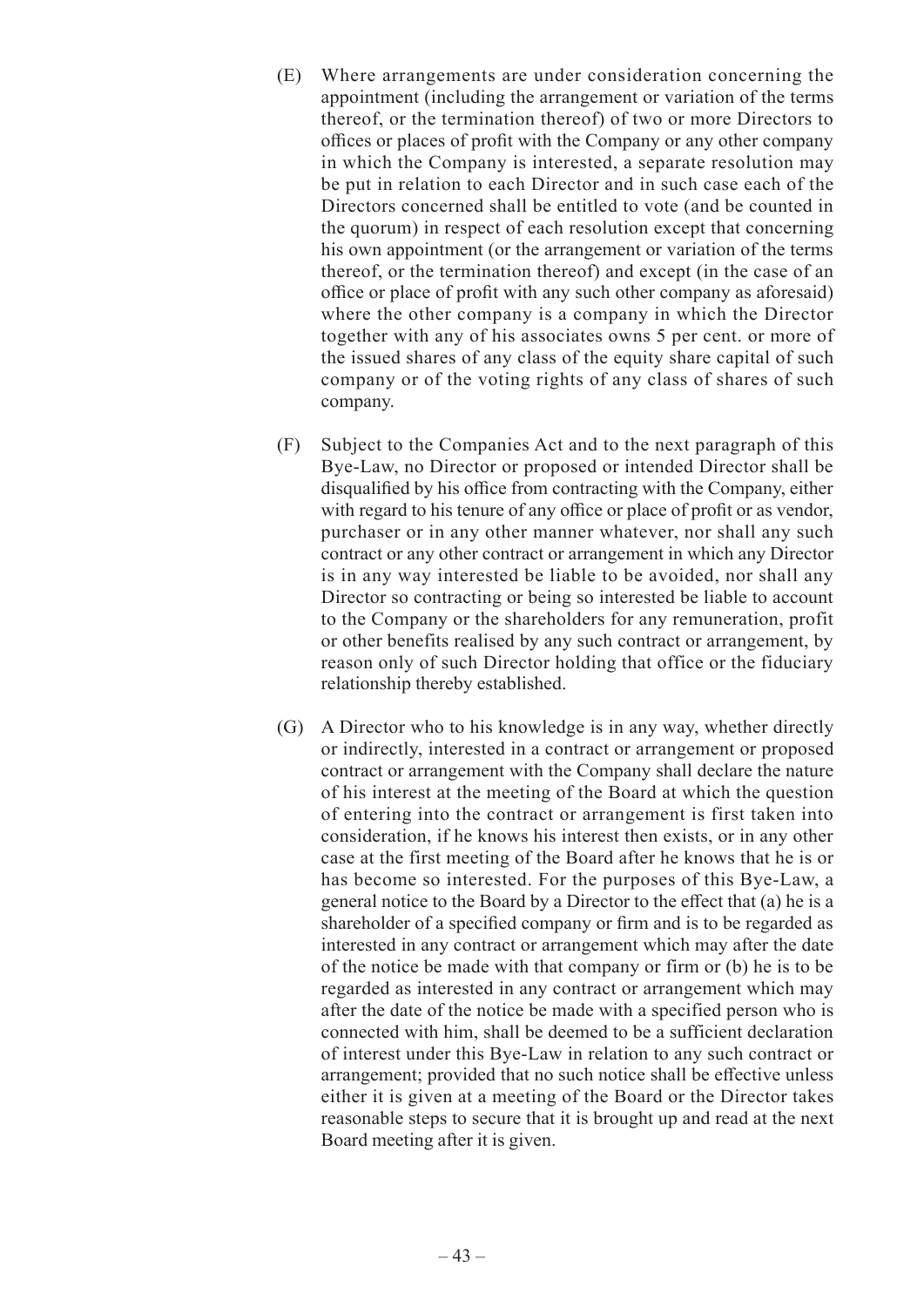- $(H)$ <sup>6</sup> A Director shall not vote (nor shall he be counted in the quorum) on any resolution of the Board in respect of any contract, arrangement or other proposal in which he or his associate(s) is/are materially interested, and if he shall do so his vote shall not be counted (nor shall he be counted in the quorum for that resolution), but this prohibition shall not apply to any contract, arrangement or other proposal for or concerning:–
	- (i) the giving of any security or indemnity either:–
		- (aa) to the Director or his associate(s) in respect of money lent or obligations incurred or undertaken by him or any of them at the request of or for the benefit of the Company or any of its subsidiaries; or
		- (bb) to a third party in respect of a debt or obligation of the Company or any of its subsidiaries for which the Director or his associate(s) has himself/themselves assumed responsibility in whole or in part and whether alone or jointly under a guarantee or indemnity or by the giving of securities; and/or
	- (ii) an offer of shares or debentures or other securities of or by the Company or any other company which the Company may promote or be interested in for subscription or purchase where the Director or his associate(s) is/are or is/are to be interested as a participant in the underwriting or sub-underwriting of the offer; and/or
	- (iii) any other company in which the Director or his associate(s) is/are interested only, whether directly or indirectly, as an officer or executive or shareholder or in which the Director or his associate(s) is/are beneficially interested in shares or securities of that company, provided that the Director and any of his associates are not in aggregate beneficially interested in 5% or more of the issued shares or securities of any class of such company (or of any third company through which his interest or that of his associates is derived) or of the voting rights attached to such issued shares or securities; and/or

As amended by special resolution passed on 28/7/2004.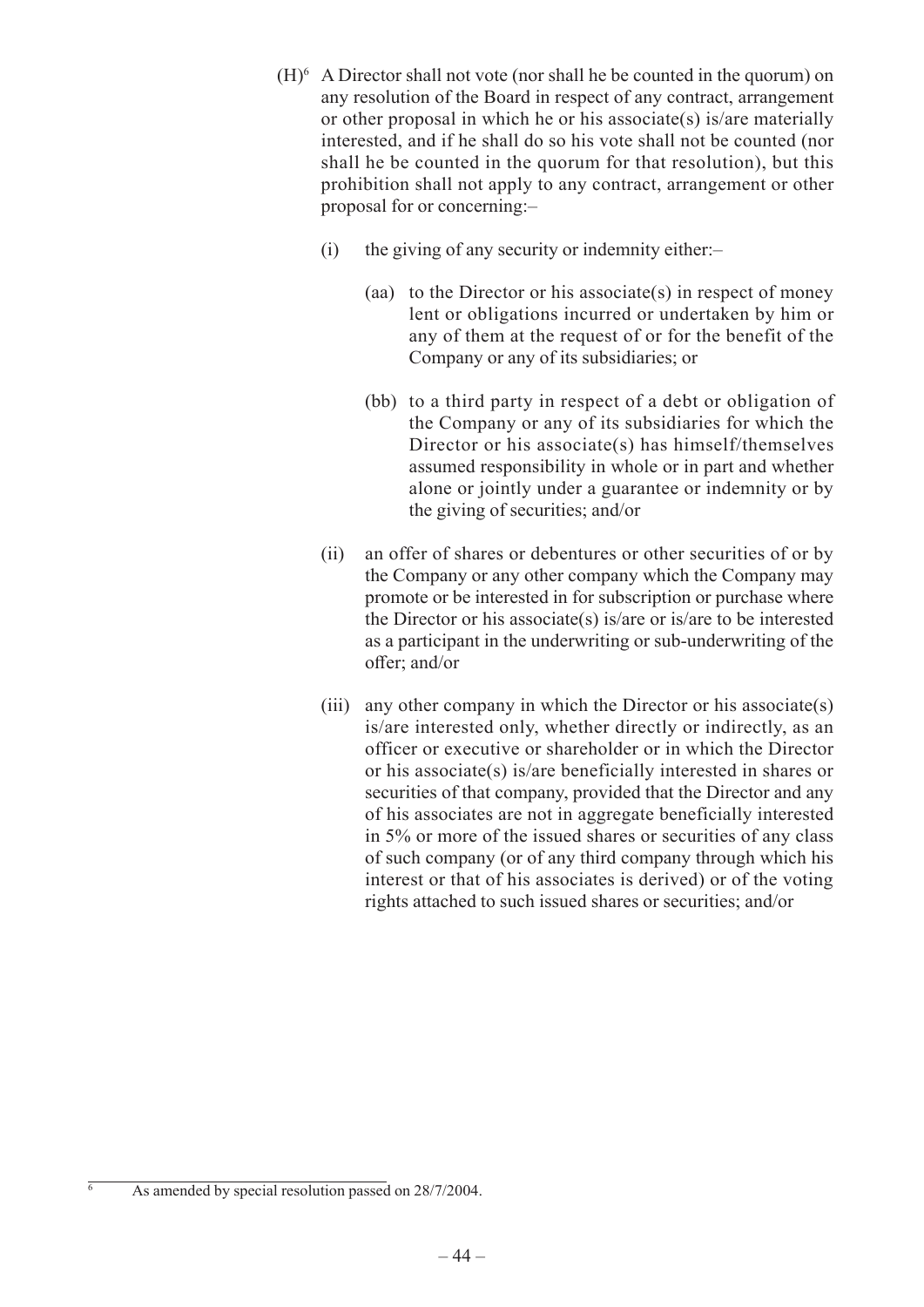- (iv) the benefit of employees of the Company or any of its subsidiaries including:–
	- (aa) the adoption, modification or operation of any employees' share scheme or any share incentive or share option scheme under which the Director or his associate(s) may benefit; or
	- (bb) the adoption, modification or operation of a pension fund or retirement, death or disability benefits scheme which relates both to Directors, his associates and employees of the Company or any of its subsidiaries and does not provide in respect of any Director, or his associate(s), as such any privilege or advantage not generally accorded to the class of persons to which such scheme or fund relates; and/or
- (v) any contract or arrangement in which the Director or his associate(s) is/are interested in the same manner as other holders of shares or debentures or other securities of the Company by virtue only of his/their interest in shares or debentures or other securities of the Company.
- $(I)^7$  A company shall be deemed to be a company in which a Director and/or his associate(s) owns 5% or more if and so long as (but only if and so long as) he and/or his associate(s) (either directly or indirectly) is/are the holders of or beneficially interested in 5% or more of any class of the equity share capital of such company or of the voting rights available to members of such company (or any third company through which his/their interest or that of any of his associates is derived) or of the voting rights of any class of shares available to shareholders of the Company. For the purpose of this paragraph there shall be disregarded any shares held by a Director or his associate(s) as bare or custodian trustee and in which he or any of them has no beneficial interest, any shares comprised in a trust in which the interest of the Director or his associate(s) is/are in reversion or remainder if and so long as some other person is entitled to receive the income thereof, and any shares comprised in an authorized unit trust scheme in which the Director or his associate(s) is interested only as a unit holder and any shares which carry no voting right at general meetings and very restrictive dividend and return of capital right.
- $(J)^8$  Where a Company in which a Director and/or his associate(s) holds 5% or more of any class of the equity share capital of such company or of the voting rights of any class of shares available to shareholders of the Company is/are materially interested in a transaction, then that Director shall also be deemed materially interested in such transaction.

As amended by special resolution passed on 28/7/2004.

As amended by special resolution passed on 28/7/2004.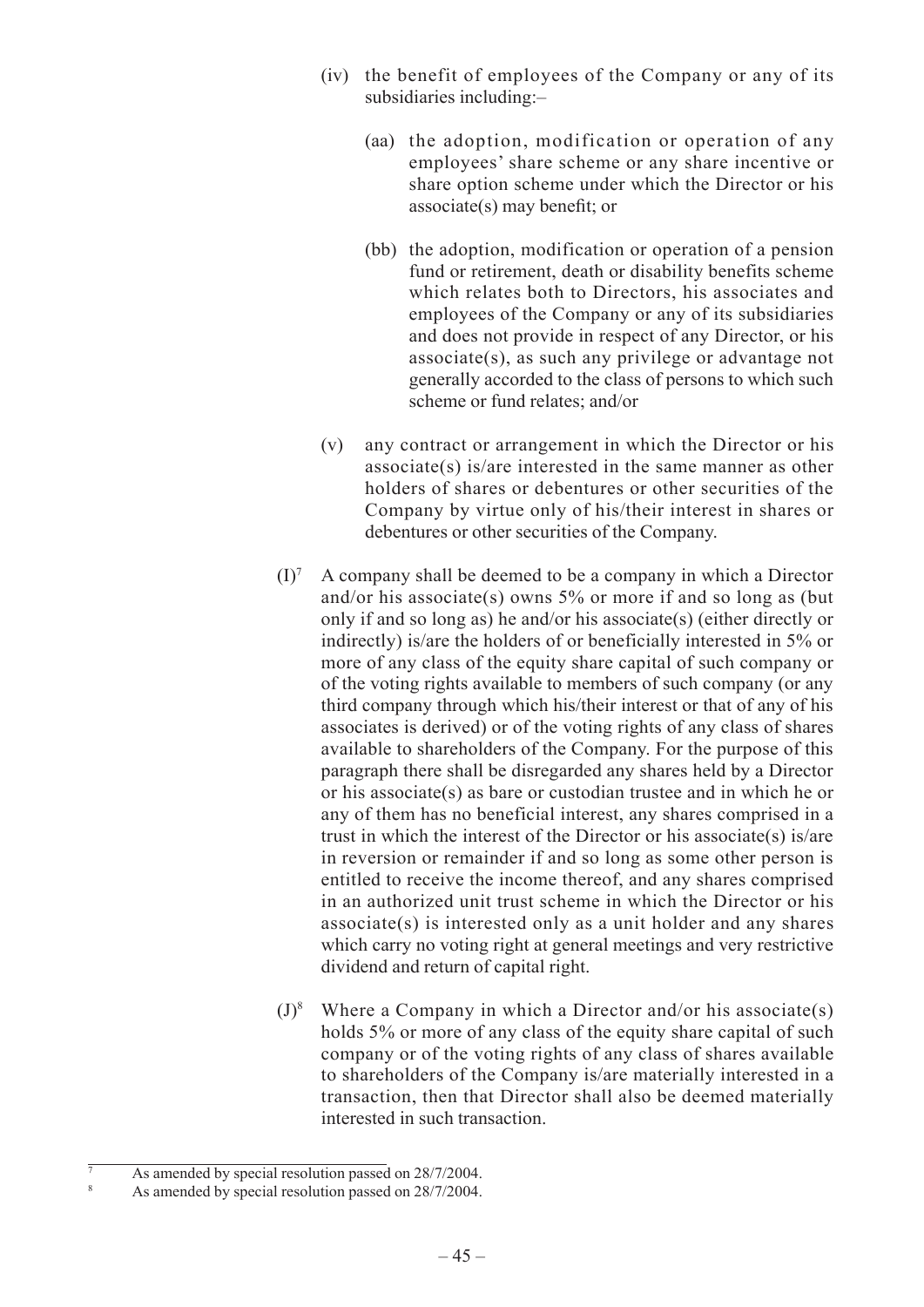$(K)^9$  If any question shall arise at any meeting of the Board as to the materiality of the interest of a Director (other than the Chairman of the meeting) or his associate(s) or as to the entitlement of any Director (other than such Chairman) to vote or be counted in the quorum and such question is not resolved by his voluntarily agreeing to abstain from voting or not to be counted in the quorum, such question shall be referred to the Chairman of the meeting and his ruling in relation to such other Director or his associate(s) shall be final and conclusive except in a case where the nature or extent of the interest of the Director or his associate(s) concerned as known to such Director has not been fairly disclosed to the Board. If any question as aforesaid shall arise in respect of the Chairman of the meeting or his associate(s) such question shall be decided by a resolution of the Board (for which purpose such Chairman and any of the other directors present who are materially interested in the contract or arrangement in question shall not be counted in the quorum nor vote thereon) and such resolution shall be final and conclusive except in a case where the nature or extent of the interest of such Chairman or his associate(s) as known to such Chairman has not been fairly disclosed to the Board.

## **APPOINTMENT AND RETIREMENT OF DIRECTORS**

99. At each annual general meeting one-third of the Directors for the time being, or, if their number is not three or a multiple of three, then the number nearest one-third, shall retire from office by rotation<sup>10</sup>. The Directors to retire in every year shall be those who have been longest in office since their last election but as between persons who became Directors on the same day shall (unless they otherwise agree between themselves) be determined by lot. The retiring Directors shall be eligible for re-election. The Company at any general meeting at which any Directors retire may fill the vacated offices.

100. If at any general meeting at which an election of Directors ought to take place the places of the retiring Directors are not filled, the retiring Directors or such of them as have not had their places filled shall be deemed to have been re-elected and shall, if willing, continue in office until the next annual general meeting and so on from year to year until their places are filled, unless:–

- (i) it shall be determined at such meeting to reduce the number of Directors; or
- (ii) it is expressly resolved at such meeting not to fill up such vacated offices; or

 $-46-$ 

Retiring Directors to remain in office until successors appointed

Rotation and retirement of **Directors** 

 $\frac{9}{9}$  As amended by special resolution passed on 28/7/2004.

As amended by special resolution passed on 28/7/2004.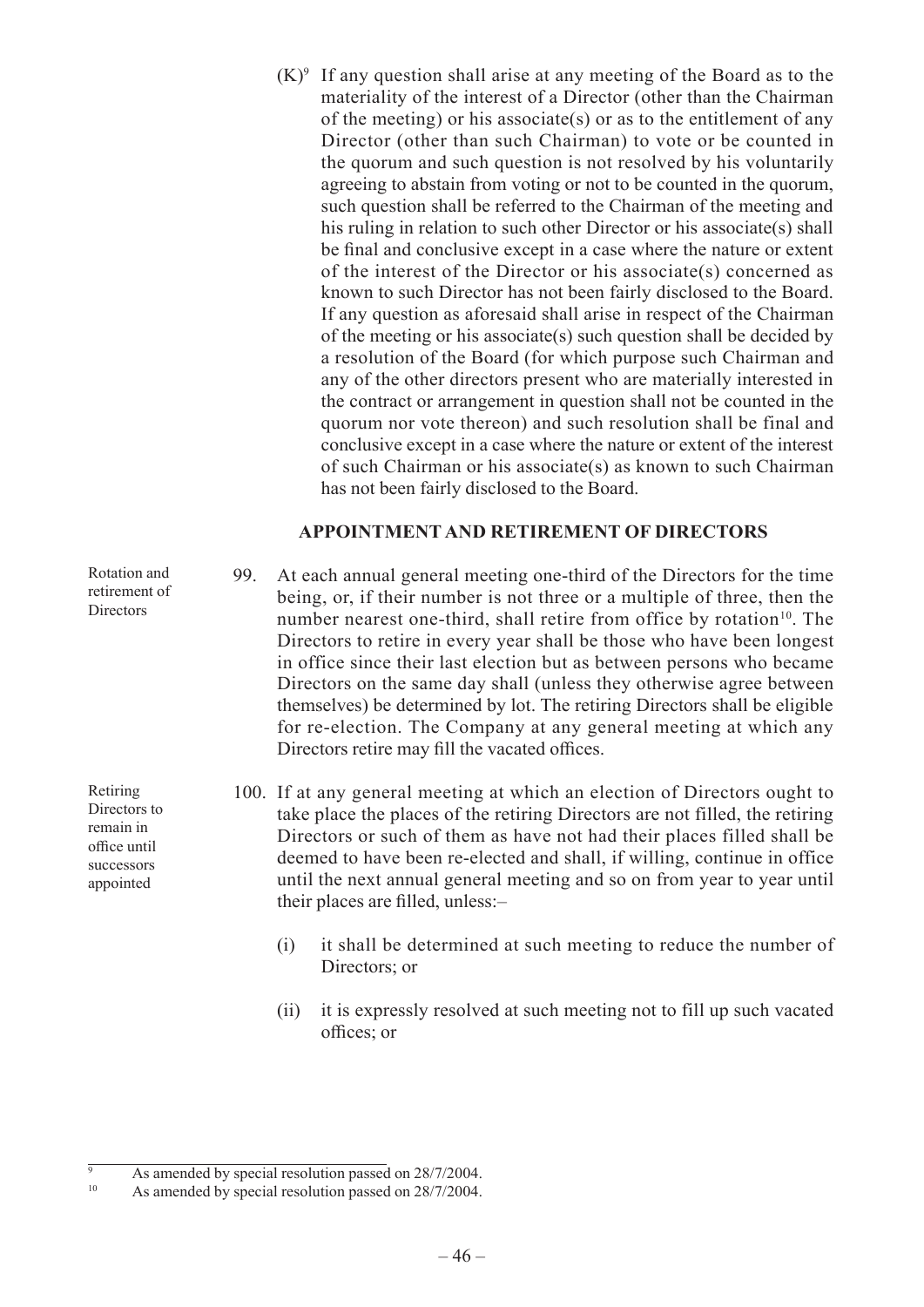- (iii) in any such case the resolution for re-election of a Director is put to the meeting and lost; or
- (iv) such Director has given notice in writing to the Company that he is not willing to be re-elected.
- 101. The Company in general meeting shall from time to time fix and may from time to time by Ordinary Resolution increase or reduce the maximum and minimum number of Directors but so that the number of Directors shall never be less than two.
- 102. (A) The Company may from time to time in general meeting by Ordinary Resolution elect any person to be a Director either to fill a casual vacancy or as an addition to the Board. Any Director so appointed shall hold office only until the next following annual general meeting of the Company and shall then be eligible for re-election at the meeting but shall not be taken into account in determining the Directors or the number of Directors who are to retire by rotation at such meeting.
	- (B) The Board shall have power from time to time and at any time to appoint any person as a Director either to fill a casual vacancy or as an additional Director but so that the number of Directors so appointed shall not exceed the maximum number determined from time to time by the shareholders in general meeting. Any Director so appointed shall hold office only until the first annual general meeting of the Company after his appointment, and shall then be eligible for re-election. In case the aforesaid Director retires at an annual general meeting, he or she shall not be taken into account in determining the Directors or the number of Directors who are to retire by rotation at such annual general meeting pursuant to Bye-Law 99.
- 103. No person, other than a retiring Director, shall, unless recommended by the Board for election, be eligible for election to the office of Director at any general meeting, unless notice in writing of the intention to propose that person for election as a Director and notice in writing by that person of his willingness to be elected shall have been lodged at the Head Office or at the Registration Office in the period commencing no earlier than the day after the despatch of the notice of the general meeting appointed for such election and ending no later than ten business days prior to the date of such general meeting, provided that such period shall be at least ten business days.
- 104. The Company may by Ordinary Resolution in general meeting remove any Director (including a Managing Director or other Executive Director) before the expiration of his term of office notwithstanding anything in these Bye-Laws or in any agreement between the Company and such Director (but without prejudice to any claim which such Director may have for damages under any contract between him and the Company) and may elect another person in his stead.

Power of general meeting to increase or reduce number of Directors

Appointment of Directors

Notice of proposed Director to be given

Power to remove Director by Special Resolution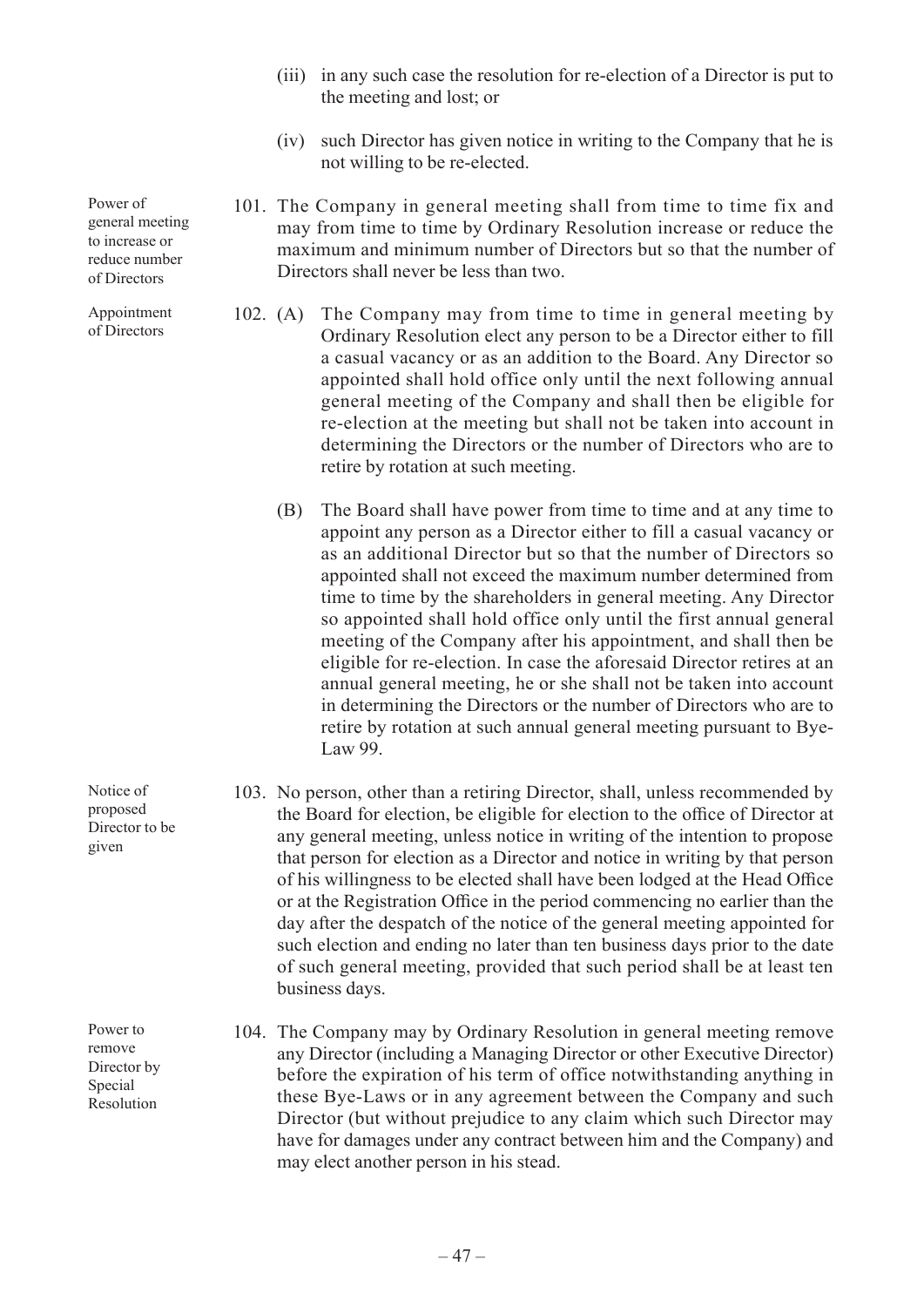# **BORROWING POWERS**

| Power to<br>borrow                                  |            | 105. The Board may from time to time at its discretion exercise all the powers<br>of the Company to raise or borrow or to secure the payment of any sum<br>or sums of money for the purposes of the Company and to mortgage or<br>charge its undertaking, property and uncalled capital or any part thereof.                                                                                                                                |  |
|-----------------------------------------------------|------------|---------------------------------------------------------------------------------------------------------------------------------------------------------------------------------------------------------------------------------------------------------------------------------------------------------------------------------------------------------------------------------------------------------------------------------------------|--|
| Conditions on<br>which money<br>may be<br>borrowed  |            | 106. The Board may raise or secure the payment or repayment of such sum or<br>sums in such manner and upon such terms and conditions in all respects<br>as it thinks fit and in particular by the issue of debentures, debenture<br>stock, bonds or other securities of the Company, whether outright or as<br>collateral security for any debt, liability or obligation of the Company or<br>of any third party.                           |  |
| Assignment of<br>debentures<br>etc.                 |            | 107. Debentures, debenture stock, bonds and other securities may be made<br>assignable free from any equities between the Company and the person<br>to whom the same may be issued.                                                                                                                                                                                                                                                         |  |
| Special<br>privileges of<br>debentures<br>etc.      |            | 108. Any debentures, debenture stock, bonds or other securities may be<br>issued at a discount (other than shares), premium or otherwise and with<br>any special privileges as to redemption, surrender, drawings, allotment<br>of shares, attending and voting at general meetings of the Company,<br>appointment of Directors and otherwise.                                                                                              |  |
| Register of<br>charges to be<br>kept                | 109. $(A)$ | The Board shall cause a proper register to be kept of all mortgages<br>and charges specifically affecting the property of the Company<br>and shall duly comply with such provisions of the Companies Act<br>with regard to the registration of mortgages and charges as may be<br>specified or required.                                                                                                                                    |  |
| Register of<br>debentures or<br>debenture<br>stock  |            | If the Company issues a series of debentures or debenture stock not<br>(B)<br>transferable by delivery, the Board shall cause a proper register to<br>be kept of the holders of such debentures.                                                                                                                                                                                                                                            |  |
| Mortgage of<br>uncalled<br>capital                  |            | 110. Where any uncalled capital of the Company is charged, all persons<br>taking any subsequent charge thereon shall take the same subject to such<br>prior charge, and shall not be entitled, by notice to the shareholders or<br>otherwise, to obtain priority over such prior charge.                                                                                                                                                    |  |
|                                                     |            | <b>MANAGING DIRECTORS, ETC.</b>                                                                                                                                                                                                                                                                                                                                                                                                             |  |
| Powers to<br>appoint<br>Managing<br>Directors, etc. | 111.       | The Board may from time to time appoint any one or more of its body<br>to the office of Managing Director, Joint Managing Director, Deputy<br>Managing Director or other Executive Director and/or such other office<br>in the management of the business of the Company as it may decide for<br>such period and upon such terms as it thinks fit and upon such terms as to<br>remuneration as it may decide in accordance with Bye-Law 96. |  |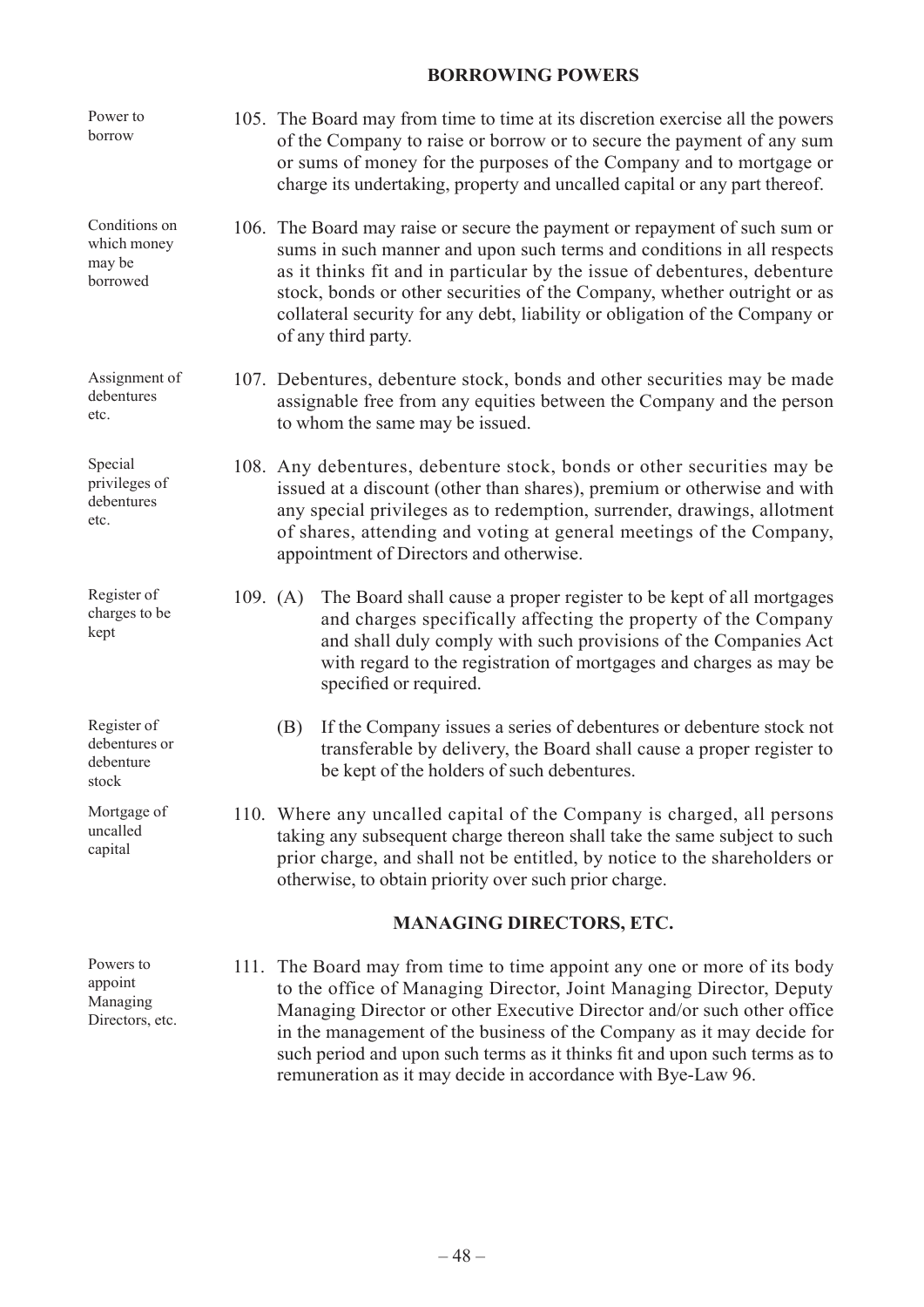Removal of Managing Director, etc.

Cessation of appointment

Powers may be delegated

- 112. Every Director appointed to an office under Bye-Law 111 hereof shall, but without prejudice to any claim for damages for breach of any contract of service between himself and the Company, be liable to be dismissed or removed therefrom by the Board.
- 113. A Director appointed to an office under Bye-Law 111 shall be subject to the same provisions as to rotation, resignation and removal as the other Directors of the Company, and he shall ipso facto and immediately cease to hold such office if he shall cease to hold the office of Director for any cause.
	- 114. The Board may from time to time entrust to and confer upon a Managing Director, Joint Managing Director, Deputy Managing Director or Executive Director all or any of the powers of the Board that it may think fit provided that the exercise of all powers by such Director shall be subject to such regulations and restrictions as the Board may from time to time make and impose, and the said powers may at any time be withdrawn, revoked or varied, but no person dealing in good faith and without notice of such withdrawal, revocation or variation shall be affected thereby.

## **MANAGEMENT**

- 115. (A) The management of the business of the Company shall be vested in the Board which, in addition to the powers and authorities expressly conferred upon it by these Bye-Laws, may exercise all such powers and do all such acts and things as may be exercised or done or approved by the Company and which are not hereby or by the Statutes expressly directed or required to be exercised or done by the Company in general meeting, but subject nevertheless to the provisions of the Statutes and of these Bye-Laws and to any regulations from time to time made by the Company in general meeting not being inconsistent with such provisions of these Bye-Laws, provided that no regulation so made shall invalidate any prior act of the Board which would have been valid if such regulation had not been made.
	- (B) Without prejudice to the general powers conferred by these Bye-Laws, it is hereby expressly declared that the Board shall have the following powers:–
		- (i) to give to any person the right or option of requiring at a future date that an allotment shall be made to him of any share at par or at such premium and on such other terms as may be agreed; and
		- (ii) to give to any Directors, officers or employees of the Company an interest in any particular business or transaction or participation in the profits thereof or in the general profits of the Company either in addition to or in substitution for a salary or other remuneration.

General powers of Company vested in Board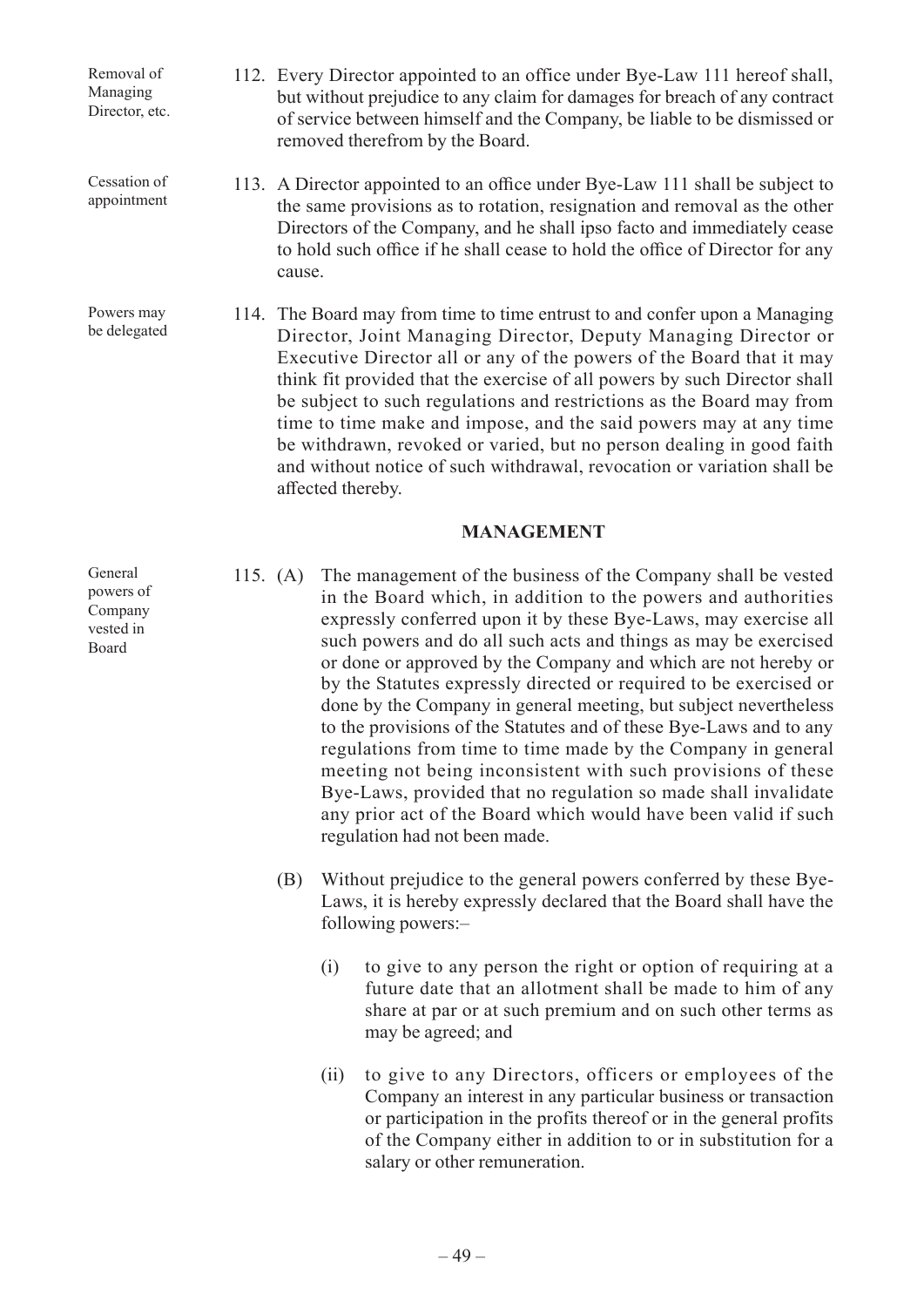#### **MANAGERS**

116. The Board may from time to time appoint a general manager, manager or managers of the business of the Company and may fix his or their remuneration either by way of salary or commission or by conferring the right to participation in the profits of the Company or by a combination of two or more of these modes and pay the working expenses of any of the staff of the general manager, manager or managers who may be employed by him or them upon the business of the Company. 117. The appointment of such general manager, manager or managers may be for such period as the Board may decide and the Board may confer upon him or them all or any of the powers of the Board and such title or titles as it may think fit. Appointment and remuneration of managers Tenure of office and powers Terms and

118. The Board may enter into such agreement or agreements with any such general manager, manager or managers upon such terms and conditions in all respects as the Board may in its absolute discretion think fit, including a power for such general manager, manager or managers to appoint an assistant manager or managers or other employees whatsoever under them for the purpose of carrying on the business of the Company.

## **CHAIRMAN AND OTHER OFFICERS**

119. The Board shall as soon as practicable following each annual general meeting elect one of its body to the office of Chairman of the Company and another to be the Deputy Chairman of the Company and may from time to time elect or otherwise appoint other officers and determine the period for which each of them is to hold office. The Chairman or, in his absence, the Deputy Chairman shall preside at meetings of the Board, but if no such Chairman or Deputy Chairman be elected or appointed, or if at any meeting the Chairman or Deputy Chairman is not present within five minutes after the time appointed for holding the same, the Directors present shall choose one of their number to be Chairman of such meeting. All the provisions of Bye-Laws 112, 113 and 114 shall mutatis mutandis apply to any Directors elected or otherwise appointed to any office in accordance with the provisions of this Bye-Law.

#### **PROCEEDINGS OF THE DIRECTORS**

120. The Board may meet together for the despatch of business, adjourn or postpone and otherwise regulate its meetings and proceedings as it thinks fit and may determine the quorum necessary for the transaction of business. Unless otherwise determined two Directors shall be a quorum. For the purpose of this Bye-Law an alternate Director shall be counted in a quorum but, notwithstanding that an alternate Director is also a Director or is an alternate for more than one Director, he shall for quorum purposes count as only one Director. A meeting of the Board or any committee of the Board may be held by means of such telephone, electronic facilities or other communication facilities as permit all persons participating in the meeting to communicate with each other simultaneously and instantaneously, and participation in such a meeting shall constitute presence in person at such meeting.

Chairman, Deputy Chairman and officers

conditions of appointment

Meeting of the Board, quorum, etc.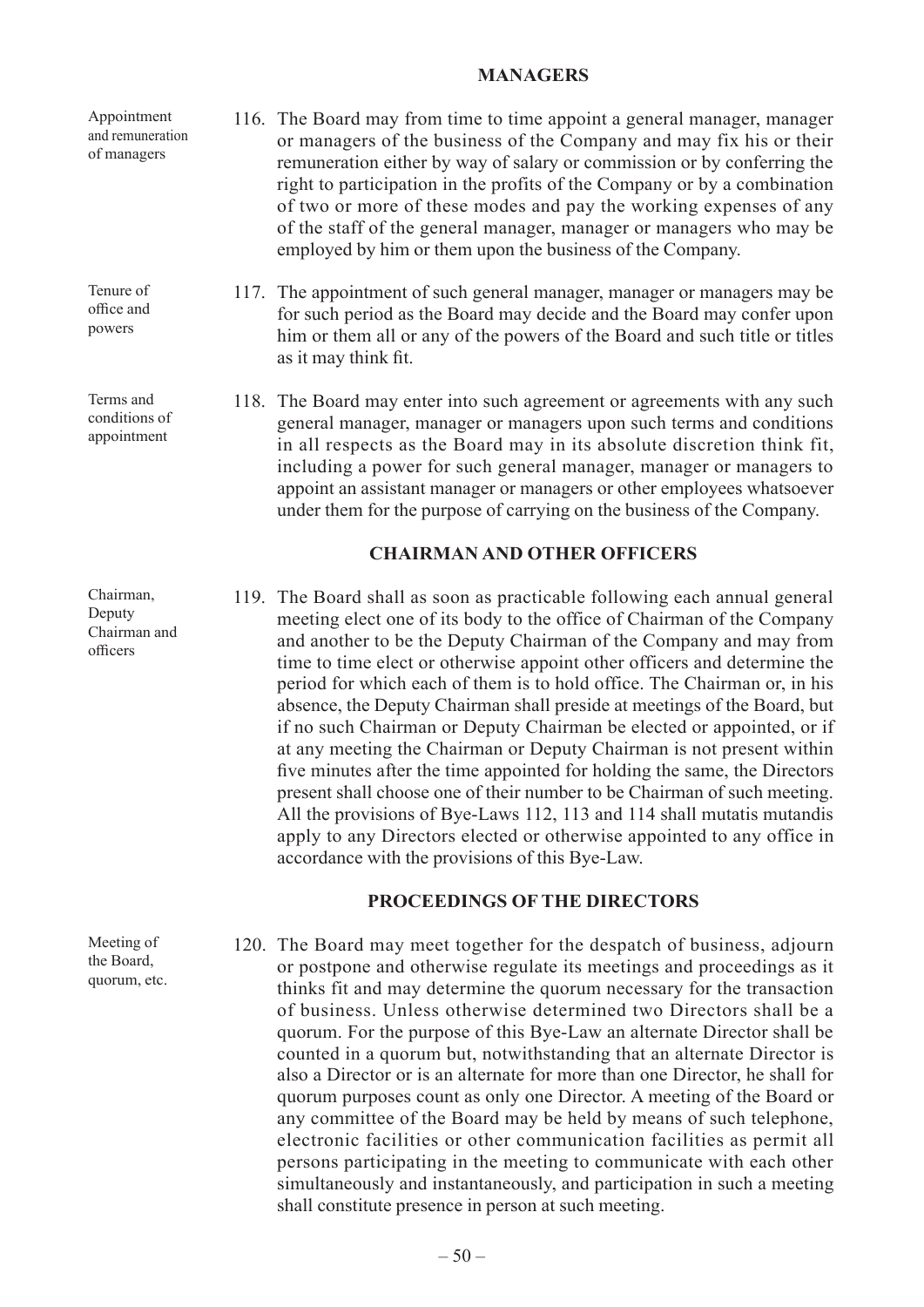| Convening of<br>Board             | 121. A Director may, and on the request of a Director the Secretary shall, at<br>any time summon a meeting of the Board which may be held in any part<br>of the world provided that no such meeting shall be summoned to be held<br>outside the territory in which the Head Office is for the time being situate<br>without the prior approval of the Directors. Notice thereof shall be given<br>to each Director and alternate Director either in writing or by electronic<br>means to an electronic address from time to time notified to the Company<br>by such Director or (if the recipient consents to it being made available<br>on a website) by making it available on a website or by telephone or<br>by telex or telegram at the address from time to time notified to the<br>Company by such Director or in such other manner as the Board may<br>from time to time determine. A Director absent or intended to be absent<br>from the territory in which the Head Office is for the time being situate<br>may request the Board that notices of Board meetings shall during his<br>absence be sent in writing to him at his last known address or any other<br>address given by him to the Company for this purpose, but such notices<br>need not be given any earlier than notices given to Directors not so<br>absent and in the absence of any such request it shall not be necessary to<br>give notice of a Board meeting to any Director who is for the time being<br>absent from such territory. A Director may waive notice of any meeting<br>either prospectively or retrospectively. |
|-----------------------------------|------------------------------------------------------------------------------------------------------------------------------------------------------------------------------------------------------------------------------------------------------------------------------------------------------------------------------------------------------------------------------------------------------------------------------------------------------------------------------------------------------------------------------------------------------------------------------------------------------------------------------------------------------------------------------------------------------------------------------------------------------------------------------------------------------------------------------------------------------------------------------------------------------------------------------------------------------------------------------------------------------------------------------------------------------------------------------------------------------------------------------------------------------------------------------------------------------------------------------------------------------------------------------------------------------------------------------------------------------------------------------------------------------------------------------------------------------------------------------------------------------------------------------------------------------------------------------------------------------------|
| How<br>questions to<br>be decided | 122. Questions arising at any meeting of the Board shall be decided by a<br>majority of votes, and in case of an equality of votes the Chairman shall<br>have a second or casting vote.                                                                                                                                                                                                                                                                                                                                                                                                                                                                                                                                                                                                                                                                                                                                                                                                                                                                                                                                                                                                                                                                                                                                                                                                                                                                                                                                                                                                                    |

Powers of meeting

Power to appoint committee and to delegate

Act of committee to be of same effect as acts of Board

Proceedings of committee

- 123. A meeting of the Board for the time being at which a quorum is present shall be competent to exercise all or any of the authorities, powers and discretions by or under these Bye-Laws for the time being vested in or exercisable by the Board generally.
	- 124. The Board may delegate any of its powers to committees consisting of such member or members of its body and such other persons as the Board thinks fit, and it may from time to time revoke such delegation or revoke the appointment of and discharge any such committees either wholly or in part, and either as to persons or purposes, but every committee so formed shall in the exercise of the powers so delegated conform to any regulations that may from time to time be imposed upon it by the Board.
	- 125. All acts done by any such committee in conformity with such regulations and in fulfilment of the purposes for which it is appointed, but not otherwise, shall have the like force and effect as if done by the Board, and the Board shall have power, with the consent of the Company in general meeting, to remunerate the members of any special committee, and charge such remuneration to the current expenses of the Company.
	- 126. The meetings and proceedings of any such committee consisting of two or more members shall be governed by the provisions herein contained for regulating the meetings and proceedings of the Board so far as the same are applicable thereto and are not replaced by any regulations imposed by the Board pursuant to Bye-Law 124.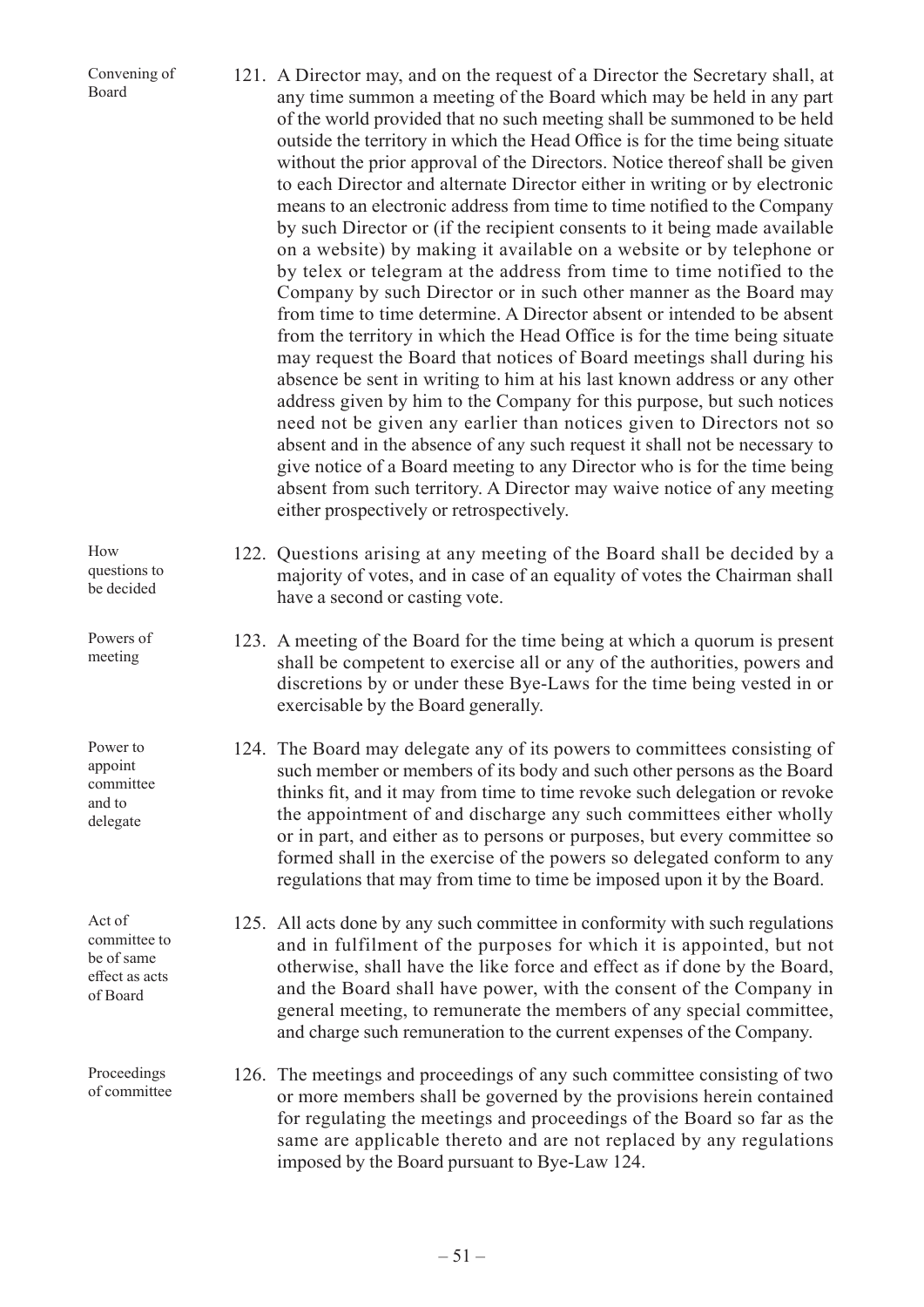When acts of Board or committee to be valid notwithstanding defects

Directors' powers when vacancies exists

Directors' resolutions

- 127. All acts bona fide done by any meeting of the Board or by any such committee or by any person acting as a Director shall, notwithstanding that it shall be afterwards discovered that there was some defect in the appointment of such Director or persons acting as aforesaid or that they or any of them were disqualified, be as valid as if every such person had been duly appointed and was qualified to be a Director or member of such committee.
- 128. The continuing Directors may act notwithstanding any vacancy in their body but, if and so long as their number is reduced below the number fixed by or pursuant to these Bye-Laws as the necessary quorum of Directors, the continuing Director or Directors may act for the purpose of increasing the number of Directors to that number or of summoning a general meeting of the Company but for no other purpose.
- 129. A resolution in writing signed by all the Directors except such as are absent from the territory in which the Head Office is for the time being situate or temporarily unable to act through ill-health or disability (or their alternate Directors) shall (so long as such a resolution shall be signed by at least two Directors or their alternates and provided that a copy of such resolution has been given or the contents thereof communicated to all the Directors (or their alternates) for the time being entitled to receive notices of Board meetings) be as valid and effectual as if it had been passed at a meeting of the Board duly convened and held. A notification of consent to such resolution given by a Director in writing to the Board by any means (including by means of electronic communication) shall be deemed to be his/her signature to such resolution in writing for the purpose of this Bye-Law; and a certificate in writing signed by a Director or the Secretary on such notification of consent shall be conclusive evidence thereof. Any such resolutions in writing may consist of several documents in like form each signed by one or more of the Directors or alternate Directors.

## **MINUTES**

- 130. (A) The Board shall cause minutes to be made of:–
	- (i) all appointments of officers made by the Board;
	- (ii) the names of the Directors present at each meeting of the Board and of committees appointed pursuant to Bye-Law 124; and
	- (iii) all resolutions and proceedings at all meetings of the Company and of the Board and of such committees.
	- (B) Any such minutes shall be conclusive evidence of any such proceedings if they purport to be signed by the chairman of the meeting at which the proceedings were held or by the chairman of the next succeeding meeting.

Minute of proceedings of meetings and Directors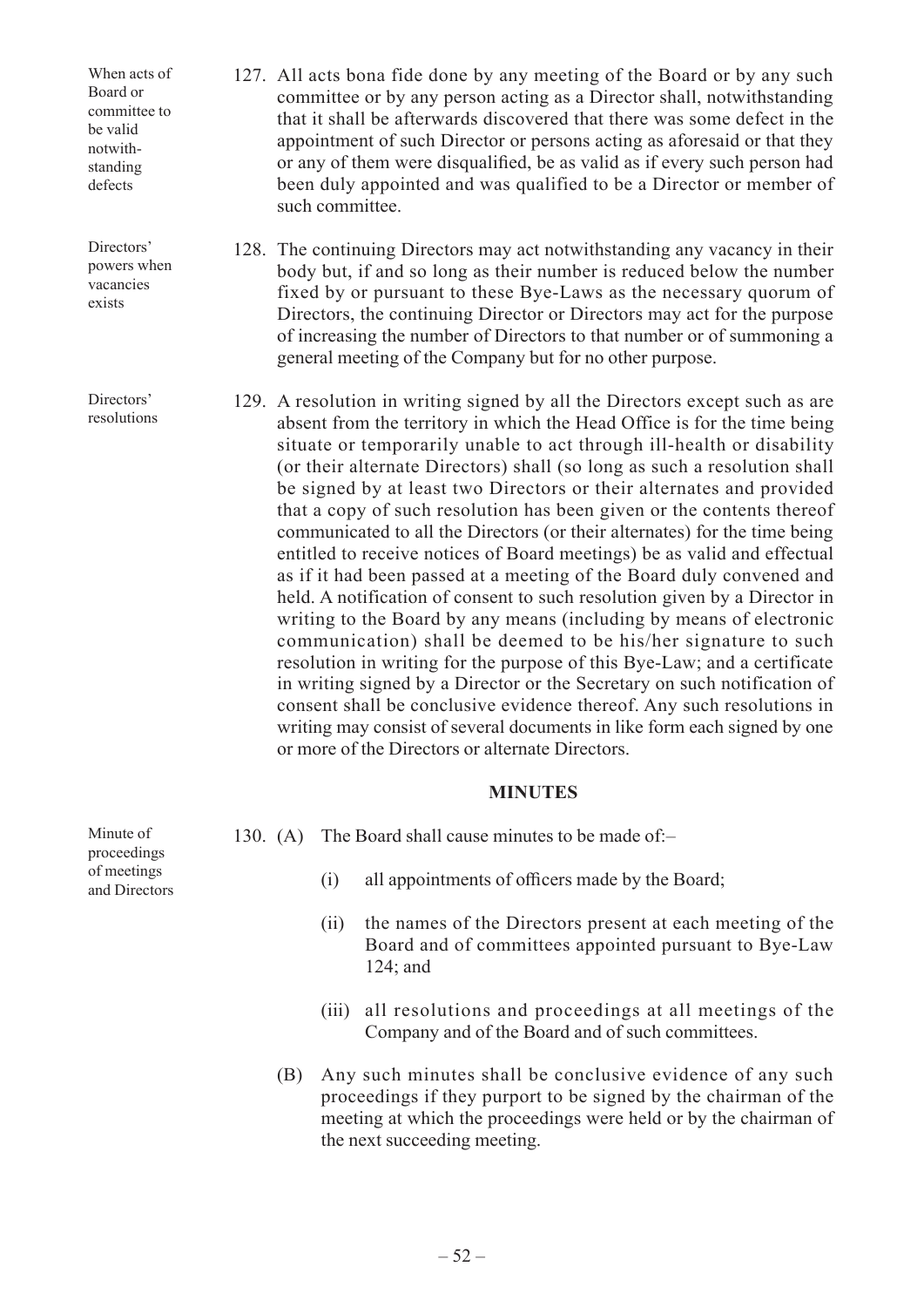- (C) The Directors shall duly comply with the provisions of the Companies Act in regard to keeping a register of shareholders and to the production and furnishing of copies of or extracts from such register.
- (D) Any register, index, minute book, book of account or other book required by these presents or the Statutes to be kept by or on behalf of the Company may be kept either by making entries in bound books or by recording them in any other manner which shall include, without prejudice to the generality thereof, recording by means of magnetic tape, microfilm, computer or any other nonmanual system of recording. In any case in which bound books are not used, the Directors shall take adequate precautions for guarding against falsification and for facilitating its discovery.

## **SECRETARY**

- 131. The Secretary shall be appointed by the Board for such term, at such remuneration and upon such conditions as it may think fit, and any Secretary so appointed may be removed by the Board. Anything by the Statutes or these Bye-Laws required or authorised to be done by or to the Secretary, if the office is vacant or there is for any other reason no Secretary capable of acting, may be done by or to any assistant or deputy Secretary, or if there is no assistant or deputy Secretary capable of acting, by or to any officer of the Company authorised generally or specially on behalf of the Board. If the Secretary appointed is a corporation or other body, it may act and sign by the hand of any one or more of its directors or officers duly authorised. Appointment of Secretary
- 132. The duties of the Secretary shall be those prescribed by the Companies Act and these Bye-Laws, together with such other duties as may from time to time be prescribed by the Board. Duties of the Secretary

133. A provision of the Statutes or of these Bye-Laws requiring or authorising a thing to be done by or to a Director and the Secretary shall not be satisfied by its being done by or to the same person acting both as Director and as, or in place of, the Secretary.

## **GENERAL MANAGEMENT AND USE OF THE SEAL**

134. (A) Subject to the Statutes, the Company shall have one or more Seals as the Directors may determine. The Directors shall provide for the safe custody of each Seal, and no Seal shall be used without the authority of the Directors or a committee authorised by the Directors in that behalf.

– 53 –

Same person not to act in two capacities at once

Custody of Seal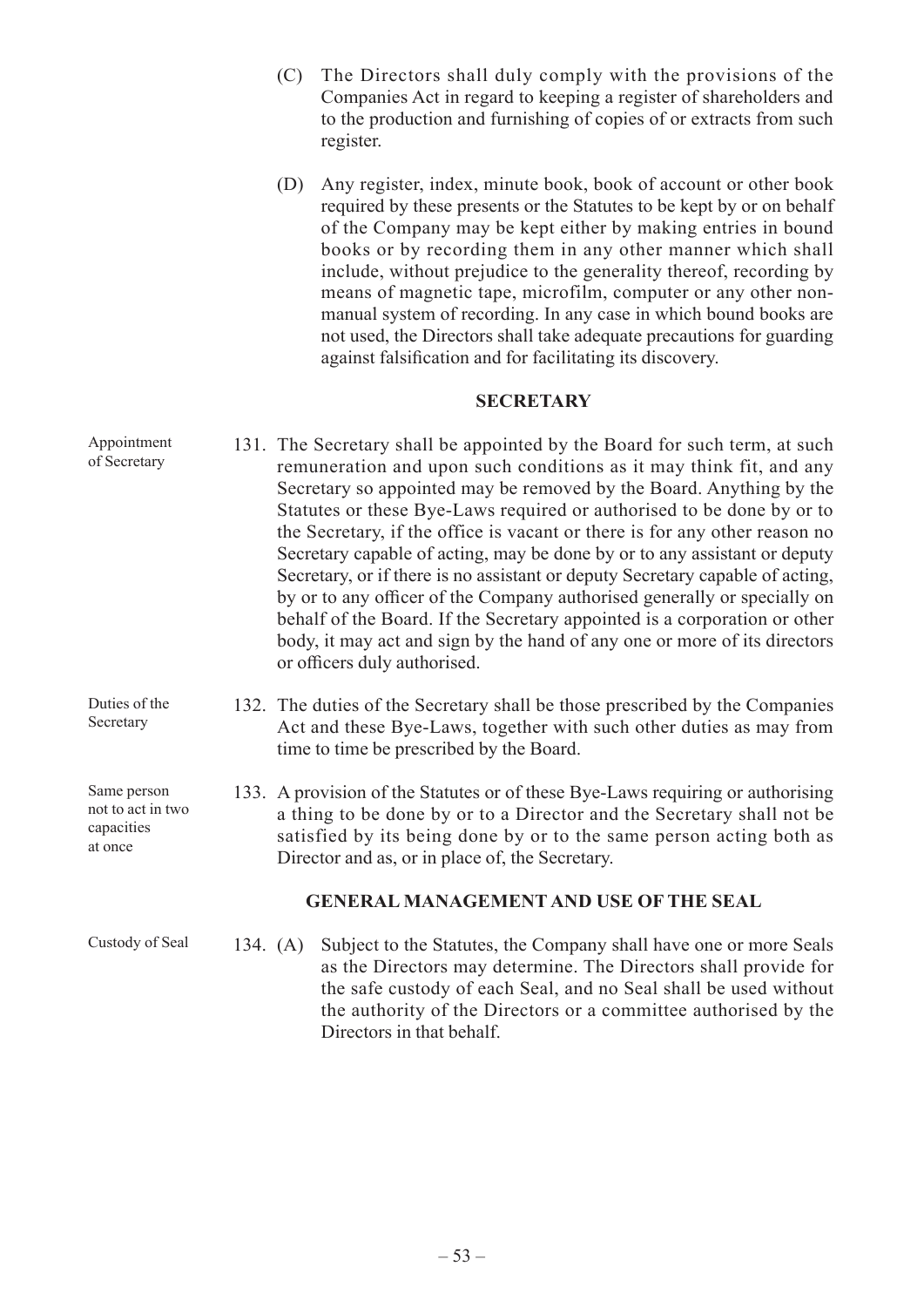| Use of Seal                            | (B)                                                                                                                                                                                                                                                                                                                                                                                                                                                           | Every instrument to which a Seal shall be affixed shall be signed<br>autographically by one Director and the Secretary or by two<br>Directors or some other person appointed by the Board for the<br>purpose provided that as regards any certificates for shares or<br>debentures or other securities of the Company the Directors may by<br>resolution determine that such signatures or either of them shall be<br>dispensed with or affixed by some method or system of mechanical<br>signature other than autographic as specified in such resolution or<br>that such certificates need not be signed by any person.                                                                                                                                                                                                           |
|----------------------------------------|---------------------------------------------------------------------------------------------------------------------------------------------------------------------------------------------------------------------------------------------------------------------------------------------------------------------------------------------------------------------------------------------------------------------------------------------------------------|-------------------------------------------------------------------------------------------------------------------------------------------------------------------------------------------------------------------------------------------------------------------------------------------------------------------------------------------------------------------------------------------------------------------------------------------------------------------------------------------------------------------------------------------------------------------------------------------------------------------------------------------------------------------------------------------------------------------------------------------------------------------------------------------------------------------------------------|
| Securities Seal                        | (C)                                                                                                                                                                                                                                                                                                                                                                                                                                                           | The Company may have a Securities Seal for use for sealing<br>certificates for shares or other securities issued by the Company<br>and no signature of any Director, officer or other person and no<br>mechanical reproduction thereof shall be required on any such<br>certificates or other document and any such certificates or other<br>document to which such Securities Seal is affixed shall be valid<br>and deemed to have been sealed and executed with the authority<br>of the Board notwithstanding the absence of any such signature or<br>mechanical reproduction as aforesaid.                                                                                                                                                                                                                                       |
| Cheques and<br>banking<br>arrangements | 135. All cheques, promissory notes, drafts, bills of exchange and other<br>negotiable instruments, and all receipts for moneys paid to the Company<br>shall be signed, drawn, accepted, endorsed or otherwise executed, as<br>the case may be, in such manner as the Board shall from time to time<br>by resolution determine. The Company's banking accounts shall be<br>kept with such banker or bankers as the Board shall from time to time<br>determine. |                                                                                                                                                                                                                                                                                                                                                                                                                                                                                                                                                                                                                                                                                                                                                                                                                                     |
| Power to<br>appoint<br>attorney        | 136. $(A)$                                                                                                                                                                                                                                                                                                                                                                                                                                                    | The Board may from time to time and at any time, by power of<br>attorney under the Seal, appoint any company, firm or person<br>or any fluctuating body of persons, whether nominated directly<br>or indirectly by the Board, to be the attorney or attorneys of the<br>Company for such purposes and with such powers, authorities and<br>discretions (not exceeding those vested in or exercisable by the<br>Board under these Bye-Laws) and for such period and subject to<br>such conditions as it may think fit, and any such power of attorney<br>may contain such provisions for the protection and convenience of<br>persons dealing with any such attorney as the Board may think fit,<br>and may also authorise any such attorney to sub-delegate all or any<br>of the powers, authorities and discretions vested in him. |
| Execution of<br>deeds by<br>attorney   | (B)                                                                                                                                                                                                                                                                                                                                                                                                                                                           | The Company may, by writing under its Seal, empower any person,<br>either generally or in respect of any specified matter, as its attorney<br>to execute deeds and instruments on its behalf and to enter into<br>contracts and sign the same on its behalf and every deed signed by<br>such attorney on behalf of the Company and under his seal shall<br>bind the Company and have the same effect as if it were under the<br>Seal.                                                                                                                                                                                                                                                                                                                                                                                               |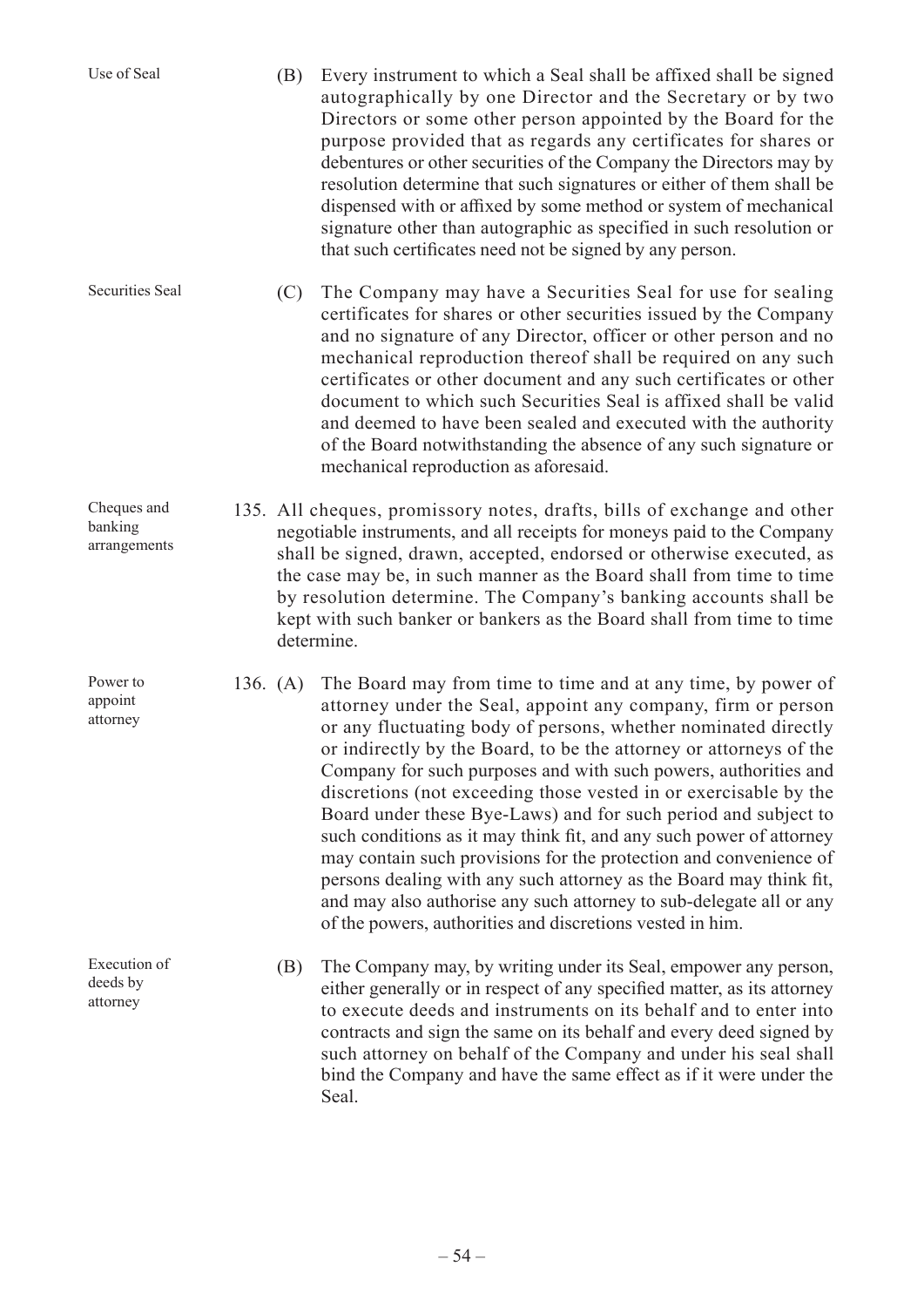Regional or local boards

- 137. The Board may establish any committees, regional or local boards or agencies for managing any of the affairs of the Company, either in the Relevant Territory or elsewhere, and may appoint any persons to be members of such committees, regional or local boards or agencies and may fix their remuneration, and may delegate to any committee, regional or local board or agent any of the powers, authorities and discretions vested in the Board (other than its powers to make calls and forfeit shares), with power to sub-delegate, and may authorise the members of any regional or local board or any of them to fill any vacancies therein and to act notwithstanding any such vacancies, and any such appointment or delegation may be upon such terms and subject to such conditions as the Board may think fit, and the Board may remove any person so appointed and may annul or vary any such delegation, but no person dealing in good faith and without notice of any such annulment or variation shall be affected thereby.
- 138. The Board may establish and maintain or procure the establishment and maintenance of any contributory or non-contributory pension or superannuation funds for the benefit of, or give or procure the giving of donations, gratuities, pensions, allowances or emoluments to, any persons who are or were at any time in the employment or service of the Company, or of any company which is a subsidiary of the Company, or is allied or associated with the Company or with any such subsidiary company, or who are or were at any time directors or officers of the Company or of any such other company as aforesaid and the spouses, widows, widowers, families and dependants of any such persons. The Board may also establish and subsidise or subscribe to any institutions, associations, clubs or funds calculated to be for the benefit of or to advance the interests and well-being of the Company or of any such other company as aforesaid or of any such persons as aforesaid, and may make payments for or towards the insurance of any such persons as aforesaid, and subscribe or guarantee money for charitable or benevolent objects or for any exhibition or for any public, general or useful object. The Board may do any of the matters aforesaid, either alone or in conjunction with any such other company as aforesaid. Any Director holding any such employment or office shall be entitled to participate in and retain for his own benefit any such donation, gratuity, pension, allowance or emolument.

Power to establish pension funds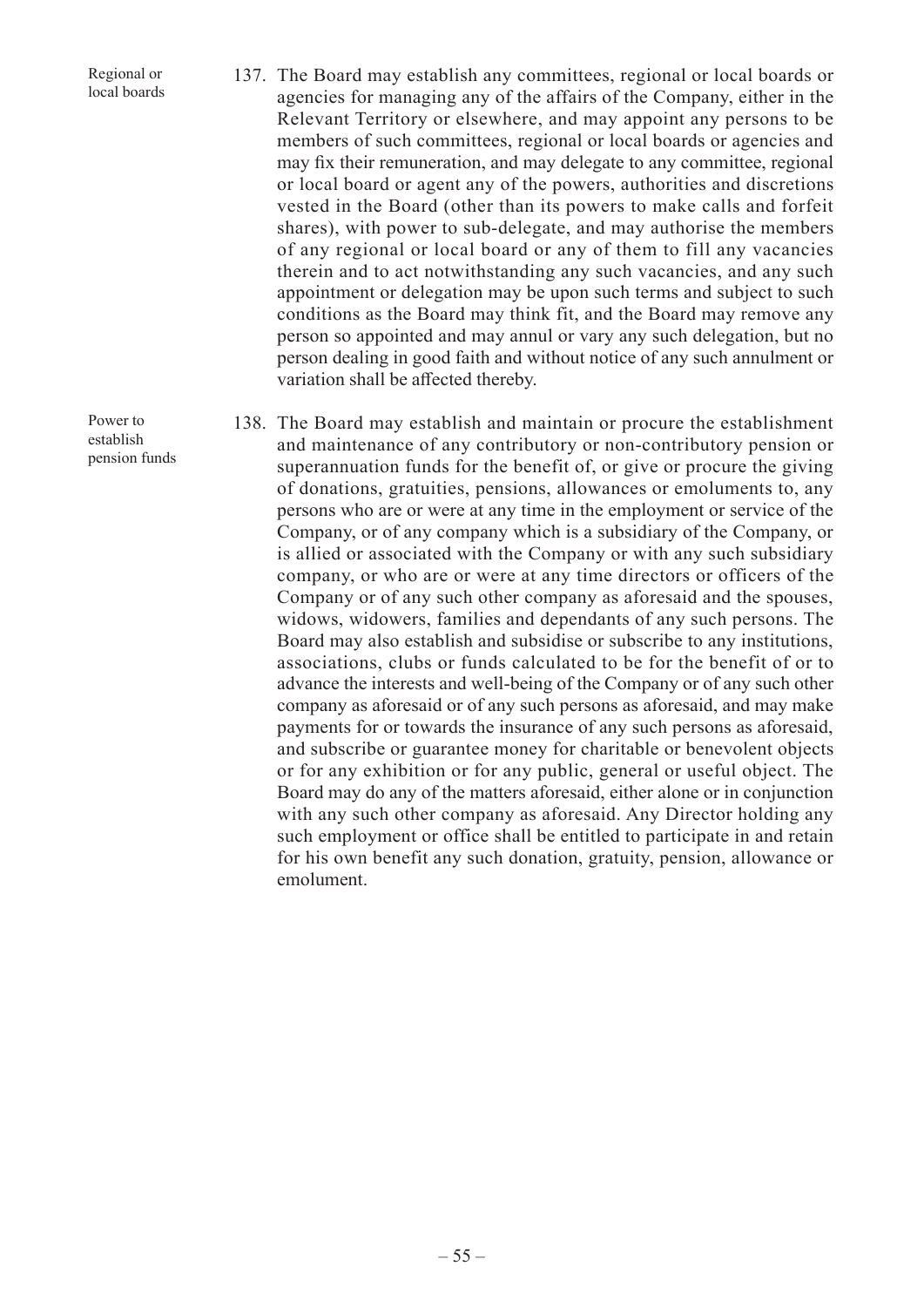#### **AUTHENTICATION OF DOCUMENTS**

Power to authenticate

Power to capitalise 139. Any Director or the Secretary or other authorised officer of the Company shall have power to authenticate any documents affecting the constitution of the Company and any resolutions passed by the Company or the Directors or any committee, and any books, records, documents and accounts relating to the business of the Company, and to certify copies thereof or extracts therefrom as true copies of extracts; and where any books; records, documents or accounts are elsewhere than at the Registered Office or the Head Office, the local manager or such other officer of the Company having the custody thereof shall be deemed to be the authorised officer of the Company as aforesaid. A document purporting to be a copy of a resolution, or an extract from the minutes of a meeting, of the Company or of the Directors or any local board or committee which is certified as aforesaid shall be conclusive evidence in favour of all persons dealing with the Company upon the faith thereof that such resolution has been duly passed or, as the case may be, that any minute so extracted is a true and accurate record of proceedings at a duly constituted meeting.

#### **CAPITALISATION OF RESERVES**

140. (A) The Company in general meeting may, upon the recommendation of the Board, resolve to capitalise any part of the Company's reserves (including any contributed surplus account and also including any share premium account or other undistributable reserve, but subject to the provisions of the law with regard to unrealised profits) or undivided profits not required for the payment or provision of the dividend on any shares with a preferential right to dividend, and accordingly that such part be sub-divided amongst the shareholders who would have been entitled thereto if distributed by way of dividend and in the same proportions, on condition that the same be not paid in cash but be applied either in or towards paying up any amounts for the time being unpaid on any shares held by such shareholders respectively or paying up in full unissued shares or debentures or other securities of the Company to be allotted and distributed credited as fully paid to and amongst such shareholders in the proportion aforesaid, or partly in one way and partly in the other provided that for the purpose of this Bye-Law, any amount standing to the credit of any share premium account may only be applied in the paying up of unissued shares to be issued to shareholders of the Company as fully paid and provided further that any sum standing to the credit of the share premium account may only be applied in crediting as fully paid shares of the same class as that from which the relevant share premium was derived.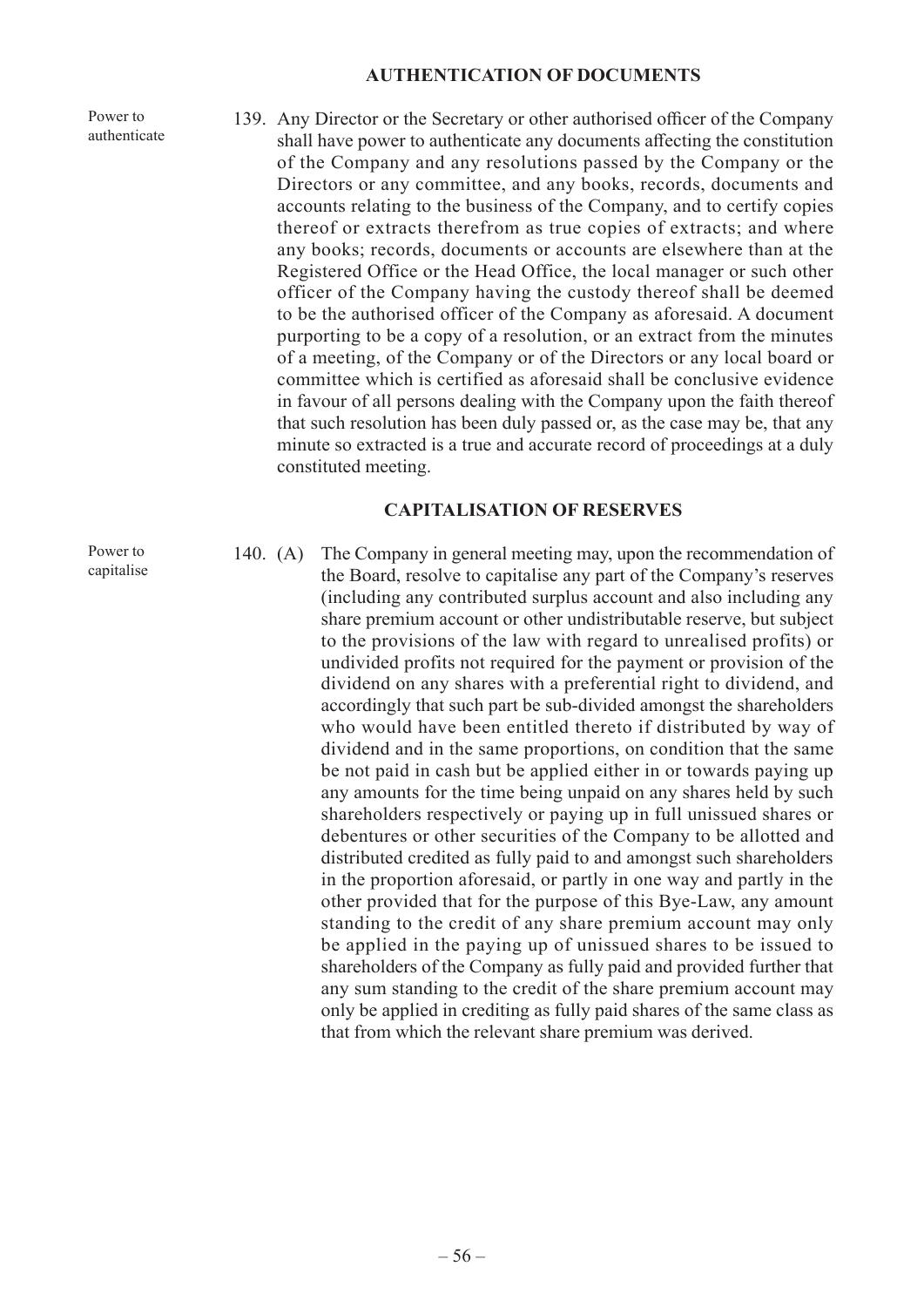Effect of resolution to capitalise

(B) Whenever such a resolution as aforesaid shall have been passed the Board shall make all appropriations and applications of the reserves or undivided profits resolved to be capitalised thereby, and all allotments and issues of fully paid shares, debentures, or other securities and generally shall do all acts and things required to give effect thereto. For the purpose of giving effect to any resolution under this Bye-Law, the Board may settle any difficulty which may arise in regard to a capitalisation issue as it thinks fit, and in particular may disregard fractional entitlements or round the same up or down and may determine that cash payments shall be made to any shareholders in lieu of fractional entitlements or that fractions of such value as the Board may determine may be disregarded in order to adjust the rights of all parties or that fractional entitlements shall be aggregated and sold and the benefit shall accrue to the Company rather than to the shareholders concerned. The Board may appoint any person to sign on behalf of the persons entitled to share in a capitalisation issue a contract for allotment and such appointment shall be effective and binding upon all concerned, and the contract may provide for the acceptance by such persons of the shares, debentures or other securities to be allotted and distributed to them respectively in satisfaction of their claims in respect of the sum so capitalised.

#### **DIVIDENDS, CONTRIBUTED SURPLUS AND RESERVES**

Power to declare dividends

Board's power to pay interim dividends

Dividend not to be paid out of capital/ Distribution of contributed surplus

- 141. The Company in general meeting may declare dividends in any currency but no dividends shall exceed the amount recommended by the Board.
- 142. (A) The Board may subject to Bye-Law 143 from time to time pay to the shareholders such interim dividends as appear to the Board to be justified by the position of the Company and, in particular (but without prejudice to the generality of the foregoing), if at any time the share capital of the Company is divided into different classes, the Board may pay such interim dividends in respect of those shares in the capital of the Company which confer to the holders thereof deferred or non-preferential rights as well as in respect of those shares which confer on the holders thereof preferential rights with regard to dividend and provided that the Board acts bona fide the Board shall not incur any responsibility to the holders of shares conferring any preference for any damage that they may suffer by reason of the payment of an interim dividend on any shares having deferred or non-preferential rights.
	- (B) The Board may also pay half-yearly or at other suitable intervals to be settled by it any dividend which may be payable at a fixed rate if the Board is of the opinion that the profits justify the payment.
- 143. (A) No dividend shall be declared or paid and no distribution of contributed surplus made otherwise than in accordance with the Statutes. No dividend shall be paid otherwise than out of profits available for distribution.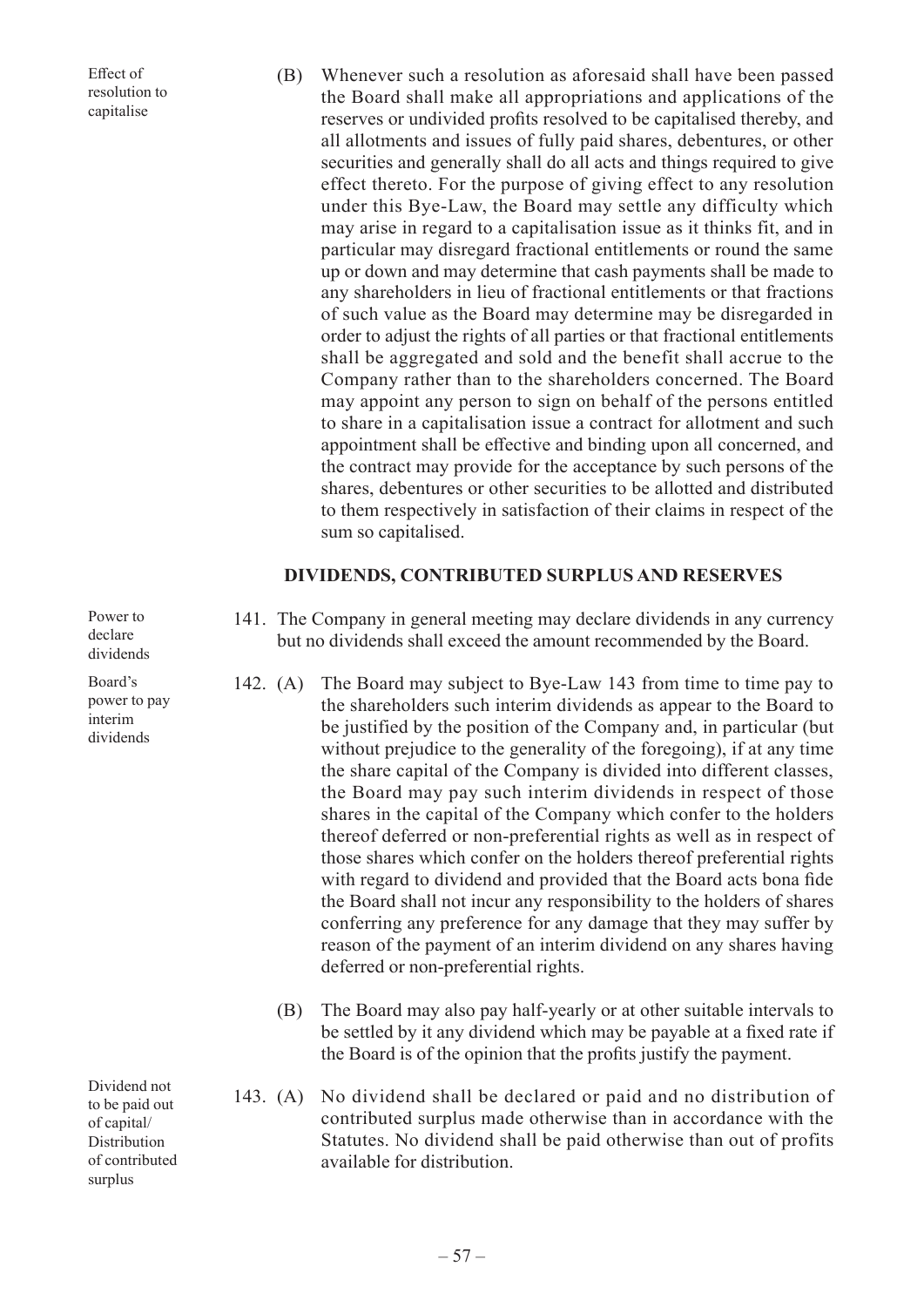- (B) Subject to the provisions of the Companies Act (but without prejudice to paragraph (A) of this Bye-Law), where any asset, business or property is bought by the Company as from a past date (whether such date be before or after the incorporation of the Company) the profits and losses thereof as from such date may at the discretion of the Directors in whole or in part be carried to revenue account and treated for all purposes as profits or losses of the Company, and be available for dividend accordingly. Subject as aforesaid, if any shares or securities are purchased cum dividend or interest, such dividend or interest may at the discretion of the Board be treated as revenue, and it shall not be obligatory to capitalise the same or any part thereof.
- (C) Subject to Bye-Law 143 (D) all dividends and other distributions in respect of shares in the Company shall be stated and discharged, in the case of shares denominated in Hong Kong dollars, in Hong Kong dollars, and in the case of shares denominated in United States dollars, in United States dollars, provided that, in the case of shares denominated in Hong Kong dollars, the Board may determine in the case of any distribution that shareholders may elect to receive the same in United States dollars or any other currency selected by the Board, conversion to be effected at such rate of exchange as the Board may determine.
- (D) If, in the opinion of the Board, any dividend or other distribution in respect of shares or any other payment to be made by the Company to any shareholder is of such a small amount as to make payment to that shareholder in the relevant currency impracticable or unduly expensive either for the Company or the shareholder then such dividend or other distribution or other payment may, at the discretion of the Board, be paid or made in the currency of the country of the relevant shareholder (as indicated by the address of such shareholder on the register).
- 144. Notice of the declaration of an interim dividend shall be given by advertisement in the Relevant Territory and in such other territory or territories as the Board may determine and in such manner as the Board shall determine.
	- 145. No dividend or other moneys payable on or in respect of a share shall bear interest as against the Company.
- Notice of interim dividend

No interest on dividend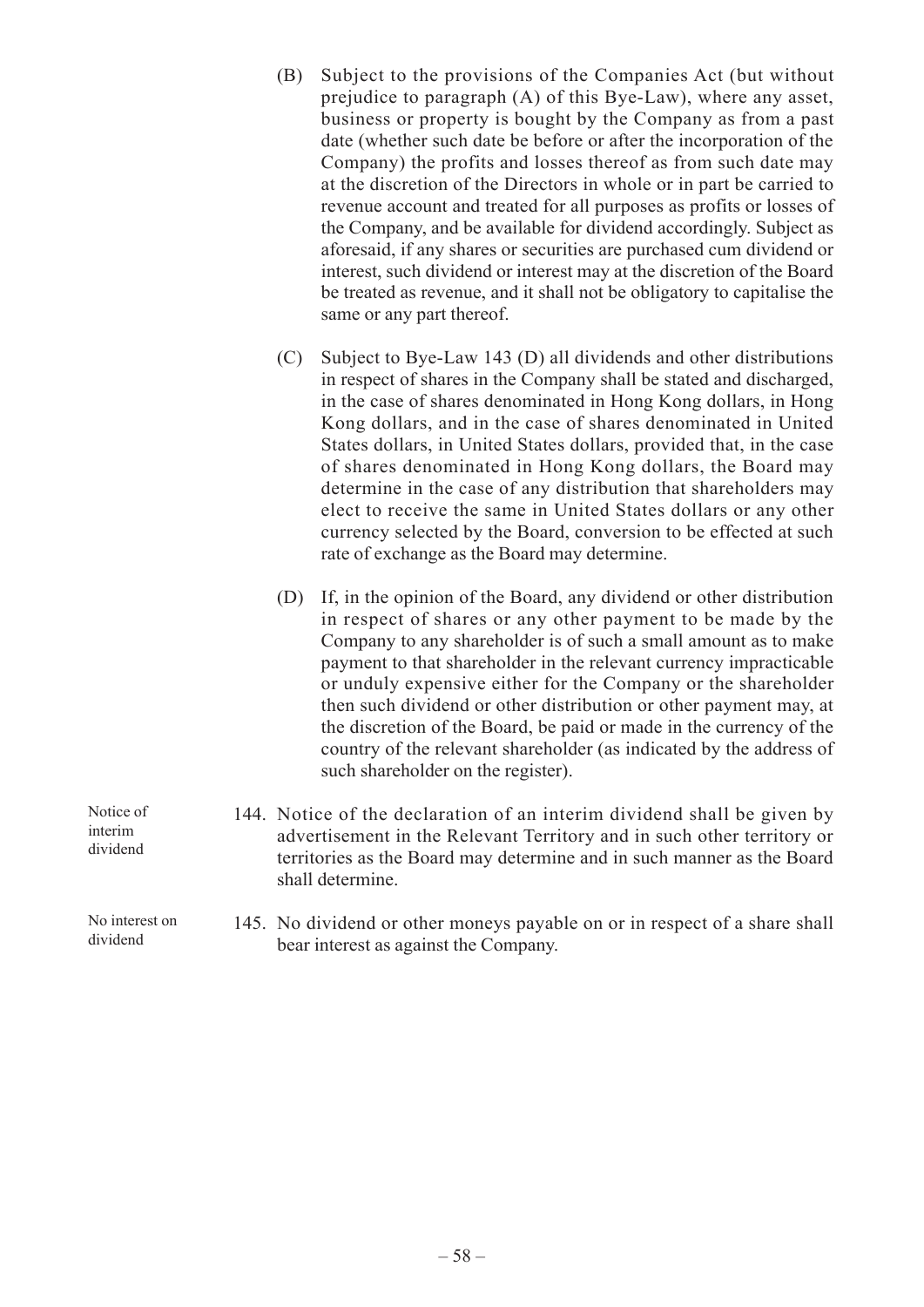Dividend in specie

146. Whenever the Board or the Company in general meeting has resolved that a dividend be paid or declared, the Board may further resolve that such dividend be satisfied wholly or in part by the distribution of specific assets of any kind and in particular of paid up shares, debentures or warrants to subscribe for securities of the Company or any other company, or in any one or more of such ways, with or without offering any rights to shareholders to elect to receive such dividend in cash, and where any difficulty arises in regard to the distribution the Board may settle the same as it thinks expedient, and in particular may disregard fractional entitlements or round the same up or down, and may fix the value for distribution of such specific assets, or any part thereof, and may determine that cash payments shall be made to any shareholders upon the footing of the value so fixed in order to adjust the rights of all parties and may determine that fractional entitlements shall be aggregated and sold and the benefit shall accrue to the Company rather than to the shareholders concerned, and may vest any such specific assets in trustees as may seem expedient to the Board and may appoint any person to sign any requisite instruments of transfer and other documents on behalf of the persons entitled to the dividend and such appointment shall be effective. Where requisite, the Board may appoint any person to sign a contract on behalf of the persons entitled to the dividend and such appointment shall be effective. The Board may resolve that no such assets shall be made available or paid to shareholders with registered addresses in any particular territory or territories being a territory or territories where, in the absence of a registration statement or other special formalities, this would or might, in the opinion of the Board, be unlawful or impracticable and in such event the only entitlement of the shareholders aforesaid shall be to receive cash payments as aforesaid. Shareholders affected as a result of the foregoing sentence shall not be or be deemed to be a separate class of shareholders for any purpose whatsoever.

Scrip dividends 147. (A) Whenever the Board or the Company in general meeting has resolved that a dividend be paid or declared on the share capital of the Company, the Board may further resolve:–

either

- (i) that such dividend be satisfied wholly or in part in the form of an allotment of shares credited as fully paid up on the basis that the shares so allotted shall be of the same class or classes as the class or classes already held by the allottee, provided that the shareholders entitled thereto will be entitled to elect to receive such dividend (or part thereof) in cash in lieu of such allotment. In such case, the following provisions shall apply:–
	- (aa) the basis of any such allotment shall be determined by the Board;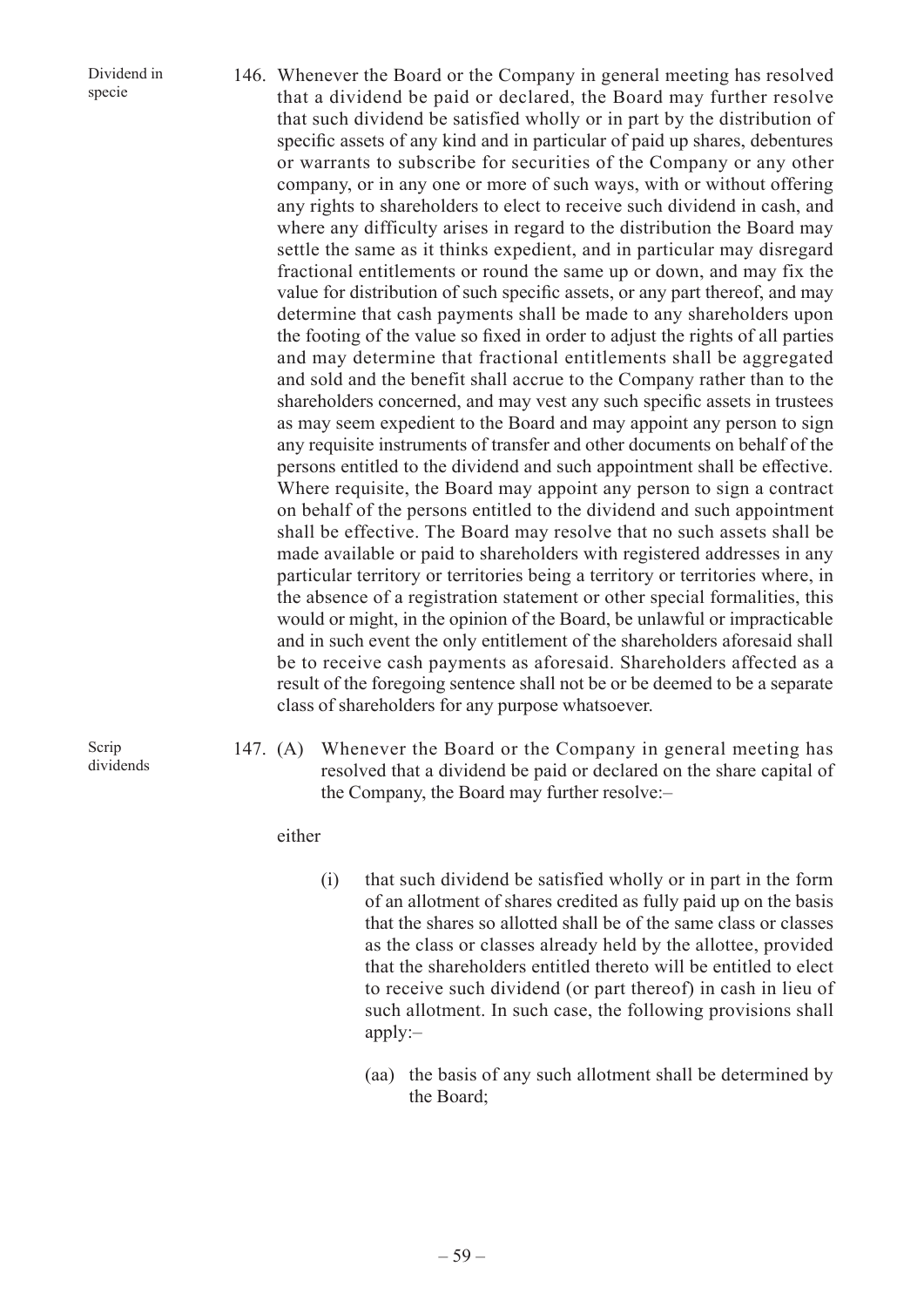- (bb) the Board, after determining the basis of allotment, shall give not less than two weeks' notice in writing to the shareholders of the right of election accorded to them and shall send with such notice forms of election and specify the procedure to be followed and the place at which and the latest date and time by which duly completed forms of election must be lodged in order to be effective;
- (cc) the right of election may be exercised in respect of the whole or part of that portion of the dividend in respect of which the right of election has been accorded; and
- (dd) the dividend (or that part of the dividend to be satisfied by the allotment of shares as aforesaid) shall not be payable in cash on shares in respect whereof the cash election has not been duly exercised ("the non-elected shares") and in lieu and in satisfaction thereof shares shall be allotted credited as fully paid up to the holders of the non-elected shares on the basis of allotment determined as aforesaid and for such purpose the Board shall capitalise and apply out of any part of the undivided profits of the Company or any part of any of the Company's reserve accounts (including any special account, contributed surplus account, share premium account and capital redemption reserve fund (if there be any such reserve)) as the Board may determine a sum equal to the aggregate nominal amount of the shares to be allotted on such basis and apply the same in paying up in full the appropriate number of shares for allotment and distribution to and amongst the holders of the nonelected shares on such basis.
- or
- (ii) that shareholders entitled to such dividend will be entitled to elect to receive an allotment of shares credited as fully paid up in lieu of the whole or such part of the dividend as the Directors may think fit on the basis that the shares so allotted shall be of the same class or classes as the class or classes of shares already held by the allottee. In such case, the following provisions shall apply:–
	- (aa) the basis of any such allotment shall be determined by the Board;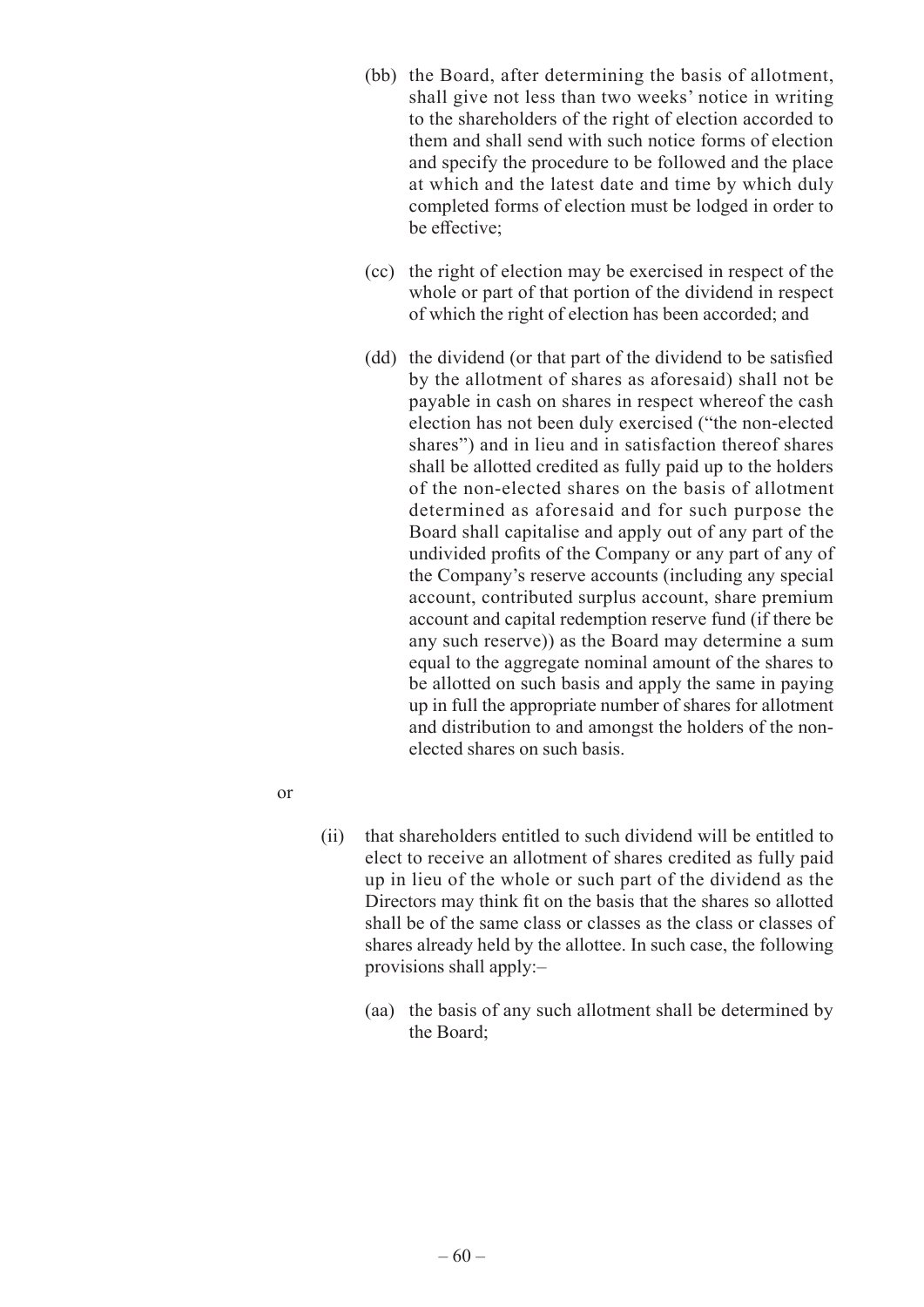- (bb) the Board, after determining the basis of allotment, shall give not less than two weeks' notice in writing to the shareholder of the right of election accorded to them and shall send with such notice forms of election and specify the procedure to be followed and the place at which and the latest date and time by which duly completed forms of election must be lodged in order to be effective;
- (cc) the right of election may be exercised in respect of the whole or part of that portion of the dividend in respect of which the right of election has been accorded; and
- (dd) the dividend (or that part of the dividend in respect of which a right of election has been accorded) shall not be payable on shares in respect whereof the share election has been duly exercised ("the elected shares") and in lieu thereof shares shall be allotted credited as fully paid up to the holders of the elected shares on the basis of allotment determined as aforesaid and for such purpose the Board shall capitalise and apply out of any part of the undivided profits of the Company or any part of any of the Company's reserve accounts (including any special account, contributed surplus account, share premium account and capital redemption reserve fund (if there be any such reserve)) as the Board may determine a sum equal to the aggregate nominal amount of the shares to be allotted on such basis and apply the same in paying up in full the appropriate number of shares for allotment and distribution to and amongst the holders of the elected shares on such basis.
- (B) The shares allotted pursuant to the provisions of paragraph (A) of this Bye-Law shall rank pari passu in all respects with the shares then in issue save only as regards participation:–
	- (i) in the relevant dividend (or the right to receive or to elect to receive an allotment of shares in lieu thereof as aforesaid); or
	- (ii) in any other distributions, bonuses or rights paid, made, declared or announced prior to or contemporaneously with the payment or declaration of the relevant dividend.

Unless, contemporaneously with the announcement by the Board of its proposal to apply the provisions of sub-paragraph (i) or (ii) of paragraph (A) of this Bye-Law in relation to the relevant dividend or contemporaneously with its announcement of the distribution, bonus or rights in question, the Board shall specify that the shares to be allotted pursuant to the provisions of paragraph (A) of this Bye-Law shall rank for participation in such distribution, bonus or rights.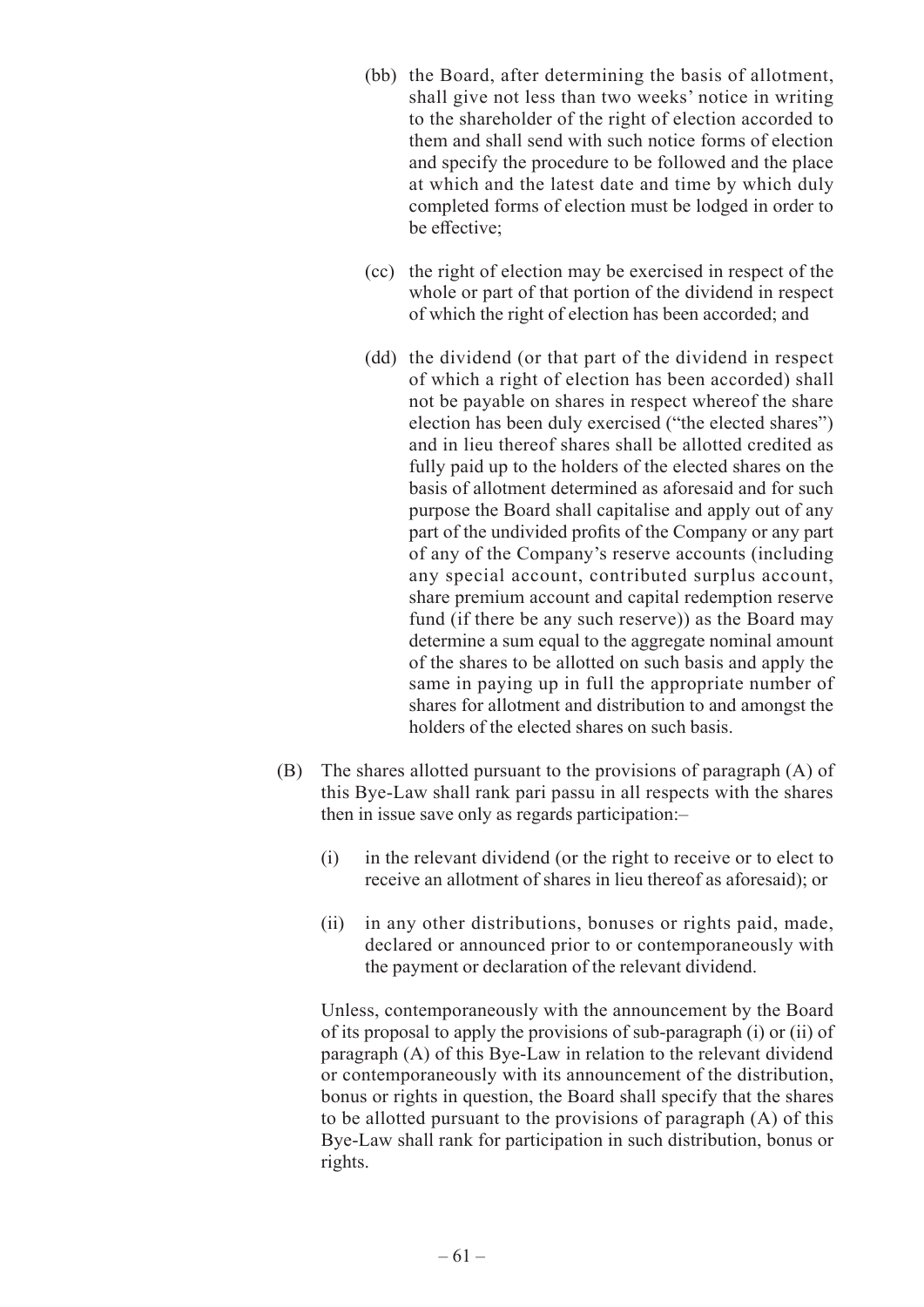- (C) The Board may do all acts and things considered necessary or expedient to give effect to any capitalisation pursuant to the provisions of paragraph (A) of this Bye-Law with full power to the Board to make such provisions as they think fit in the case of shares becoming distributable in fractions (including provisions whereby, in whole or in part, fractional entitlements are aggregated and sold and the net proceeds distributed to those entitled, or are disregarded or rounded up or down or whereby the benefit of fractional entitlements accrues to the Company rather than to the shareholders concerned). The Board may authorise any person to enter into on behalf of all shareholders interested an agreement with the Company providing for such capitalisation and matters incidental thereto and any agreement made pursuant to such authority shall be effective and binding on all concerned.
- (D) The Company may upon the recommendation of the Board by Special Resolution resolve in respect of any one particular dividend of the Company that notwithstanding the provisions of paragraph (A) of this Bye-Law a dividend may be satisfied wholly in the form of an allotment of shares credited as fully paid up without offering any right to shareholders to elect to receive such dividend in cash in lieu of such allotment.
- (E) The Board may on any occasion determine that rights of election and the allotment of shares under paragraph (A) of this Bye-Law shall not be made available or made to any shareholders with registered addresses in any territory where in the absence of a registration statement or other special formalities the circulation of an offer of such rights of election or the allotment of shares would or might be unlawful, and in such event the provisions aforesaid shall be read and construed subject to such determination.
- 148. The Board may, before recommending any dividend, set aside out of the profits of the Company such sums as it thinks fit as a reserve or reserves which shall, at the discretion of the Board, be applicable for meeting claims on or liabilities of the Company or contingencies or for paying off any loan capital or for equalising dividends or for any other purpose to which the profits of the Company may be properly applied, and pending such application may, at the like discretion, either be employed in the business of the Company or be invested in such investments (other than shares of the Company) as the Board may from time to time think fit, and so that it shall not be necessary to keep any investments constituting the reserve or reserves separate or distinct from any other investments of the Company. The Board may also without placing the same to reserve carry forward any profits which it may think prudent not to distribute by way of dividend.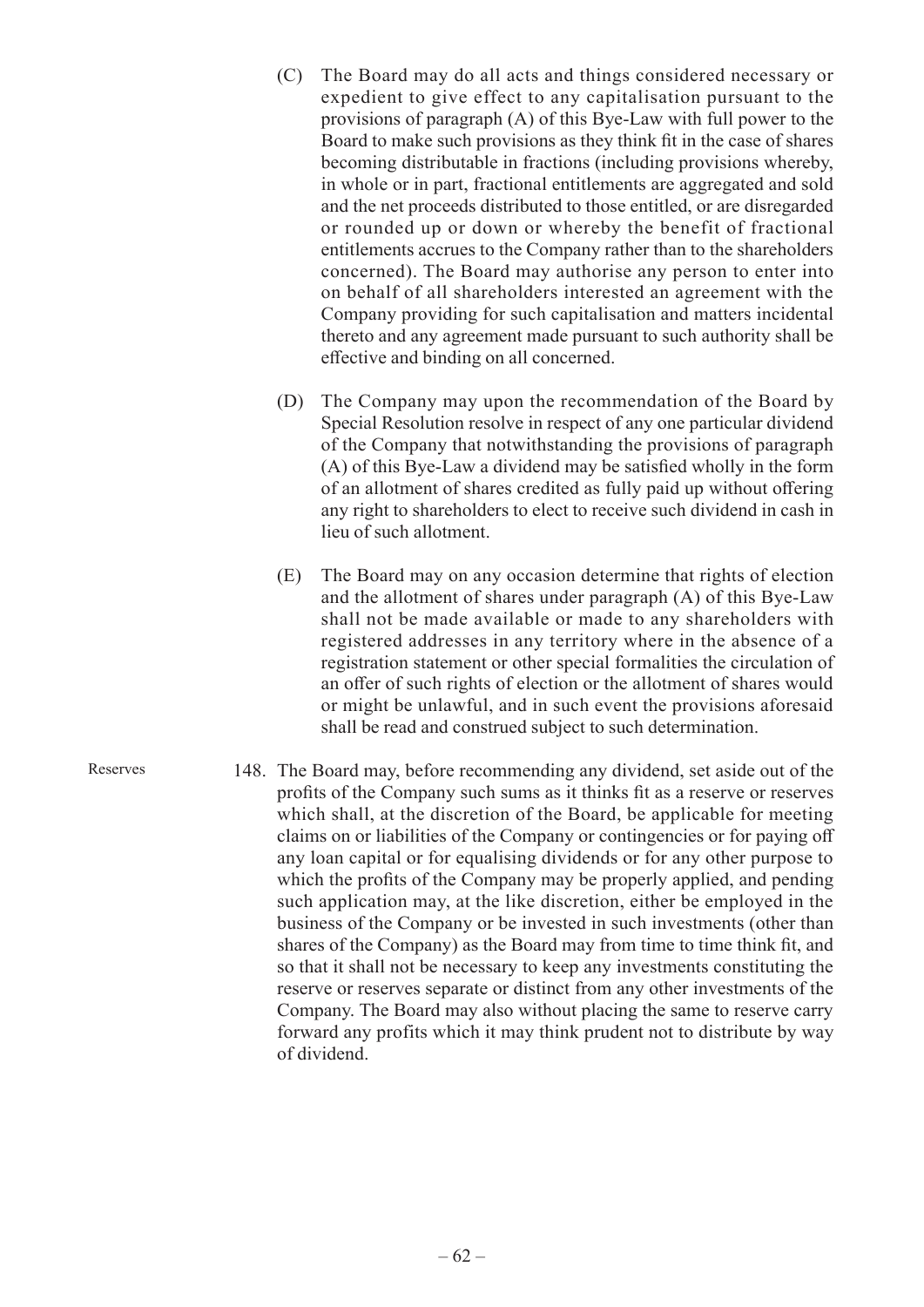149. Unless and to the extent that the rights attached to any shares or the terms of issue thereof otherwise provide, all dividends shall (as regards any shares not fully paid throughout the period in respect of which the dividend is paid) be apportioned and paid pro rata according to the amounts paid or credited as paid up on the shares during any portion or portions of the period in respect of which the dividend is paid. For the purposes of this Bye-Law no amount paid on a share in advance of calls shall be treated as paid on the share. 150. (A) The Board may retain any dividends or other moneys payable on or in respect of a share upon which the Company has a lien, and may apply the same in or towards satisfaction of the debts, liabilities or engagements in respect of which the lien exists. (B) The Board may deduct from any dividend or bonus payable to any shareholder all sums of money (if any) presently payable by him to the Company on account of calls, instalments or otherwise. 151. Any general meeting sanctioning a dividend may make a call on the shareholders of such amount as the meeting fixes, but so that the call on each shareholder shall not exceed the dividend payable to him, and so that the call shall be made payable at the same time as the dividend, and the dividend may, if so arranged between the Company and the shareholder, be set off against the call. 152. A transfer of shares shall not pass the right to any dividend or bonus declared thereon before the registration of the transfer. 153. If two or more persons are registered as joint holders of any share, any one of such persons may give effectual receipts for any dividends, interim dividends or bonuses and other moneys payable in respect of such shares. 154. Unless otherwise directed by the Board, any dividend or bonus may be paid by cheque or warrant sent through the post to the registered address of the shareholder entitled, or, in case of joint holders, to the registered address of that one whose name stands first in the register in respect of the joint holding or to such person and to such address as the holder or joint holders may in writing direct. Every cheque or warrant so sent shall be made payable to the order of the person to whom it is sent, and the payment of any such cheque or warrant shall operate as a good discharge to the Company in respect of the dividend and/or bonus represented thereby, notwithstanding that it may subsequently appear that the same has been stolen or that any endorsement thereon has been forged. 155. All dividends or bonuses unclaimed for one year after having been declared may be invested or otherwise made use of by the Board for the benefit of the Company until claimed and the Company shall not be constituted a trustee in respect thereof. All dividends or bonuses unclaimed for six years after having been declared may be forfeited by Dividends to be paid in proportion to paid up capital Retention of dividends etc. Deduction of debts Dividend and call together Effect of transfer Receipt for dividends by joint holders of share Payment by post Unclaimed dividend

the Board and shall revert to the Company.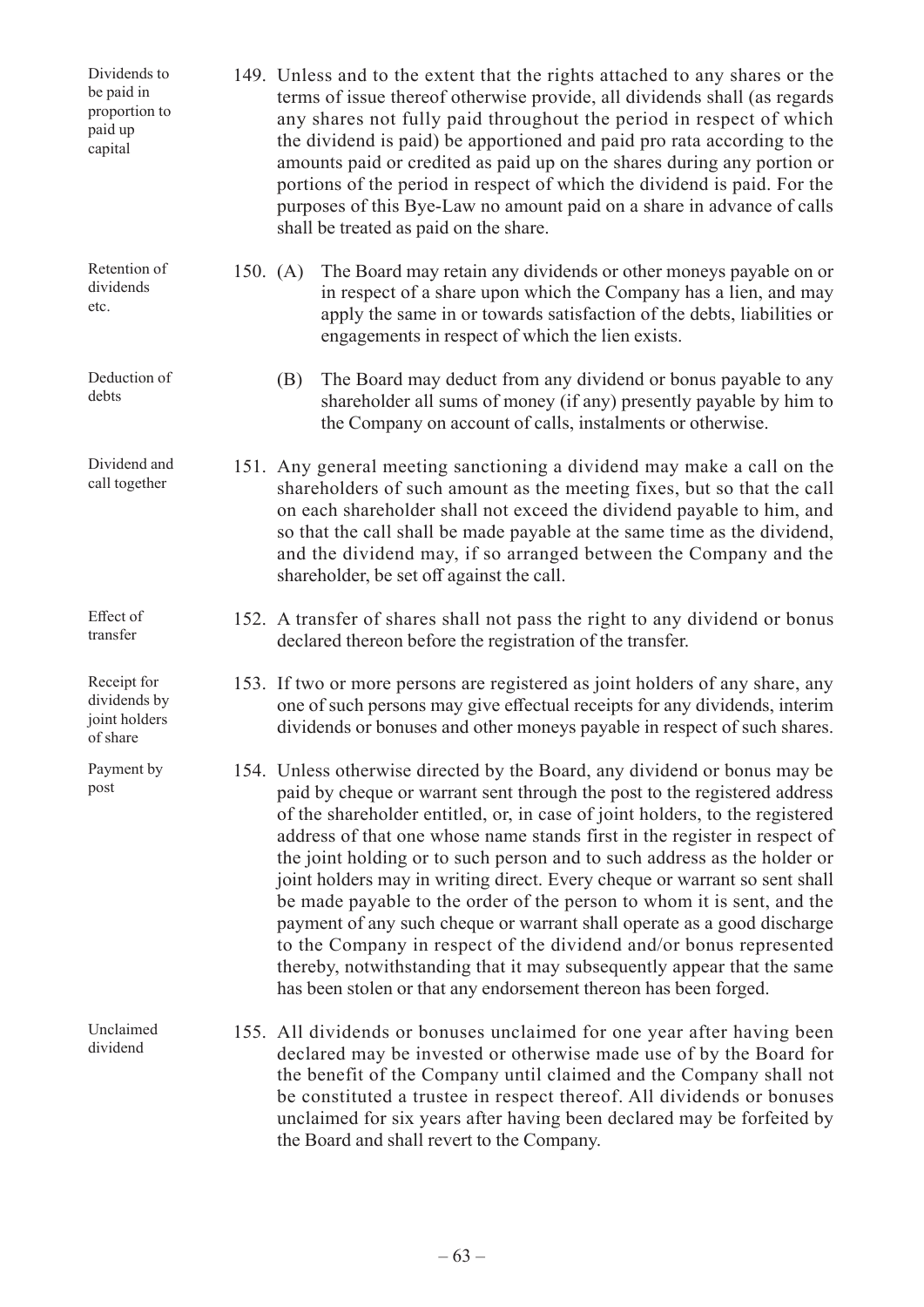Record dates

of realised

156. Any resolution declaring a dividend on shares of any class, whether a resolution of the Company in general meeting or a resolution of the Directors, may specify that the same shall be payable or made to the persons registered as the holder of such shares at the close of business on a particular date, notwithstanding that it may be a date prior to that on which the resolution is passed, and thereupon the dividend or other distribution shall be payable or made to them in accordance with their respective holdings so registered, but without prejudice to the rights inter se in respect of such dividend or other distribution between the transferors and transferees of any such shares. The provisions of this Bye-Law shall mutatis mutandis apply to bonuses, capitalisation issues, distributions of realised capital profits or offers or grants made by the Company to the shareholders.

#### **DISTRIBUTION OF REALISED CAPITAL PROFITS**

157. The Company in general meeting may at any time and from time to time resolve that any surplus moneys in the hands of the Company representing capital profits arising from moneys received or recovered in respect of or arising from the realisation of any capital assets of the Company or any investments representing the same and not required for the payment or provision of any fixed preferential dividend instead of being applied in the purchase of any other capital assets or for other capital purposes be distributed amongst the ordinary shareholders on the footing that they receive the same as capital and in the shares and proportions in which they would have been entitled to receive the same if it had been distributed by way of dividend, provided that no such profits as aforesaid shall be so distributed unless there shall remain in the hands of the Company a sufficiency of other assets to answer in full the whole of the liabilities and paid-up share capital of the Company for the time being. Distribution capital profits

## **ANNUAL RETURNS**

158. The Board shall make or cause to be made such annual or other returns or filings as may be required to be made in accordance with the Statutes. Annual Returns

#### **ACCOUNTS**

159. The Board shall cause true accounts to be kept of the sums of money received and expended by the Company, and the matters in respect of which such receipts and expenditure take place; and of the property, assets, credits and liabilities of the Company and of all other matters required by the Statutes or necessary to give a true and fair view of the state of the Company's affairs and to show and explain its transactions. Accounts to be kept

160. The books of account shall be kept at the Head Office or at such other place or places as the Board thinks fit and shall always be open to the inspection of the Directors provided that such records as are required by the Statutes shall also be kept at the Registered Office. Where accounts to be kept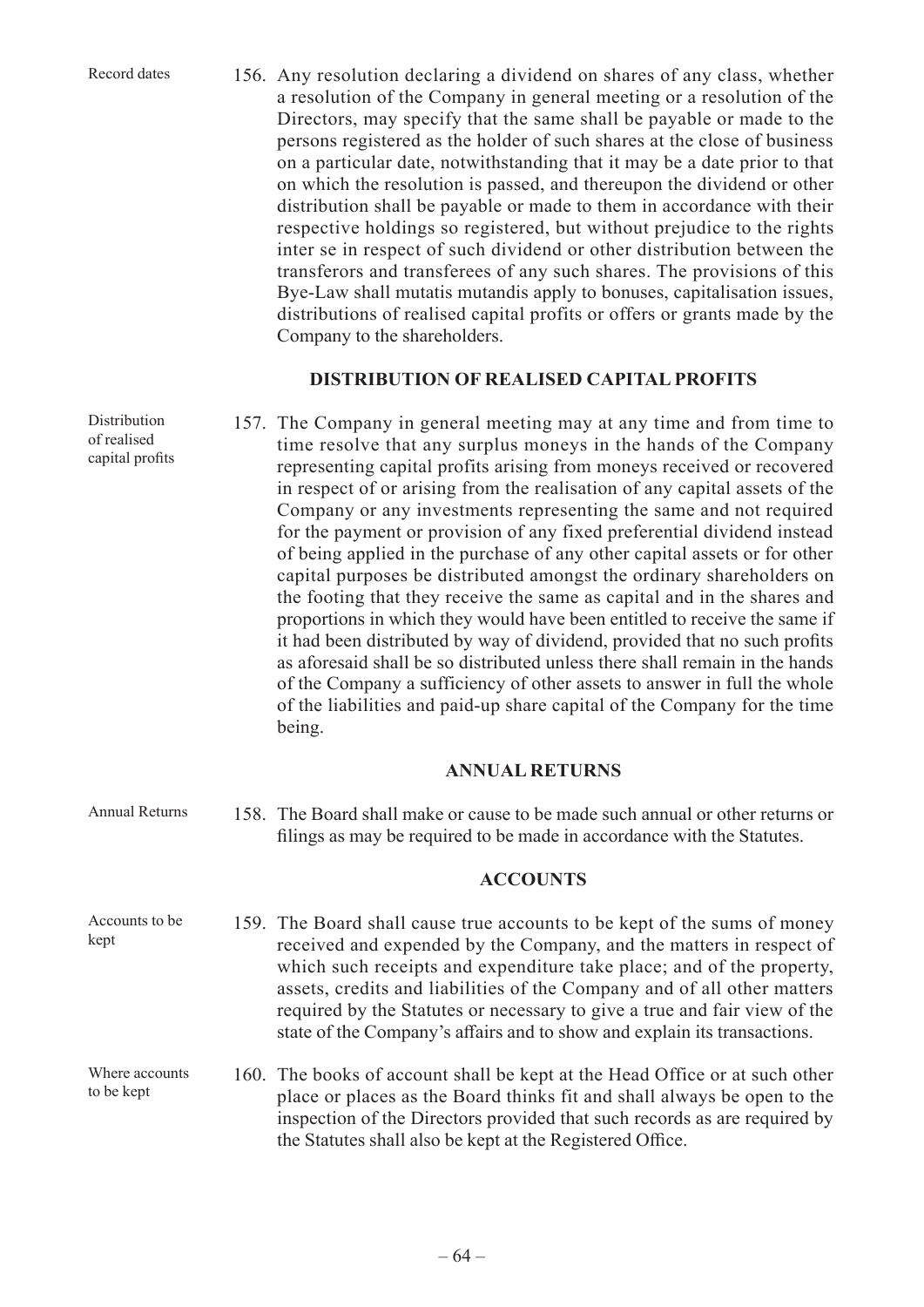Inspection by shareholders

Annual profit and loss account and balance sheet

Annual report of Directors and balance sheet to be sent to shareholders

- 161. No shareholder (not being a Director) or other person shall have any right of inspecting any account or book or document of the Company except as conferred by the Statutes or ordered by a court of competent jurisdiction or authorised by the Board or the Company in general meeting.
- 162. (A) The Board shall from time to time cause to be prepared and laid before the Company at its annual general meeting such profit and loss accounts, balance sheets, group accounts (if any) and reports as are required by the Statutes.
	- (B) Every balance sheet of the Company shall be signed on behalf of the Board by two of the Directors and a copy of every balance sheet (including every document required by law to be comprised therein or annexed thereto) and profit and loss account which is to be laid before the Company at its annual general meeting, together with a copy of the Directors' report and a copy of the Auditors' report, shall not less than twenty-one days before the date of the meeting be sent to every shareholder of, and every holder of debentures of, the Company and every other person entitled to receive notices of general meetings of the Company under the provisions of the Companies Act or these Bye-Laws, provided that this Bye-Law shall not require a copy of those documents to be sent to any person of whose address the Company is not aware or to more than one of the joint holders of any shares or debentures, but any shareholder or holder of debentures to whom a copy of those documents has not been sent shall be entitled to receive a copy free of charge on application at the Head Office or the Registration Office. If all or any of the shares or debentures of the Company shall for the time being be (with the consent of the Company) listed or dealt in on any stock exchange, there shall be forwarded to the appropriate officer of such stock exchange such number of copies of such documents as may for the time being be required under its regulations or practice.

#### **AUDITORS**

- 163. (A) Auditors shall be appointed and the terms and tenure of such appointment and their duties at all times regulated in accordance with the provisions of the Companies Act.
	- (B) The members shall at each annual general meeting by ordinary resolution appoint one or more firms of auditors to hold office until the conclusion of the next annual general meeting, but if an appointment is not made, the Auditors in office shall continue in office until a successor is appointed. A Director, officer or employee of the Company or of any of its subsidiaries or a partner, officer or employee of any such Director, officer or employee shall not be capable of being appointed Auditors of the Company. Subject to compliance with the Listing Rules, the Board may fill any casual vacancy in the office of Auditors, but while any such

Appointment of Auditors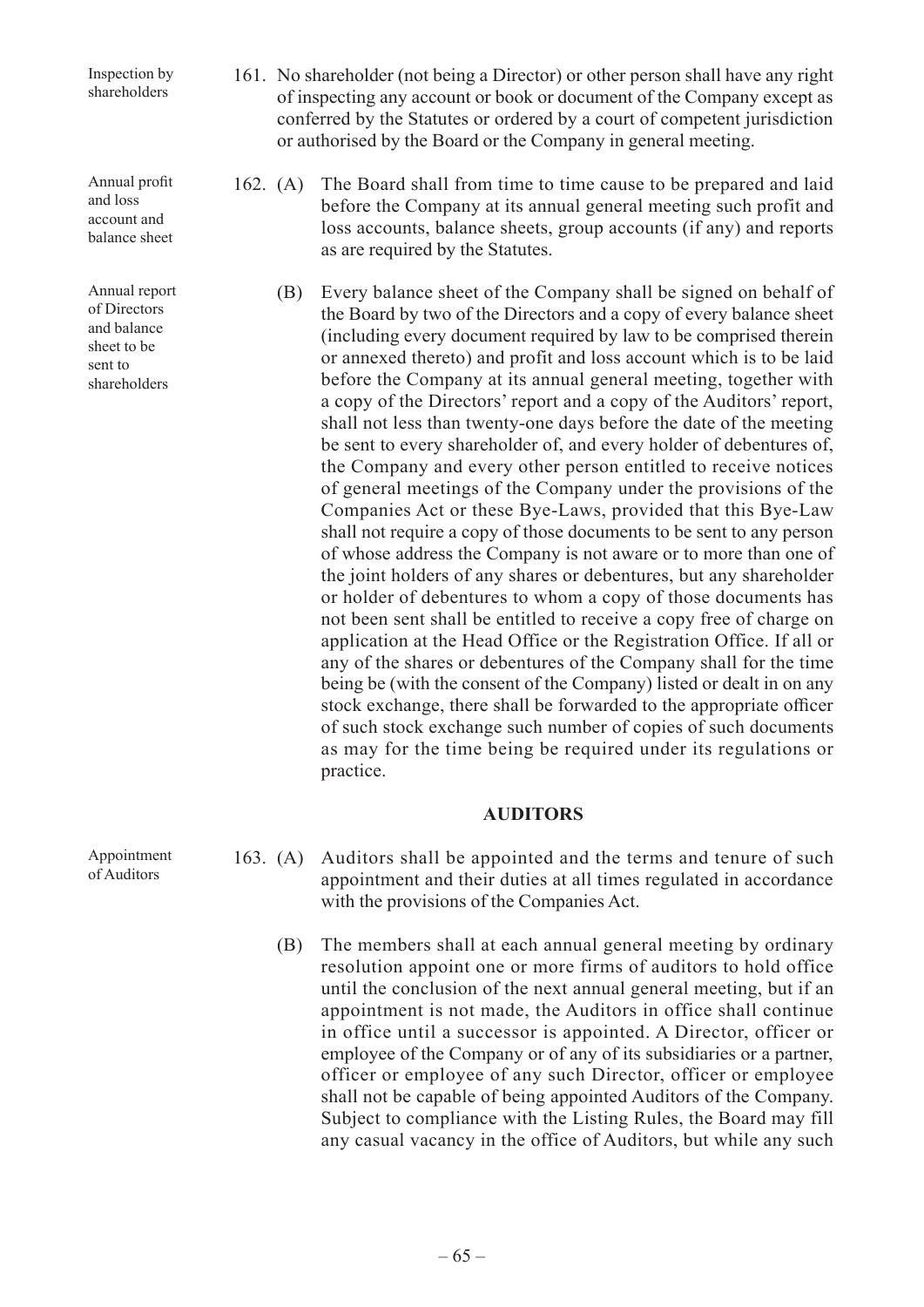vacancy continues the surviving or continuing Auditors (if any) may act. Subject as otherwise provided by the Companies Act, the remuneration of the Auditors shall be fixed by the members in the annual general meeting by ordinary resolution or by other body that is independent of the Board, and subject to compliance with the Listing Rules, the remuneration of any Auditors appointed to fill any casual vacancy may be fixed by the Directors.

- (C) The members may, at any general meeting convened and held in accordance with these Bye laws, by special resolution remove the Auditor at any time before the expiration of his term of office and shall by ordinary resolution at that meeting appoint another Auditor in his stead for the remainder of his term.
- 164. The Auditors shall have a right of access at all times to the books and accounts and vouchers of the Company and shall be entitled to require from the Directors and officers of the Company such information as may be necessary for the performance of his or their duties, and the Auditors shall make a report to the shareholders on the accounts examined by them and on every balance sheet, consolidated balance sheet and consolidated profit and loss account intended to be laid before the Company in the annual general meeting during their tenure of office as required by the Statutes.
- 165. A person other than the retiring Auditors shall not be capable of being appointed Auditors at an annual general meeting unless notice of an intention to nominate that person to the office of Auditors has been given to the Company not less than fourteen days before the annual general meeting, and the Company shall send a copy of any such notice to the retiring Auditors and shall give notice thereof to the shareholders not less than seven days before the annual general meeting provided that the above requirements may be waived by notice in writing by the retiring Auditors to the Secretary provided that if after a notice of the intention to nominate Auditors has been so given an annual general meeting is called for a date fourteen days or less after that notice has been given, the notice, though not given within the time required by this Bye-Law, shall be deemed to have been properly given for the purposes thereof, and the notice to be sent or given by the Company may instead of being sent or given within the time required by this provision be sent or given at the same time as the notice of the annual general meeting.

166. Subject to the provisions of the Companies Act, all acts done by any person acting as Auditors shall, as regards all persons dealing in good faith with the Company, be valid, notwithstanding that there was some defect in their appointment or that they were at the time of their appointment not qualified for appointment or subsequently became disqualified.

Auditors to have right of access to books and accounts

Appointment of auditors other than retiring auditors

Defect of appointment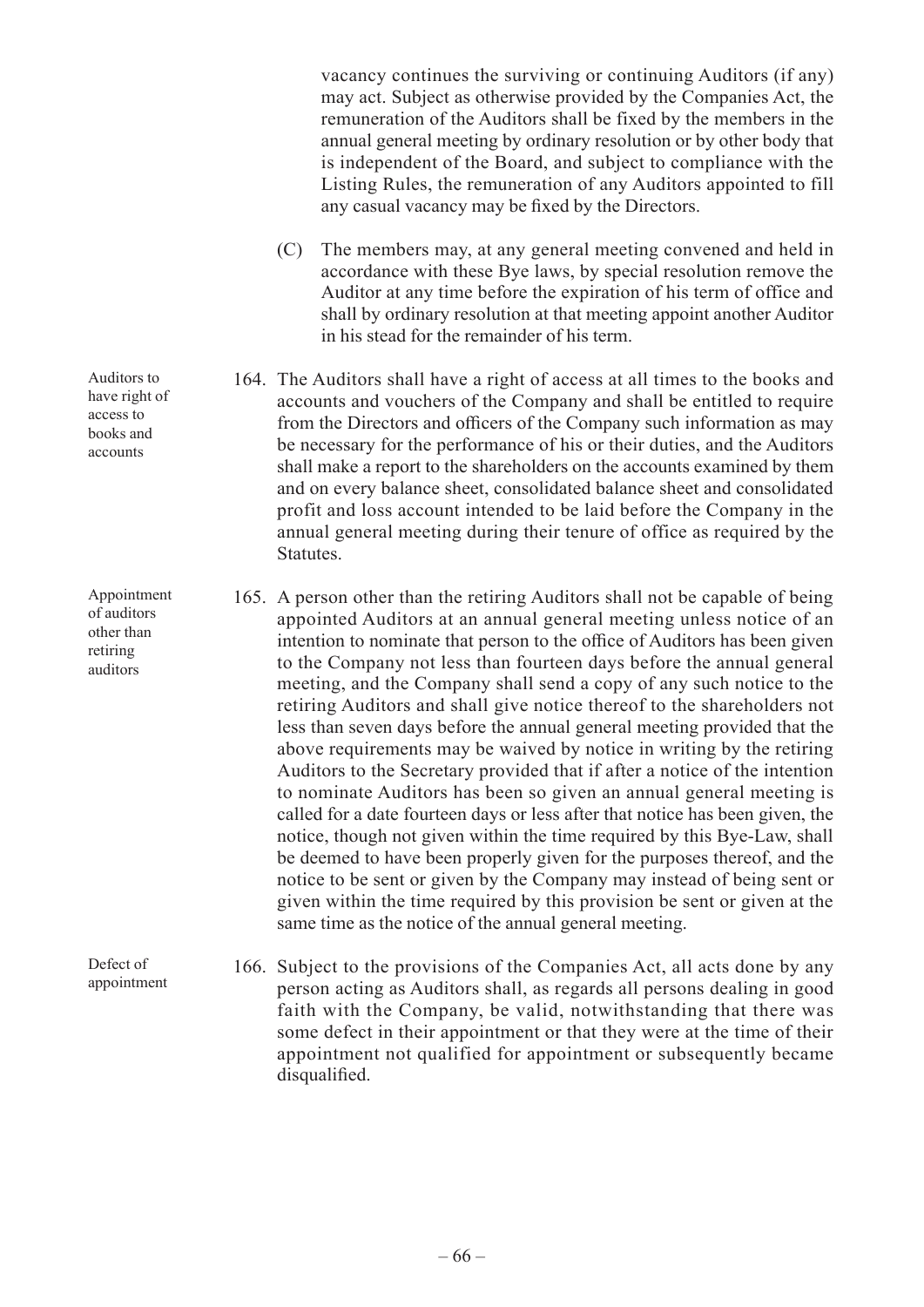#### **NOTICES**

- 167. (1) Any notice or document (including any "corporate communication" within the meaning ascribed thereto under the Listing Rules), whether or not, to be given or issued under these Bye-Laws from the Company shall be in writing or by cable, telex or facsimile transmission message or other form of electronic transmission or electronic communication and any such notice and document may be given or issued by the following means:
	- (a) by serving it personally on the relevant person;
	- (b) by sending it through the post in a prepaid envelope addressed to such shareholder(s) at his registered address as appearing in the Register or at any other address supplied by him to the Company for the purpose;
	- (c) by delivering or leaving it at such address as aforesaid;
	- (d) by placing an advertisement in newspapers or other publication and where applicable, in accordance with the requirements of the stock exchange in the Relevant Territory;
	- (e) by sending or transmitting it as an electronic communication to the relevant person at such electronic address as he may provide under Bye-Law 167(5), subject to the Company complying with the Statues and any other applicable laws, rules and regulations from time to time in force with regard to any requirements for the obtaining of consent (or deemed consent) from such person;
	- (f) by publishing it on the Company's website to which the relevant person may have access, subject to the Company complying with the Statutes and any other applicable laws, rules and regulations from time to time in force with regard to any requirements for the obtaining of consent (or deemed consent) from such person and/or for giving notification to any such person stating that the notice, document or publication is available on the Company's website (a "notice of availability"); or
	- (g) by sending or otherwise making it available to such person through such other means to the extent permitted by and in accordance with the Statutes and other applicable laws, rules and regulations.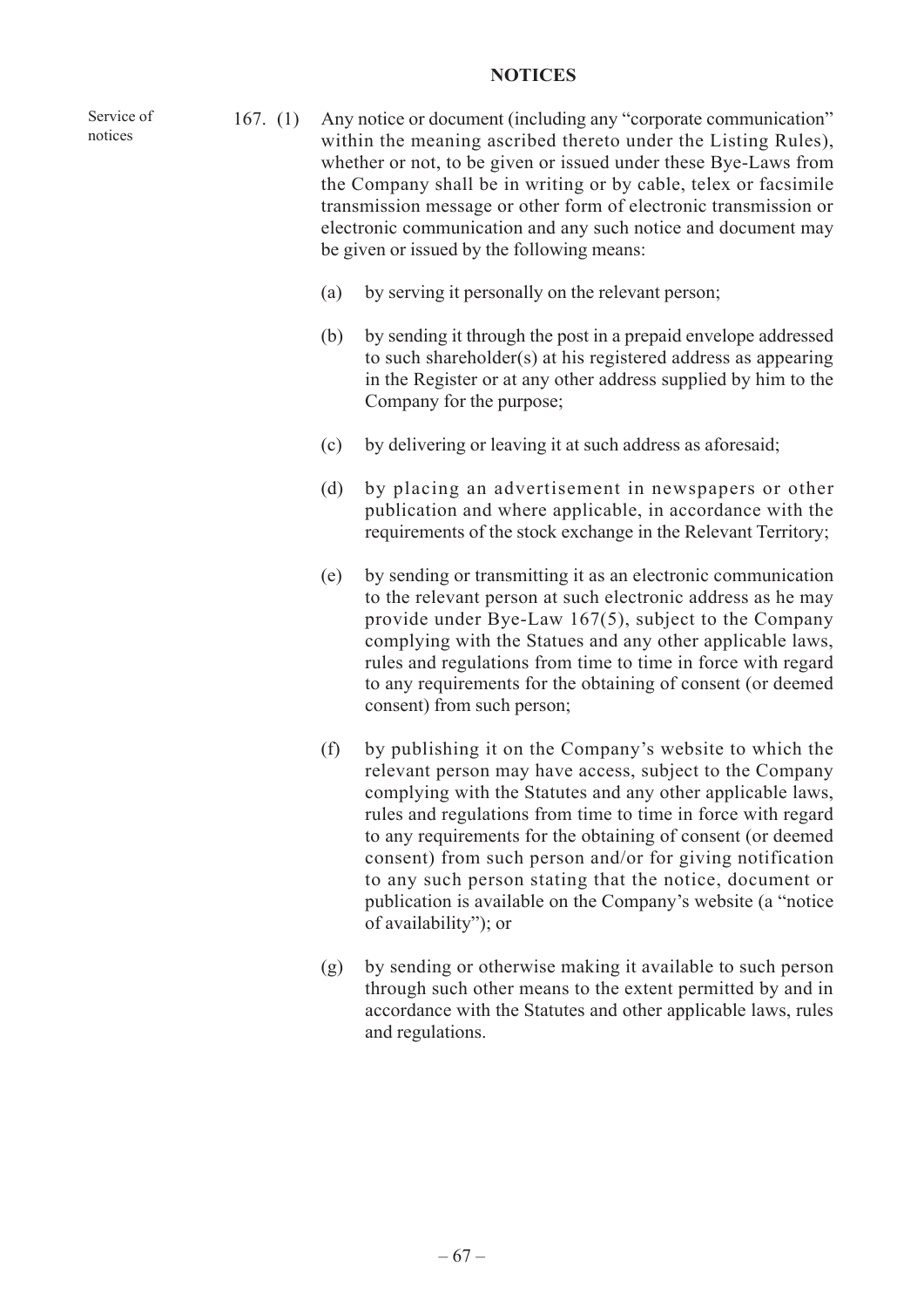- (2) The notice of availability may be given by any of the means set out above other than by posting it on a website.
- (3) In the case of joint holders of a share all notices shall be given to that one of the joint holders whose name stands first in the Register and notice so given shall be deemed a sufficient service on or delivery to all the joint holders.
- (4) Every person who, by operation of law, transfer, transmission, or other means whatsoever, shall become entitled to any share, shall be bound by every notice in respect of such share, which, previously to his name and address (including electronic address) being entered in the Register as the registered holder of such share, shall have been duly given to the person from whom he derives title to such share.
- (5) Every shareholder(s) or a person who is entitled to receive notice from the Company under the provisions of the Statutes or these Bye-Laws may register with the Company an electronic address to which notices can be served upon him.
- (6) Subject to any applicable laws, rules and regulations and the terms of these Bye-Laws, any notice, document or publication, including but not limited to the documents referred to in Bye-Law 167 may be given in the English language only or in both the English language and the Chinese language.
- 168. Any shareholder whose registered address is outside the Relevant Territory may notify the Company in writing of an address in the Relevant Territory which for the purpose of service of notice shall be deemed to be his registered address. Where the registered address of the shareholder is outside the Relevant Territory, notice, if given through the post, shall be sent by prepaid airmail letter.
	- 169. Any notice or other document:
		- (a) if served or delivered by post, shall where appropriate be sent by airmail and shall be deemed to have been served or delivered on the day following that on which the envelope containing the same, properly prepaid and addressed, is put into the post; in proving such service or delivery it shall be sufficient to prove that the envelope or wrapper containing the notice or document was properly addressed and put into the post and a certificate in writing signed by the Secretary or other officer of the Company or other person appointed by the Board that the envelope or wrapper containing the notice or other document was so addressed and put into the post shall be conclusive evidence thereof;

Shareholders out of the Relevant **Territory** 

When notice by post deemed to be served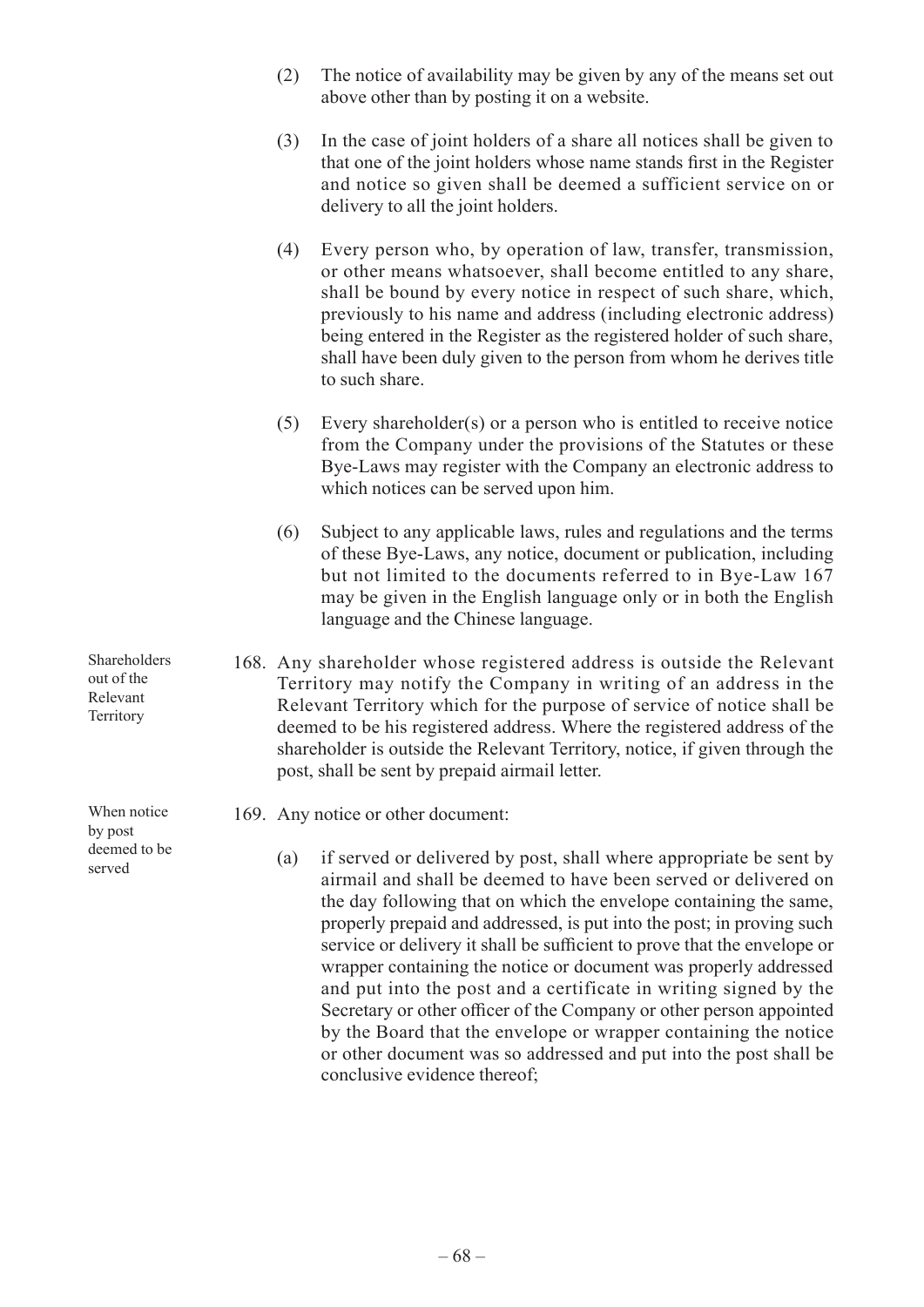- (b) if sent by electronic communication (other than by making it available on the Company's website), shall be deemed to be given on the day on which it is transmitted from the server of the Company or its agent. And in proving such transmission or sending of Notice or document thereof, a certificate in writing signed by the Secretary or other person appointed by the Board as to the act and time of such transmission or sending of Notice or document thereof, shall be conclusive evidence thereof;
- (c) if published on the Company's website or the website of the stock exchange in the Relevant Territory, shall be deemed to have been served on the day on which the notice, document or publication first so appears on the Company's website to which the relevant person may have access or the day on which the notice of availability is deemed to have been served or delivered to such person under these Bye-Laws, whichever is later;
- (d) if served or delivered in any other manner contemplated by these Bye-Laws, shall be deemed to have been served or delivered at the time of personal service or delivery or, as the case may be, at the time of the relevant despatch or transmission; and in proving such service or delivery a certificate in writing signed by the Secretary or other officer of the Company or other person appointed by the Board as to the act and time of such service, delivery, despatch or transmission shall be conclusive evidence thereof; and
- (e) if published as an advertisement in a newspaper or other publication permitted under these Bye-Laws, shall be deemed to have been served on the day on which the advertisement first so appears.
- 170. A notice may be given by the Company to the person entitled to a share in consequence of the death, mental disorder or bankruptcy of a shareholder by sending it through the post in a prepaid envelope or wrapper addressed to him by name, or by the title of representative of the deceased, or trustee of the bankrupt, or by any like description, at the address (including electronic address), if any, supplied for the purpose by the person claiming to be so entitled, or (until such an address has been so supplied) by giving the notice in any manner in which the same might have been given if the death, mental disorder or bankruptcy had not occurred.
- 171. Any person who by operation of law, transfer or other means whatsoever shall become entitled to any share shall be bound by every notice in respect of such share which prior to his name and address being entered on the register shall have been duly given to the person from whom he derives his title to such share.

Service of notice to persons entitled on death, mental disorder or bankruptcy

Transferee to be bound by prior notices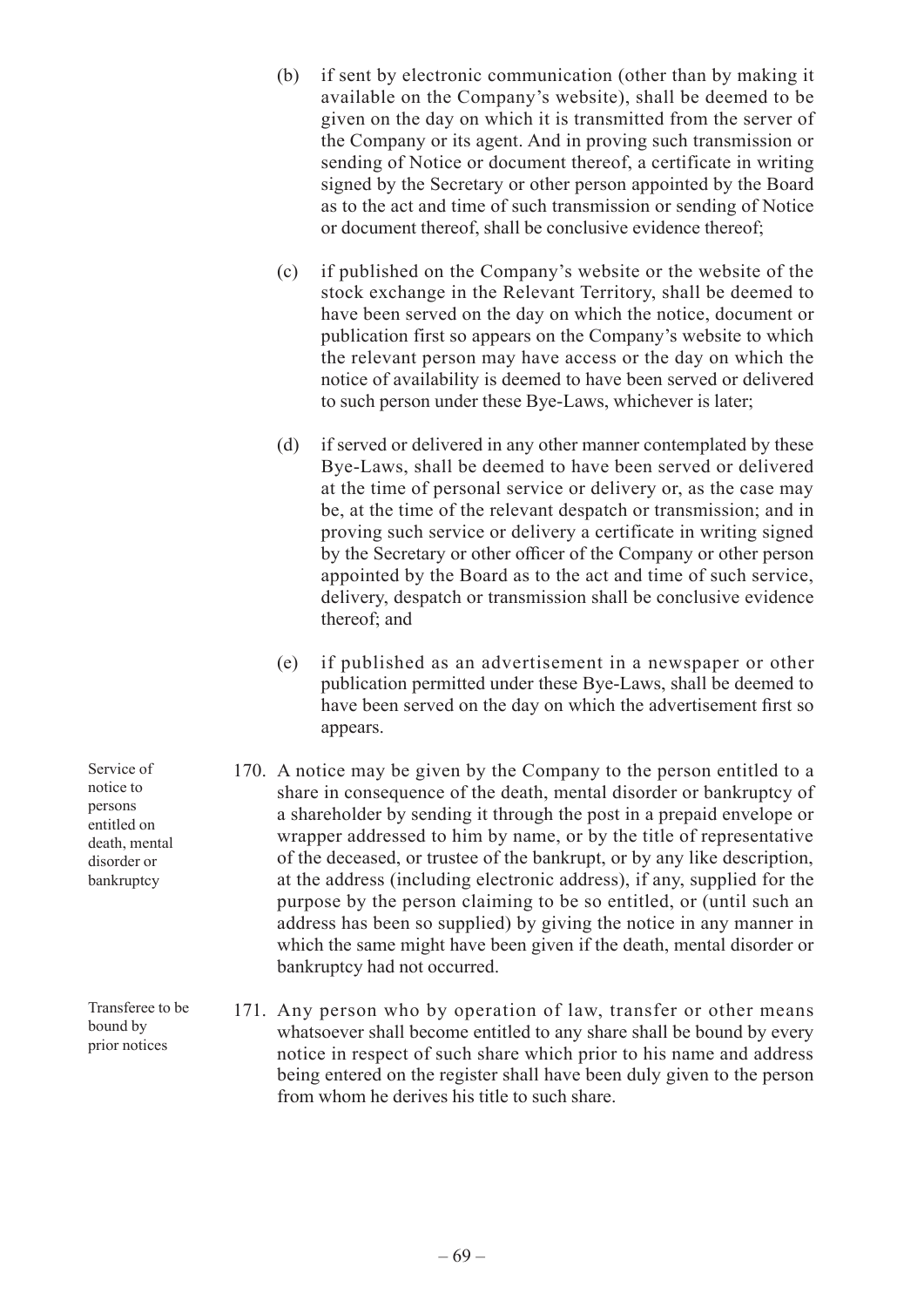| Notice valid<br>though<br>shareholder<br>deceased,<br>bankrupt | 172. Any notice or document delivered or sent by post to, or left at the<br>registered address of, any shareholder in pursuance of these presents,<br>shall notwithstanding that such shareholder be then deceased or bankrupt<br>and whether or not the Company has notice of his death or bankruptcy,<br>be deemed to have been duly served in respect of any registered shares<br>whether held solely or jointly with other persons by such shareholder<br>until some other person be registered in his stead as the holder or joint<br>holder thereof, and such service shall for all purposes of these presents<br>be deemed a sufficient service of such notice or document on his personal<br>representatives and all persons (if any) jointly interested with him in any<br>such shares.                                                                                                                                                                                                                                        |
|----------------------------------------------------------------|-----------------------------------------------------------------------------------------------------------------------------------------------------------------------------------------------------------------------------------------------------------------------------------------------------------------------------------------------------------------------------------------------------------------------------------------------------------------------------------------------------------------------------------------------------------------------------------------------------------------------------------------------------------------------------------------------------------------------------------------------------------------------------------------------------------------------------------------------------------------------------------------------------------------------------------------------------------------------------------------------------------------------------------------|
| How notice to<br>be signed                                     | 173. The signature to any notice to be given by the Company may be written<br>or printed.                                                                                                                                                                                                                                                                                                                                                                                                                                                                                                                                                                                                                                                                                                                                                                                                                                                                                                                                               |
|                                                                | <b>INFORMATION</b>                                                                                                                                                                                                                                                                                                                                                                                                                                                                                                                                                                                                                                                                                                                                                                                                                                                                                                                                                                                                                      |
| Shareholders<br>not entitled to<br>information                 | 174. No shareholder (not being a Director) shall be entitled to require<br>discovery of or any information respecting any detail of the Company's<br>trading or any matter which is or may be in the nature of a trade secret,<br>mystery of trade or secret process which may relate to the conduct of<br>the business of the Company which in the opinion of the Board it will<br>be inexpedient in the interests of the shareholders of the Company to<br>communicate to the public.                                                                                                                                                                                                                                                                                                                                                                                                                                                                                                                                                 |
|                                                                | <b>WINDING UP</b>                                                                                                                                                                                                                                                                                                                                                                                                                                                                                                                                                                                                                                                                                                                                                                                                                                                                                                                                                                                                                       |
| Modes of<br>winding up                                         | 175. A resolution that the Company be wound up by the Court or be wound up<br>voluntarily shall be a Special Resolution.                                                                                                                                                                                                                                                                                                                                                                                                                                                                                                                                                                                                                                                                                                                                                                                                                                                                                                                |
| Distribution<br>of assets in<br>winding up                     | 176. If the Company shall be wound up, the surplus assets remaining after<br>payment to all creditors shall be divided among the shareholders in<br>proportion to the capital paid up on the shares held by them respectively,<br>and if such surplus assets shall be insufficient to repay the whole of the<br>paid up capital, they shall be distributed subject to the rights of any shares<br>which may be issued on special terms and conditions, so that, as nearly as<br>may be, the losses shall be borne by the shareholders in proportion to the<br>capital paid up on the shares held by them respectively.                                                                                                                                                                                                                                                                                                                                                                                                                  |
| Assets may be<br>distributed in<br>specie                      | 177. If the Company shall be wound up (whether the liquidation is voluntary<br>or ordered by the Court) the liquidator may, with the sanction of a Special<br>Resolution, divide among the shareholders in specie or kind the whole or<br>any part of the assets of the Company whether the assets shall consist of<br>property of one kind or shall consist of properties of different kinds and<br>the liquidator may, for such purpose, set such value as he deems fair upon<br>any one or more class or classes of property to be divided as aforesaid<br>and may determine how such division shall be carried out as between<br>the shareholders or different classes of shareholders and the shareholders<br>within each class. The liquidator may, with the like sanction, vest any part<br>of the assets in trustees upon such trusts for the benefit of shareholders<br>as the liquidator, with the like sanction, shall think fit, but so that no<br>shareholder shall be compelled to accept any shares or other assets upon |

which there is a liability.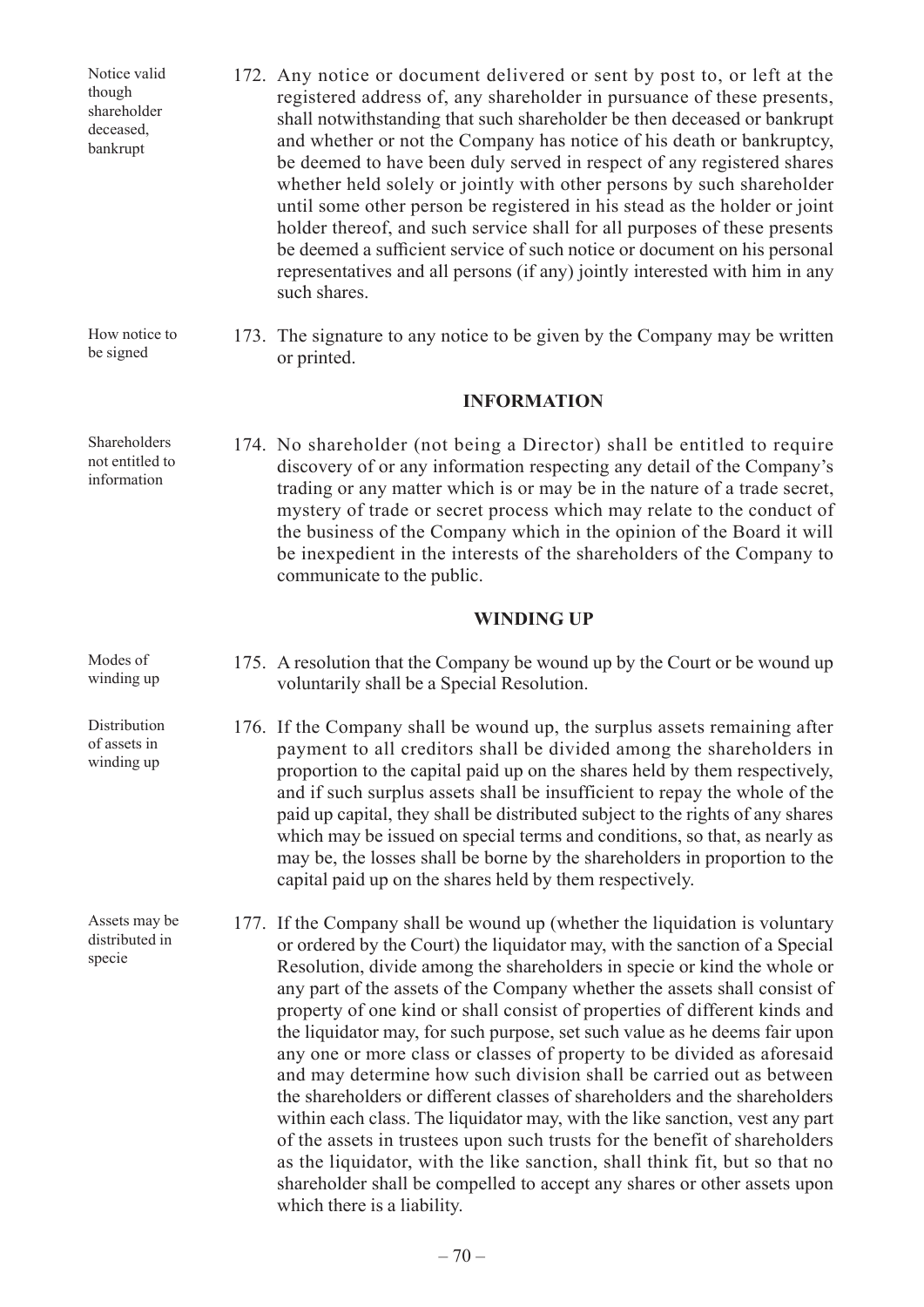#### **INDEMNITY**

Indemnity

178. Save and except so far as the provisions of this Bye-Law shall be avoided by any provisions of the Statutes, the Directors, Managing Directors, alternate Directors, Auditors, Secretary and other officers for the time being of the Company and the trustees (if any) for the time being acting in relation to any of the affairs of the Company, and their respective executors or administrators, shall be indemnified and secured harmless out of the assets of the Company from and against all actions, costs, charges, losses, damages and expenses which they or any of them, their or any of their executors or administrators, shall or may incur or sustain by reason of any act done, concurred in or omitted in or about the execution of their duty or supposed duty in their respective offices or trusts, except such (if any) as they shall incur or sustain through their own wilful neglect or default, fraud and dishonesty respectively, and none of them shall be answerable for the acts, receipts, neglects or defaults of any other of them, or for joining in any receipt for the sake of conformity, or for any bankers or other persons with whom any moneys or effects of the Company shall be lodged or deposited for safe custody, or for the insufficiency or deficiency of any security upon which any moneys of the Company shall be placed out or invested, or for any other loss, misfortune or damage which may happen in the execution of their respective offices or trusts, or in relation thereto, except as the same shall happen by or through their own wilful neglect or default, fraud and dishonesty respectively.

#### **UNTRACEABLE SHAREHOLDERS**

- 179. Without prejudice to the rights of the Company under Bye-Law 155 and the provisions of Bye-Law 180, the Company may cease sending such cheques for dividend entitlements or dividend warrants by post if such cheques or warrants have been left uncashed on two consecutive occasions. However, the Company may exercise the power to cease sending cheques for dividend entitlements or dividend warrants after the first occasion on which such a cheque or warrant is returned undelivered.
- 180. The Company shall have the power to sell, in such manner as the Board thinks fit, any shares of a shareholder who is untraceable, but no such sale shall be made unless:–
	- (i) all cheques or warrants, being not less than three in total number, for any sum payable in cash to the holder of such shares in respect of them sent during the relevant period in the manner authorised by the Bye-Laws of the Company have remained uncashed;
	- (ii) so far as it is aware at the end of the relevant period, the Company has not at any time during the relevant period received any indication of the existence of the shareholder who is the holder of such shares or of a person entitled to such shares by death, bankruptcy or operation of law;

Company cease sending dividing warrants etc.

Company may sell shares of untraceable shareholders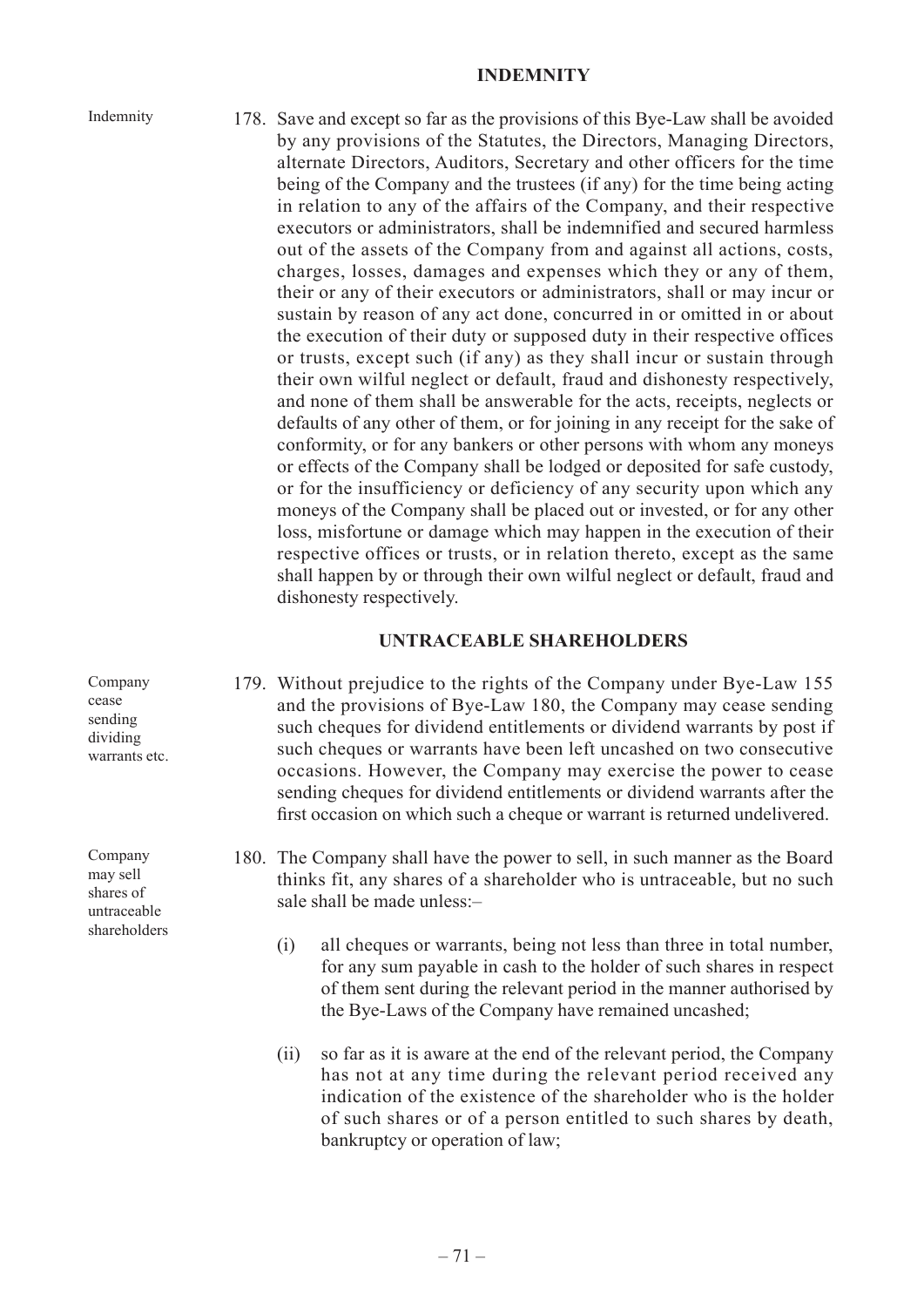- (iii) the Company has caused an advertisement to be inserted in the Newspapers of its intention to sell such shares and a period of three months has elapsed since the date of such advertisement; and
- (iv) the Company has notified the stock exchange in the Relevant Territory of its intention to effect such sale.

For the purpose of the foregoing, "relevant period" means the period commencing twelve years before the date of publication of the advertisement referred to in paragraph (iii) of this Bye-Law and ending at the expiry of the period referred to in that paragraph.

To give effect to any such sale the Board may authorise any person to transfer the said shares and the instrument of transfer signed or otherwise executed by or on behalf of such person shall be as effective as if it had been executed by the registered holder or the person entitled by transmission to such shares, and the purchaser shall not be bound to see to the application of the purchase money nor shall his title to the shares be affected by any irregularity or invalidity in the proceedings relating to the sale. The net proceeds of the sale will belong to the Company and upon receipt by the Company of such proceeds it shall become indebted to the former shareholder for an amount equal to such net proceeds. No trusts shall be created in respect of such debt and no interest shall be payable in respect of it and the Company shall not be required to account for any money earned from the net proceeds which may be employed in the business of the Company or as it thinks fit. Any sale under this Bye-Law shall be valid and effective notwithstanding that the shareholder holding the shares sold is dead, bankrupt or otherwise under any legal disability or incapacity.

## **DESTRUCTION OF DOCUMENTS**

Destruction of Documents

- 181. Subject to the Companies Act, the Company may destroy:–
	- (a) any share certificate which has been cancelled at any time after the expiry of one year from the date of such cancellation;
	- (b) any dividend mandate or any variation or cancellation thereof or any notification of change of name or address at any time after the expiry of two years from the date on which such mandate, variation, cancellation or notification was recorded by the Company;
	- (c) any instrument of transfer of shares which has been registered at any time after the expiry of six years from the date of registration; and
	- (d) any other document, on the basis of which any entry in the register is made, at any time after the expiry of six years from the date on which an entry in the register was first made in respect of it;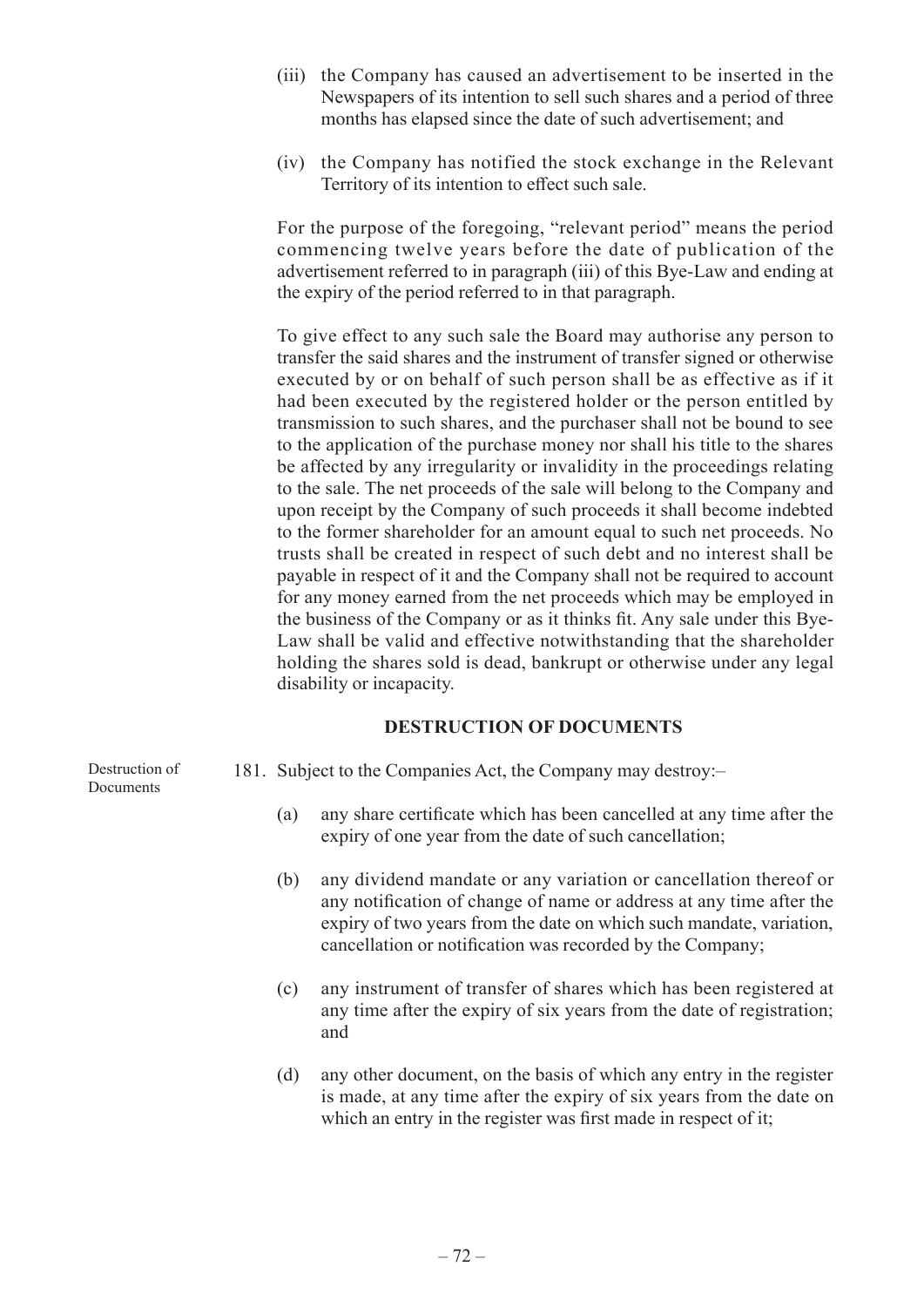and it shall conclusively be presumed in favour of the Company that every share certificate so destroyed was a valid certificate duly and properly cancelled and that every instrument of transfer so destroyed was a valid and effective instrument duly and properly registered and that every other document destroyed hereunder was a valid and effective document in accordance with the recorded particulars thereof in the books or records of the Company. Provided always that:–

- (i) the foregoing provisions of this Bye-Law shall apply only to the destruction of a document in good faith and without express notice to the Company that the preservation of such document was relevant to a claim;
- (ii) nothing contained in this Bye-Law shall be construed as imposing upon the Company any liability in respect of the destruction of any such document earlier than as aforesaid or in any case where the conditions of proviso (i) above are not fulfilled; and
- (iii) references in this Bye-Law to the destruction of any document include reference to its disposal in any manner.

# **RESIDENT REPRESENTATIVE**

182. Pursuant to the provisions of the Statutes, the Board shall, for so long as the Company does not have a quorum of Directors ordinarily resident in Bermuda, appoint a Resident Representative as defined in the Statutes, to act on its behalf in Bermuda and to maintain all such records as may be required by the Statutes to be maintained in Bermuda and to make all necessary filings with the Ministry of Finance and Registrar of Companies in Bermuda as may be required by the Statutes and to fix his or their or its remuneration either by way of salary or fee for the period of the Resident Representative's service to the Company. Resident

#### **MAINTENANCE OF RECORDS**

- 183. The Company shall keep at the office of its Resident Representative, in accordance with the provisions of the Statutes, the following:–
	- (i) minutes of all proceedings of general meetings of the Company;
	- (ii) all financial statements required to be prepared by the Company under the Companies Act together with the Auditors' report thereon;
	- (iii) all records of account required by Section 83 of the Companies Act to be kept in Bermuda; and
	- (iv) all such documents as may be required in order to provide evidence of the continued listing of the Company on an appointed stock exchange within the meaning of the Companies Act.

Representative

Maintenance of records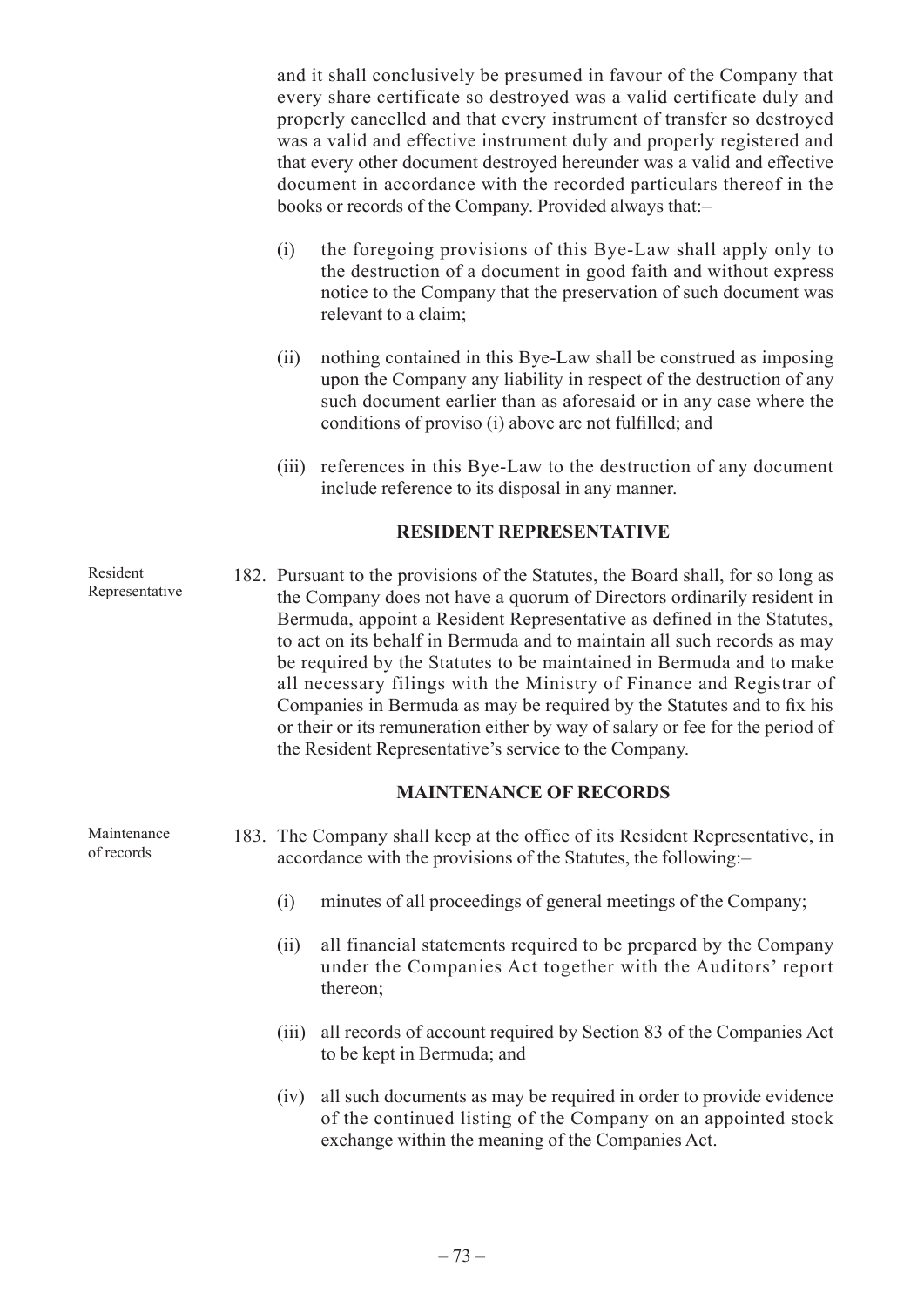#### **SUBSCRIPTION RIGHT RESERVE**

Subscription right reserve

- 184. (A) Subject to the Statutes if, so long as any of the rights attaching to any warrants issued by the Company to subscribe for shares of the Company shall remain exercisable, the Company does any act or engages in any transaction which, as a result of any adjustments to the subscription price in accordance with the provisions applicable under the terms and conditions of the warrants, would reduce the subscription price to below the par value of a share, then the following provisions shall apply:–
	- (i) as from the date of such act or transaction the Company shall establish and thereafter (subject as provided in this Bye-Law) maintain in accordance with the provisions of this Bye-Law a reserve (the "Subscription Right Reserve") the amount of which shall at no time be less than the sum which for the time being would be required to be capitalised and applied in paying up in full the nominal amount of the additional shares required to be issued and allotted credited as fully paid pursuant to sub-paragraph (iii) below on the exercise in full of all the subscription rights outstanding and shall apply the Subscription Right Reserve in paying up in full such difference in respect of such additional shares as and when the same are allotted;
	- (ii) the Subscription Right Reserve shall not be used for any purpose other than that specified above unless all other reserves of the Company (other than the share premium account and capital redemption reserve fund) have been used and will only be used to make good losses of the Company if and so far as is required by law;
	- (iii) upon the exercise of all or any of the subscription rights represented by any warrant, the relevant subscription rights shall be exercisable in respect of a nominal amount of shares equal to the amount in cash which the holder of such warrant is required to pay on exercise of the subscription rights represented thereby (or, as the case may be the relevant portion thereof in the event of a partial exercise of the subscription rights) and, in addition, there shall be allotted in respect of such subscription rights to the exercising warrantholder, credited as fully paid, such additional nominal amount of shares as is equal to the difference between:–
		- (aa) the said amount in cash which the holder of such warrant is required to pay on exercise of the subscription rights represented thereby (or, as the case may be, the relevant portion thereof in the event of a partial exercise of the subscription rights); and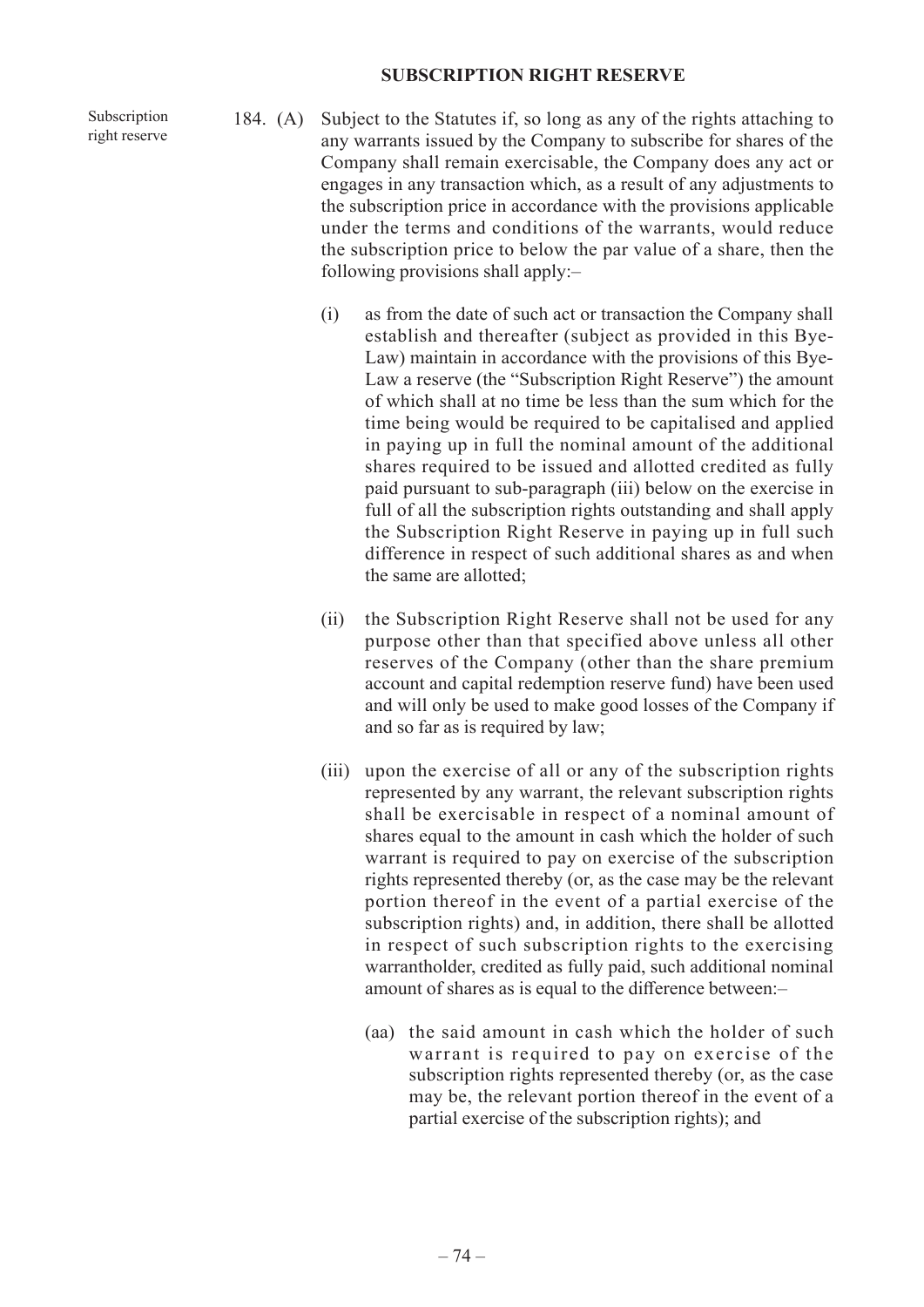(bb) the nominal amount of shares in respect of which such subscription rights would have been exercisable having regard to the provisions of the conditions of the warrants, had it been possible for such subscription rights to represent the right to subscribe for shares at less than par;

and immediately upon such exercise so much of the sum standing to the credit of the Subscription Right Reserve as is required to pay up in full such additional nominal amount of shares shall be capitalised and applied in paying up in full such additional nominal amount of shares which shall forthwith be allotted credited as fully paid to the exercising warrantholder; and

- (iv) if upon the exercise of the subscription rights represented by any warrant the amount standing to the credit of the Subscription Right Reserve is not sufficient to pay up in full such additional nominal amount of shares equal to such difference as aforesaid to which the exercising warrantholder is entitled, the Board shall apply any profits or reserves then or thereafter becoming available (including, to the extent permitted by law, contributed surplus account, share premium account and capital redemption reserve fund) for such purpose until such additional nominal amount of shares is paid up and allotted as aforesaid and until then no dividend or other distribution shall be paid or made on the fully paid shares of the Company then in issue. Pending such payment up and allotment, the exercising warrantholder shall be issued by the Company with a certificate evidencing his right to the allotment of such additional nominal amount of shares. The rights represented by any such certificate shall be in registered form and shall be transferable in whole or in part in units of one share in the like manner as the shares for the time being are transferable, and the Company shall make such arrangements in relation to the maintenance of a register therefor and other matters in relation thereto as the Board may think fit and adequate particulars thereof shall be made known to each relevant exercising warrantholder upon the issue of such certificate.
- (B) Shares allotted pursuant to the provisions of this Bye-Law shall rank pari passu in all respects with the other shares allotted on the relevant exercise of the subscription rights represented by the warrant concerned. Notwithstanding anything contained in paragraph (A) of this Bye-Law, no fraction of any share shall be allotted on exercise of the subscription rights.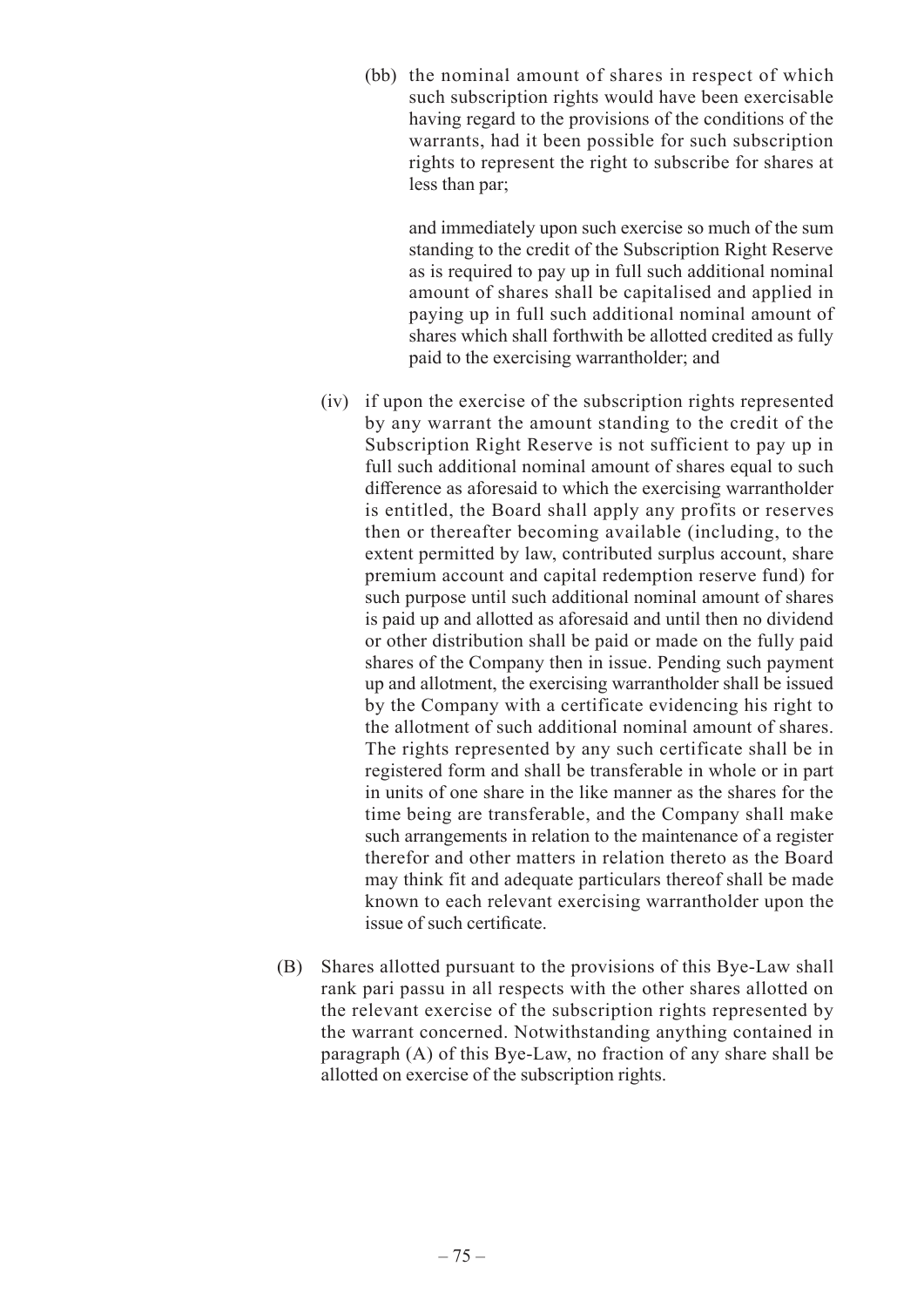- (C) The provisions of this Bye-Law as to the establishment and maintenance of the Subscription Right Reserve shall not be altered or added to in any way which would vary or abrogate, or which would have the effect of varying or abrogating, the provisions for the benefit of any warrantholder or class of warrantholders under this Bye-Law without the sanction of a Special Resolution of such warrantholders or class of warrantholders.
- (D) A certificate or report by the Auditors for the time being of the Company as to whether or not the Subscription Right Reserve is required to be established and maintained and if so the amount thereof so required to be established and maintained, as to the purposes for which the Subscription Right Reserve has been used, as to the extent to which it has been used to make good losses of the Company, as to the additional nominal amount of shares required to be allotted to exercising warrantholders credited as fully paid, and as to any other matter concerning the Subscription Right Reserve shall (in the absence of manifest error) be conclusive and binding upon the Company and all warrantholders and shareholders.

## **RECORD DATES**

185. Notwithstanding any other provision of these Bye-Laws the Company or the Board may fix any date as the record date for any dividend, distribution, allotment or issue and such record date may be on or at any time before or after any date on which such dividend, distribution, allotment or issue is declared, paid or made.

# **STOCK**

- 186. The following provisions shall have effect at any time and from time to time that they are not prohibited or inconsistent with the Statutes:
	- (i) The Company may by Ordinary Resolution convert any paid up shares into stock, and may from time to time by like resolution reconvert any stock into paid up shares of any denomination.
	- (ii) The holders of stock may transfer the same or any part thereof in the same manner, and subject to the same regulations as and subject to which the shares from which the stock arose might prior to conversion have been transferred or as near thereto as circumstances admit, but the Directors may from time to time, if they think fit, fix the minimum amount of stock transferable and restrict or forbid the transfer of fractions of that minimum, but so that such minimum shall not exceed the nominal amount of the shares from which the stock arose. No warrants to bearer shall be issued in respect of any stock.